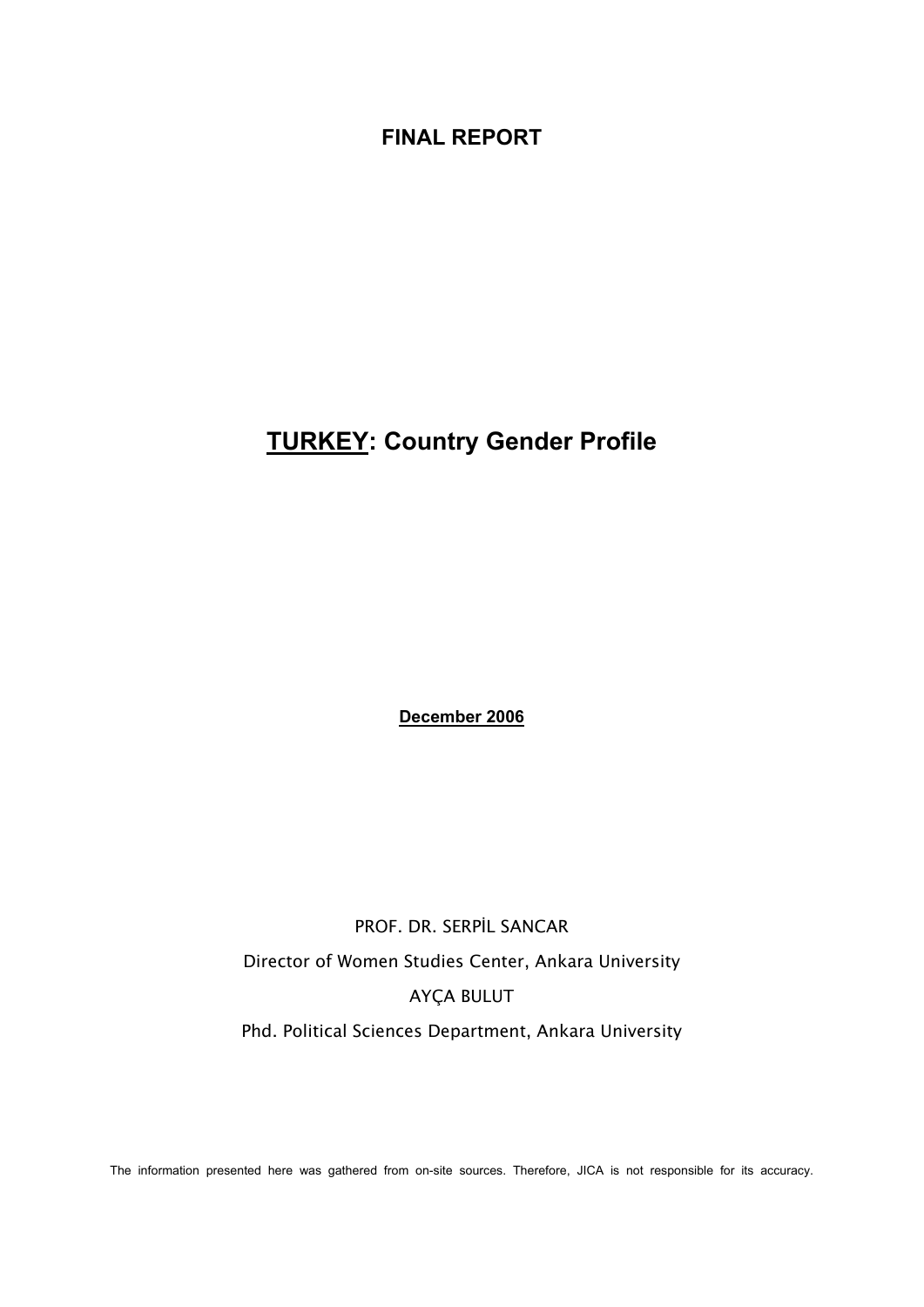#### **TABLE OF CONTENTS**

| 2. GENERAL SITUATION OF WOMEN AND GOVERNMENT POLICY ON GENDER 6 |  |
|-----------------------------------------------------------------|--|
|                                                                 |  |
|                                                                 |  |
|                                                                 |  |
|                                                                 |  |
|                                                                 |  |
|                                                                 |  |
|                                                                 |  |
|                                                                 |  |
|                                                                 |  |
|                                                                 |  |
|                                                                 |  |
|                                                                 |  |
|                                                                 |  |
|                                                                 |  |
|                                                                 |  |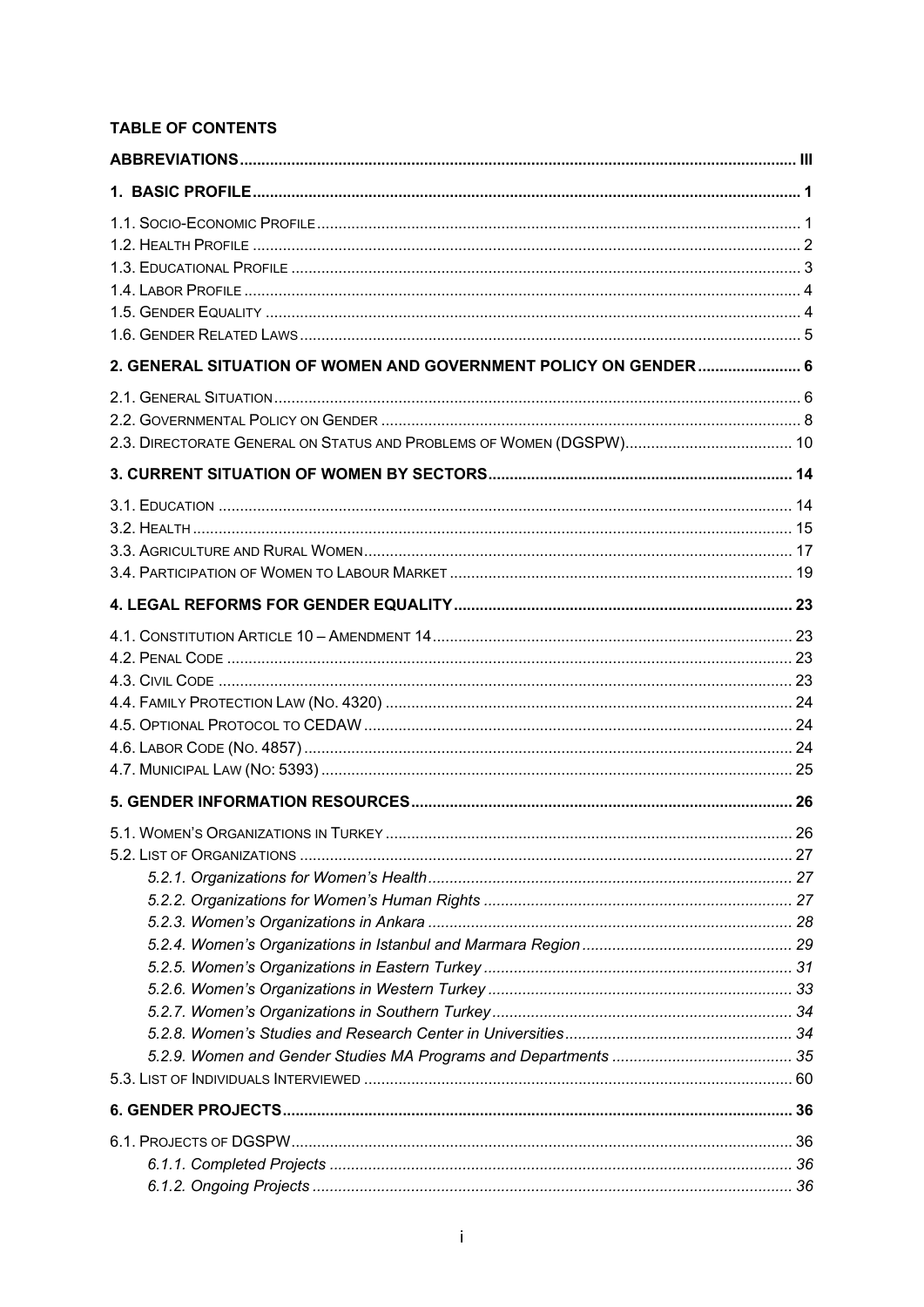| 6.3.6. AÇEV Anne Çocuk Eğitim Vakfı (Foundation for Mother and Child Education) 44 |  |
|------------------------------------------------------------------------------------|--|
| 6.3.7. Çağdaş Yaşamı Destekleme Derneği (Association for Contemporary Living) 45   |  |
| 6.3.8. Yerel Gündem 21- Kadın Meclisleri (Local Agenda 21- Women's Assembly)  45   |  |
|                                                                                    |  |
|                                                                                    |  |
|                                                                                    |  |
|                                                                                    |  |
|                                                                                    |  |
|                                                                                    |  |
|                                                                                    |  |
|                                                                                    |  |
|                                                                                    |  |
|                                                                                    |  |
|                                                                                    |  |
|                                                                                    |  |
|                                                                                    |  |
|                                                                                    |  |
|                                                                                    |  |
|                                                                                    |  |
|                                                                                    |  |
|                                                                                    |  |
|                                                                                    |  |
|                                                                                    |  |
| 7.2.4. NGO Reports and Documentation on Women's Rights in Turkey  58               |  |
|                                                                                    |  |
|                                                                                    |  |
|                                                                                    |  |
|                                                                                    |  |
|                                                                                    |  |
|                                                                                    |  |
|                                                                                    |  |
|                                                                                    |  |
|                                                                                    |  |
|                                                                                    |  |
|                                                                                    |  |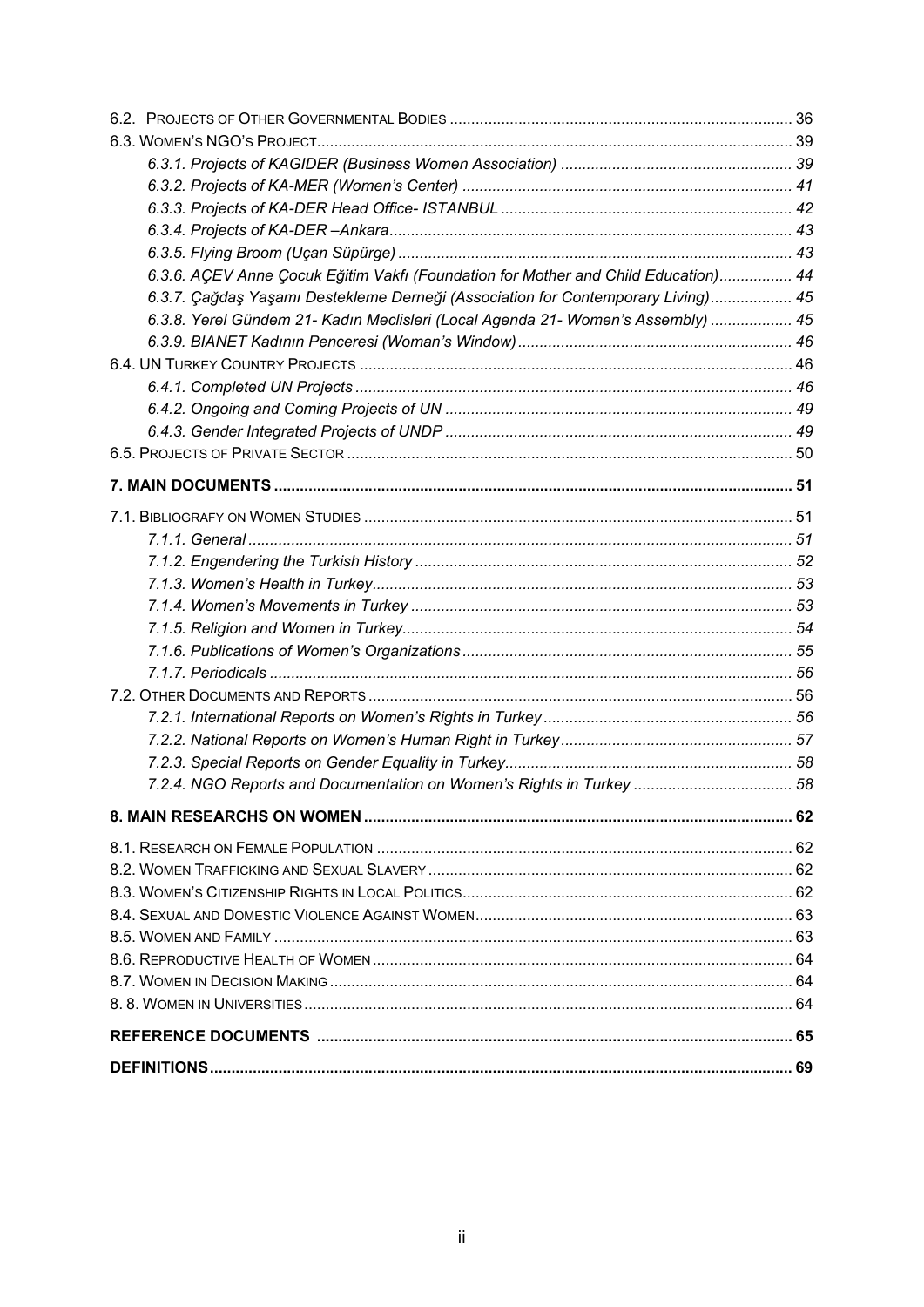## <span id="page-3-0"></span>**ABBREVIATIONS**

| <b>AÇEV</b>            | Mother Child Educational Fund (Anne Çocuk Eğitim Vakfı)                                |  |  |  |
|------------------------|----------------------------------------------------------------------------------------|--|--|--|
| <b>AEU</b>             | European Education Foundation                                                          |  |  |  |
| <b>CEDAW</b>           | Convention Against All Kinds of Discrimination against Women                           |  |  |  |
| ÇATOM                  | Multi-purpose Society Centres (Çok Amaçlı Toplum Merkezi)                              |  |  |  |
| ÇYDD                   | Association for Contemporary Living (Çağdaş Yaşamı Destekleme Derneği)                 |  |  |  |
| <b>DGSPW</b>           | Directorate General on Status and Problems of Women (Kadının Statüsü ve Sorunları      |  |  |  |
|                        | Genel Müdürlüğü)                                                                       |  |  |  |
| <b>DPT</b>             | State Planning Organization (Devlet Planlama Teskilatı)                                |  |  |  |
| <b>EKAM</b>            | Aegean University Centre for Women's Issues (Ege Üniversitesi Kadın Araştırmaları      |  |  |  |
|                        | Merkezi)                                                                               |  |  |  |
| EU                     | European Union                                                                         |  |  |  |
| <b>GAP</b>             | South Eastern Anatolia Project (Güneydoğu Anadolu Projesi)                             |  |  |  |
| <b>GIDEM</b>           | Entrepreneur Supporting Centres (Girişimci Destekleme Merkezi)                         |  |  |  |
| <b>HRW</b>             | Human Rights Watch                                                                     |  |  |  |
| <b>HUKSAM</b>          | Hacettepe University Centre for Research and Implementation (Hacettepe                 |  |  |  |
|                        | Üniversitesi Kadın Sorunları Uygulama Merkezi)                                         |  |  |  |
| <b>HUNEE</b>           | Hacettepe University Population Institute (Hacettepe Üniversitesi Nüfus Etütleri       |  |  |  |
|                        | Enstitüsü)                                                                             |  |  |  |
| <b>IHD</b>             | Human Rights Association (İnsan Hakları Derneği)                                       |  |  |  |
| ILO                    | International Labor Organization                                                       |  |  |  |
| <b>IOM</b>             | International Organization for Migration                                               |  |  |  |
| <b>IULA EMME</b>       | International Union of Local Authorities, Section for the Eastern<br>Mediterranean and |  |  |  |
|                        | Middle East Region                                                                     |  |  |  |
| <b>IPC</b>             | Istanbul Policy Centre (İstanbul Politikalar Merkezi)                                  |  |  |  |
| <b>IS-KUR</b>          | Turkish National Employment Office (Türkiye İş ve İşçi bulma Kurumu)                   |  |  |  |
| <b>KADAV</b>           | Solidarity with Women Fund (Kadınlarla Dayanışma Vakfı)                                |  |  |  |
| <b>KASAUM</b>          | Ankara University Women's Studies Centre (Ankara Üniversitesi Kadın                    |  |  |  |
| Araştırmaları Merkezi) |                                                                                        |  |  |  |
| <b>KAUM</b>            | University of Istanbul Research Centre on Women's Issues (Istanbul Universitesi        |  |  |  |
|                        | Kadın Sorunları Araştırma Merkezi)                                                     |  |  |  |
| <b>KAYA</b>            | Women's Citizen Network (Kadın Yurttaş Ağı)                                            |  |  |  |
| <b>KADER</b>           | Association for Supporting and Educating Women Candidates (Kadın Adayları              |  |  |  |
|                        | Destekleme ve Eğitme Merkezi)                                                          |  |  |  |
| <b>KAMER</b>           | Women's Centre (Kadın Merkezi)                                                         |  |  |  |
| <b>KAGIDER</b>         | Associaton for Women Enterpreteurs (Kadın Girişimciler Derneği)                        |  |  |  |
| <b>KEDV</b>            | Foundation for Supporting Women's Handcraft (Kadın Emeğini Değerlendirme Vakfı)        |  |  |  |
| <b>KESK</b>            | Confederation of Public Servants (Kamu Çalışanları Konfederasyonu)                     |  |  |  |
|                        |                                                                                        |  |  |  |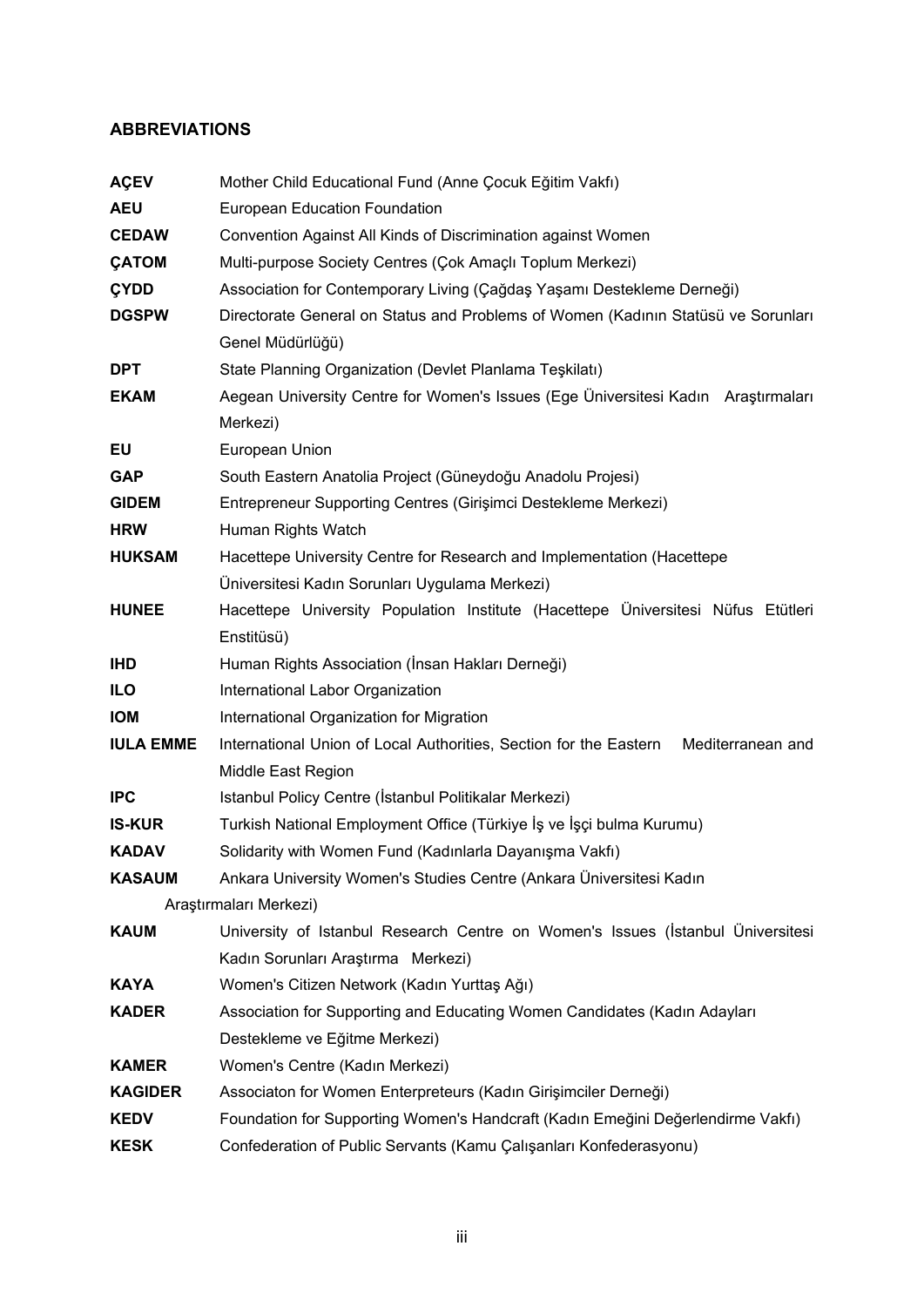| <b>KOSGEB</b>  | Small and Medium Industry Development Organization (Küçük ve Orta Ölçekli Sanayi     |  |  |
|----------------|--------------------------------------------------------------------------------------|--|--|
|                | Geliştirme ve Destekleme İdaresi Başkanlığı)                                         |  |  |
| <b>MCH/FP</b>  | General Directorate of Mother and Child Health of the Ministry of Health             |  |  |
| <b>NDI</b>     | <b>National Endowement Foundation USA</b>                                            |  |  |
| <b>NWM</b>     | National Women's Machinery                                                           |  |  |
| <b>SIS</b>     | <b>State Institute of Statistics</b>                                                 |  |  |
| <b>NGO</b>     | Non-Govermental Organization                                                         |  |  |
| <b>SHECEK</b>  | Office for Social Service and Children (Sosyal Hizmetler Ve Çocuk Esirgeme           |  |  |
|                | Kurumu)                                                                              |  |  |
| <b>TBMM</b>    | Grand Turkish National Assembly, (Türkiye Büyük Millet Meclisi)                      |  |  |
| <b>TESEV</b>   | Turkish Foundation for Social and Economic Research (Türkiye Sosyal ve               |  |  |
|                | Ekonomik Etütler Vakfı)                                                              |  |  |
| <b>TESK</b>    | Turkish Tradesmen and Craftsmen Confederation (Türkiye Esnaf ve Sanatkarlar          |  |  |
|                | Konfederasyonu)                                                                      |  |  |
| <b>TISK</b>    | Confederation of Turkish<br>Employers<br>Union<br>(Türkiye<br>İşveren<br>Sendikaları |  |  |
|                | Konfederasyonu)                                                                      |  |  |
| <b>TPC</b>     | <b>Turkish Penal Code</b>                                                            |  |  |
| <b>TUBITAK</b> | Scientific & Technolocical Research Council of Turkey (Türkiye Bilimsel ve Teknik    |  |  |
|                | Araştırmalar Kurumu)                                                                 |  |  |
| <b>TUIK</b>    | State Statistic Institute of Turkey (Türkiye İstatistik Enstitüsü)                   |  |  |
| <b>TUSIAD</b>  | Turkish Industrial Bussinessmen Association (Türkiye Sanayici Ve İşadamları Derneği) |  |  |
| <b>UN</b>      | <b>United Nations</b>                                                                |  |  |
| <b>UNDP</b>    | United Nations Development Program                                                   |  |  |
| <b>UNICEF</b>  | <b>United Nations Children's Fund</b>                                                |  |  |
| <b>UNIFEM</b>  | United Nations Development Fund for Women                                            |  |  |
| <b>UNFPA</b>   | United Nations Population Fund                                                       |  |  |
| <b>WHO</b>     | World Health Organization                                                            |  |  |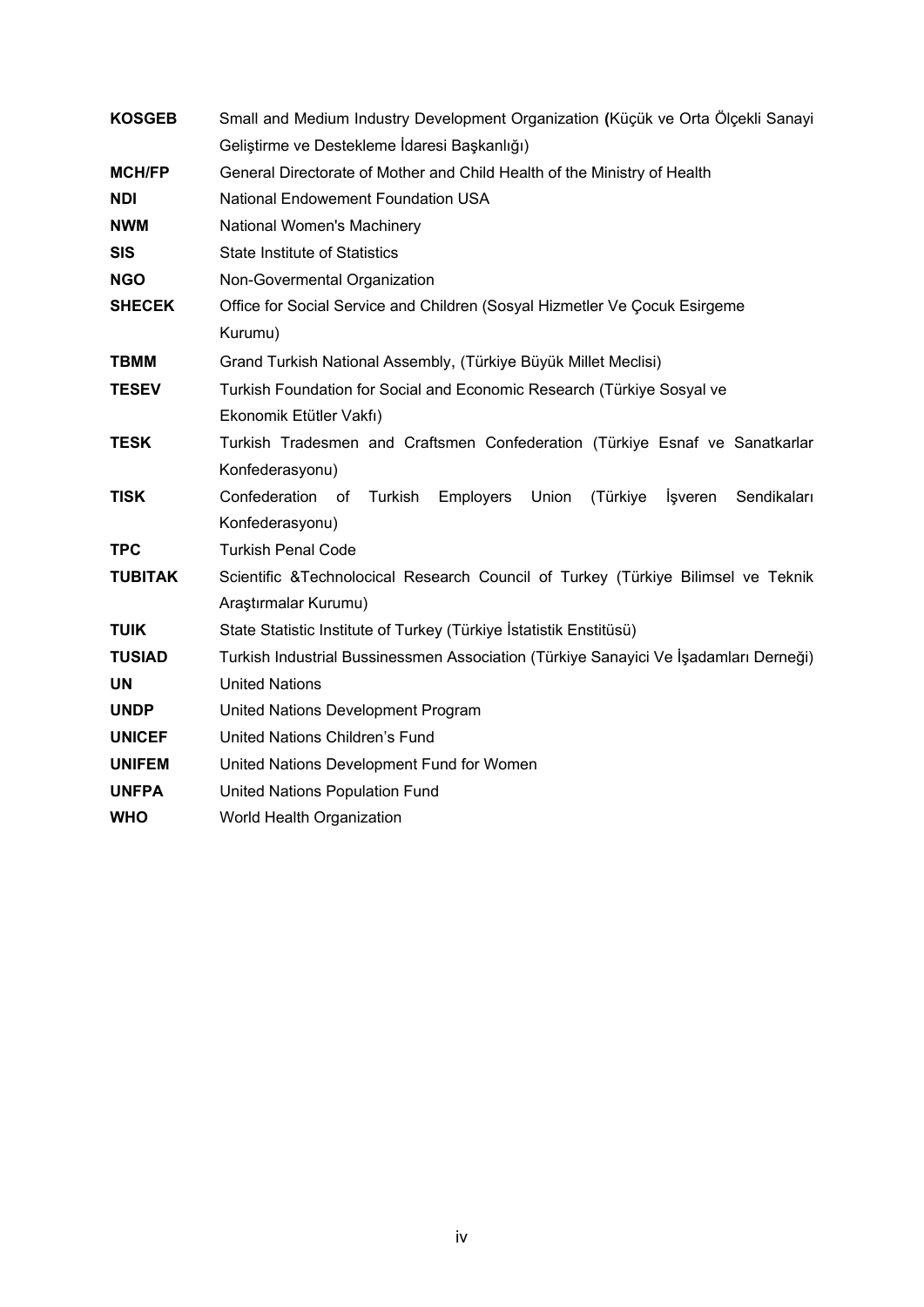#### <span id="page-5-0"></span>**1. BASIC PROFILE**

#### **1.1. Socio-Economic Profile**



Total population: 67.803.940 (2000)<sup>[1](#page-5-1) (TİSK)</sup>

Resource: [http://www.tuik.gov.tr](http://www.tuik.gov.tr/) (According to 2000 Population Census)

Population under age 15 (% of total):  $29.5^2$  $29.5^2$  (UNDP) Total GDP (billion USD/commodity prices): 569.2 (2005)<sup>(TİSK)</sup> GDP growth rate %:7,4 GDP per capita (USD): 7,949.9 Average annual rate of inflation: 8,1

Public expenditure in consolidated budget: (as of % of G.D.P.)<sup>(UNDP)</sup> Defence (Military expenditure) 3,1 Education: 3,7 (2002-2004) Health 5,4 (2003-2004)

<span id="page-5-4"></span>Urban population (as of % total population): 66.8 (2004)<sup>(UNDP)</sup> Urban population (thousands):  $43.036.058$  $43.036.058$  $43.036.058$  (2004)<sup>3 (DPT)</sup> Urban male population: 22 [4](#page-5-4)27 603 (2000)<sup>4 (TUİK)</sup>

<span id="page-5-1"></span><sup>1</sup> TİSK(Türkiye İşveren Sendikaları Konfederasyonu) , 2006, **Avrupa Birliği'ne Giriş Sürecinde AB ülkeleri ve Diğer Aday ülkeler Karşısında Türkiye'nin Durumu: TİSK Kıyaslama Raporu,; Ekonomik ve Sosyal Alanda Seçilmiş 145 Gösterge**, pub.no.274 ( Turkey's Positions According to Member and Candidate Countries in the Process of Accession to EU: Benchmarking Report According to 145 Selected Economic and Social Indicator) (hereinafter TİSK) 2

<span id="page-5-2"></span><sup>&</sup>lt;sup>2</sup> UNDP, Human Development Report 2006; [http://hdr.undp.org/hdr2006/pdfs/report/HDR\\_2006\\_Tables.pdf](http://hdr.undp.org/hdr2006/pdfs/report/HDR_2006_Tables.pdf) (hereinafterUNDP)

<span id="page-5-3"></span><sup>&</sup>lt;sup>3</sup> DPT [www.dpt.gov.tr](http://www.dpt.gov.tr/) (hereinafter DPT)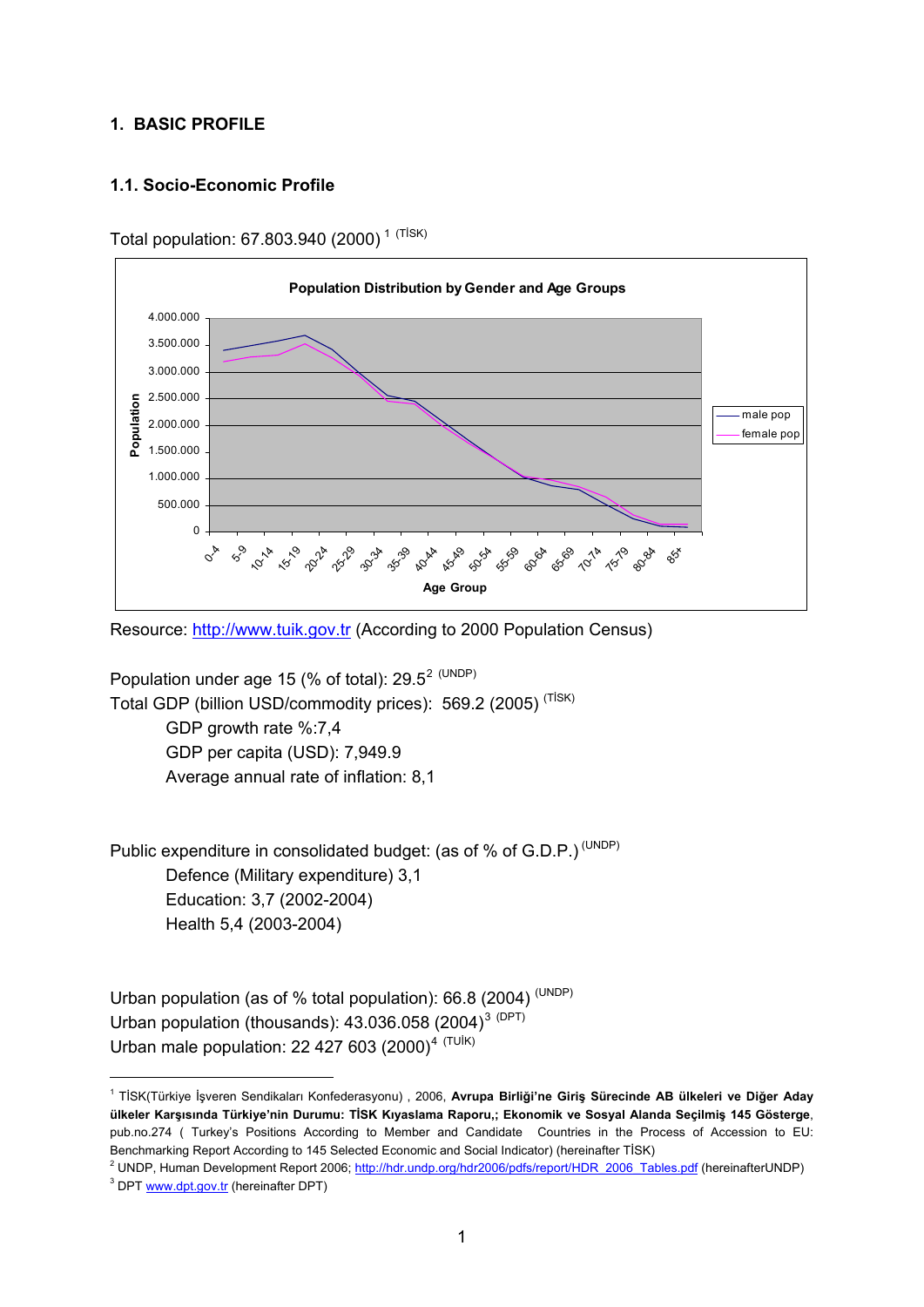<span id="page-6-0"></span>Urban female population: 21 578 671 (2000) (TUİK) Rural population (thousands): 28.295.942(2004)<sup>(DPT)</sup> Rural male population: 11 919 132 (2000) Rural female population: 11 878 521 (2000)

Population below income poverty line (%):1990–2003 (UNDP) National poverty line: 27.0<sup>[5](#page-6-1)</sup> Under 2 USD: 18,7 Under 1 USD: 3,4 Human Poverty Index: Rank: 21 Rate: 9,8 HPI-1 rank minus income poverty rank $6:1$  $6:1$ 

## **1.2. Health Profile**

Health expenditure (2003, % of GNP) (UNDP)

Public 5.4 Private 2.2 Per capita (PPP USD) 528

Life expectancy at birth (years): 68.6 (2000-2005)<sup>(UNDP)</sup>

Probability at birth of surviving to age 65:

- Female: 77.9
- Male: 67.3

Number of Hospital Beds: 189.591 (2004) (UNDP)

Population per bed: 376 Population per physician: 720 Number of health clinics: 6.042 Doctor per capita: 99.050 Nurse per capita: 81.064 Pharmacist per capita: 24.117

Maternal mortality rate (per 100.000 live births): 130 (1990-2004) (UNDP)

- Under age 5 mortality rate (per 1000 live births): 32 (2004)
- Infant mortality rate (per 1000 live births): 28 (2004)

<sup>&</sup>lt;sup>4</sup> TUIK http://tuik.gov.tr (hereinafter TUİK)

<span id="page-6-1"></span><sup>&</sup>lt;sup>5</sup> National poverty line refers to the share of the population living on less than \$1 a day. All countries with an income poverty rate of less than 2% were given equal rank. The rankings are based on countries for which data are available for both indicators. A positive figure indicates that the country performs better in income poverty than in human poverty, a negative the opposite. see http://hdr.undp.org/hdr2006/statistics/indicators/default.cfm<br><sup>6</sup> National poverty index (NPI-1) measures deprivations in the three basic dimensions of human development: 1. A long and

<span id="page-6-2"></span>healthy life-vulnerability to death at a relatively early age, as mesasured by the probability at birth of not surviving to age 40, 2. Knowledge-exclusion from the world of reading and communications, as mesasured by the adult licetarcy rate. 3. A decent standart of living-lack of access to overall economic provisioning, as measured by the un weighted average of two indicators, the percentage of population without permanent access to an improved water source and percentage of children under weight for age. see<http://hdr.undp.org/hdr2006/statistics/indicators/default.cfm>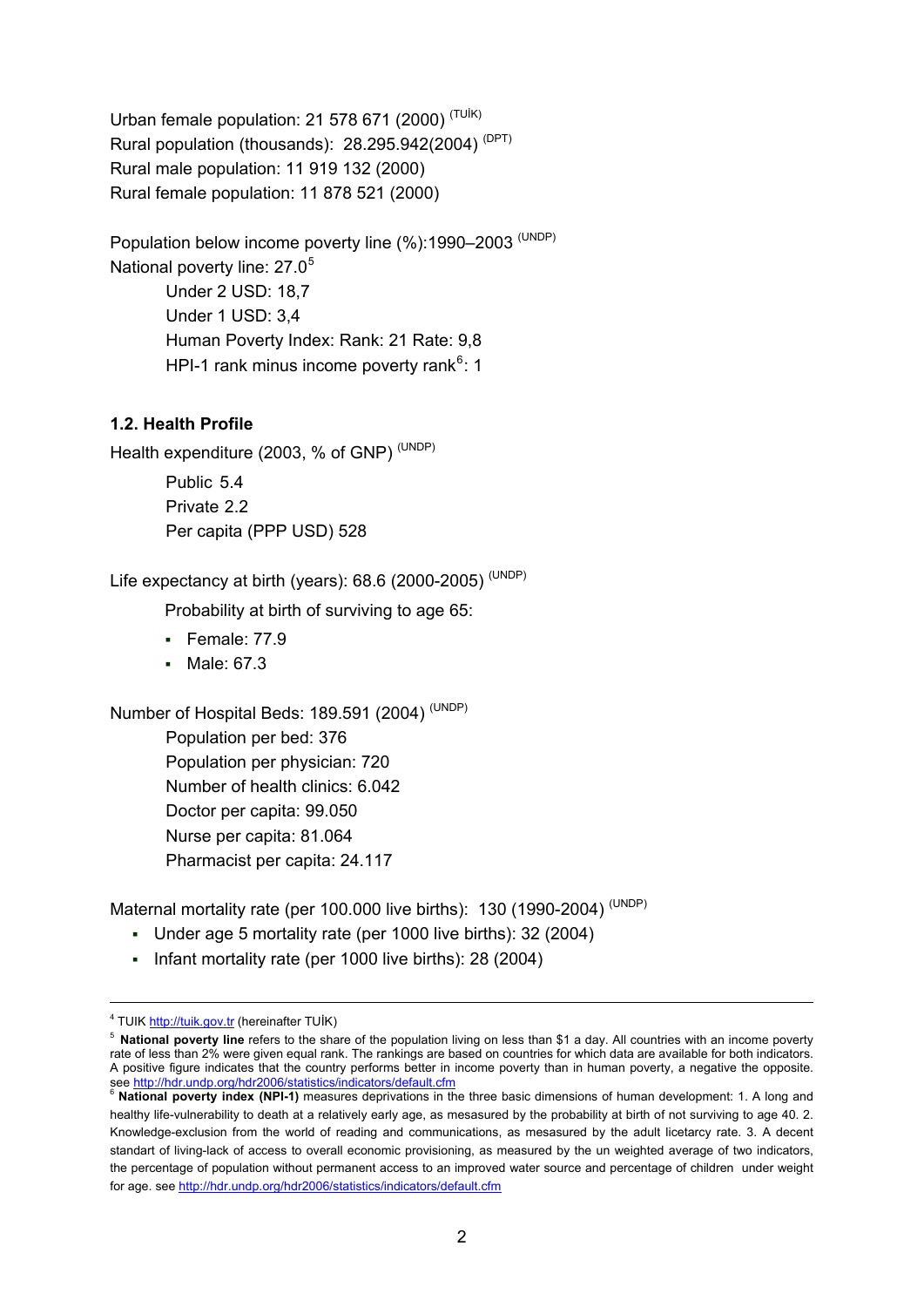<span id="page-7-0"></span>Contraceptive Prevalence between married women ages 15-49(%): 64 (1996-2004) (UNDP) Births attended by skilled health personel (%): 83 (1996-2004)<sup>(UNDP)</sup>

# **1.3. Educational Profile**

Adult literacy rate (% ages 15 and older) (2004) (UNDP)

- Female 79.6
- Male 95.3

Female rate as of %of male rate: 84

Youth literacy (2004)<sup>(UNDP)</sup>

- Female rate (% ages  $15-24$ )  $93.3$
- Female rate as % of male rate 95

Net primary enrolment (2004)<sup>(UNDP)</sup>

- Female rate (%): 87
- Female rate as % of male rate: 95

Increase in years in girl child enrolment (net)<sup>(TUİK)</sup>

|            | 1997-1998(%) | 2004-2005(%) |
|------------|--------------|--------------|
| Primary    | 75.6         | 92.2         |
| Secondary  | 33,8         | 42.4         |
| University | 9.5          | 12.0         |

Illiteracy & literacy rate:  $(DPT)^{(TUIK)}$ 

Illiteracy rate (%): Total: 12,7, Female: 19,4 ; Male: 6,1 (2000) Literacy rate (%) Total: 87,3 Female: 80,6 Male: 93,9 (2000)

Literate but no school completed: 2 151 801 <sup>(TUİK)</sup>

- Male 881,546 (5.26 %)
- Female 1,270,255 (7.52 %)

High school (net) enrolment % (2003-2004)<sup>[7](#page-7-1) (TCG)</sup>

- $\cdot$  Female 42,4
- Male 50,2

-

Higher education completed: 2 625 311 (2000) <sup>(TUİK)</sup>

- Male 1,714,426 (10.23 %)
- Female 910,885 (5.39 %)

Higer education (2003-2004)  $(TCG)$ 

<span id="page-7-1"></span><sup>&</sup>lt;sup>7</sup> MEB, 2004-2005, see [www.kssgm.gov.tr/istatistics/toplumsalcinsiyetgostergeleri](http://www.kssgm.gov.tr/istatistics/toplumsalcinsiyetgostergeleri) (hereinafter TCG)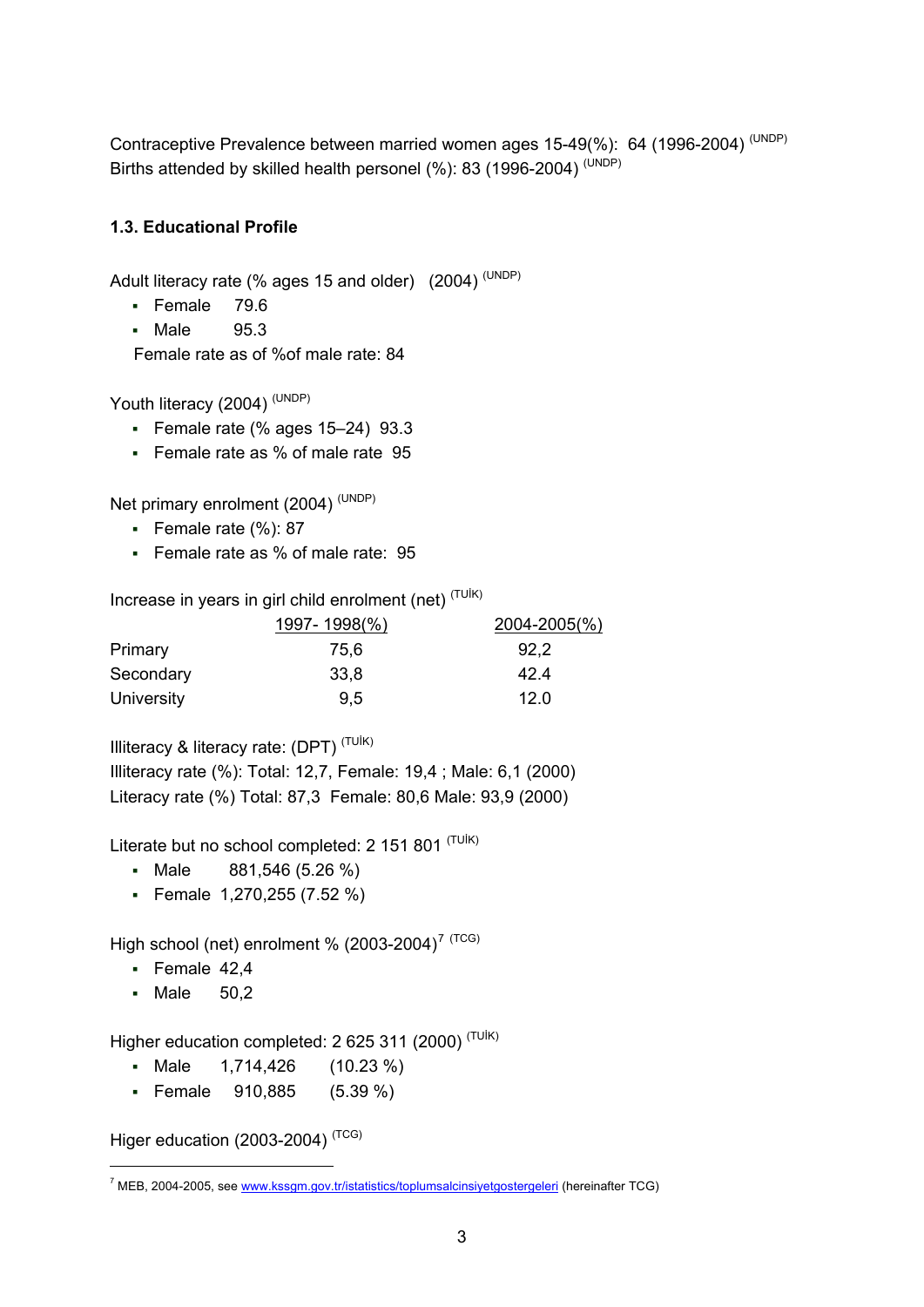- <span id="page-8-0"></span>Total 1.946.442
- Female 812.302 (41.2 %)
- Male 1.134.140
- **Female to male ratio 71.6**

#### **1.4. Labor Profile**

Total employment (thousand people): (2004) (TİSK)

- Total 21.563
- Total male employment: 15.856
- Total female employment: 5.707

Participation to work force (2004) (%) <sup>(TUİK)</sup>

- Total 48.7
- Male 72.3
- $\cdot$  Female 25.4

Female participation to work force  $(\%)$ <sup>(TUİK)</sup>

- 34,1 (1990)
- 26,9 (2002)
- $-25,4(2004)$
- 24.8 (urban 19.3, rural 33.7) (2005)

Percentage in Sectors (%) (TISK) (UNDP) **Agriculture** 

- Total: 34,0 (2004)
- Male: 24
- Female: 56 (1995-2003)

Industry

- Total: 23,0
- **Male: 28**
- Female:15 (1995-2003)

Services

- Total: 43,0
- Male: 48
- **Female: 29**

Unemployment rate  $(\%)$ <sup>(TİSK)</sup>

- Total: 10,3
- Male (15 and older labor force): 10.8
- Female (15 and labor force): 9,0

**1.5. Gender Equality** (UNDP)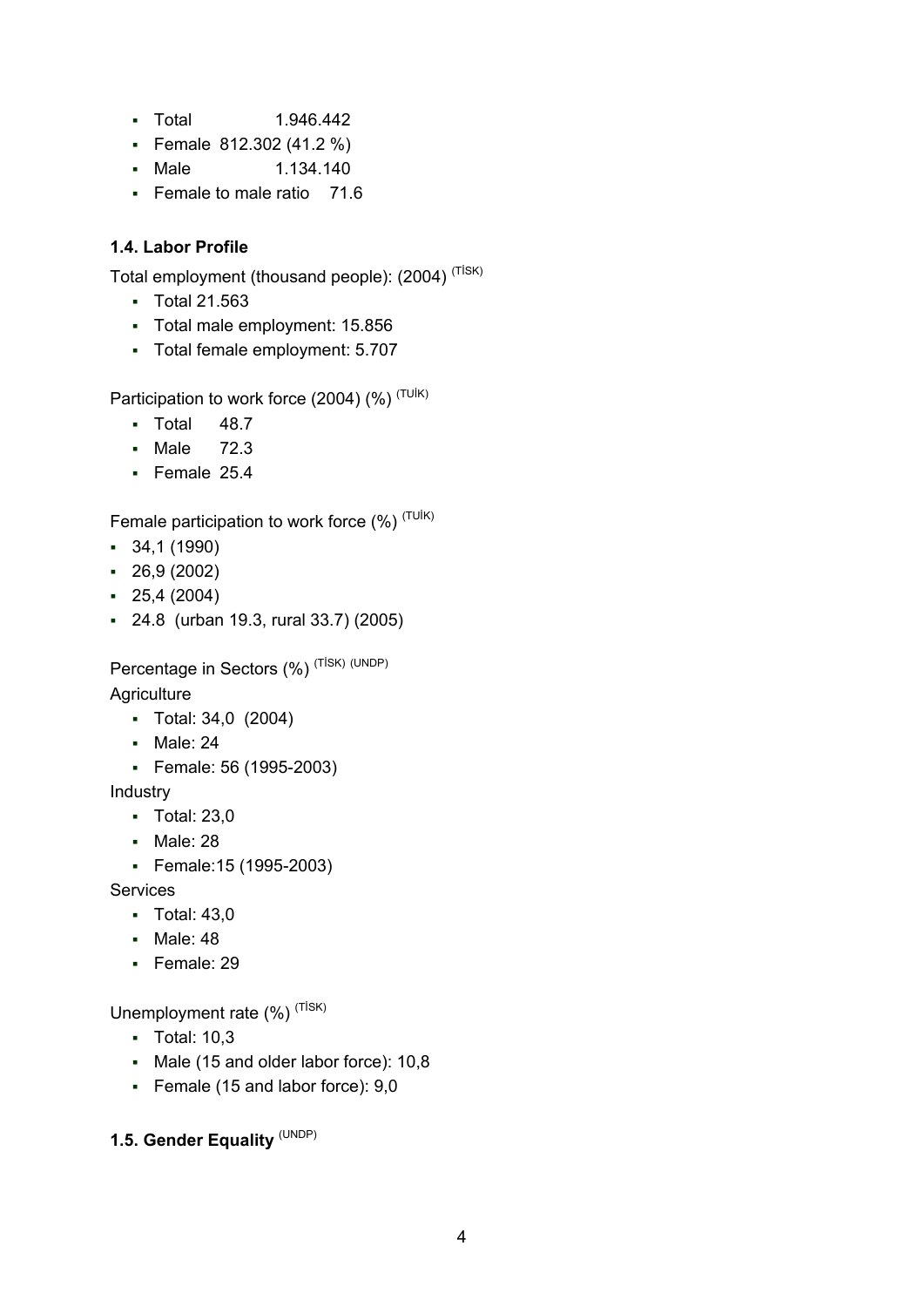<span id="page-9-0"></span>Gender-related development index  $(GDI)^8$  $(GDI)^8$ 

- **Rank 71**
- $\blacksquare$  Value 0.745

Estimated earned income (PPP US\$) (2004)

- **Female 4.038**
- Male 11.408

Ratio of estimated female to male earned income: 0,35<sup>(UNDP)</sup>

Seats in TBMM held by women (% of total): 4.4

Female legislators, senior officials and managers (% of total): 7

Female professional and technical workers (% of total): 31

# **1.6. Gender Related Laws**

- Family Protection Law (1998) (no. 4320)
- Civil Code (2002) (no. 4721)
- Labour Code (2003) (no. 4857)
- Penal Code (2004) (no. 5237)
- Municipal Law (2005) (no. 5393)
- Family Court Law (2003) (no. 4787)
- Organizational Law of Diroctorate General on Status and Problems of Women (DGSPW) (2004) (no. 5251)
- Organizational Law of Directorate General on Family and Social Research (2004) (no. 5256)

<span id="page-9-1"></span><sup>8</sup> GDI (gender development Index) is a measure of *human development* that adjusts the human development index (HDI) to penalize for disparities between women and men in the three dimensions of the HDI 1. A long and healthy life, as measured by life expectancy at birth. 2. Knowledge, as measured by the adult literacy rate and the combined primary, secondary and tertiary gross enrolment ratio.3. A decent standard of living, as measured by estimated earned income (PPP USD). see <http://hdr.undp.org/hdr2006/statistics/indicators/default.cfm>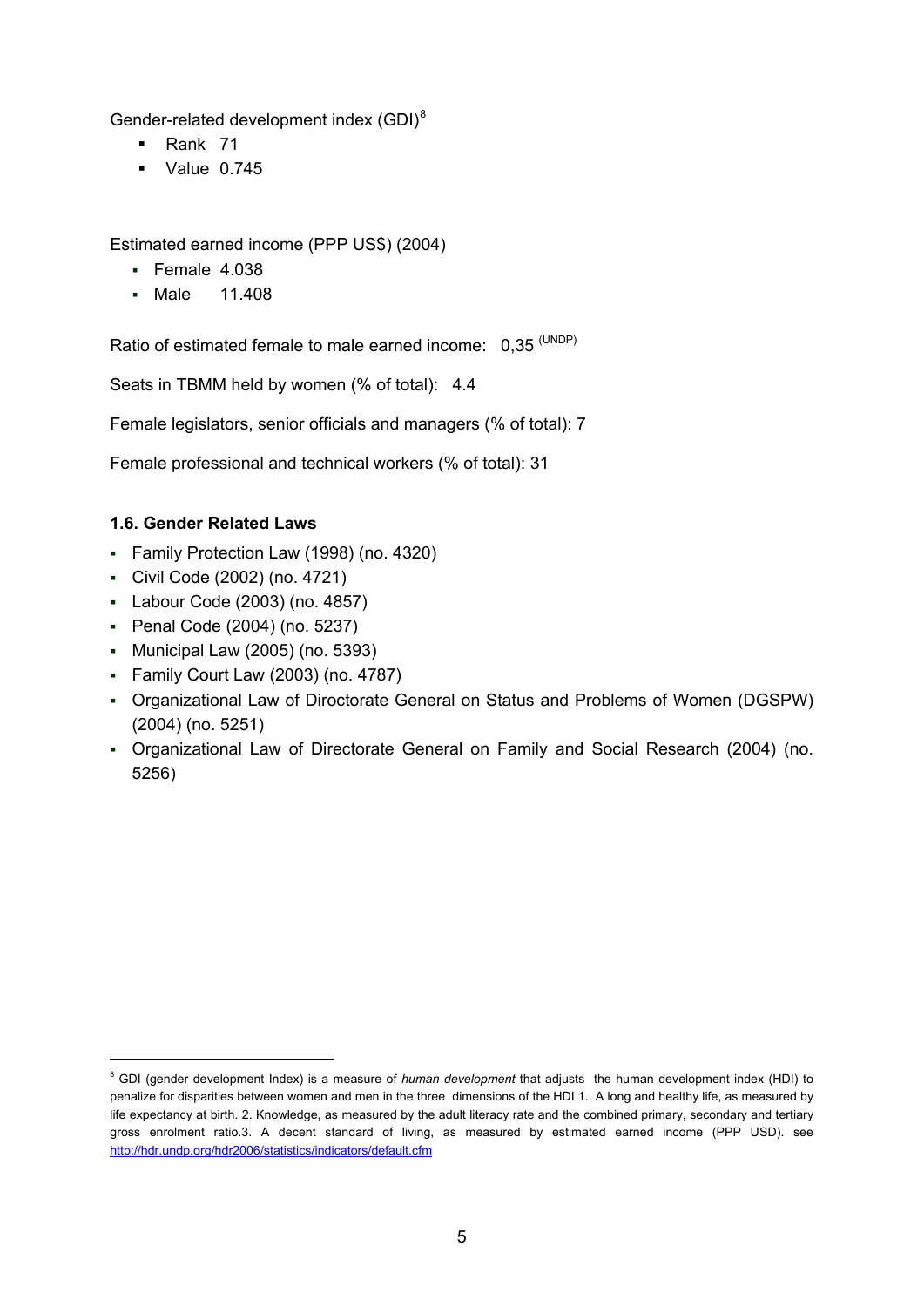#### <span id="page-10-0"></span>**2. GENERAL SITUATION OF WOMEN AND GOVERNMENT POLICY ON GENDER**

#### **2.1. General Situation**

In Turkey, argument for gender equality has a long history. While the experiences of Ottoman women of  $19<sup>th</sup>$  century lie in the background, the most important pillars of this history were the Republican Reforms. These reforms accomplished in the 1920's and 1930 have reflected 'modern women' as a symbol and describe the socially competing forces of Turkish society, as traditional-religious vs. modern-Westernized ones. This background signified national gender equality policies as a part of "modernization" or "cultural transformation" processes, rather than being considered as an integral aspect of the economic development and growth.<sup>[9](#page-10-1)</sup>

Turkey's modernization period has been characterized as family-centered society that was in some context contrary to women's human's rights and freedom. This was a kind of the designing a 'modern family', based on the women's role as wife and mother. Due to this legacy, participation of women in social and political life without respecting their family responsibilities has been perceived to be destructive for family life. By this fact, one of the very first pre-conditions for gender equality is to create an enabling environment that supports equal standing of both sexes in the family. The consequence of this prioritized woman's family-centered roles, it is mostly charity works as pattern for social participation is deemed to be suitable for women in Turkey. This status for women restricted to 'social' but not 'economic' and 'political' is also result in a persistent lack of female power in labour market and political decision making.

Family-based societal perceptions related with women's status also create a kind of blindness to social security problems of women. It should be stated that family or communitybased traditional social protection and safety nets are still more effective for women rather than public ones or other social security, poverty alleviation measures and support strategies from a gender equality perspective. However, the community also impedes women's empowerment since its traditional norms and values pose obstacles for women to work and participate equally to society.

Despite this gender asymmetrical background for women's status, since the 1990s women's organizations in Turkey gained a crucial role in forcing equality legislation and policies for implementation due to its increasing political prominence and capacity to participate in social, economic and political configuration of decision in the country. Through their efforts, public awareness has been increasing and people have been better informed about existing gender disparity issues, problems to be faced and also capabilities, resources and mechanisms to be solved. Since the beginning of last decade, as a consequence of this development some

<span id="page-10-1"></span><sup>&</sup>lt;sup>9</sup> See Bibliography vol. 7.1.2. 'Engendering the Turkish History'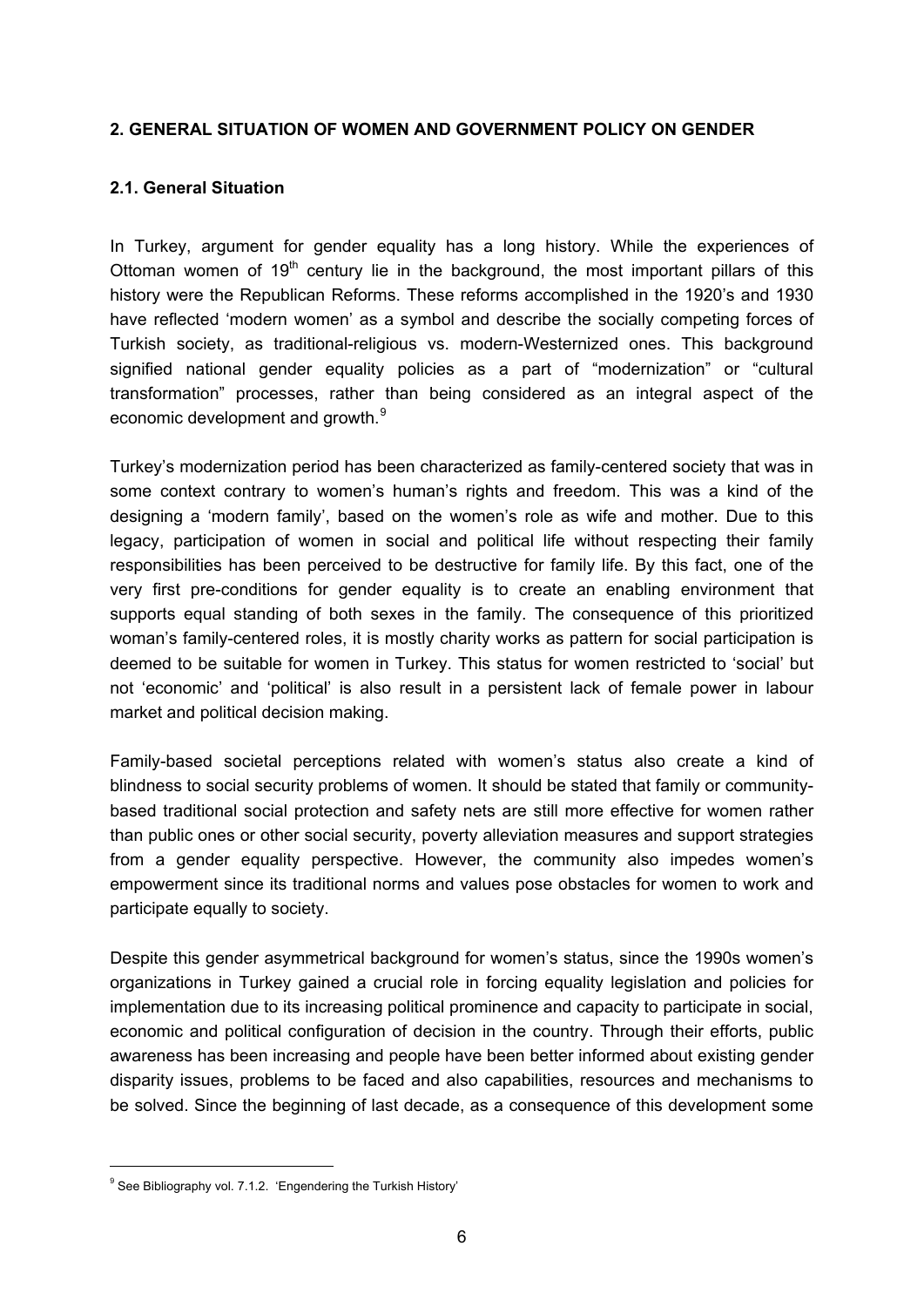of the women's NGOs are becoming strategic partners of equality policies of the government. This is one of the main strengthening aspects of gender equality policies in Turkey<sup>[10](#page-11-0)</sup>.

Owing to some outspoken NGOs whose mandates were struggling for fulfillment of women's human rights including equal access to education, elimination of domestic and sexual violence, increasing women's representation in the TBMM (Grand Turkish National Assembly) and main governing bodies, the issue of gender equality has been kept quite visible in media throughout the 90's. As the consequence of this occurrence, main areas of gender equality agenda become visible as domestic violence, 'honor killing<sup>[11](#page-11-1)</sup>s' high illiteracy rate, and low participation in political decision making processes, especially in national and local representative bodies and the labor market appear.

The extent to which gender-based violence is prevalent in a society is often indicative of the depth of basic inequality between women and men in that culture. In Turkey the prevalence of different types and forms of violence against women (domestic, community-based, sexual, etc.) and the effectiveness of measures implemented to combat such violence through the punishment of perpetrators and through rehabilitation and support services for victims are currently under discussion. Community and state attitudes as reflected in social norms and cultural practices over a wide spectrum, ranging from "honor crimes" to "bride-price" and "wife-battering," as well as the promulgation and implementation of laws pertaining specifically to gender-based violence in the home, in the community and in the state agencies (that is, in police custody or detention) are widely being discussed.

Ongoing inequalities between women's and men's participation in political decision making processes at the national and local levels in Turkey is one of the main resources of gender asymmetry. Under-representation of women in political decision-making and the maledominated models of participation in political parties are visible aspects of this fact. Women's branches in political parties are seen primarily as instruments for the mobilization of female voters but not for training and assisting women for political representation and so that only a few powerful women of the elites can be part of the political processes.

Lack of access to labor markets, employment opportunities and productive resources, and constraints on mobility and time burdens that result from double duties for women in the public and private spheres are defined as accounting for the lack of opportunity. Lack of access to public services such as health and education are linked to lack of capabilities, and vulnerability to economic risks and civil/domestic violence are perceived as leading to lack of security. Being without a "voice" and power at the household, community and national levels is negatively related to empowerment.

<span id="page-11-0"></span><sup>&</sup>lt;sup>10</sup> See Bibliography vol.7.3. 'Women's Movement in Turkey'

<span id="page-11-1"></span><sup>11</sup> see definations: honor killing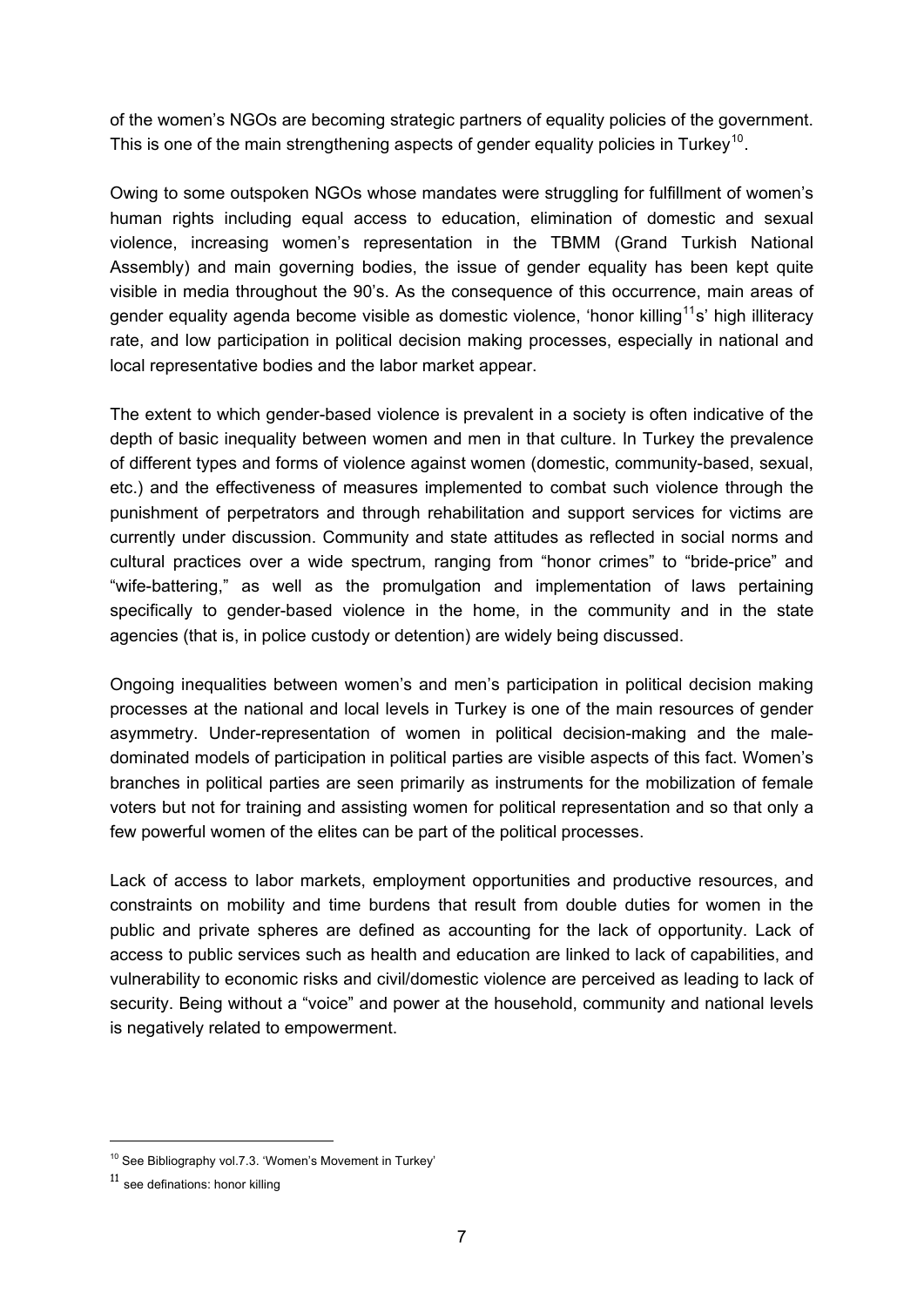<span id="page-12-0"></span>The role of women in Turkey in social, economic and political life registered important improvements in legislation but practical implementation was lagging behind. In near future this has to be realized by more concrete programs and projects.

# **2.2. Governmental Policy on Gender**

Turkey stipulates an important progress regarding women's rights since 1990s. Due to the outcomes of the women's organizations' efforts and international monitoring activities on gender equality issues of Turkey, a parallel development has been observed in some of the main governmental bodies and policies motivated by the capability to build a common agenda for gender equality with the participation of related public authorities, women's NGOs and some private sector initiatives that will make Turkey more skilled in implementing her recently revised gender equality perspective.

For an effective gender equality policy, collaborative efforts between government (local and national), NGOs, labor market partners, media and private co-operations are virtually needed. The Turkish government has acknowledged the role of women's rights organizations as partners of the government and it is supported by national and international stakeholders to consolidate this cooperation with NGOs through official and permanent structures and institutions.

Until recently, Turkey's legal framework for gender equality might be defined as genderneutral that was in fact helpful in eliminating gender inequalities. During the last decades sliding perspectives become dominant in globally which was critical to any kind of genderneutral perspective and favoring gender-sensitive or gender-integrated ones. Turkey has been affected by the proceedings prevailed within this new engendering perspective and needs became clear to revise all her basic laws from a new gender-integrated perspective. What is observed on the background of recent reforms in Turkey regarding gender equality might be interpreted as the outcomes of this perspective.<sup>[12](#page-12-1)</sup>

For Turkey, the period since the beginning of 2000s is marked by milestone legal reforms that eliminate fundamental discriminatory provisions against women. Legal framework for women's rights and gender equality has been legislated as concordant to Turkey's commitment to international and regional legal standards such the UN Convention on the Elimination of All Forms of Discrimination against Women (CEDAW) and the European Union *acquis*. These developments open the gate for 'path-breaking' projects in terms of providing gender equality.

This state of affair was reached by the fact of close cooperation between local and international women's organizations' and their enforcing capabilities to governmental bodies for reallocating resources of Turkey along with the efforts for reinventing gender equality policies empowered by the recent legal instruments. In the current situation, main actors for

<span id="page-12-1"></span><sup>&</sup>lt;sup>12</sup> See vol.4. 'Legal Reforms for Gender Equality'.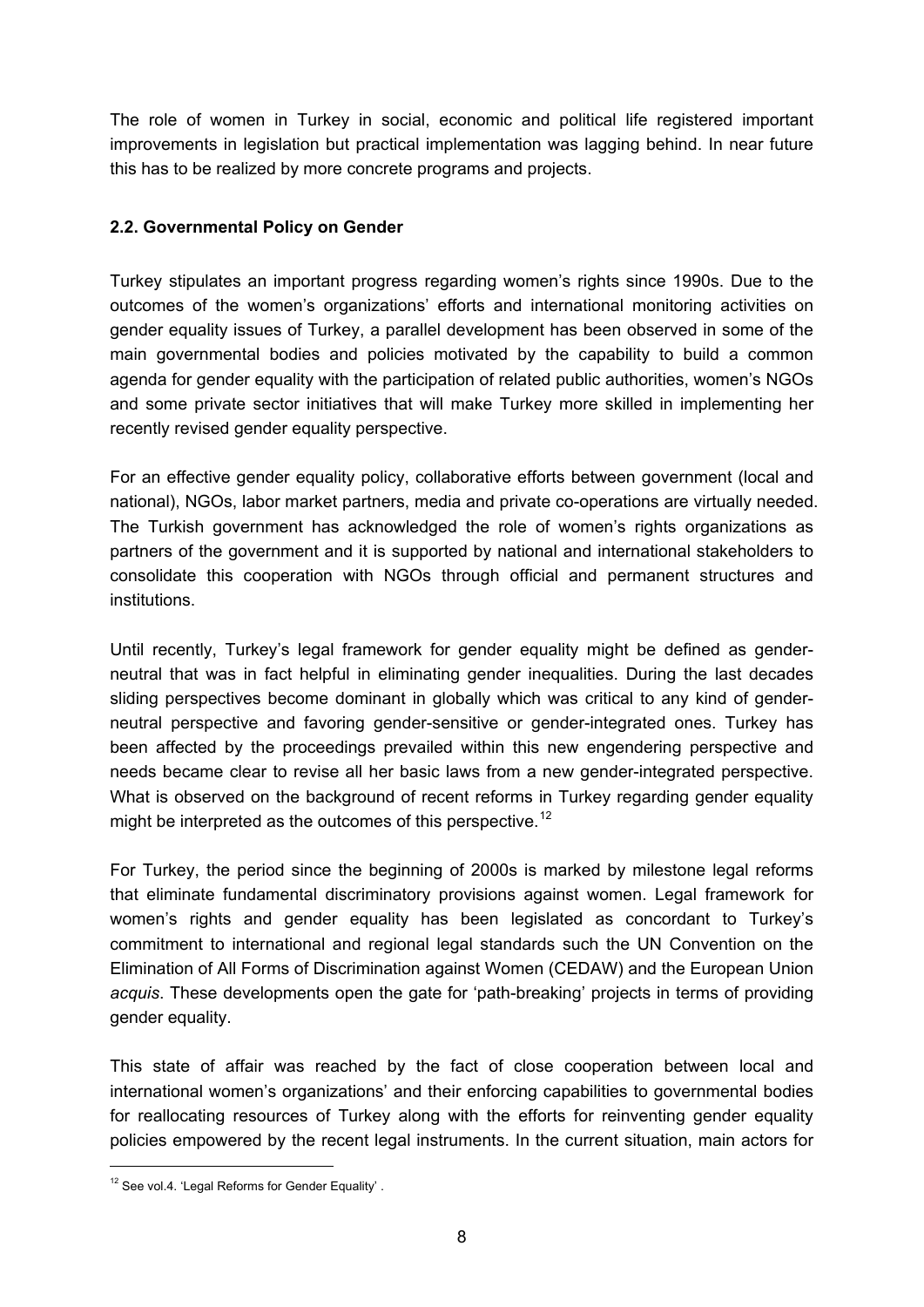gender equality policies of Turkey that are women's NGOs, state ministries, and international institutions such as EU and UN are working together to get real outcomes of these efforts. At this stage governmental policy on gender equality is mainly concentrated on the issues of violence against women, women's reproductive health and increasing girl child enrolment to education $13$ .

One of the early steps of governmental policy on gender equality were to build a national machinery for women's rights (NWM) that is Directorate General on Status and Problems of Women (DGSPW) used as a main instrument in accomplishing related efforts. These governmental efforts on gender equality can be characterized by shifting perspectives from a general sensitivity for the issues of women's human rights violations towards a perspective which is more inclusive gender mainstreaming policies.<sup>[14](#page-13-1)</sup>

For full and effective implementation of the gender mainstreaming policy, the establishment of an *Advisory Board on the Status of Women* accomplished in 2004 by the Organizational Law of DGSPW<sup>[15](#page-13-2)</sup> which will provide advice on policy planning and implementation will be useful if effectively used in order to facilitate the coordination between ministries, academic institutions and NGOs.

Mainstreaming the gender perspective in all policies, plans and programs are targeted by DGSPW and this has been an on-going process in Turkey, albeit facing strong resistance by the male dominated mentality in the state bureaucracy. In efforts to mainstream gender equality, some governmental bodies have been prioritized as targets to be made more receptive to and accountable for gender equality.

Despite rapid increasing in resources, participants and quantity in women's rights projects and institutional capacities there are still ongoing deficiencies of gender equality agenda in terms of the gender inequality issues which are still stayed untouched.

In Turkey, what is currently observed in recent development policies and projects is that only a separated component is assigned to women's problems, however the rest of the project stays gender blind. Consequences of this neglecting, it might not be an unpredictable result for any project that is, on the one hand, including a women's empowerment component and on the other, unconsciously creating a new gender asymmetry that will become a real obstacles in the near future. Furthermore, Turkey still has few affinities available on men's responsibility to become conscious about their involvement in prevailing gender inequalities.

Another deficiency is in resources which have been allocated to researches and to collect data on women and gender affairs within the capabilities of universities and specific research institutions, like TUBİTAK, and the lack of country-wide data dissemination. Poverty is still a major problem for women and in near future it will gain more gendered characteristics in

<sup>&</sup>lt;sup>13</sup> See vol.6.2. 'Projects of Other Governmental Bodies'.

<span id="page-13-1"></span><span id="page-13-0"></span><sup>&</sup>lt;sup>14</sup> See Definations: Gender Mainstreaming

<span id="page-13-2"></span><sup>&</sup>lt;sup>15</sup> See vol. 2.3. DGSPW.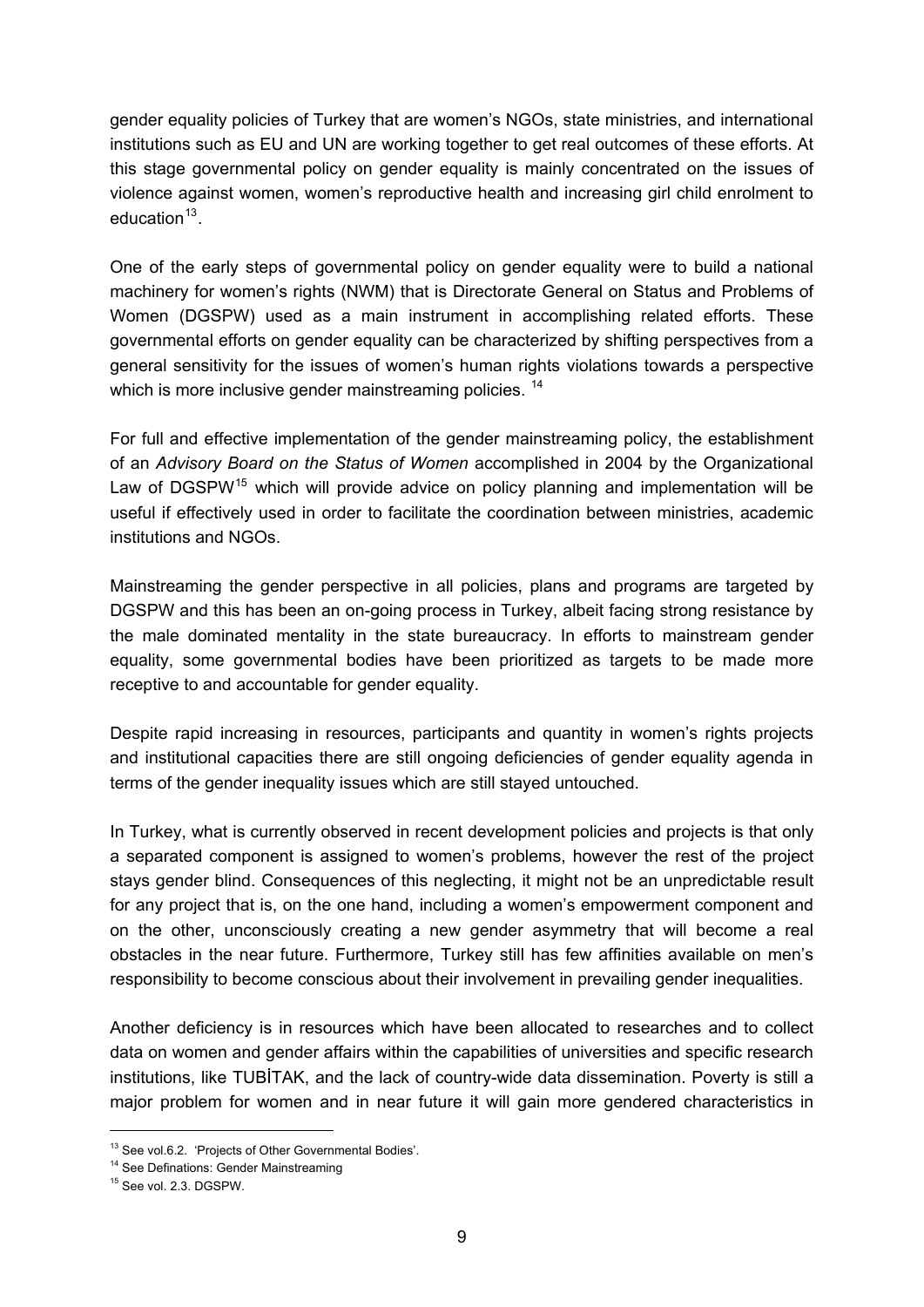<span id="page-14-0"></span>cooperation with other social problems. The role of the social protection system in alleviating poverty is still very limited and not sensitive for gender asymmetries.

An amendment to Political Parties Law and Election Law were under discussion since the last years that was at least 1/3 quota demanded for underrepresented gender in the candidate lists of general and local elections with specific provisions to ensure their placement in electable positions of lists. This proposal for 'representation quota' is being forced by most of the women's  $NGOs^{16}$  $NGOs^{16}$  $NGOs^{16}$  and was recommended in EU Commission Reports both in 2005 and 2006 but it has not been reached to any solution yet<sup>[17](#page-14-2)</sup>.

In Turkey there is no institutional body such as the Parliamentary Committee for Gender Equality to ensure women's representation in TBMM. It is repeatedly recommended to government to establish a 'Standing Parliamentary Committee on Gender Equality' especially by CEDAW, EU and NGOs recommendation reports.

Governmental policy to prevent domestic and sexual violence is not evaluated as satisfactory and it is always suggested that more 'Shelter' should be provided for the victims which has already become mandatory by recent amendments to the Municipal Law  $^{18}$  $^{18}$  $^{18}$ . The establishment of the 'Alo 157', emergency call number, for family, women, children and handicapped telephone provides help for violence cases and considered as a new positive step at nation-wide $19$ .

The Government has no up dated national action plan on women and gender issues but it was announced that one will be drafted soon especially on the prevention of domestic violence as prioritized area $^{20}$  $^{20}$  $^{20}$ .

## **2.3. Directorate General on Status and Problems of Women (DGSPW)**

Turkey's national machinery for gender equality policies is mainly composed of a central coordination unit that is DGSPW and some connected units assigned to different ministries.

DGSPW was established in 1990 under the Prime Ministry in accordance with governmental liabilities to international resolutions. Its location was changed repeatedly throughout its existence. DGSPW was first under the Ministry of Labor and Social Welfare in 1990 and in 1991, its portfolio was given to the Ministry of State responsible for Women's Affairs, Family and Social Services. Due to changes in government, 6 ministers were in charge of DGSPW in 5 years. In 2002, the DGSPW was returned to the Ministry of Labor and Social Welfare. This position changed again and the DGSPW was returned to the Prime Ministry in 2003.

<span id="page-14-2"></span>

<span id="page-14-3"></span>

<span id="page-14-1"></span><sup>&</sup>lt;sup>16</sup> See doc.no. 13, 15, 16, 17.<br><sup>17</sup> See doc.no. 1, 2.<br><sup>18</sup> See vol. 4.7. 'Legal Reforms, Municipal Law'.<br><sup>19</sup> See Special Parliamentary Commission Report, (doc.no. 7)

<span id="page-14-5"></span><span id="page-14-4"></span><sup>&</sup>lt;sup>20</sup> See [www.kssgm.gov.tr](http://www.kssgm.gov.tr/) and preperations for gender indicator action plan see doc.no.22.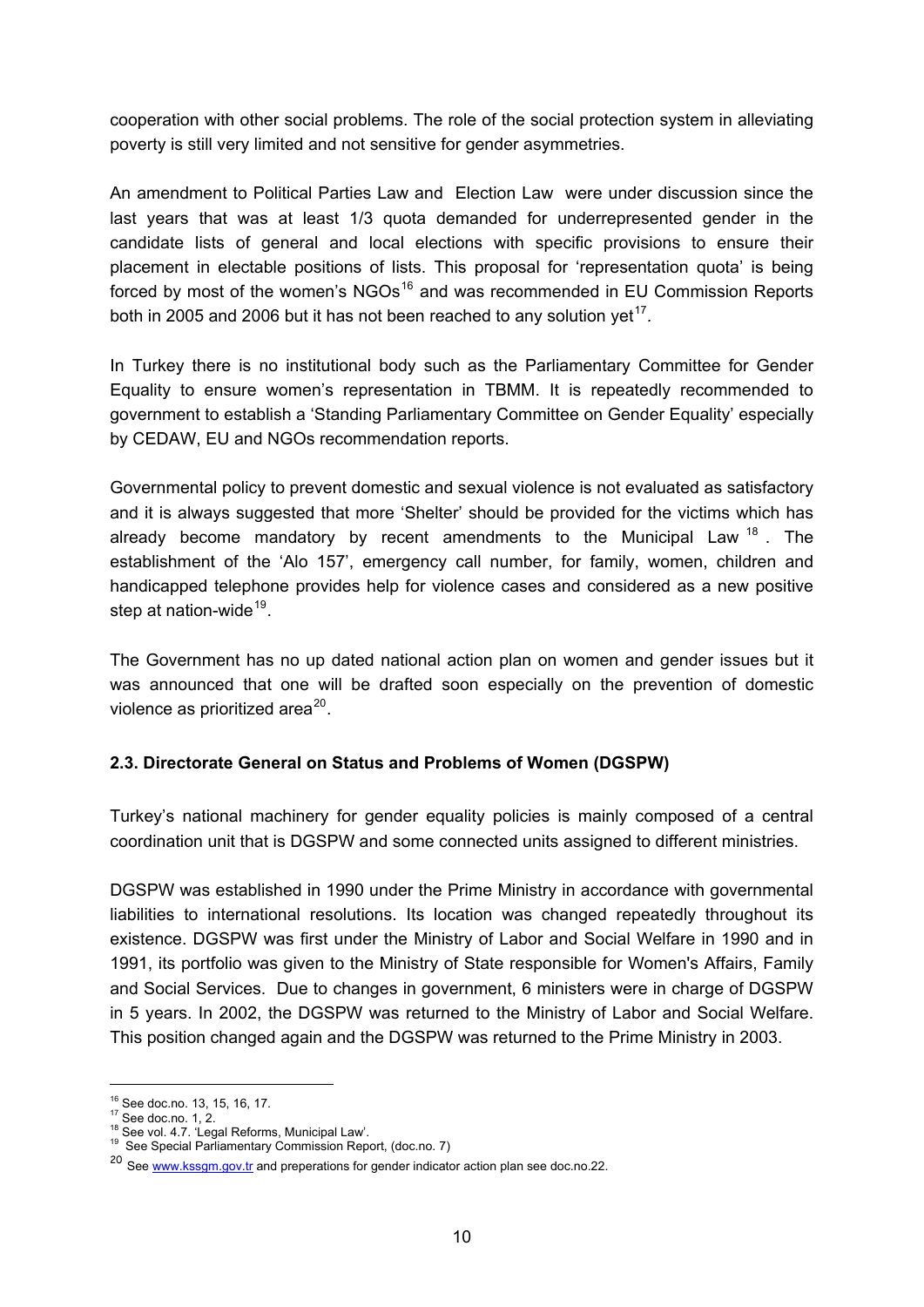From the beginning, the political process to establish a NWM was signed by two different flows of effects that were reflections of the divisions within the political society between more Western/liberal oriented elites versus those that favored a 'Turkish-Islamic syntheses. This political negotiation process led to the establishment of two parallel mechanisms, one focusing on women, and the other on the family, and again two separate bureaucratic units, one called 'the Directorate for Women's Status and Problems', acquiring the official status as coordination unit of NWM and the other called 'The Family Research Organization' that is mainly working as consulting unit. In time, DGSPW reached the position of to hold the responsibility as main policy designer and implementing unit of NWM and other fall back to secondary importance.

The DGSPW was created by a Decree and did not have a formal legal basis (an organizational law) until 2004. The lack of an organizational law and its organizational relocation process weakened the DGSPW and put it in a precarious position and, of course, limited its effectiveness in fulfilling its responsibilities. The director was appointed on a temporary basis and the staff members did not have the rights that regular public servants have such as opportunities for promotion, indemnity and claim to seniority.

The new Organizational Law of 2004 has emphasized on empowerment of women and promotion of women's rights in all areas and especially in the eradication of violence against women and political participation. DGSPW's main role in contributing to policy-making, policy advocacy including working with the media is especially originated from its gender mainstreaming perspective.

The new Organizational Law stipulates a new Advisory Council mandated to give policy advice to the Director, comprised of DGSPW officials, representatives of relevant government organizations and NGO leaders. It met in June 2006 for the first time and reached the following conclusions:

- There is a need for an overall Gender Policy in Turkey, and priority should be accorded to: women's employment, education, overcoming violence against women, increasing women's participation in decision-making and politics.
- Legal reforms for gender equality have mostly been enacted; what is important at present is that there is no retreating from these reforms, and priority be given to implementing these reforms effectively.
- The Advisory Council should bring together academics, women's NGO representatives and all relevant public institution representatives together and meet every three months.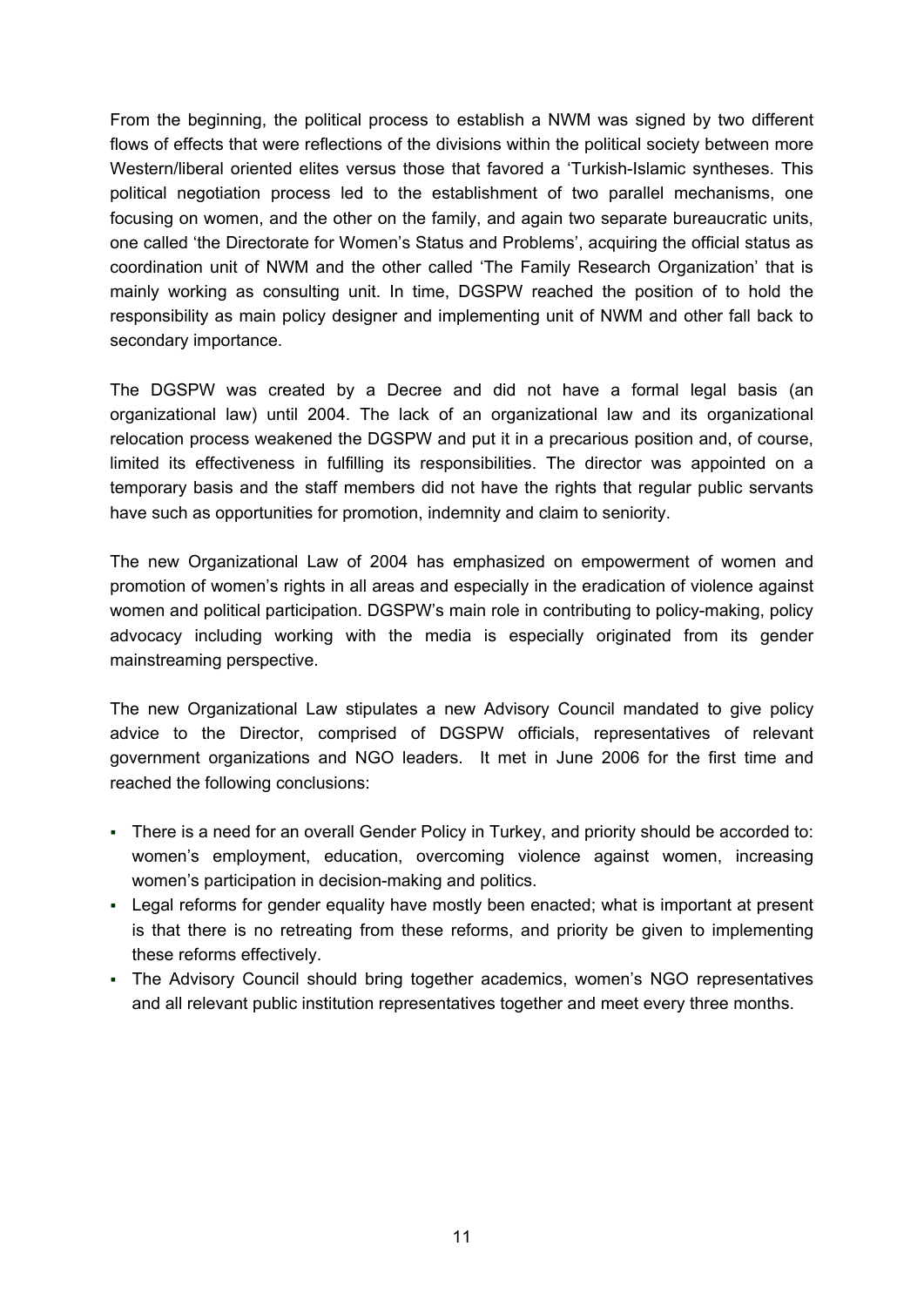#### **Organizational Chart of DGSPW**



#### Human Resources of DGSPW

Since the beginning of DGSPW the lack of a permanent professional staff has put it in a weak position in terms of human resources and forced to lean on academics and NGO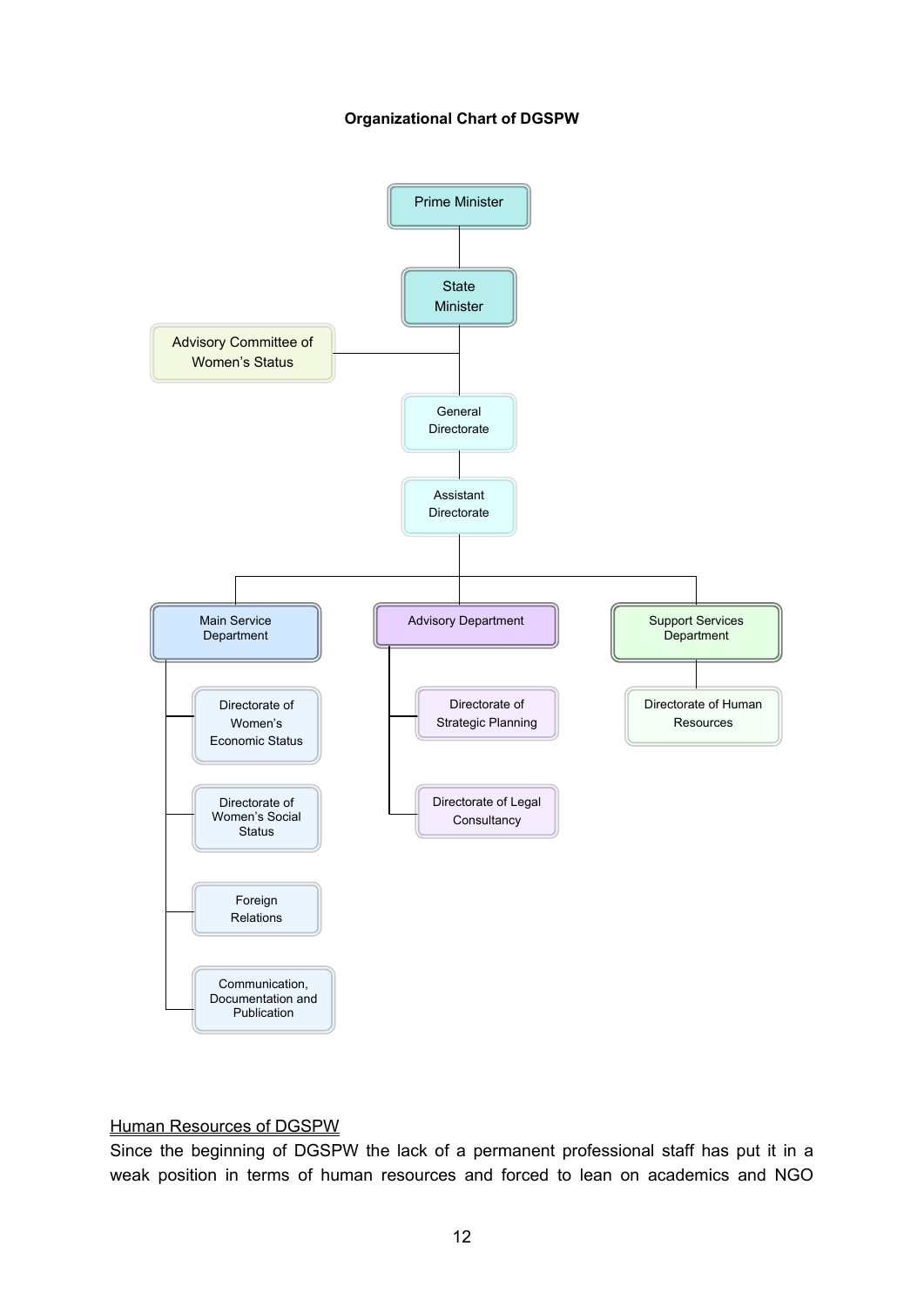expertise for their own training and needs in this area. In the presence, DGSPW is going to employ more expertise as its own staff and also shortage in human resources is going to be fulfilled by a new European Commission project under the 2005 Pre-membership Financial Assistance Program titled "Expanding Gender Equality" aims to strengthen the capacity of the DGSPW itself.

#### Source of Funding

Between 1994 and 2004, the DGSPW had been running with an extremely limited budget (its share of the national budget is 0.00012%). DGSPW had been competed for native resources, but mostly funding came from external sources for DGSPW programs, including the UNDP, World Bank, the UNFPA. An EU funded project is has already started. It is important to remember, however, the government shares the financing of UN projects and the World Bank. Financing of World Bank comes in the form of loans and is paid back by the government.

#### Relationship with women's NGOs

The DGSPW emerged as a bureaucracy that engaged in active collaboration with women's organizations, activists, and academics and represents the first such experiment for Turkey in the 1990s. It also demonstrated that the state-civil society gap may not be as insurmountable as imagined. Many women engaged with the DGSPW assumed multiple roles, switching between bureaucratic, academic and activist identities. Due to this positive collaboration DGSPW opened the way to women's groups' participation at the global level; women's groups seized these opportunities and demonstrated strong capacity and leadership in promoting women's rights for Turkey at international forums and national forums. The network of NGOs around the country has expanded and contributed to all related steps, especially during legislative reforms and other political area of policy design<sup>[21](#page-17-0)</sup>.

Directorate General on Status and Problems of Women, [www.kssgm.gov.tr](http://www.kssgm.gov.tr/) Directorate General on Family and Social Research, [www.aile.gov.tr](http://www.aile.gov.tr/)

 $\overline{a}$ 

<span id="page-17-0"></span><sup>21</sup> for more information on DGSPW see doc. no. 12, doc.no. 4/vol.9.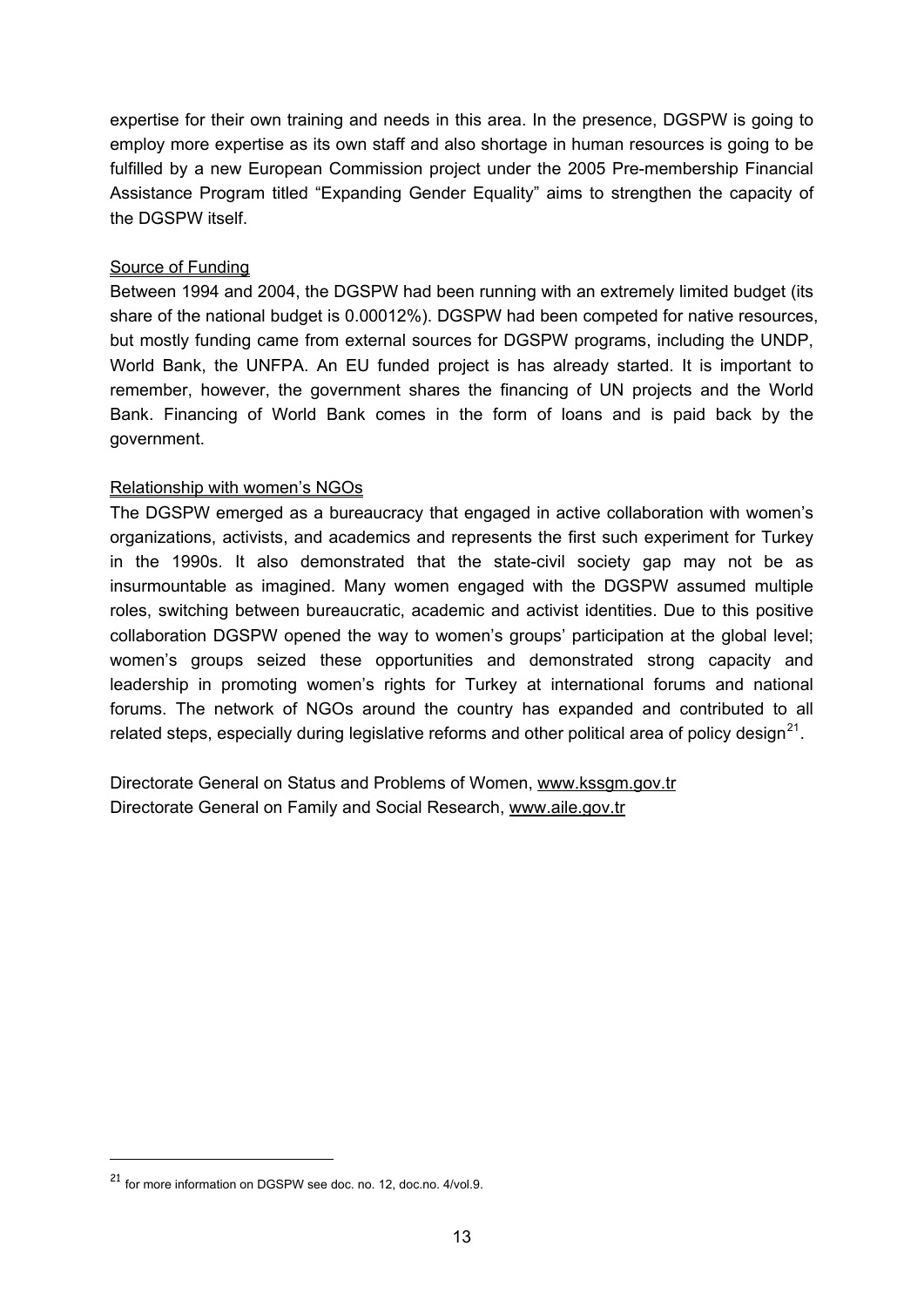#### <span id="page-18-0"></span>**3. CURRENT SITUATION OF WOMEN BY SECTORS**

#### **3.1. Education**

To the extent that the relationship between human capital and economic growth is relevant, unequal access to education by women constitutes a critical intervention point for development polices. For the Turkish case, women's access to education at different levels (literacy, primary and secondary education, higher education) and types (formal and nonformal education), points to the main bottlenecks with respect to the persistence and prospects of gender disparities and inequalities in the country.

More than half a million girls do not attend school each year, even though in Turkey it is compulsory to receive education for at least 8 years. There is a complex range of economic and social factors that contribute to the non-attendance of girls at school. One of the main reasons is the reluctance of families to send girls to school. Especially in the South East region, where the number of girls attending school is disproportionately large, schools are often situated far from home and many parents do not want their children, especially girls, to travel far, mainly for security reasons. Many families suffer economic hardship; therefore they try to augment domestic income by keeping children at home to work. Among the other reasons, there are that the traditional gender bias of families that favors the needs of men and boys over those of women and girls and the fact that many parents consider the early marriage of their girls to be more important than their education. Furthermore, the shortage of schools and classrooms and the poor physical state of the schools are other reasons for low interest at education.

In the last years, some important education projects have been launched in order to tackle this problem and they have had positive effects on the enrolment rate of the girls. Some of them are 'Dad send me to school', 'Let's go to school girls', 'Snowdrops' and 'Pick your sibling'. The 'Campaign to support national education' has reached 5 million adults in 4 years, most of whom are women from rural areas and girls who couldn't go to school. A lot of NGOs are working as partners of these projects and also international financial supports are really worth to mention on this respect<sup>[22](#page-18-1)</sup>.

The share of Ministry of National Education and The Council of Higher Education budget in total consolidated budget has risen from 9.8% in 1996 to 13% in 2005. In 2003, the government set up the 'Let's go to school girls' campaign together with UNICEF and with support from NGOs, the EU, the World Bank, the private sector and media with the goal to close the gender-gap in primary school enrolment. According to UNICEF, the campaign has resulted in the enrolment of 177,000 girls and 87,000 boys in 53 provinces<sup>[23](#page-18-2)</sup>. The Ministry of National Education decided to expand the campaign to all the country's 81 provinces.

<sup>&</sup>lt;sup>22</sup> See vol. 5. Gender Projects.

<span id="page-18-2"></span><span id="page-18-1"></span><sup>&</sup>lt;sup>23</sup> See UNICEF Report in doc. no. 25.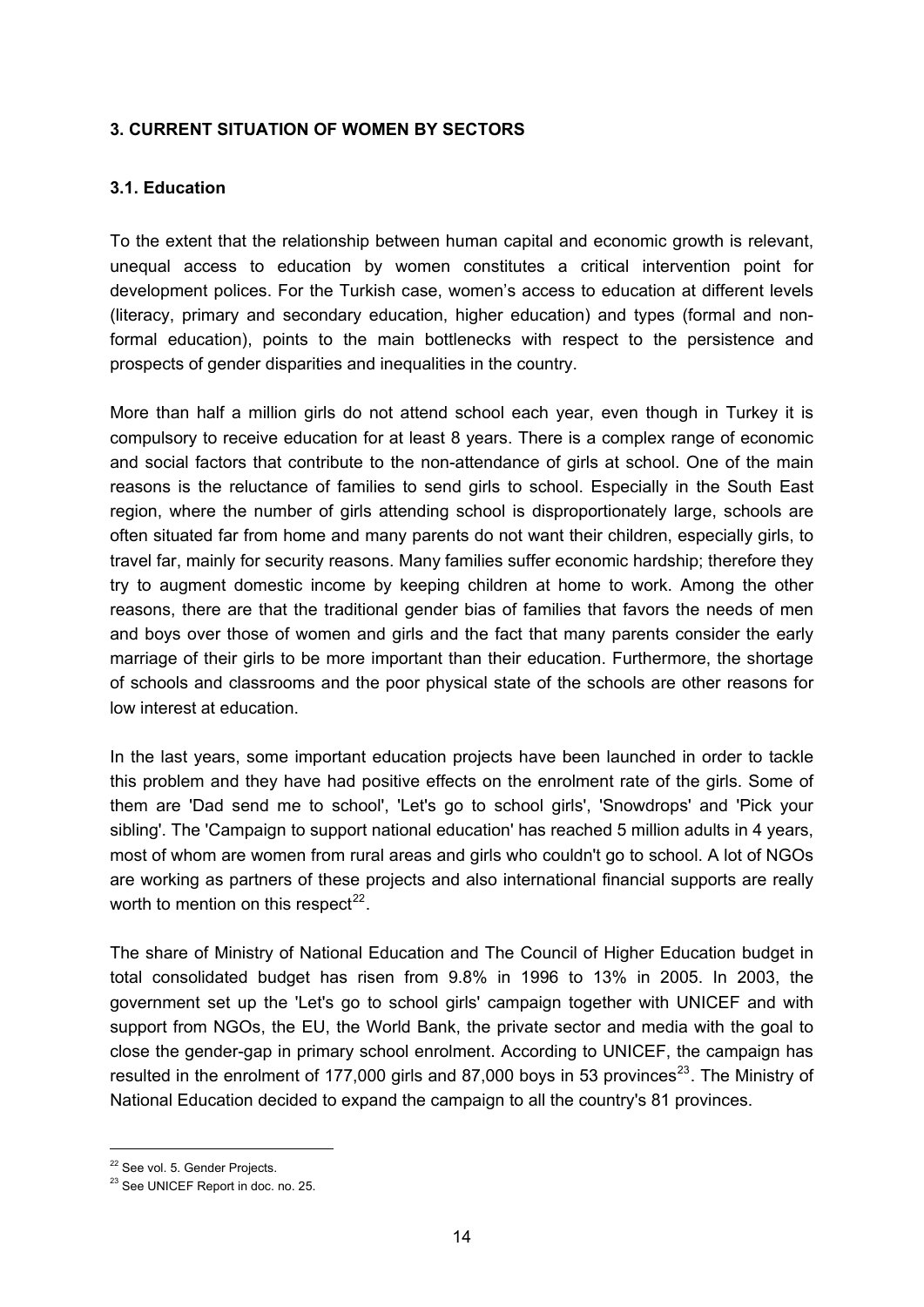<span id="page-19-0"></span>The campaign has done much to raise awareness about the gender gap in education and women's rights. Besides, within the context of the 'Social Risk Mitigation Project' of the World Bank and the Turkish government, families with great financial problems are given what is called 'Conditional Cash Transfers'. This means that the families get financial incentives provided that they send their children to school and extra amount of cash transfers are provided for sending girls to school.

According to 2004 data 79.6% of women as opposed to 95.3% of men over 15 years of age are literate. When youth literacy rate is considered this female figures increase (between ages 15-24) to rate 93.3%. According to the numbers of 1997-1998 girl child school enrolment was at primary level 75.6% at secondary level 33.8% and at university/higher education level 9.5% and all these figures are increasing respectively to 92.2%, 42.4% and 12.0%, in 2004-2005<sup>[24](#page-19-1)</sup>.

In 2004-2005 year at secondary level schools total girl child enrolment is 1.306.408 as opposed to 1.733.041 numbers of male (F/M female ratio to male 75.4). Only 415.339 girls of this numbers are going to vocational school as opposed to 687.055 numbers of male (F/M female ratio to male 60.5). At non-formal education level the number of females is 1.473.065 and male 1.978.450 (F/M female to male ratio  $74.5\%$ )<sup>[25](#page-19-2)</sup>.

In higher education, total number of female is 812.302 (41.2% of total) as opposed to 1.134.140 male and F/M ratio is 71.6%. In academic professional positions 38.5% of total and 26% of professors are female. These are quite surprisingly high numbers according to globally lower rate of female over the world in academic positions<sup>[26](#page-19-3)</sup>.

The positive impact of the eight-year compulsory basic education reform on female enrollment is should be noted. Another positive aspect is the continuing trend for women's entry into higher education and professional careers; by contrast, ongoing gender-based character of technical vocational education is seen as an impediment to women's chances of involvement in income-generating activities. It is also clear that the continuing genderinsensitive and sexist character of educational materials, settings and actors in primary and secondary education which is inhibiting women's empowerment and access to the public sphere $^{27}$  $^{27}$  $^{27}$ .

## **3.2. Health**

Since Turkey participated to International Conference on Population and Development (ICPD) which was held in Cairo (1994) and the United Nations Fourth World Conference on Women in Beijing (1995) shifts have occurred in policies related to women's health. This new perspective was a maturation of legal frame of health policies that signifies a change from a

<span id="page-19-1"></span><sup>24</sup> See HDI index doc.no. 39.

<span id="page-19-2"></span><sup>&</sup>lt;sup>25</sup> MEB, 2004-2005, see [www.kssgm.gov.tr/istatistics/toplumsalcinsiyetgostergeleri](http://www.kssgm.gov.tr/istatistics/toplumsalcinsiyetgostergeleri) (hereinafter TCG) <sup>26</sup> TCG

<span id="page-19-3"></span>

<span id="page-19-4"></span> $27$  for more details see doc.no. 4, ch.3.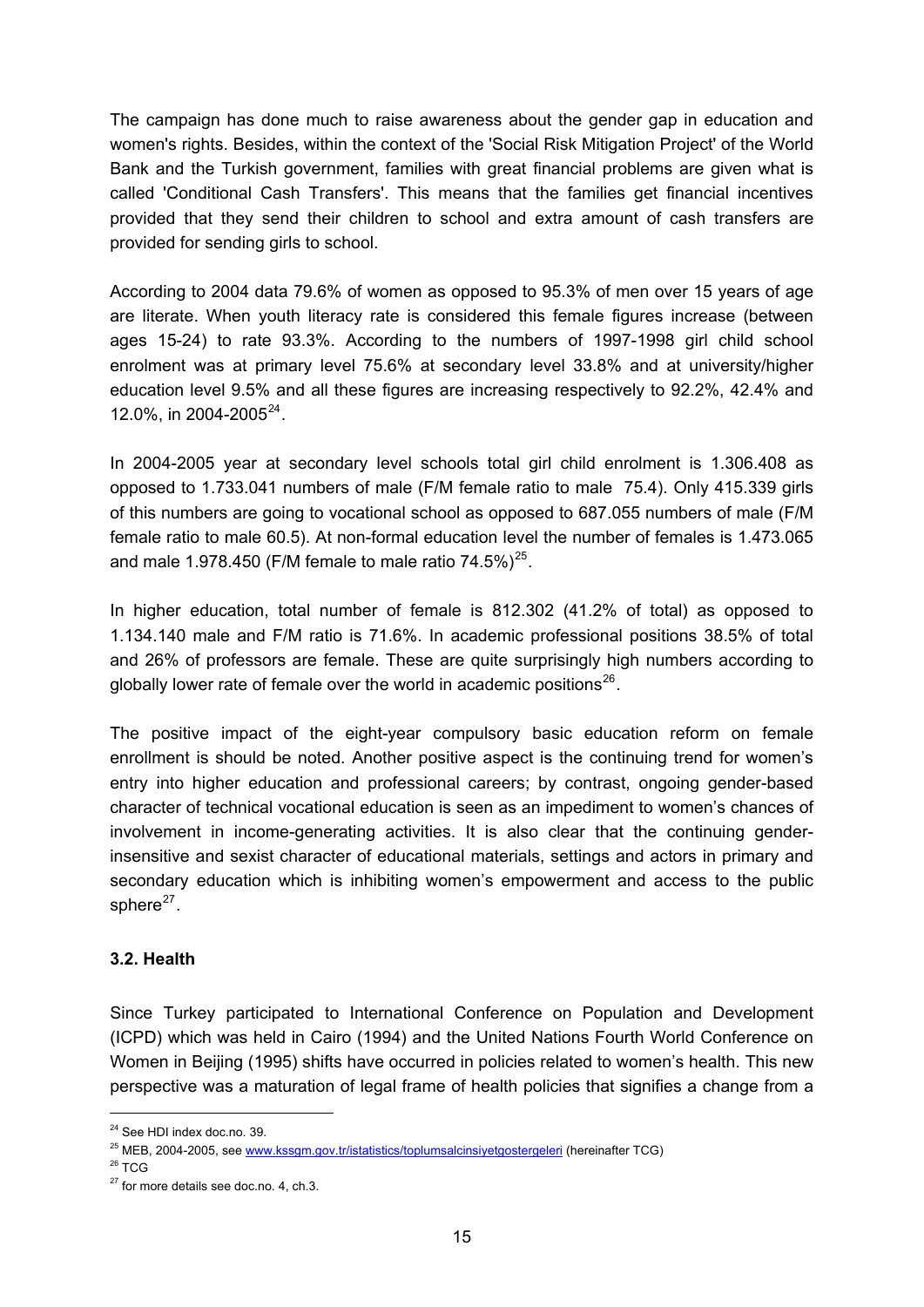traditional domestic one which was reducing reproductive roles of women to instruments of birth and to biological reproduction, to the new one which respecting individual rights of women to decide whether or not, when, how often to have a child. This new legal perspective does not allow discrimination by marital status in delivering public services related with population planning including fertility regulation, providing and producing contraceptives and surgical sterilization $^{28}$  $^{28}$  $^{28}$ .

In Turkey, programs have been initiated to improve the status of women, which is a crucial determinant of their reproductive and sexual health. In 1996 DGSPW and the MCH/FP prepared "A National Strategic Plan on Women's Health". UNFPA 3rd Country Program has been prepared on Reproductive and Sexual Health (R/SH) by gender perspective<sup>[29](#page-20-1)</sup>.

Despite these positive developments, when the implementations to be considered in the real life situations at the peripheral levels it is not much favorable for women in terms of gender equality because of the attention not much given in the practices of the health care providers.

Reproductive and Sexual Health including Family Planning are major concerns in the country. Approximately 2 million pregnancies occur in Turkey in one year. 1.4 million deliveries, more than 300 thousand induced abortions take place. High-risk pregnancies are still widespread. The total fertility rate (TFR) is 2.2 per women, annual population growth rate is 1.2 (%, 2004). The infant mortality rate (IMR) is 28 per thousand for the year 2004. Unfortunately, perinatal causes of infant mortality are still common in the country and perinatal mortality rate is 24 per thousand total births, which indicate the needs of improvement in reproductive health of mothers.

Throughout the years the coverage of antenatal care (ANC) has increased in 2003 being 81% of all pregnant women. The likelihood of a mother receiving ANC increases markedly with the increase in the mother's education. The proportion of safe delivery was 83% in 2003, which means approximately one in six pregnant women delivers without any medical help (assisted by traditional births attendants at home) in Turkey. The prevalence of safe delivery increases by the increase in the level of education of women and the husbands. Education level of women is a key determinant of women in the utilization of the health care services $30$ .

Early age of marriage is one of the common problems in Turkey. Age at first marriage for female is 20.0, for male 23.6 years. Unwanted and high-risk pregnancies are seen a lot in Turkey (i.e. 63.4% of currently married women who don't want any more children; 20.1% of births in the last 5 years were unwanted; 13.9% of births were mistimed; 39.0% of births in the last 5 years were in high risk category)<sup>[31](#page-20-3)</sup>. Motherhood at a very young age leads to maternal deaths. The underlying factors of maternal deaths are again socio-economic status

<span id="page-20-0"></span><sup>&</sup>lt;sup>28</sup> see results of research Akin (2006), vol. 7.1.3 Bibliography on Women's Health.

<sup>29</sup> see UNFPA projects.

<span id="page-20-2"></span><span id="page-20-1"></span> $30$  see vol. 7.1. 3 Bibliography on Women's Health, Akın and Bahar-Ozvarış, (2004)  $31$  ibid.

<span id="page-20-3"></span>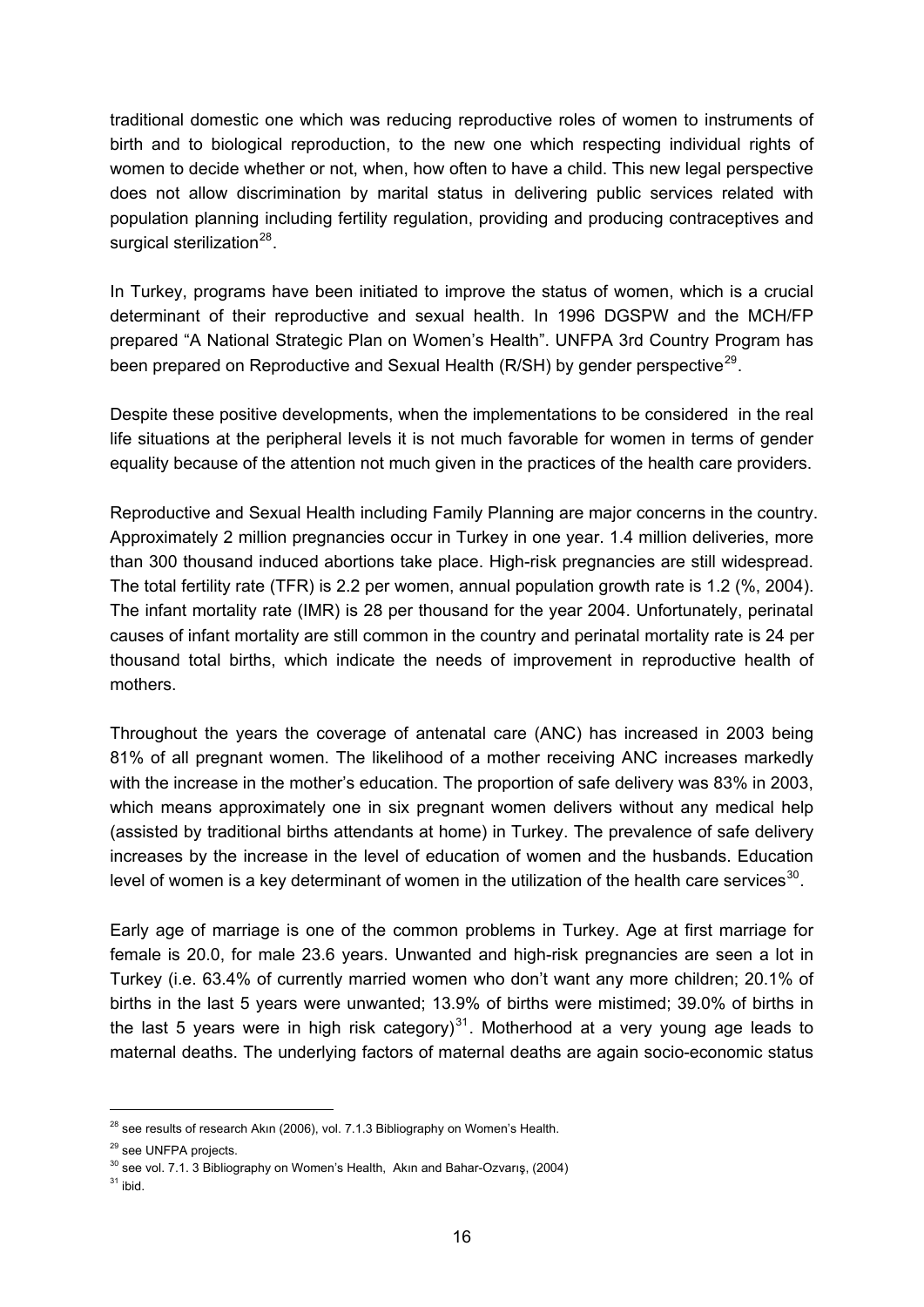<span id="page-21-0"></span>of individuals and community, gender discrimination, cultural issues, health care services and so on.

Turkey is a country where recording and notification of health statistics are very often missing and incomplete. Almost none of the data related to health including birth and death information, has been determined-collected routinely. Statistical information about the country is generally obtained from large-scale representative sampling unit surveys or information is estimated by projections $32$ .

All indicators necessitate the improvement of women's health and health care services in Turkey. In order to attain this goal, a more strengthened primary health care service policy and implementation strategy, a holistic approach towards women's health, improvement of the recording-notification system, integration of gender sensitive policies into the main plan and programs of the country, cooperation and collaboration between sectors, monitoring and evaluation of the results and operating the existing mechanisms are required.

# **3.3. Agriculture and Rural Women**

Problems of rural women are closely associated with agrarian and rural structure of Turkey. Because of fragmented and small land holding and falling rates of return on agrarian production, men migrate to search work in the cities and women assume the responsibilities on the land without necessarily having access to required resources, information and decision making authority.

According to 2005 data total female population is 25.617.000 and 9.815.000 of this number is living in rural areas. Employed female labour force number in urban areas is 2.525.000 and in rural areas is 3.175.000. Employment rate of the female population is respectively 19.3% in urban and 33.7% in rural areas. Female rate of work force participation decreases when moved from rural to urban areas due to different factors, while male work force participation quite similarly the same with 73.5% in rural areas and 71.5 % in urban areas<sup>[33](#page-21-2)</sup>.

Female work force participation according to the sectors is quite asymmetrical that is in 51.6% agriculture, 14.6% in industry, 0.5% in construction and 33.3% in services. Most of the female labour force workers in rural areas (89%) are exclusively working in agriculture and most of them (81.9%) are working as unpaid family workers. As oppose to this pattern in urban areas more than half of female work force is working in the service sector  $34$ .

A gender-based analysis of agricultural sector provides a clear picture of gender differences in economic activities. Different roles of women and men in agriculture and husbandry,

<span id="page-21-1"></span><sup>&</sup>lt;sup>32</sup> Hacettepe University Institute of Population Studies (HUNEE) is periodically doing this kind of large scale exampled. Turkey's Population and Health Research (TNSA), see vol. 8.6. 'Main Research on Women'/ 'Reproductive Health of Women'. For figures of this research see Referance Documents doc.no. 34. 33 TCG

<span id="page-21-3"></span><span id="page-21-2"></span><sup>&</sup>lt;sup>34</sup> TCG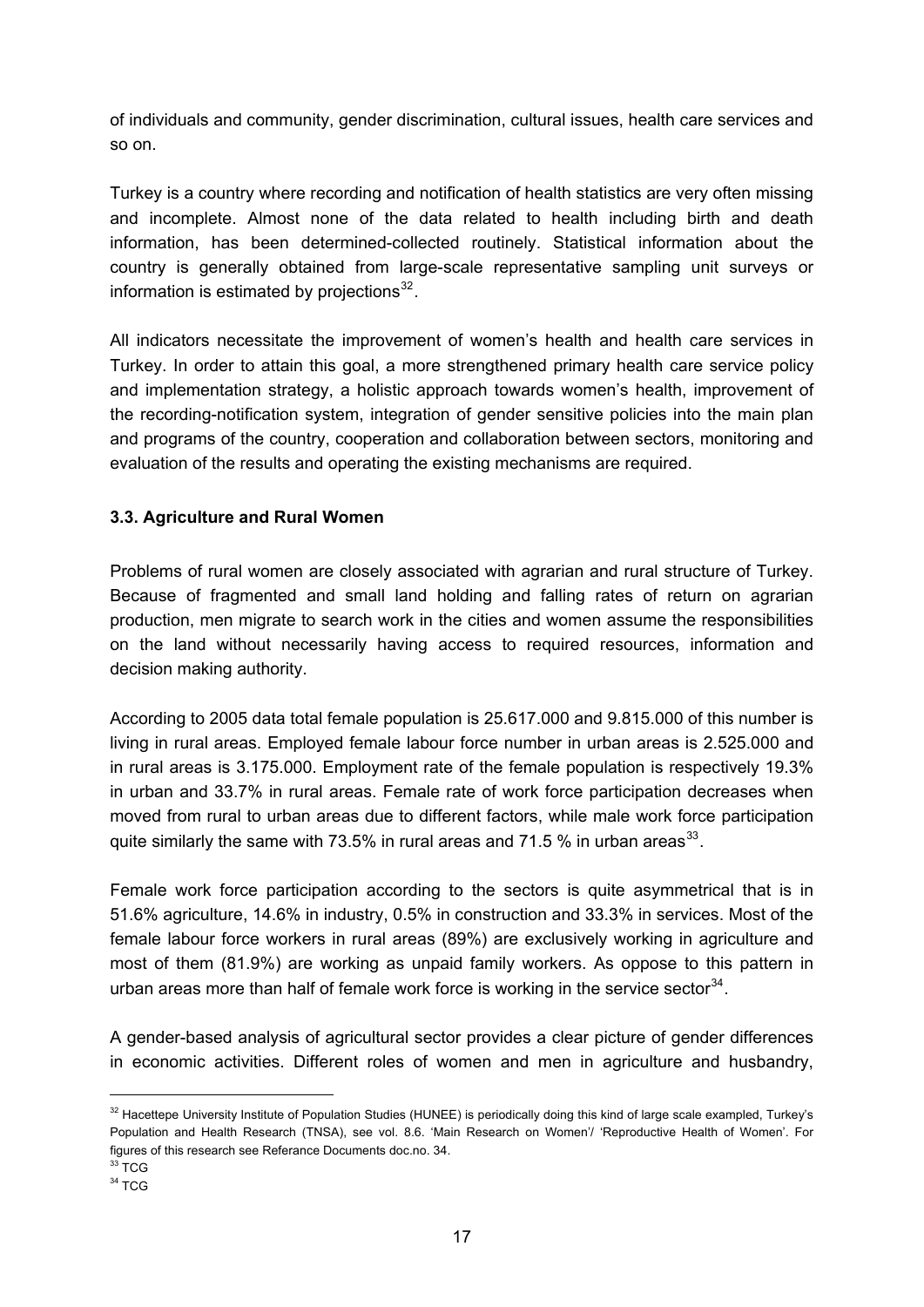gender differences on the basis of land-ownership, farm size, type of crop, technology use and productivity need more attention. It is a fact that academic work on rural women and rural poverty is quite scarce in Turkey, and that studies specifically on the poverty of rural women are almost absent. Participation patterns of women in rural work, low rate of land ownership and the division of labor in agriculture prevent women to have equal access to opportunities such as credit, machinery and new land. What is more critical is that the fact that most of the existing rural development projects lack a gender component or are at least gender blind in their implementations. A closer review of the agricultural sector will make the gender-based prevalence of rural poverty and its implications for the future.

There is strictly a conserved gender division of labour in agriculture. Women are more heavily involved in livestock production activities than crop production activities and more involved in the middle phases (weeding, hoeing) of crop production than in the early (land preparation) and latter stages (marketing). Women are more involved in vegetable, tuber and fruit (special crops) productions than cereal production and perform more labor-intensive tasks compared to men who perform more mechanized tasks. Mechanization in agriculture has a negative impact on women's involvement in agricultural production. Women's production activities intensify to perform the processing of crop and livestock production for household consumption. Women's working location is closer to home than that of men. Women's involvement in agriculture is greater in the summer months, when the harvest takes place and when men's off-farm employment opportunities are at the peak and work (at peak seasons) longer hours than men and have inferior working conditions. There are tasks that are performed only by men such as pruning, grafting and chemical spraying. The demand for these skilled activities in peak periods is met by employing outsiders even if there is an available female labor supply in the family.

Inequality in women's access to land puts woman farmers in a disadvantaged position. These are: limited access to land, lack of technology suitable for women workers, poor access to extension services, limited intra-household transfer of agricultural knowledge, women's limited access to financial services lack of mobility and time, lack of education, lack of incentives and a limited role in decision making at different levels. Among these constraints, "land ownership" plays a strategic role.

In Turkey, as in many developing countries, there are no data on how land ownership varies by gender. The agricultural census will not provide data on landownership by gender.

Several rural development projects of varying scope and size have been implemented in Turkey. These are aimed at a "planned" approach. The majority of them aimed at reducing regional disparities and look at rural women from a "modernization" point of view.

Government funded projects are carried out by the Ministry of Agriculture and Rural Affairs (MARA), the Ministry of National Education, the Ministry of Industry and Trade, and the Ministries of State responsible for (public) Credit Institutions.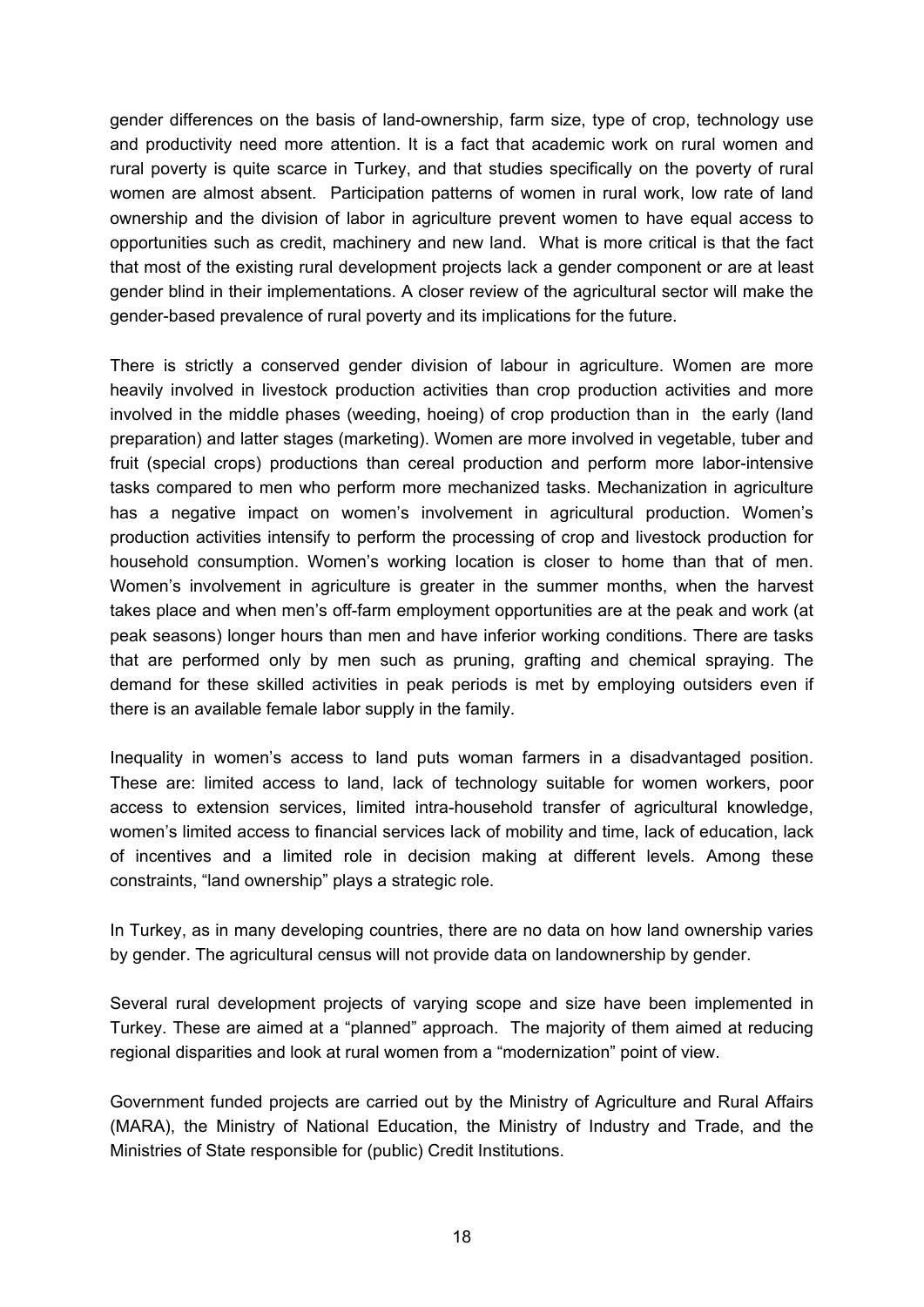<span id="page-23-0"></span>The newly established "Department for Women in Rural Development" of MARA has delivered training and extension services since  $1998$ <sup>[35](#page-23-1)</sup> There is a new attempt to transfer agricultural information to rural women, although "home economics" remains as the main activity. The purpose of the home economics program is to increase the living standards of rural families. This is achieved by transferring new information and techniques to rural women and by improving their skills..

NGO activities concerning rural women are quite limited. The most important NGO is Türkiye Kalkınma Vakfı (TKV). TKV also cooperates closely with the GAP Administration. The so-called "CATOMs<sup>[36](#page-23-2)</sup>" benefit to a certain extent from this cooperation.

There are actually very few studies on rural poverty in Turkey, especially on the poverty of rural women.

The ongoing agricultural reform in Turkey is at its beginning stages and is still "gender blind." There is no awareness of men's and women's specific and different roles in agricultural production. This will probably have serious implications for the transition crops (such as hazelnut and tobacco) component of the reform. The reform offers financial incentives to farmers who will change to other (non-surplus) crops. But this crop transition can also mean "changes in the way of life" and has different implications for women and men. The incentives suffer from gender blindness: however, corrections in future stages of the reform might be possible  $37$ .

## **3.4. Participation of Women to Labour Market**

According to labour market participation data, the Turkish employment rate of women is currently around 27% in 2004, whereas in 1998 the figure was still 35%. This points to a chronic decrease in the participation of women in the Turkish official labour market. This means more and more women are losing out on the labour market. This trend needs to be stopped, and reversed. The reasons for the decrease in women's participation are diverse. Economic growth in Turkey is not followed by an increase in job opportunities. Many women have a low level of education, hindering their access to the labour market. Discrimination of women in the labour market also remains a problem, revealing the underlying biases of a society which is to some degree still patriarchal.

Gender discrimination in labour market is quiet clear. Different patterns of labor force participation of women according to men by employment category, level, sector (public versus private and formal versus informal) and points to differences between the sexes in earning power, work conditions and benefits, including childcare and on-the-job training opportunities should be taken seriously to review. The impact of the gender division of labor

<span id="page-23-1"></span><sup>&</sup>lt;sup>35</sup> "Kırsal Kalkınmada Kadın Dairesi Başkanlığı".<br><sup>36</sup> Multipurpose Community Centers

<span id="page-23-3"></span><span id="page-23-2"></span><sup>&</sup>lt;sup>37</sup> for more information see doc.no. 4, vol. 7.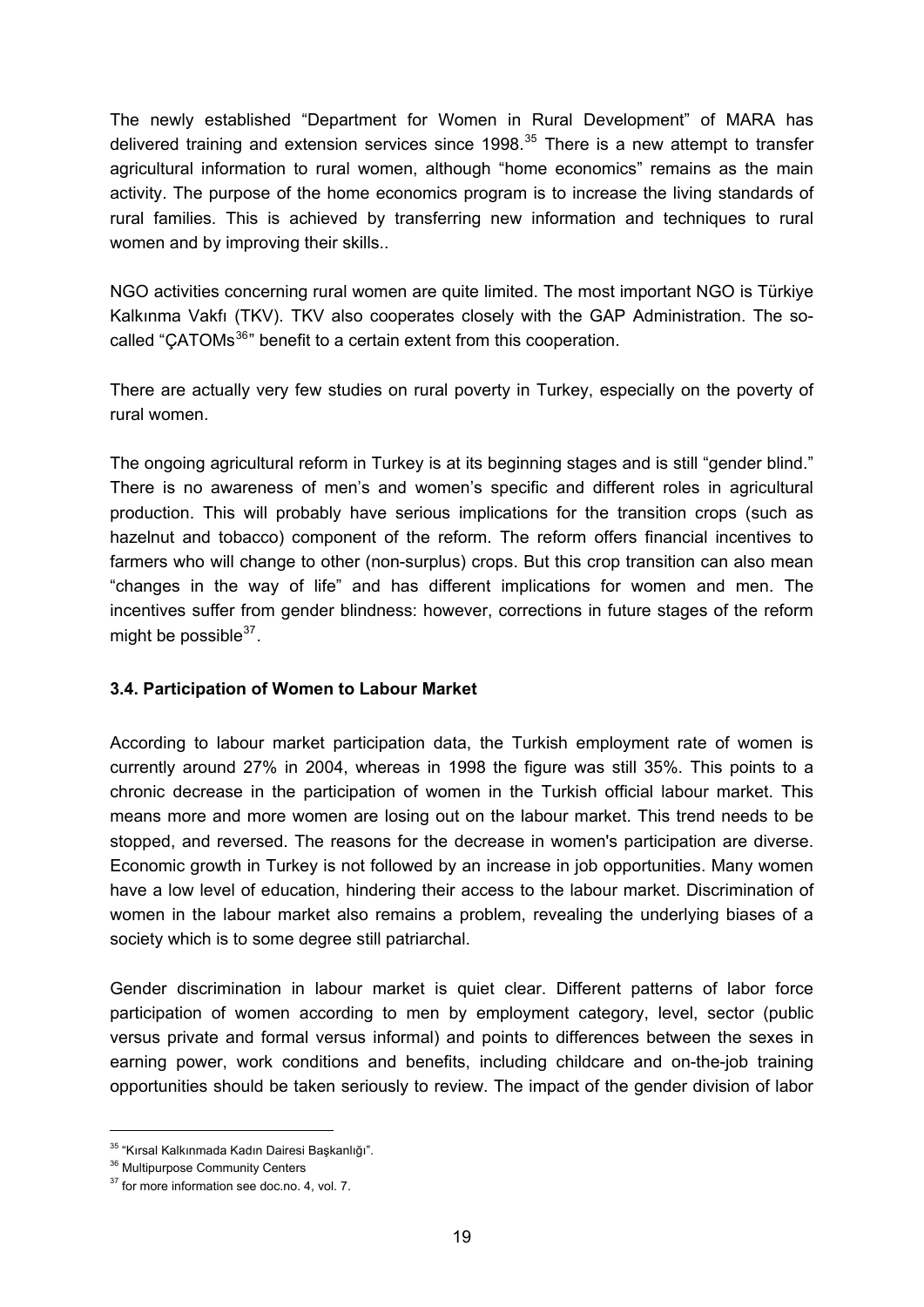at home on women's and men's labor market choices and performances is affecting gender asymmetry in labour market. Female employment is concentrated on public sector and as civil servants. The number of women civil servants showed a slight increase over years, reaching the ratio of 26% according to 2002 figures of middle and high-level decision makers within public administration are women<sup>[38](#page-24-0)</sup>.

What is the most serious trend in Turkey is the steady decline in the overall labor force participation rates of women that can partly be attributed to demographics (the high ratio of the young female population) and social change (rural to urban migration and cultural factors such as women's domestic role and caring responsibilities), but there are also economic reasons that account for women's low and declining rate of labor force participation and their unemployment.

There is an ongoing decrease in the participation of women in Turkish official labour market, this in contrast to the rise of women's participation in the informal sector, which is often a result of the low level of education of many women.

The absence of women in the official labour market is to some extent also explained by their disproportional representation in the informal labour market, in which they often work as unregistered home workers. Women often are unable to leave the informal sector because their level of education is too low, they are house-bound by their care for children and sick or elderly relatives and because of discrimination when it comes to hiring workers in the formal sector.

Labour legislation has already been improved, and gender equality policy of Turkey has several projects which seek to improve the number of women who are gainfully employed, such as vocational training programmes and programmes supporting women entrepreneurs. What is surprising is, in some areas women are doing very well, with around 30% of lawyers, academics and doctors are women. Trade unions could play an important role in organizing women already in the labour force and those seeking to be gainfully employed, so that it becomes easier for women to take part in the labour market. In this light this report also calls for unionization of the informal sector and training of union representatives concerning women's rights issues.

Male dominated model of participation is also prevalent in labour unions. In Turkey, only 14- 15% of all registered women workers are organized in trade unions that amounts to 100.000 women and means 10% membership rate of all unions. According to the official figures of Ministry of Labour the number of registered female workers are 793.847 in 2002 and 51.53% of these women that are 409.099 are unionized<sup>[39](#page-24-1)</sup>. In reality, these figures are not reliable because of non-dropping the registered people when they quit, resigned or got out from job

<sup>-</sup> $38$  TCG.

<span id="page-24-1"></span><span id="page-24-0"></span><sup>39</sup> TCG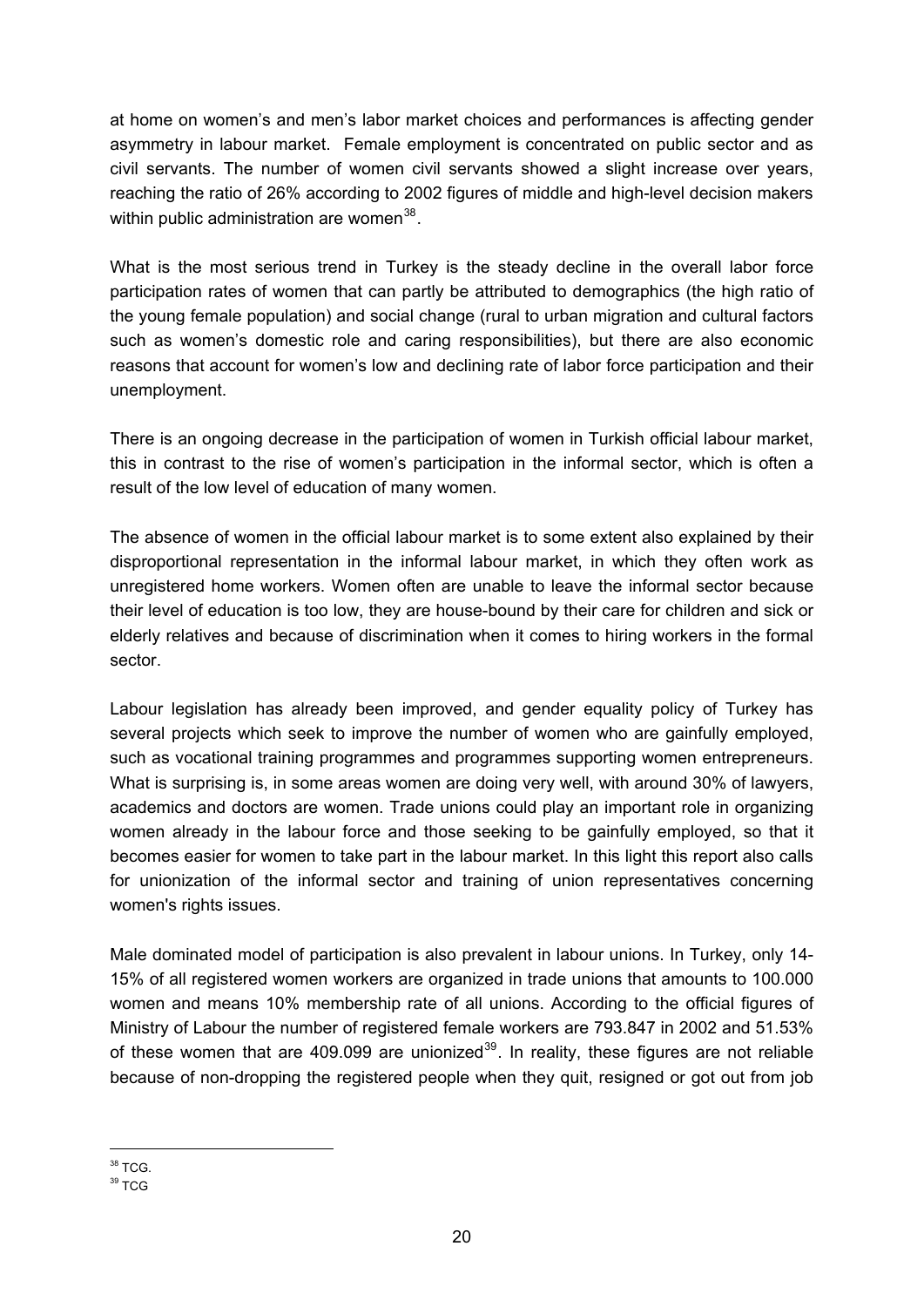and at the same time from union membership. Due to this fact, the above estimated figures by gender experts should be taken more close to reality<sup>[40](#page-25-0)</sup>.

This low unionization rate for female workers is not the result of the employment structure only, but the patriarchal pattern of organizational participation in Turkey. When we consider the female representation in decision making bodies in labour unions the situation becomes clearer. In TURK-IS (the largest labour confederation), none of the 27 labour unions have female members in their central executive committees. The situation is similar for two other smaller confederations, HAK-IS and DISK<sup>[41](#page-25-1)</sup>.

A greater reliance on market development and increased deregulation and free market flexibility in the Turkish economy since the 1980's have intensified the existing gender inequalities with respect to types and conditions of work, wages and social security. It is also to be argued that not only are women in the cities (mostly rural migrants) often working in enterprises where labor law standards are not strictly enforced, but also that employer beliefs, preferences and prejudices against women play an important role in the implementation of many rules and regulations with respect to gender equality. It is argued that employers find numerous ways of circumventing the laws enacted to ensure gender equality and to prevent gender discrimination in the workplace. Furthermore, the existing protective legislation is also seen as limiting women's employment opportunities, particularly as regards to recruitment into non-traditional jobs, and is viewed as an obstacle to their career development.

Another fact must be underlined related with occupational segregation, unemployment and underemployment and the need to maximize family income, women in Turkey are increasingly taking part in activities in the informal sector. Working in the informal sector has detrimental effects, not only because of low wages but also because there are no social security benefits and guarantees. Moreover, limited access to resources, products, market, credit and infrastructure pose serious problems for women in the informal sector<sup>[42](#page-25-2)</sup>.

In the international context, women's micro-enterprise activities are perceived as buffer mechanisms to control poverty and unrest in the underdeveloped world. They have thus been supported by governments, international agencies and the media in the last two decades. Locating women's micro-enterprise activity in Turkey in this context has particular difficulties. Women as micro-entrepreneurs in Turkey faced different difficulties among them, the lack of access to formal credit channels, the complexity of formal registration procedures, and the persistence of traditional gender role expectations must be addressed. It is suggested that women micro-entrepreneurs should receive increased institutional and educational support by the reason of the significance of micro-enterprise activity for its potential to empower women in the private domain as well as to provide income. İŞKUR offers capacity building courses for unemployed persons who are actively seeking for work.

<sup>40</sup> See Toksöz (2002) invol. 7.1.1 general bibliography

<span id="page-25-1"></span><span id="page-25-0"></span><sup>41</sup> See TUSIAD (2000), vol.3 in vol. 7.2.2., doc.no. 31.

<span id="page-25-2"></span><sup>&</sup>lt;sup>42</sup> for more detailed analysis on female labor force see TUSIAD (2000), vol.2, doc.no. 31. and doc.no. 4, vol.5.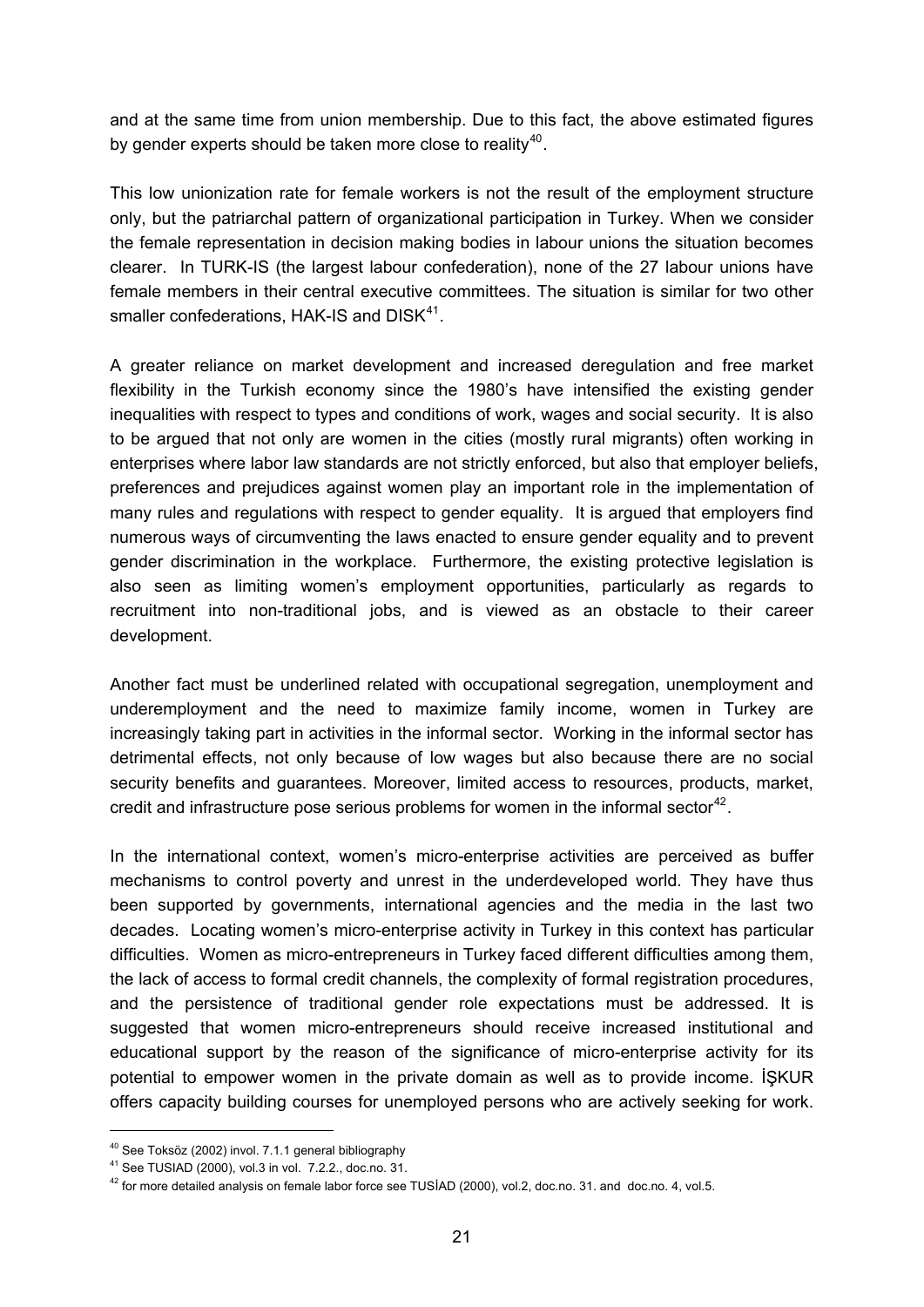Over the years, roughly 75% of the participants of these courses are women  $(CEDAW/C/TUR/4-5^{43})$  $(CEDAW/C/TUR/4-5^{43})$  $(CEDAW/C/TUR/4-5^{43})$ 

<span id="page-26-0"></span> $43$  see doc.no. 9, p. 32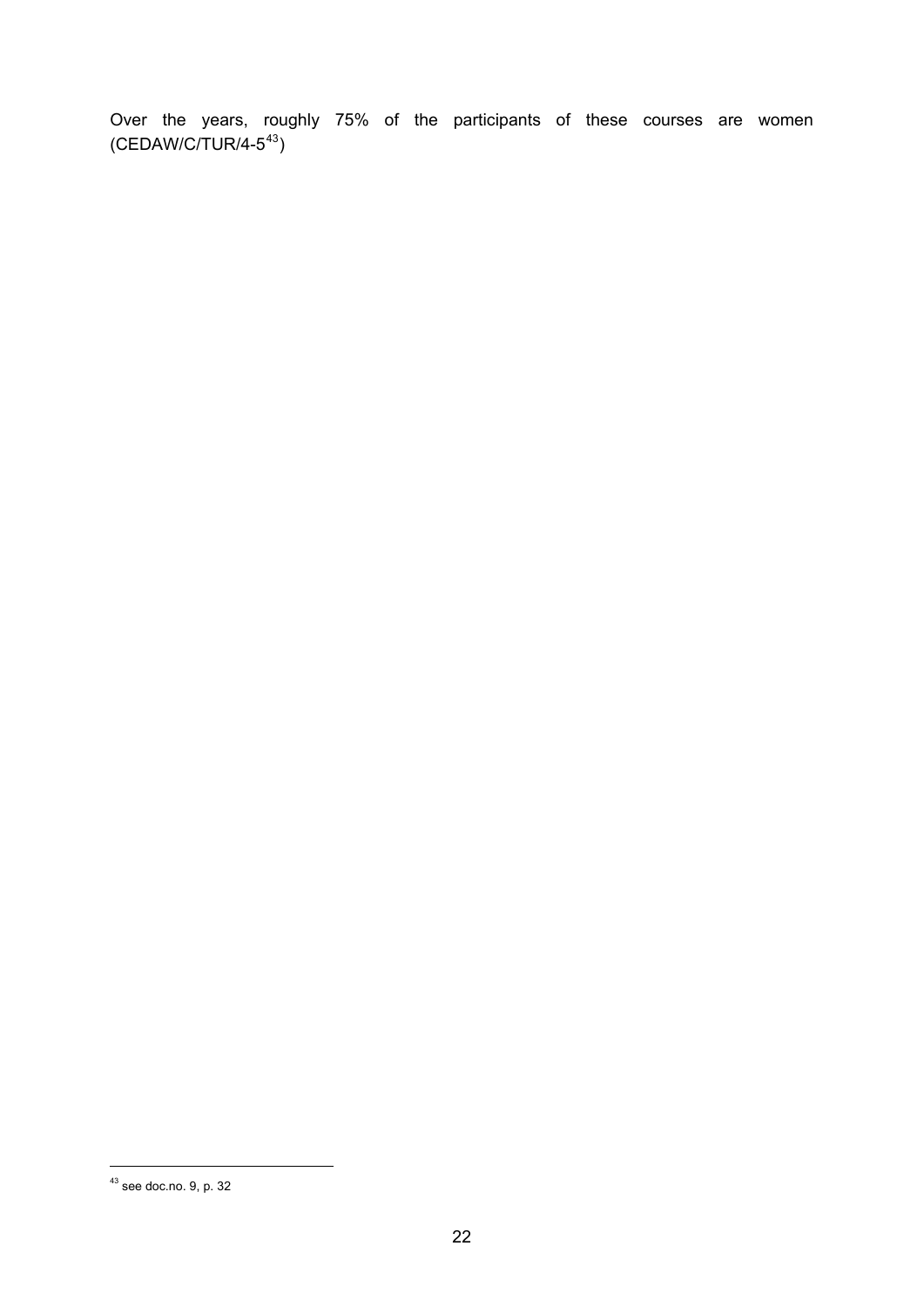## <span id="page-27-0"></span>**4. LEGAL REFORMS FOR GENDER EQUALITY**

#### **4.1. Constitution Article 10 – Amendment 14**

In October 2001, Article 41 of the Constitution was amended, redefining the family as an entity that is "based on equality between spouses." The new article reads: "The family is the foundation of Turkish society and is based on equality between spouses". In addition, the statement "The government is responsible to enforce equality between man and woman" was added to Article 10 of the Turkish Constitution in May 2004.

#### **4.2. Penal Code**

The new Turkish Penal Code (TPC) was enacted in 2004. It constitutes a major step towards gender equality and protection of women's human rights in terms of bodily and sexual autonomy. It was achieved by a unique civic campaign designed by women's organizations called as *Platform for TPC* and succeeded in creating a holistic reform to transform the philosophy and principles of the Penal Code in order to safeguard women's rights. Sexual crimes are regulated as crimes against individuals/crimes against the inviolability of sexual integrity, instead of as crimes against society, family or public morality. All references to vague patriarchal constructs such as chastity, morality, shame, public customs, or decency have been eliminated and definitions of such crimes against women were brought in line with global human rights norms.

#### **4.3. Civil Code**

Following the amendment of the Consitution the new Turkish Civil Code, which abolishes the supremacy of men in marriage and thus establishes the full equality of men and women in the family was approved by TBMM on November 22, 2001, and came into effect on January 1, 2002.

The new Civil Code has taken a new approach to the family and to women's role in the family. The old legal approach, which assigned women a legislatively subordinate position in the family with rights and duties defined in respect to the husband, has been abandoned in favor of one that defines the family as a union based on equal partnership. Consequently, this new concept is also reflected in the language of the new Code. The new approach to the family is reflected in several changes:

- The new Code sets the equal division of property acquired during marriage as a default property regime, assigning an economic value to women's hitherto invisible labor for the well-being of the family household.
- It also sets 18 as the legal minimum age for marriage for both women and men (it was previously 17 for men and 15 for women), gives the same inheritance rights to children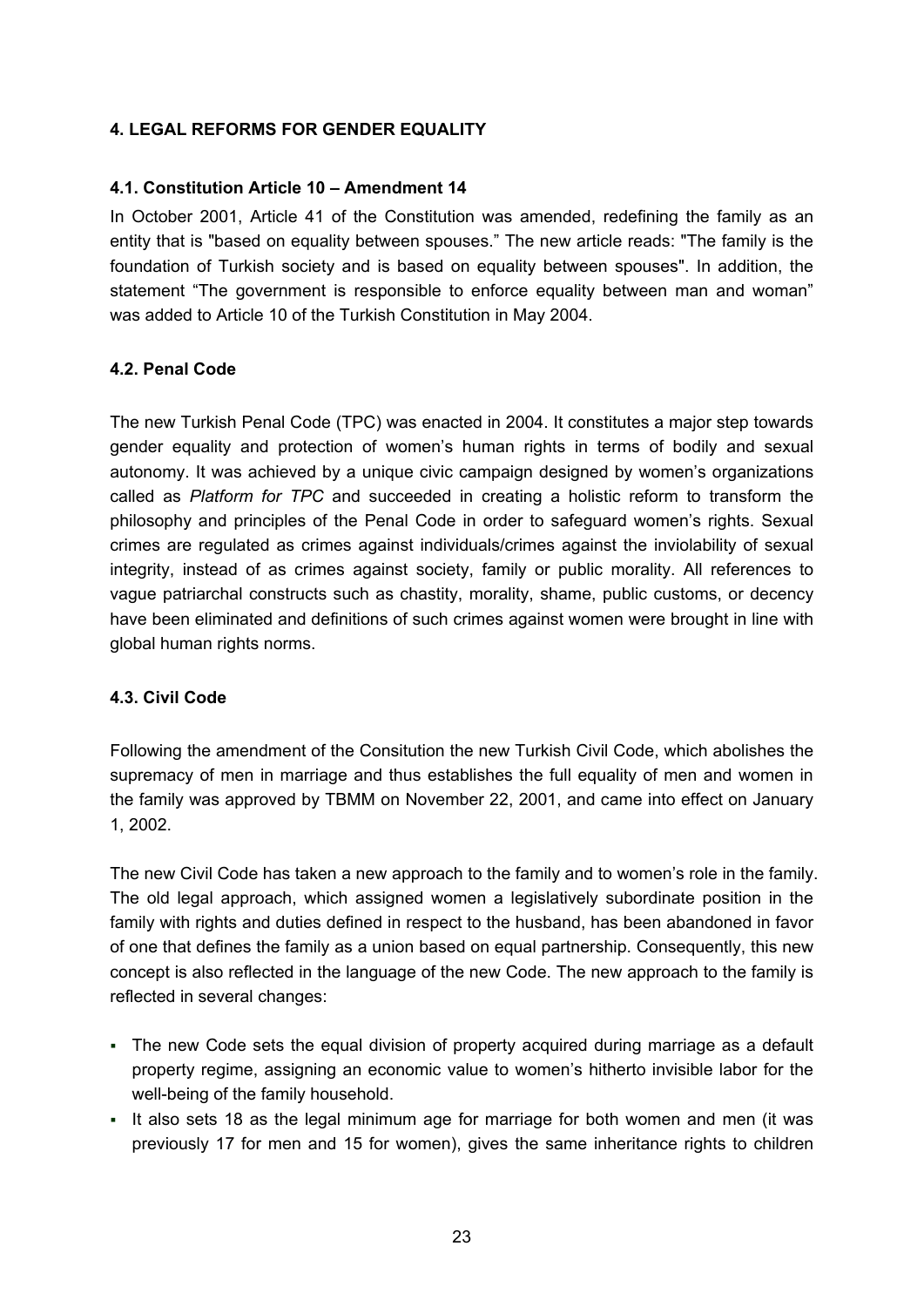<span id="page-28-0"></span>born outside marriage as those born within marriage, and allows single parent to adopt children.

- The husband is no longer the head of the family; spouses are equal partners, jointly running the matrimonial union with equal decision-making powers;
- Spouses have equal rights over the family abode;
- Spouses have equal rights over property acquired during marriage;
- Spouses have equal representative powers;
- The concept of "illegitimate children," which was used for children born out of wedlock, has been abolished; the custody of children born outside marriage belongs to their mothers.

## **4.4. Family Protection Law (No. 4320)**

In January 1998, the TBMM ratified a new law against domestic violence. Law No. 4320 is designed to protect women who suffer from domestic violence by removing them immediately from the atmosphere of violence.

#### **4.5. Optional Protocol to CEDAW**

Optional Protocol to "Convention on Elimination of All Forms of Discrimination Against Women" (CEDAW) prepared by UN and presented to the approval of the signatory states of CEDAW was ratified by government and signed by TBMM in 2001.

Signatory states of the protocol shall recognize the competence of the Committee on the Elimination of Discrimination against Women -- the body that monitors States parties' compliance with the Convention -- to receive and consider complaints from individuals or groups within its jurisdiction. Committee on CEDAW shall ask the State claimed of breach as a consequence of the inquiry to take necessary precautions and to refrain from harming the rights of the complaining individual or groups.

## **4.6. Labor Code (No. 4857)**

The articles in the Labor Code and other relevant laws, pertaining to job security have been amended and are been into force on 15 March 2003. The amended law protects the employee against all forms of discrimination on the basis of race, sex, marital status, family responsibilities, pregnancy, religion, political opinion and social and ethnic origin. By the new amendment, "sexual harassment in the workplace" is clearly indicated in the act number 4857 as protective measures.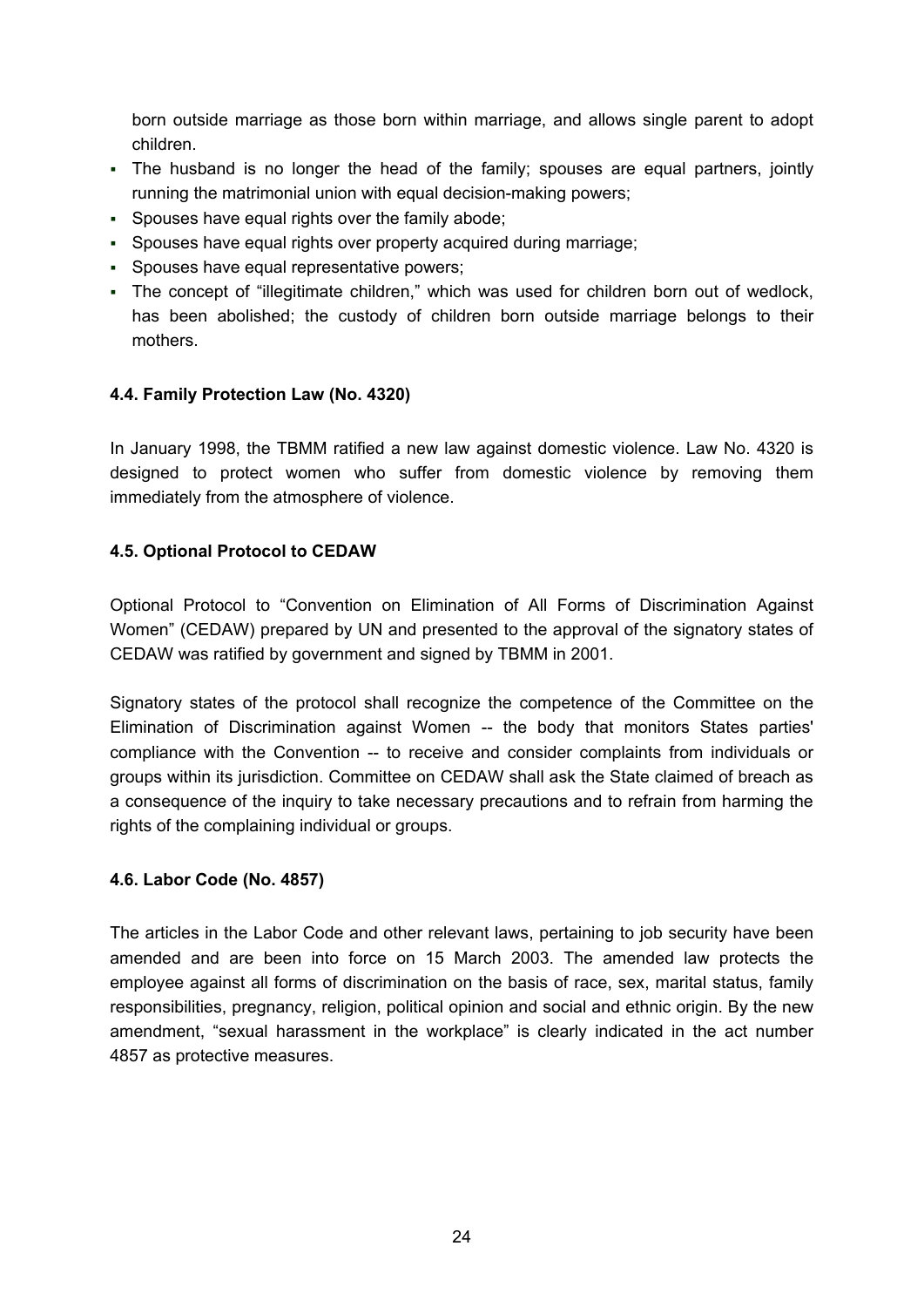## <span id="page-29-0"></span>**4.7. Municipal Law (No: 5393)**

Law was amended in July 13, 2005, with the Article 14 (a):

"…metropolitan municipalities and municipalities with larger than 50,000 population shall establish shelters for women and children…"

"… shall provide or arrange for emergency relief, rescue, and ambulance services… social services and assistance… services…"

It is the provision as introduced by the new Municipal Law defines a clear legal responsibility for metropolitan municipalities and municipalities with more than 50,000 populations. There is a need for adoption of secondary legislation on the basis of the above-referred provision of the Law, with participation of SHÇEK and women's organizations specializing in the subject matter.

It should also be possible to interpret the expression **"**social services and assistance" in the text of new legislation as within the scope of measures for protection against domestic violence. In that context, the institutions of "Social Centers, Centers for Women's Counseling and Solidarity" provide appropriate platforms for cooperation between women's organizations and local administrations particularly as regards violence directed at women.

For legal reforms: [http://www.die.gov.tr/tkba/English\\_TKBA/mevzuat.htm](http://www.die.gov.tr/tkba/English_TKBA/mevzuat.htm)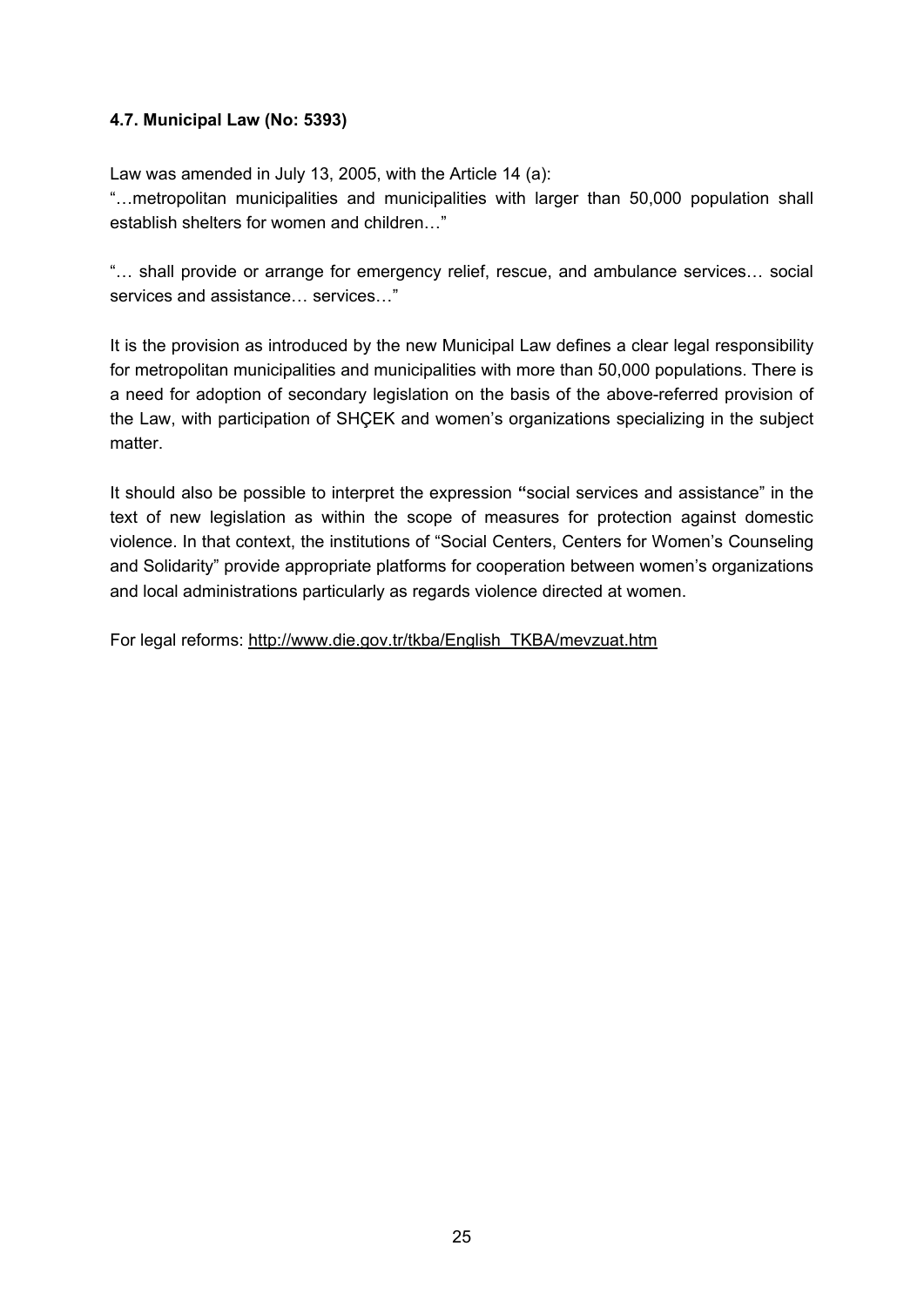#### <span id="page-30-0"></span>**5. GENDER INFORMATION RESOURCES**

#### **5.1. Women's Organizations in Turkey**

In Turkey different women's organizations and civil society organizations struggling for gender equality can be seen. In this context, variety of activities, including diverse issues such as training for empowerment and awarness-raising of women, pushing for gendersensitive legislation, building shelters for battered women, as well as advocacy for women's rights have been taken up by women's groups and organizations with increasing effectiveness and impact in the recent past.

Struggles of women's organizations continued to concentrate on the issues of violation of women's human rights in the family and elimination of obstacles to participate in the public realm and social life. Such activism experienced a turning point after the end of 1980s. Through these efforts, during the 1990s, women's organizations facilitated the processes of creating some common goals for women's empowerment, in cooperation with other civil society organizations and governmental bodies such as DGSPW by campaigning for current issues.

Among these women's organizations some religious oriented ones are giving priority to the issues of empowerment of women in family life with strong references to women's roles as mothers and wives. Other secularist women's organizations were positioning themselves against traditional/religious emphases on women's modesty and veiling, and concentrated on modernization of female images and secularization in society. Efforts against female illiteracy, rising the percent of primary and secondary school girl-child enrolment, organizing the income-generating activities for women are their most favorite. Women worker's organizations have concentrated on to define women's issues from the perspective of the lower classes with special emphasis on female poverty and low level of wages of women workers as well as female identities articulated with ethnicity, gender and income disparities. Kurdish women's organizations in east and south-east regions have been voicing against specific issues like political violence, ethnic discriminations, regional disparities, mostly on domestic violence, honour crimes and other violation against women that are considered to be the very reasons of the deprivation of them.

Despite their verying priorities most of them are succeeded in cooperating on a gender equality agenda which includes main problems related to the violation of women's human rights. Gender equality agenda of women's organizations includes the issues of increasing women's enrolment rate to all level of education, resisting to the decreasing rate of female employment, creating supports for more place to women in decision-making processes in political organizations, waging for quota for women's participation, and eliminating all kind of domestic, sexual violation against women.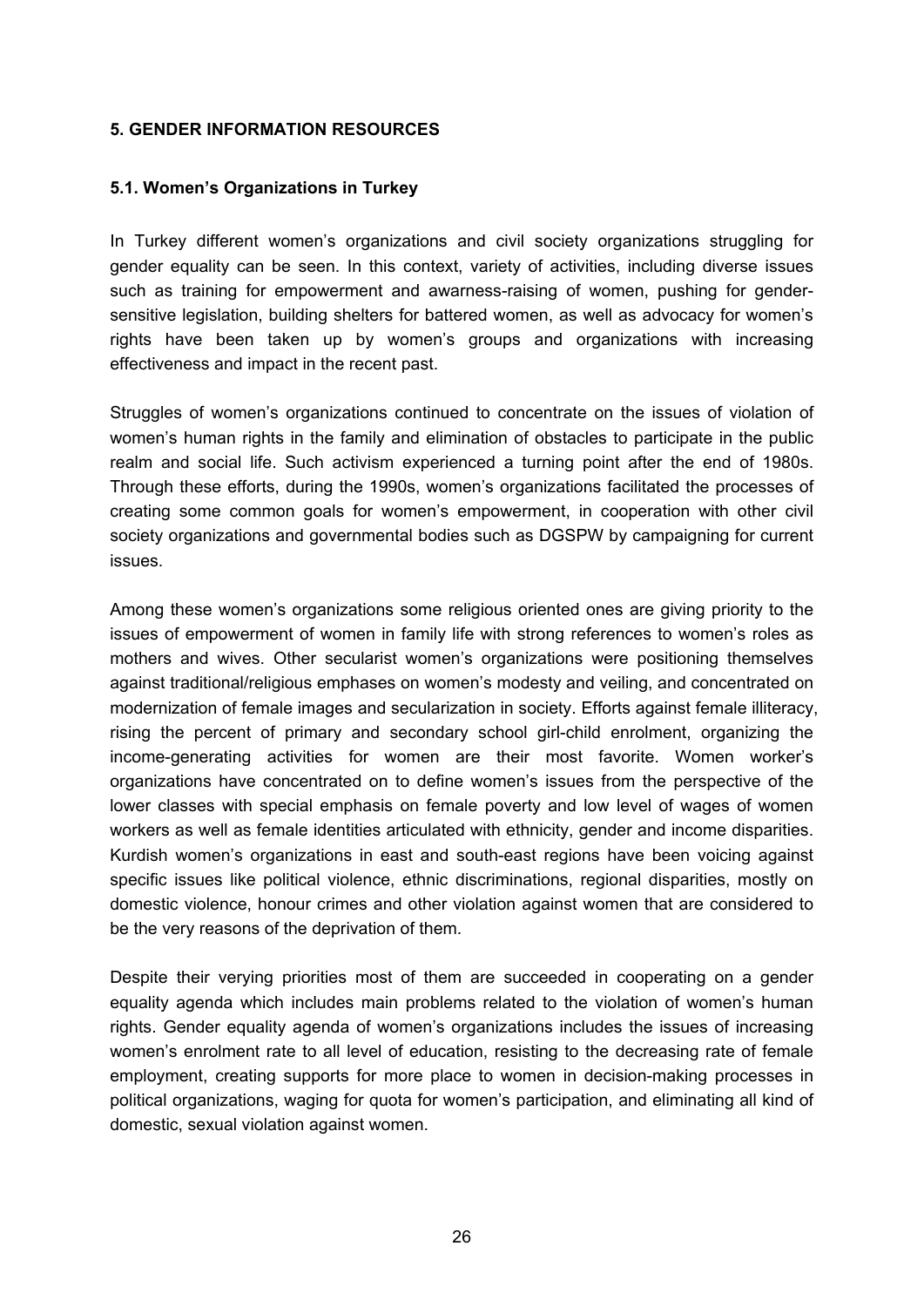<span id="page-31-0"></span>As a form of activity some of them choose the loose network of organizations as 'platforms' and arrange 'campaigns' for more concentration on single gender issue. Platforms connect women's organizations for current issues like domestic violence or any legislative amendment for further legal gender sensitivity. Campaigns generally aim to mobilize women's organizations' energy to form a current discussion related with women's interests in TBMM or on media that refers the facts supposed to be violating the women's human rights.

Changing trends, prevalent in women's NGO's in Turkey, in the last two decades can be stated as from service, elite, charity, volunteer-based organizations to organizations involved in self-help, advocacy, fund-raising, networking, professionally conducted joint activities and globally oriented agenda setting. This maturing state of women's organizations can be observed in women's NGO's increasing capacity for public visibility, enhanced position of bargaining with governmental bodies and notable achievements in fund-raising supported by international organizations like UN, EU.

Despite their success in forcing legislation for gender equality in the TBMM and beginning to hold position as social partners for decision making process of in NWM they are still facing the problems of discontinuity and de-institutionalization and have limited access to national butget and depends on international funds. In addition they are still suffering from the lack of a strong political will on the part of decision-makers backing Turkey's gender equality perspective in society and in political decision making bodies<sup>[44](#page-31-1)</sup>.

## **5.2. List of Organizations**

-

## *5.2.1. Organizations for Women's Health*

**Türkiye Aile Planlaması Derneği (Turkish Family Planning Association)**  Tel: 0312 441 78 00, website: [www.tapd.org.tr](http://www.tapd.org.tr/)

# **Türkiye Aile Planlaması Ve Sağlığı Vakfı (Turkish Family Planning and Health Fundation)**

Tel: 0212 2577941, website: [www.tapv.org.tr](http://www.tapv.org.tr/) 

## **Anne Çocuk Eğitim Vakfı (Mother and Child Training Fundation)**  Website: [www.acev.org](http://www.acev.org/)

## *5.2.2. Organizations for Women's Human Rights*

# **Avrupa Kadın Lobisi Türkiye Ulusal Koordinasyonu (European Women's Lobby National Coordination of Turkey)**

E-Mail: [kader\\_ankara@yahoo.com](mailto:kader_ankara@yahoo.com) Tel: 0312 467 88 16

<span id="page-31-1"></span> $44$  for women's NGOs projects see vol 6. 3., for publications see vol. 7.1.6. and for documentations and special reports see vol. 7.2.4.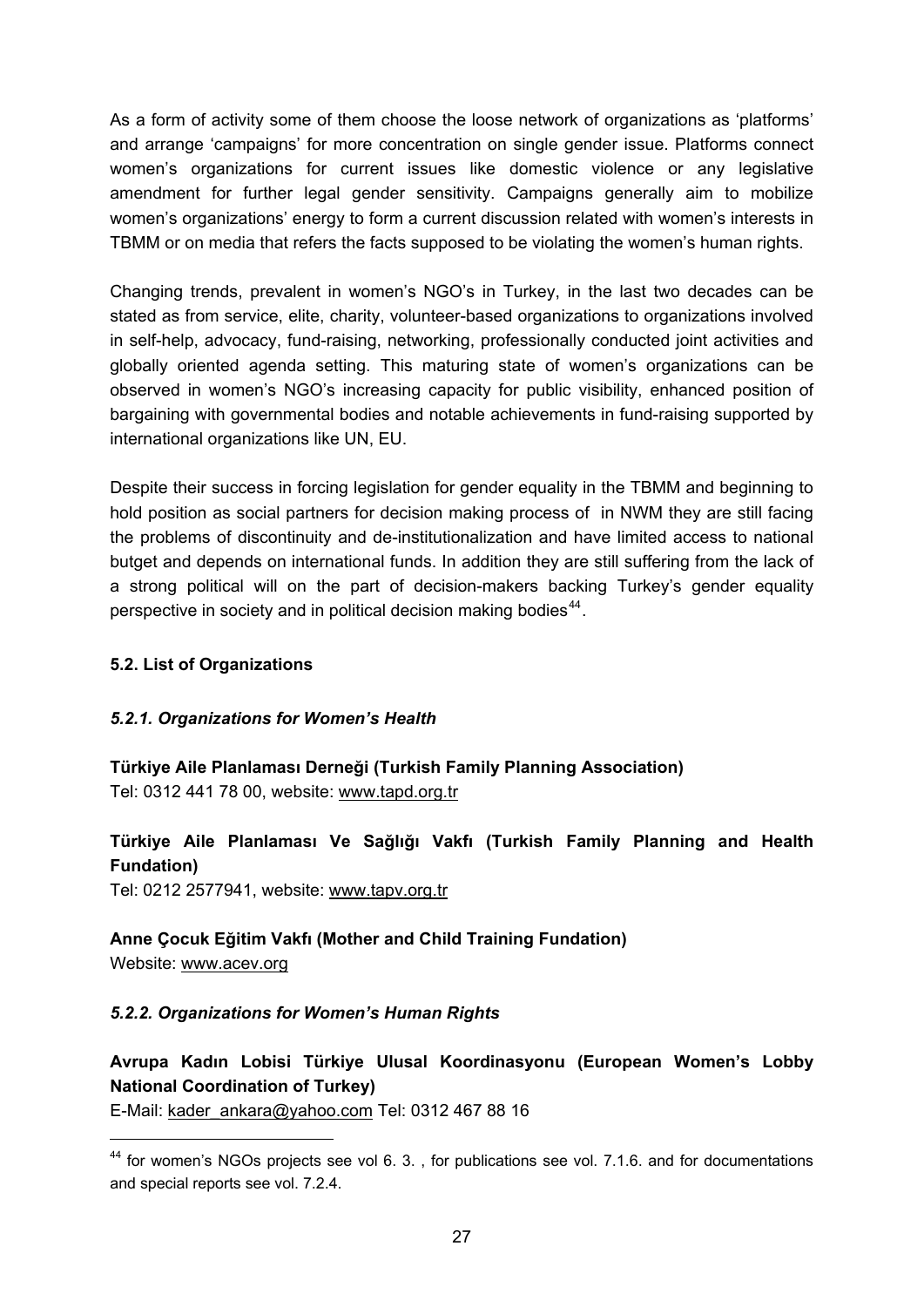<span id="page-32-0"></span>**Cedaw Sivil Toplum Yürütme Kurulu (CEDAW-NGO Steering Committee), (Platform organization for monitoring the governmental implementation of CEDAW)** (Coordination Secreteriat of platform in 2006 is Türk Kadınlar Birliği)

Tunus Cad. No:81/2, Kavaklıdere – Ankara. Tel: (312) 4671770

## *5.2.3. Women's Organizations in Ankara*

# **KA-DER – Kadın Adayları Destekleme ve Eğitme Derneği (Association for Supporting and Training Women Candidates)**

Çevre sok no: 29/2, Çankaya-Ankara. Tel: 0312 467 88 16 Website: [http://www.ka-der.org.tr](http://www.ka-der.org.tr/)

# **Ankara Kadın Dayanışma Vakfı (Ankara Women's Solidarity Foundation)**

Mithatpasa cad. 10/11,Sıhhiye Ankara. Tel: 0312 4304005 E-Mail: [kadindayanisma@hotmail.com](mailto:kadindayanisma@hotmail.com) , [kadindv@yahoo.com](mailto:kadindv@yahoo.com)

## **Başkent Kadın Platformu (Capital City Women's Platform)**

Gülseren sok. Yonca apt. No:22 D:4,06570 Maltepe,Ankara. Tel: 0312 232 1250 E-Mail[:htcguler@yahoo.com](mailto:htcguler@yahoo.com)[,hidayettuksal@yahoo.com](mailto:hidayettuksal@yahoo.com), [baskent@baskentkadinplatformu.org](mailto:baskent@baskentkadinplatformu.org) Website: [www.baskentkadinplatformu.org](http://www.baskentkadinplatformu.org/) 

#### **Ankara Barosu Kadın Hakları Kurulu (Ankara Bar Board for Women's Rights)**

Ankara Adliye Sarayı, Ankara Barosu, Sıhhiye – Ankara.Tel: : 0312 3115115 Website: [www.ankarabarosu.org.tr](http://www.ankarabarosu.org.tr/) 

## **Türk Kadınlar Birliği Genel Merkezi (Turkish Women Association Head Office) Central Office)**

Tunus Cad. No:81/2, Kavaklıdere – Ankara.Tel: 0312 4671770. E-Mail: [turkkadinlarbirligi@ttnet.net.tr](mailto:turkkadinlarbirligi@ttnet.net.tr)

# **Cumhuriyet Kadınları Derneği Genel Merkezi (Republican Women Association Head Office)**

Necatibey Cad. No:27/15,Ankara.Tel: 0312 2299371 E-Mail: [ckdank@mynet.com](mailto:ckdank@mynet.com) Website: [www.ckd.org.tr](http://www.ckd.org.tr/)

# **Çagdas Kadın ve Gençlik Vakfı (The Foundation for Contemporary Women and Youth)**

Tıp Fakültesi Cad. No: 243, Tuzluçayır – Ankara.Tel: 0312 3645348, 4661152

## **Uçan Süpürge (Flying Broom)**

Büyükelçi sok. 20/4, Kavaklıdere – Ankara. Tel: 0312 4270020, Website: [http://www.ucansupurge.org](http://www.ucansupurge.org/)  **Ankaralı Feministler (Feminists in Ankara)**  Tel: (Perihan Tunçbilek) 0532 7918803, E-Mail: [ankaralifeministler@yahoo.com](mailto:ankaralifeministler@yahoo.com)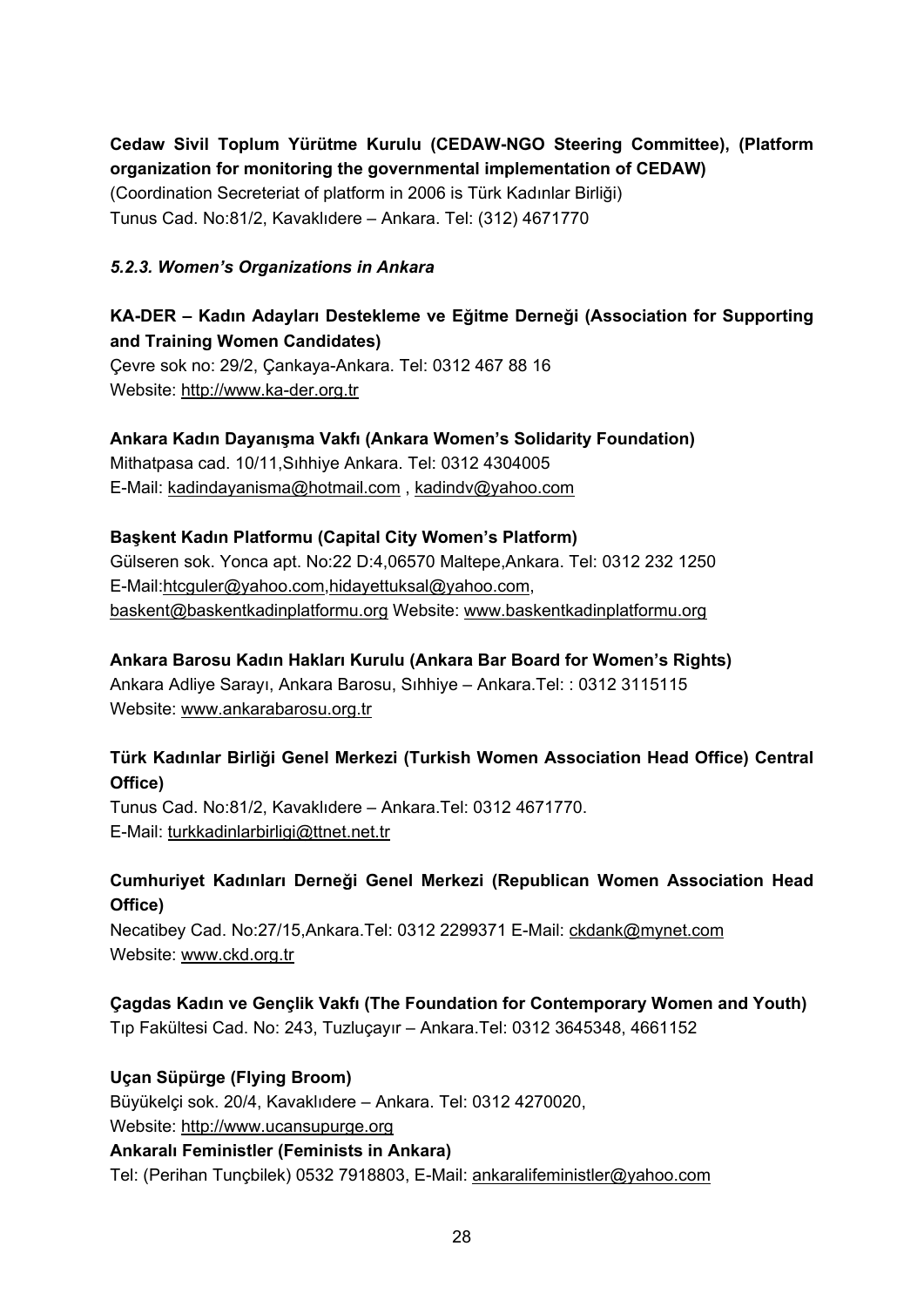## <span id="page-33-0"></span>**Emekçi Kadınlar Birliği (Proletarian Women's Association)**

General Zeki Doğan Mah. 3. Cadde 42/12,Mamak Ankara, Tel: 0312 4338412, E-Mail: [ank.ekibi@mynet.com](mailto:ank.ekibi@mynet.com) 

#### **Kaos GL Derneği (Kaos GL Association)**

Tel: 0312 2300358, E-Mail: [kaosgllikadinlar@kaosgl.com](mailto:kaosgllikadinlar@kaosgl.com)

# **Kırkörük Kadına Yönelik Şiddetle Mücadele Kooperatifi (Kırkoruk Cooperative For Combating Violence Against Women)**

Gazi Mustafa Kemal Bulvarı, 14/4 Kızılay. Tel:0312 229 2291, E-Mail: [kirkoruk@yohoo.com](mailto:kirkoruk@yohoo.com)

#### *5.2.4. Women's Organizations in Istanbul and Marmara Region*

# **Kadın Adayları Destekleme ve Eğitme Derneği (KA-DER – Association for Supporting and Training Women Candidates)**

İrfan Baştuğ Cad. Yuva Apt. No: 15/7, Esentepe – İstanbul. Tel: 0212 2732535 Website: [http://www.ka-der.org.tr](http://www.ka-der.org.tr/)

# **Mor Çatı Kadın Sığınağı Vakfı (Purple Roof Women's Shelter And Foundation)**

Katip Mustafa Çelebi Mah. Anadolu Sk.23/8, Beyoğlu İstanbul. Tel: 0212 2925232 E-Mail: [morcati@ttnet.net.tr](mailto:morcati@ttnet.net.tr)

#### **Pazartesi Dergi ( Pazartesi Newspaper)**

Tel: (Beyhan) 0535 5034082/ 0212 2495959. E-Mail: [pazartesi@pazartesi.org](mailto:pazartesi@pazartesi.org) Website: [www.pazartesi.org](http://www.pazartesi.org/)

## **İstanbul Barosu Kadın Hakları Uygulama Merkezi (İstanbul Bar Center for Women's Rights)**

İstiklal Cad. Orhan Adli Apaydın Sokak 1. Baro Han,Kat:3, 80050 İstanbul. Tel: 0212 2927739, E-Mail: [khum@istanbulbarosu.org.tr](mailto:khum@istanbulbarosu.org.tr), Website: <http://www.istanbulbarosu.org.tr/>

#### **KAGİDER-Kadın Girişimcileri Derneği (Association For Women Entrepreneurs)**

Ortaklar Cad. 4/13, 80290 Mecidiyeköy – İstanbul. Tel: 0212 2130162. Website: [www.kagider.org](http://www.kagider.org/) 

# **KADIN FONU (WOMEN'S FUND) (**co-organization of KAGİDER)

Website: [http://www.kagider.org.tr](http://www.kagider.org.tr/)

## **KADAV- Kadınlarla Dayanışma Vakfı (Foundation for Solidarity with Women)**

İstiklal Caddesi, Gazeteci Erol Dernek Sokak, Hanif Han No: 11/5, Beyoğlu- İstanbul. Tel: 0212 2515850, Website: [http://www.kadav.org](http://www.kadav.org/)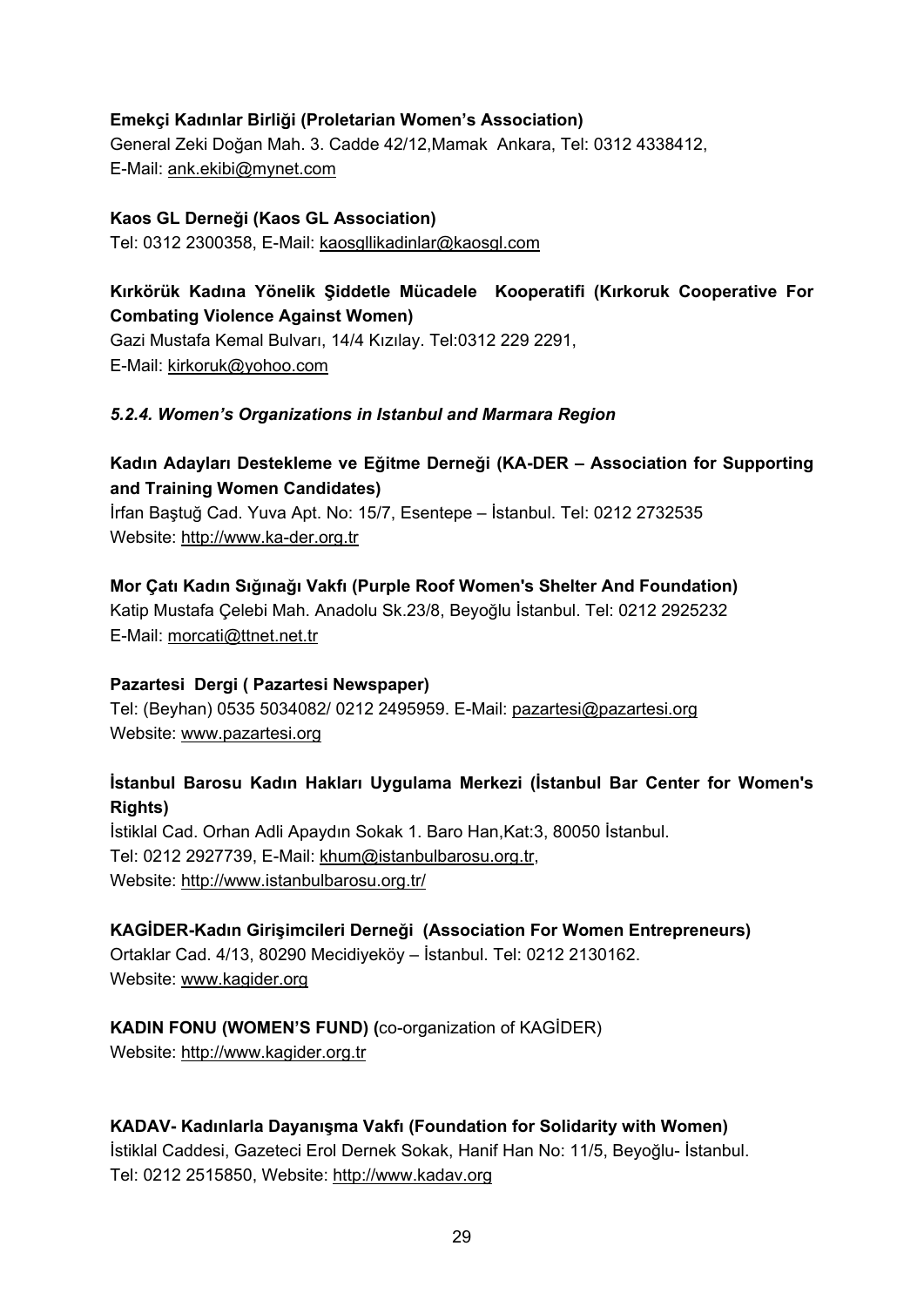## **Filmmor Kadın Kooperatifi (Filmmor Women's Cooperative)**

İstiklal Caddesi, Gazeteci Erol Dernek Sokak, Hanif Han No: 11/5, Beyoğlu- İstanbul Tel: 0212 2923929. E-Mail: [filmmor@filmmor.com](mailto:filmmor@filmmor.com),Website: [www.filmmor.com](http://www.filmmor.com/) 

# **Kadının İnsan Hakları – Yeni Çözümler Vakfı (Foundation of Women for Women's Human Rights- New Ways/ WWHR)**

İnönü Cad. No.37/6 Saadet Apt. Gümüşsuyu, 34439-İstanbul.Tel: 0212 2510029 E-Mail: [wwhrist@superonline.com,](mailto:wwhrist@superonline.com) Website: [http://www.wwhr.org](http://www.wwhr.org/) 

## **Amargi Kadın Bilim ve Kültür Araştirma Yayın Kooperatifi (Amargi Women's Cooperative)**

Ördek Kasap mah. Karakoyunlu sok. No: 10 D: 6 34022, Beyoğlu-İstanbul. Tel: 02122510154, Email: [amargikadinakademisi@yahoo.com,](mailto:amargikadinakademisi@yahoo.com) Website: [http://www.amargi.org.tr](http://www.amargi.org.tr/)

#### **WINPEACE (Women's Initiative For Peace)**

İrfan Baştuğ Caddesi Yuva Apt. No:5/3, Esentepe İstanbul. Tel: 0212 2732535 Web: [www.winpeace.org](http://www.winpeace.org/)

#### **Türk Hukukçu Kadınlar Derneği (Turkish Jurist Women's Association)**

Civan Sokak No:6/2,Şişli İstanbul. Tel: 0212 2510591. E-Mail: [baybay@turk.net](mailto:baybay@turk.net) **Kadın Eserleri Kütüphanesi ve Bilgi Vakfı (Foundation for Women's Library and Information Centre)** 

Fener Mah. Ptt Yanı Vapur İskelesi Karşısı, Haliç İstanbul. Tel: 0212 5237408 E-Mail: [kadineserleri@yahoo.com](mailto:kadineserleri@yahoo.com) 

# **Pazartesi-Kadın Kültür Ve İletişim Vakfı (Woman Culture And Communication Fundation)**

Abdullah Sk.No:9, Beyoğlu / Taksim, İstanbul. Tel: 0212 2495959. E-Mail: [pazartesi@pazartesi.org](mailto:pazartesi@pazartesi.org)

# **KEDV- Kadın Emeğini Değerlendirme Vakfı (Foundation for Supporting Women's Handcraft)**

Şehit Muhtar Mah. İstiklal Cad. Bekar Sok. No: 17, Beyoğlu İstanbul. Tel: 0212 2491508, E-Mail: [kedv@turk.net](mailto:kedv@turk.net), [sakcar@turk.net,](mailto:sakcar@turk.net) [kedv@ttnet.net](mailto:kedv@ttnet.net) Website: [www.kedv.org.tr](http://www.kedv.org.tr/)

# **Ev Eksenli Çalışan Kadınlar Çalışma Grubu (Home- Based Working Women Study Group)**

Tahir Paşa Sok. No: 15/5, Çengelköy İstanbul. Tel: 0216 3180615, E-Mail: [nisik@dpt.gov.tr](mailto:nisik@dpt.gov.tr)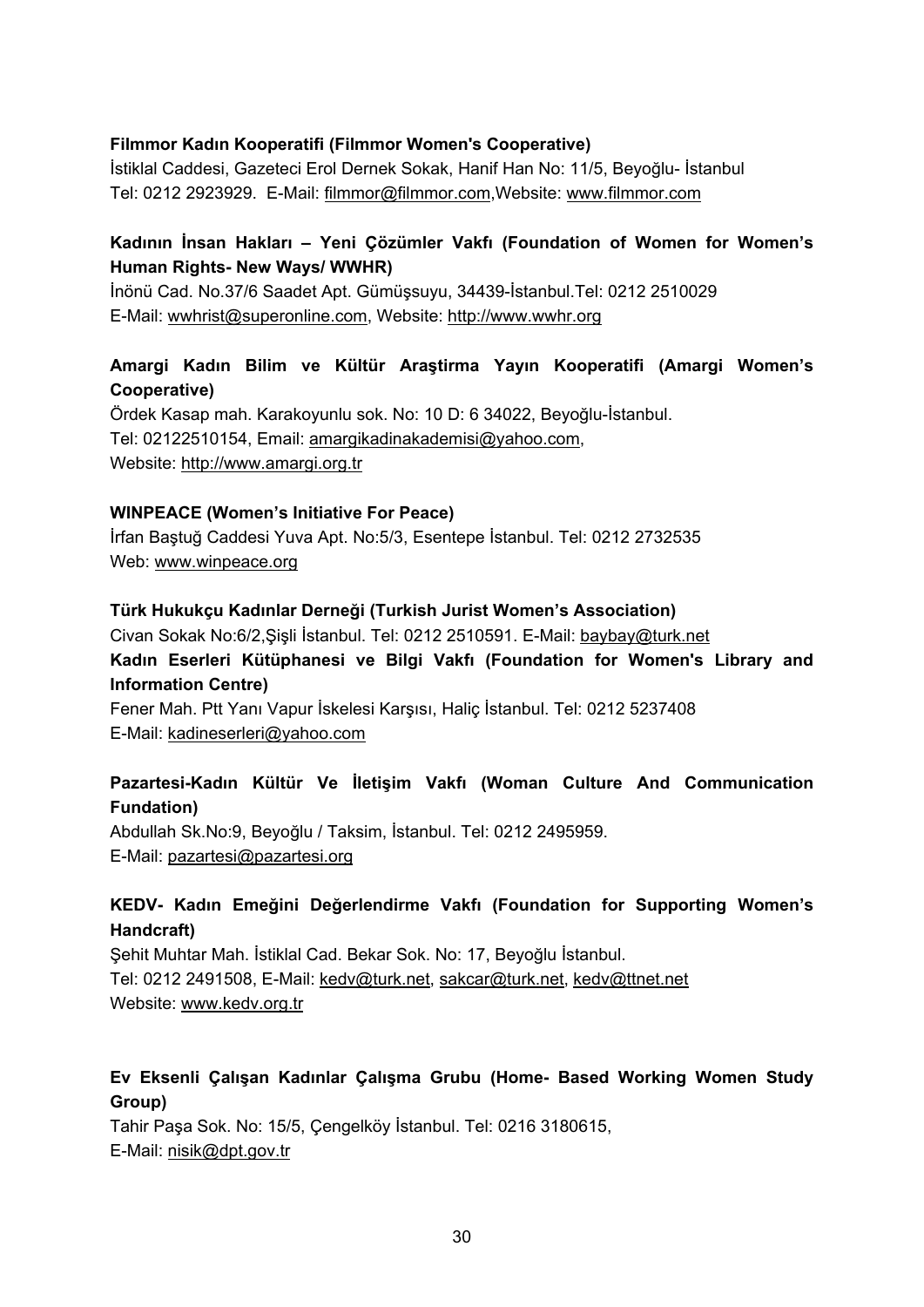# <span id="page-35-0"></span>**AK-DER Ayrımcılığa Karşı Kadın Hakları Derneği (Women's Rights Association Against Discrimination)**

Haseki Cad. Keçe Hatun Mah. No: 10/4, İstanbul. Tel: 0212 5290456. E-Mail: [ak-der@ak-der.org,](mailto:ak-der@ak-der.org) Website: [www.ak-der.org](http://www.ak-der.org/) 

# **Şahmaran Kadın Dayanışma ve Araştırma Merkezi (Center for Solidarity and Research for Women)**

Kayışdağı Yolu Cad. No 26/8 İçerenköy/ Kadıköy İstanbul. Tel: 0216 5737433 E-Mail: [dilsahdeniz@ttnet.net](mailto:dilsahdeniz@ttnet.net)

# **Gökkuşağı Kadın Derneği (Rainbow Women's Association)**

Şehit Muhtar Mah. Nane Sk. Npo.17/5 Beyoğlu – İstanbul. Tel: 0212 2448300 E-Mail: [gokkusagikadin@mynet.com](mailto:gokkusagikadin@mynet.com)

## **Lambda**

Büyükparmakkapı Sk. Halas Ap. 20/4, Beyoğlu İstanbul. Tel: 212 245 70 68 E-Mail: [lambda@lambdaistanbul.org](mailto:lambda@lambdaistanbul.org), Website: [www.lambdaistanbul.org](http://www.lambdaistanbul.org/)

# **Gökkuşağı İstanbul Kadın Kuruluşları Platformu (İstanbul Rainbow Women's Organizations Platform/ GİKAP)**

Molla Şeref Mah. Millet Cad. No: 52/9 Fatih, Aksaray İstanbul. Tel: 0212 5326985 E-Mail: [gikappostasi@hotmail.com,](mailto:gikappostasi@hotmail.com) [rainbow@ttnet.net](mailto:rainbow@ttnet.net), Web: [www.gikap.org](http://www.gikap.org/)

**Gökkuşağı (Rainbow- Association of Transsexuals, Transvestite and Homosexuals)** Orhanbey Mh. Atatürk Cd. Oba İşhanı No:45 B.No703, Osmangazi –BURSA. Tel: 0 224 225 28 03-04, E-Mail: [gokkusagidernegibursa@mynet.com](mailto:gokkusagidernegibursa@mynet.com) 

## **Değirmendere Kadın Destek Merkezi (Degirmendere Center For Women )**

Tel: 0555 3926126. E-Mail: [Nurcan\\_ddere@yahoo.com](mailto:Nurcan_ddere@yahoo.com) 

## *5.2.5. Women's Organizations in Eastern Turkey*

## **KA-MER -Kadın Merkezi (Women's Centre KA-MER)**

Ali Emiri 3. Sokak Eşşal Apt. No.3, Yenişehir – DİYARBAKIR. Tel: 0412 2281053 E-Mail: [dkamer@superonline.com,](mailto:dkamer@superonline.com) Website: <http://www.kamer.org.tr/>

# **DİKASUM- Diyarbakır Kadın Sorunları Uygulama Merkezi Diyarbakır (Centre For Women's Issues)**

Ulu cami yanı eski belediye binası kat:2, no:2 Balıkçılar başi – Diyarbakır. Tel: 0412 228 56 84

# **EPİDEM Kadın Eğitim ve Psikolojik Danışmanlık Merkezi (Centre for Women's Education and Psychological Consultancy)**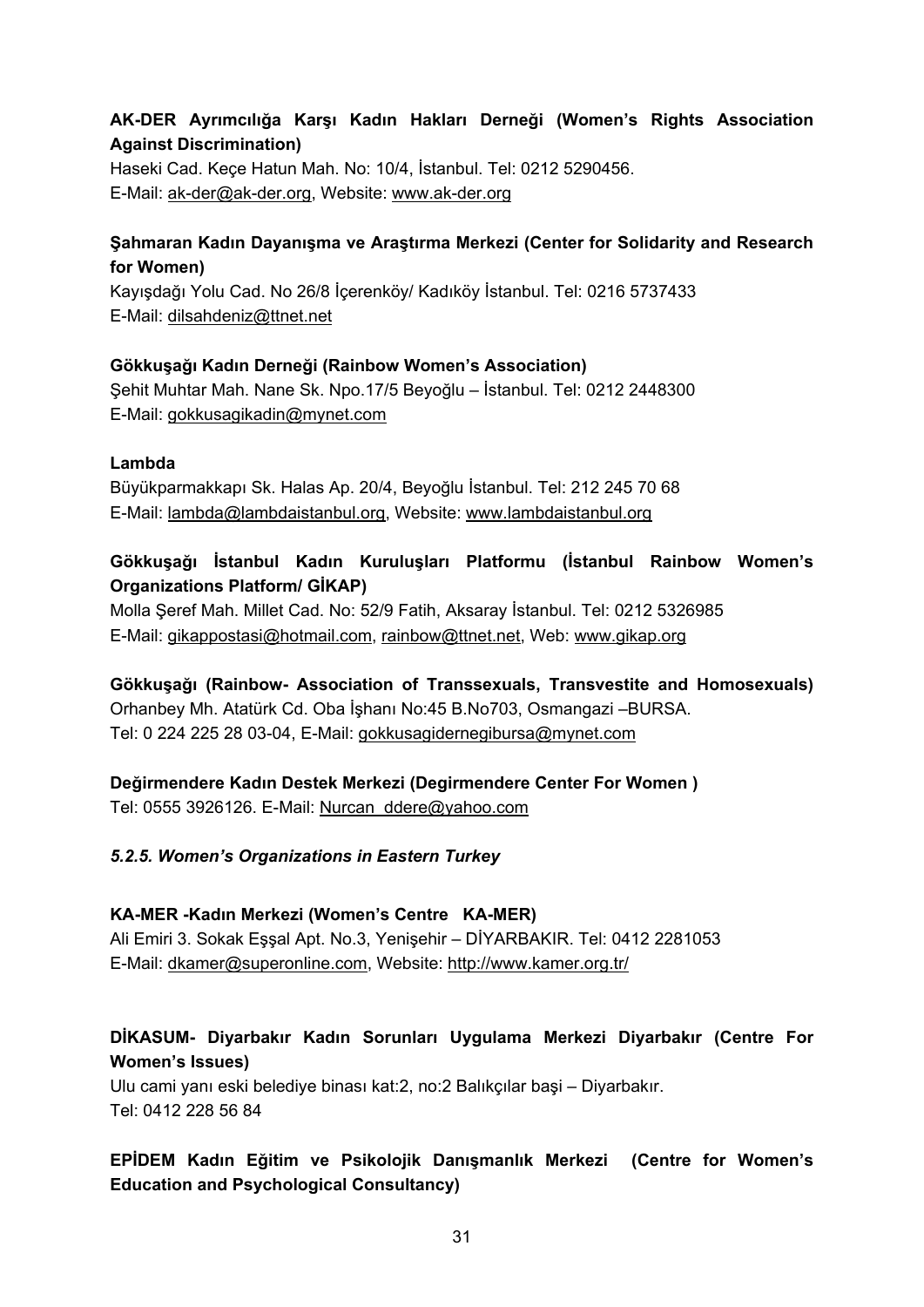Vilayet arkası lise cad. sanlı apt. no: 7, Diyarbakır. Tel: 0412 223 51 20. E-Mail: [rahimehacioglu@hotmail.com](mailto:rahimehacioglu@hotmail.com) , Website: <http://www.diyarbakiryenisehir.bel.tr/birim.aspx?ID=epidem>

#### **Kardelen Kadın Evi (Kardelen Women's House)**

Hatboyu cad. tüm memurlar sitesi, A blok no: 1-2 Bağlar, Diyarbakır. Tel: 0412 233 83 90, E-Mail: [kardelenkadinevi@mynet.com](mailto:kardelenkadinevi@mynet.com)  Website: <http://www.baglar.bel.tr/KardelenKadinEvi.html>

### **SELIS Kadın Danışmanlık Merkezi (Consultancy Centre For Women)**

Diyarbakır, Tel: 0412 2247728, E-Mail: [seliskadin@mynet.com](mailto:seliskadin@mynet.com) 

# **KADMER- Kızıltepe Kadın Danışma Merkezi- (Kızıltepe Consultancy Centre For Women)**

Cumhuriyet Mah. Hastane Cad., Ögretmenler Lojmanı Zemin Kat, Kızıltepe/ Mardin Tel: : 0482 312 53 31

# **Kızıltepe Kadın Kooperatifi (Kızıltepe Women's Cooperative**)

Mardin, Tel: 0482 3135804

### **KAMER Mardin Kadın Danışma Merkezi (Mardin Consultancy Centre For Women)**

Yeni kent Cad. Atilla Apt. Kat: 1 No: 3, Yenişehir Mardin. Tel: 0482 212 23 53 E-Mail: [mardinkamer@superonline.com](mailto:mardinkamer@superonline.com)

### **Şanlıurfa KA-MER (Şanlıurfa Women's Centre KA-MER)**

Bahçeli evler Mah. 11. Sokak, Marmara apt. no: 2, Şanlıurfa. Tel: : 0414 313 95 56 E-Mail: [m\\_evin@mynet.com](mailto:m_evin@mynet.com) 

### **Yaşam Evi (Life House)**

Bahçelievler mah. 8.sok, Yılça apt kat: 2 no:5 – Urfa. Tel: 0414 315 17 25 E-Mail: [yasam\\_evi@yahoo.com](mailto:yasam_evi@yahoo.com)

### **Malatya Kadın Danışma Merkezi (Malatya Consultancy Centre for Women)**

İstemiye Mah. Bölükemin 2.sok, Yaşar Kardeşler iş merkezi 2/40, Malatya Tel: 0505 641 59 54

### **Elazığ Kadın Danışma Merkezi (Elazığ Consultancy Centre for Women )**

İzzet Paşa Camii Arkası Polatlar-2, İş Merkezi Kat:4 No:4, Elazığ. Tel: 0505 229 98 53

# **SELİS Kadın Danışmanlık Merkezi– Batman (SELIS Consultancy Centre for Women BATMAN)**

Belde mah. 3245 sok., Şevket Başak Cami bitişiği – Batman. Tel: 0488 221 05 24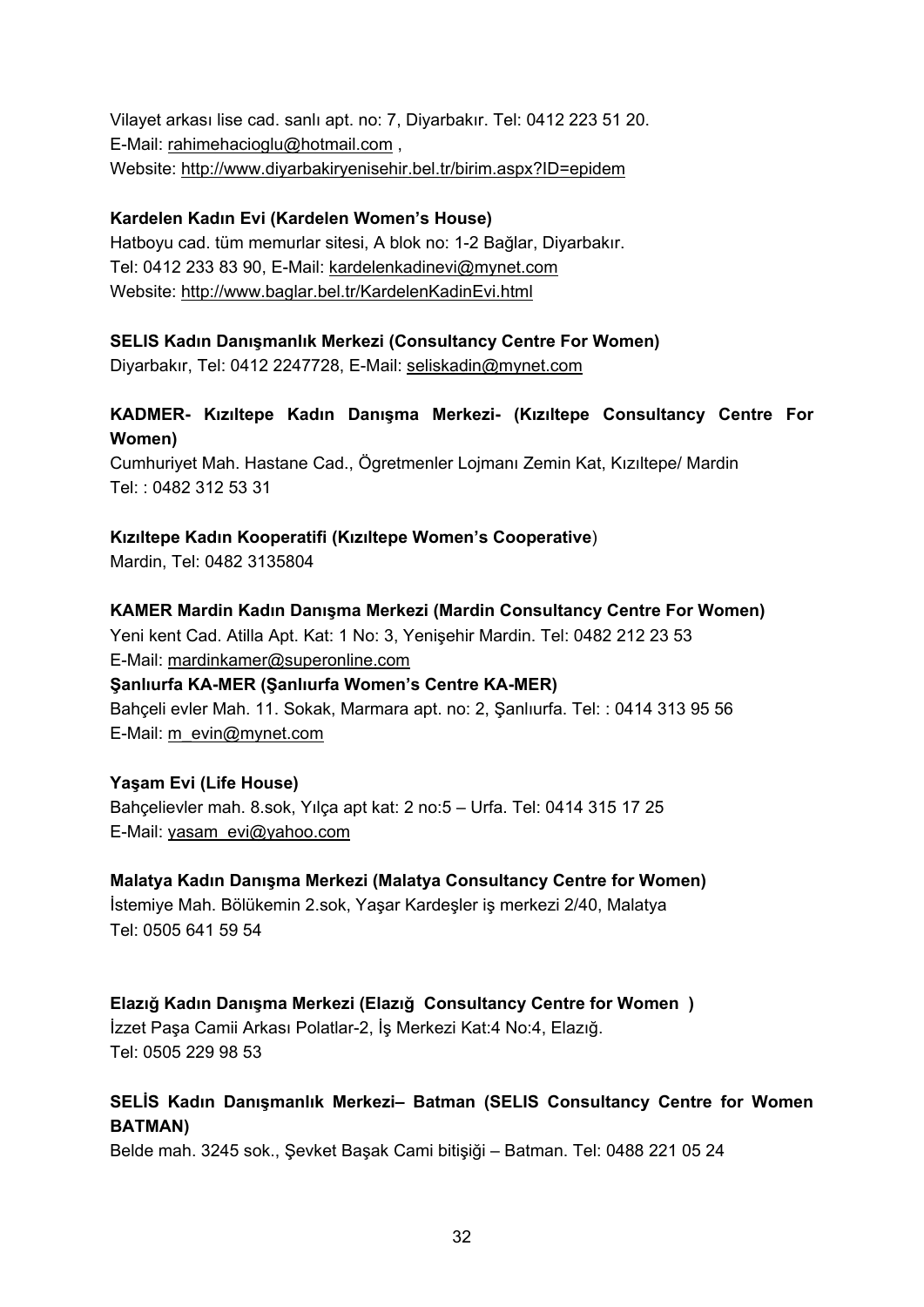### **Batman Kadın Danışma Merkezi (Batman Consultancy Centre for Women)**

Aydın Aslan Cad. Pınarbaşi Mah. No: 61, BATMAN. Tel: 0488 213 96 77, 0488 2147349, E-Mail: [batmankdm@hotmail.com](mailto:batmankdm@hotmail.com), [sureyyaturgut@mynet.com,](mailto:sureyyaturgut@mynet.com) [fatma\\_sevim72@yahoo.com](mailto:fatma_sevim72@yahoo.com)

### **Ana Fatma Kadın Derneği (Ana Fatma Women's Association)**  İtfaiye binası yanı no: 1 – Tunceli, Tel: 0428 212 26 78

#### **Kurtalan Kadın Derneği SİİRT (Kurtalan Women's Association)**  Tel: 0 4842249020

**KA-MER Bingöl Kadın Danışma Merkezi (Bingöl Consultancy Centre for Women)**  Saray Mah. İşgören Otomotiv yanı Temel yapı karşısı, Düzağaç / Bingöl. Tel: 0426 214 50 01, E-Mail: [kamerbingol@superonline.com](mailto:kamerbingol@superonline.com) 

### **VAKAD Van Kadın Derneği (Van Women's Association)**

Yüzüncü Yıl İş Merkezi, B/Blok Kat: 1 No.6 – Van.

### **Adıyaman Kadın Danışma Merkezi**

Atatürk Cad. Havuzbaşı Apt. Kat: 2 No: 1, Belediye karşısı Adıyaman Tel: 0416 213 42 21, E-Mail: [zozanozgokce@hotmail.com,](mailto:zozanozgokce@hotmail.com) [gulserendemir2@hotmail.com](mailto:gulserendemir2@hotmail.com)

**Bostaniçi Kadın Kooperatifi (Bostaniçi Women's Cooperative)** 

Van. Tel: 0432 2123700/ 0432 2168304

**Kars Kadın Danışma Merkezi (Kars Consultancy Centre for Women)**  Yusufpasa Mah. Gazi Mahmutpasa cad., İs Bankası karsisı No: 70, Kars

**Doğubeyazıt Kadın Kooperatifi (Doğubeyazıt Women's Cooperative)**  Kars. Tel: 0472 3124520 (Zehra Çakır)

**Hakkari Kadın Danışma Merkezi (Hakkari Consultancy Centre for Women)**  Kayacan Cad. Özel İdare Karşısı Cindioğlu Apt.1/1, Hakkari

# *5.2.6. Women's Organizations in Western Turkey*

**Ege Kadın Dayanışma Vakfı (Aegean Solidarity for Women Fund)**  Halim Alanyalı İş Hanı 3.Kat 316, Kemeraltı-İZMİR. Tel: 0232 4463223 E-Mail: [ekdav@mynet.com](mailto:ekdav@mynet.com)

**İzmir Barosu Kadın Hukuku Komisyonu (İzmir Bar Board for Women's Human Rights)**  1456 Sokak No: 16 Kat: 6, Alsancak İzmir. Tel: 0232 4630014

**İzmir Kadın Dayanışma Merkezi (İzmir Centre for Women's Solidarity)**  Tel: 0232 4821077, E-Mail: [izmirkadindayanisma@hotmail.com](mailto:izmirkadindayanisma@hotmail.com)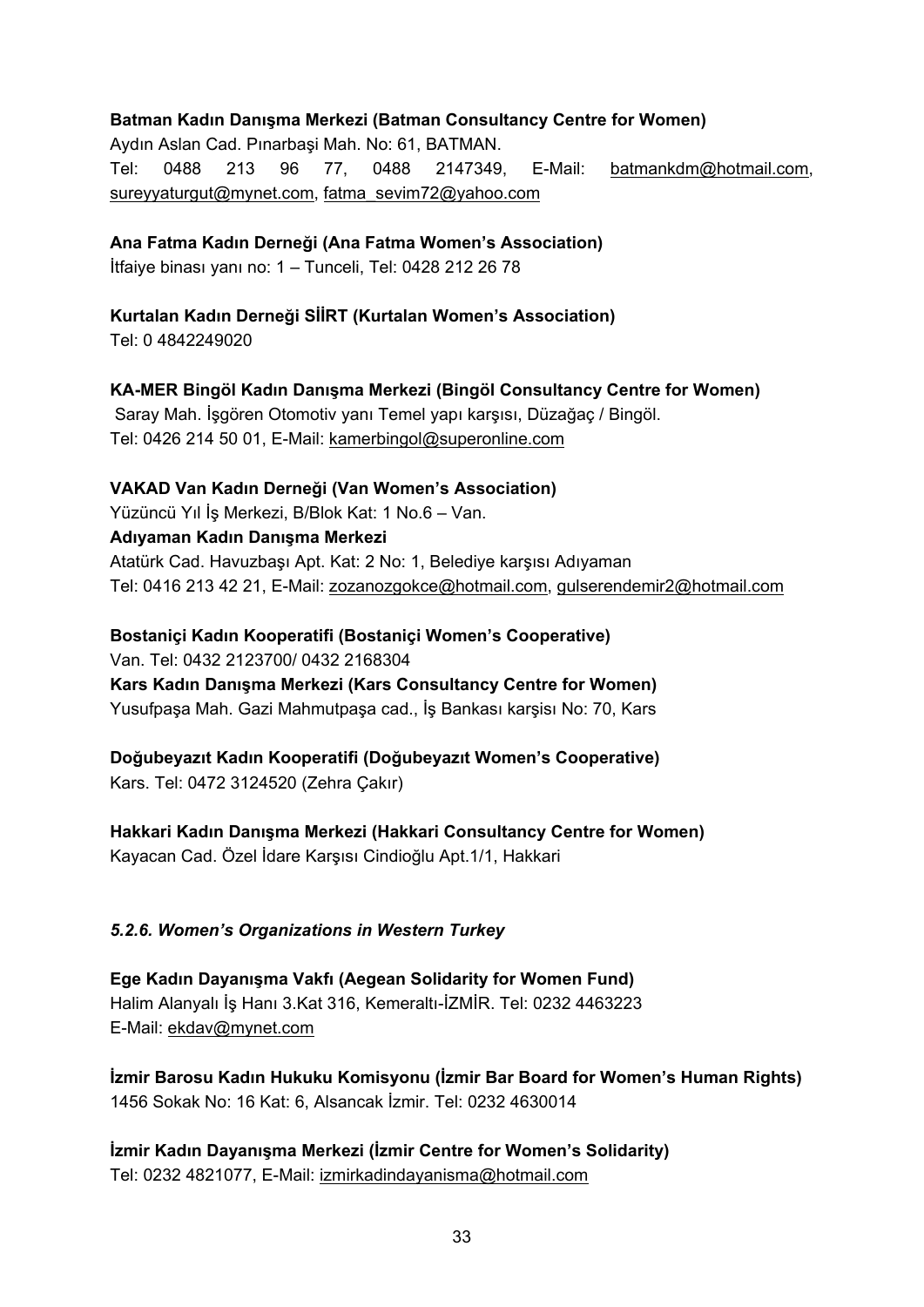#### **KAZETE Kadın Gazetesi (KAZETE Women's Newspaper)**

Tel: 0232 4636300, E-Mail: [kazete@kazete.com.tr,](mailto:kazete@kazete.com.tr) Website: [www.kazete.com.tr](http://www.kazete.com.tr/) 

# **ELDER Çanakkale Kadın El Emeğini Değerlendirme Derneği (Çanakkale Association For Women's Handicraft)**

Cevatpaşa Mah. Celal Atik Sokak, Kent Apt. D:2, Çanakkale. Tel: 0286 2170603 E-Mail: [elder17@mynet.com](mailto:elder17@mynet.com) 

**Muğla Kadın Dayanışma Grubu (Muğla Women's Solidarity Group)**  Karabağlar Yolu İstanbullular Sitesi No: 16, Muğla. Tel: 0252 2141433 E-Mail: [maysdem@yahoo.com](mailto:maysdem@yahoo.com) 

### *5.2.7. Women's Organizations in Southern Turkey*

**Amargi Adana Grubu (Amargi Adana Group)** 

Tel: 0322 3630230

**Kırçiçeği Kadın Derneği (Kırçiçeği Women's Association)**  Küçük Dikili Beldesi, Seyhan – Adana. Tel: 0536 734 39 26 E-Mail: [dikilikircicegi@yahoo.co.uk](mailto:dikilikircicegi@yahoo.co.uk) 

# **Adana Kadın Sığınmaevi Koruma Derneği (Adana Association For Supporting Women's Shelter)**

Tel: 0322 3515112, E-Mail: [ertanmersin@isnet.net.tr](mailto:ertanmersin@isnet.net.tr) 

**Adana İş Kadınları Derneği (Adana Bussineswomen Association)**  Website: [www.iskad.org](http://www.iskad.org/)

**Bağımsız Kadın Derneği Kadın Dayanışma Merkezi (Independent Women's Association Consultancy Centre for Women)**  Mersin **Antalya Kadın Danışma ve Dayanışma Derneği (Antalya Association for Consultancy and Solidarity of Women)**  Tel: 0242 2480766, E-Mail: [hicran07@ttnet.net.tr](mailto:hicran07@ttnet.net.tr)

### *5.2.8. Women's Studies and Research Center in Universities*

# **KASAUM Ankara Üniversitesi Kadın Sorunları Araştırma Ve Uygulama Merkezi (Ankara University Women's Studies Centre)**

A.Ü.İletişim Fakültesi, Cemal Gürsel Caddesi, Cebeci/ ANKARA. E-Mail: [kasaum@media.ankara.edu.tr](mailto:kasaum@media.ankara.edu.tr)

**HÜKSAM Hacettepe Üniversitesi Kadın Sorunları Araştırma Uygulama Merkezi (Hacettepe University Research and Implementation Centre on Women's Issues)**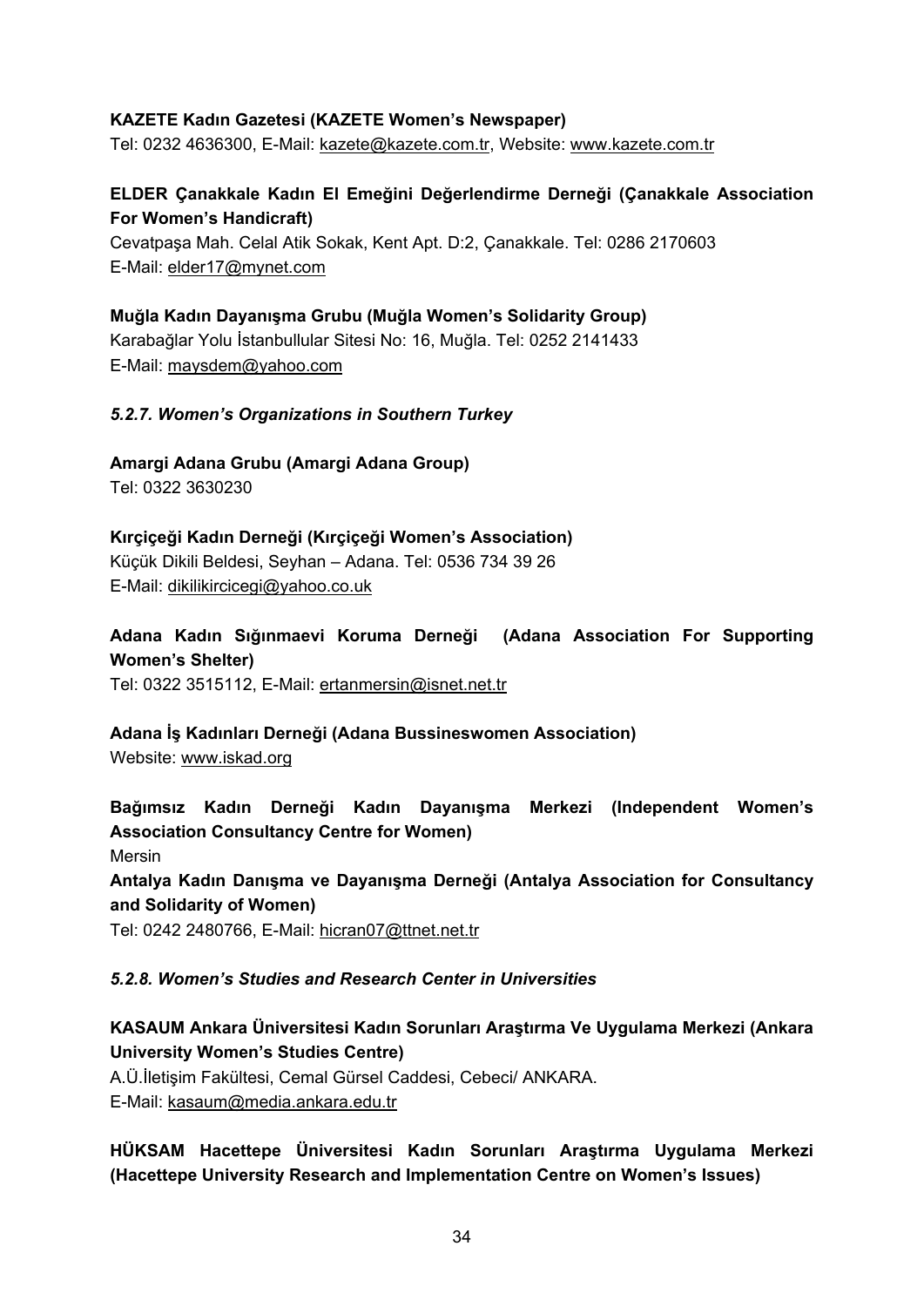Hacettepe Üniversitesi Tıp Fakültesi, Halk Sağlığı Anabilim Dalı 06100 Sıhhiye, ANKARA. Tel: 0312 305 15 90, E-Mail: [huksam@hacettepe.edu.tr](mailto:huksam@hacettepe.edu.tr) Website: [http://www.huksam.hacettepe.edu.tr](http://www.huksam.hacettepe.edu.tr/)

# **KAUM İstanbul Üniversitesi Kadın Sorunları Araştırma ve Uygulama Merkezi (University of İstanbul Research Center for Women's Studies)**

Mrkz.: Bozdoğan Kemeri Cd. No: 1.Öğrenci Kültür Merkezi, Vezneciler/İSTANBUL E-Mail : [narat@istanbul.edu.tr](mailto:narat@istanbul.edu.tr) , [kaum@istanbul.edu.tr](mailto:kaum@istanbul.edu.tr) 

**Marmara Üniversitesi Kadın İşgücü ve İstihdamı Araştırma ve Uygulama Merkezi (University of Marmara Research and Implementation Centre For Women's Labor and Employment)** 

M.Ü.Göztepe kampusü, 81040- Fikirtepe İstanbul. Tel: 0216 348 37 86, 0212 507 99 25- 1479, Website:<http://www.marmara.edu.tr/Akademik/?id=70>

# **Çukurova Üniversitesi Kadın Araştırma ve Uygulama Merkezi (University of Çukurova Women's Studies and Research Centre)**

Merkezi Kütüphane Kadın Eserleri Birimi Balcalı/ ADANA. E-Mail [:kadmer@Mail.cu.edu.tr](mailto:kadmer@mail.cu.edu.tr)

# **EKAM Ege Üniversitesi Kadın Sorunları Araştırma ve Uygulama Merkezi (Aegean University Centre for Women's Research and Implementation)**

Gençlik Cad. No: 12, Bornova İzmir. Tel: 0232 3733128, Website: [http://www.ekam.ege.edu.tr](http://www.ekam.ege.edu.tr/) 

# *5.2.9. Women and Gender Studies MA Programs and Departments*

**Ankara University Women's Studies M.A. Program**, Cebeci- Ankara Website: <http://kasaum.ankara.edu.tr/bolum.php?bodb=619&alt=1>

**METU Gender& Women's Studies Graduate Program**  Middle East Technical University, 06531 - Ankara Tel: 312 210 30 19 Website: <http://www.gws.metu.edu.tr/>

**İstanbul University Women's Studies M.A. Program**  İstanbul University, E-Mail: [kaum@istanbuluniversity.edu.tr](mailto:kaum@istanbuluniversity.edu.tr)  Website: <http://www.istanbul.edu.tr/merkezler/webkaum/1htm.html>

**Ege University Women's studies M.A. program**  Ege University, Bornova, İzmir, Website: [http://ekam.ege.edu.tr](http://ekam.ege.edu.tr/) 

**Pamukkale University Women's studies M.A. Program**  Pamukkale University, İncilipınar Kampüsü Denizli, Website: [www.pamukkale.edu.tr](http://www.pamukkale.edu.tr/)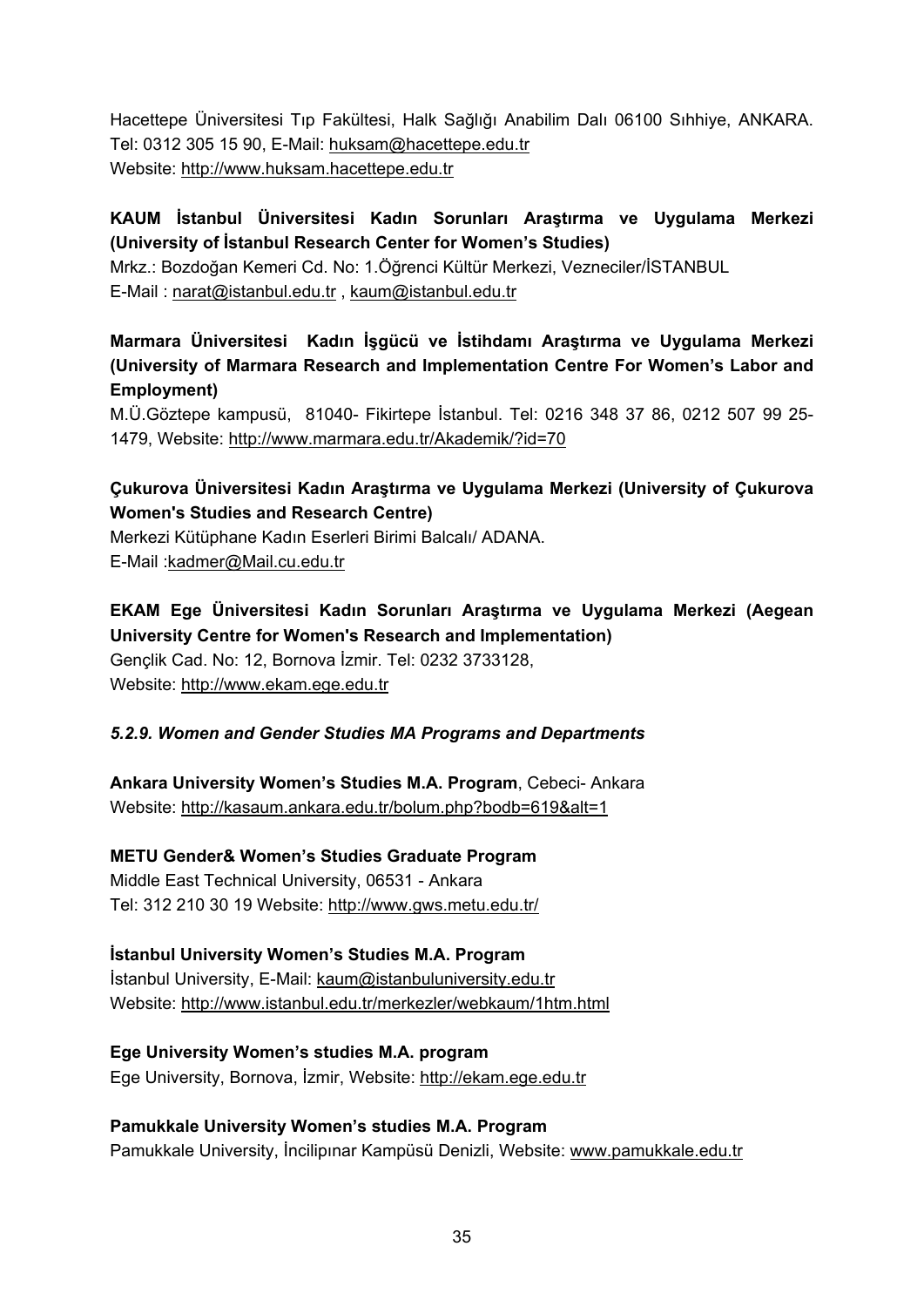### **6. GENDER PROJECTS**

# **6.1. Projects of DGSPW**

### *6.1.1. Completed Projects*

### Supporting Women's Employment

Partners: Türkiye İŞKUR, Donors: World Bank, Turkish Government

Starting - ending date: 1994-2000

Project supported main research activities aimed to provide basic information about the obstacles to and capacity for women's employment. Project also supported to design gender training manuals for awareness rising.

### *6.1.2. Ongoing Projects*

### Promoting Gender Equality

Partners: EU Commission, Donors: EU, Starting date: 2005 Project has two main components: capacity building for national machinery for gender equality (DGSPW) and preventing domestic violence.

### 4th Country Program of UNFPA for Turkey **(2006-2010)**

Partners: UNFPA, Donors: UNFPA, Starting date: 2006 Project aims to realize 'Promoting Gender Equality Project of DGSPW cited above.

# **6.2. Projects of Other Governmental Bodies**

Different protocol agreements are in force between the DGSPW and other Ministries to work on women's basic health, access to family planning, increased literacy and to improve economic opportunities for women living in disadvantaged regions. Some of these activities are as follows:

### National Campaign for Girl Child Enrolment to Education

Ministry of National Education<sup>[45](#page-40-0)</sup> is the responsible unit of NWM for gender equality in education. By the concentrated efforts of women's organizations and NWM, compulsory 8 years education was legalized since 1997 which was particularly effective in pushing upwards the rate of girl child enrollment to school. Full enrollment of girl child to primary level education for 8 years is targeted in the year 2010.

<span id="page-40-0"></span><sup>45</sup> [www.meb.gov.tr](http://www.meb.gov.tr/)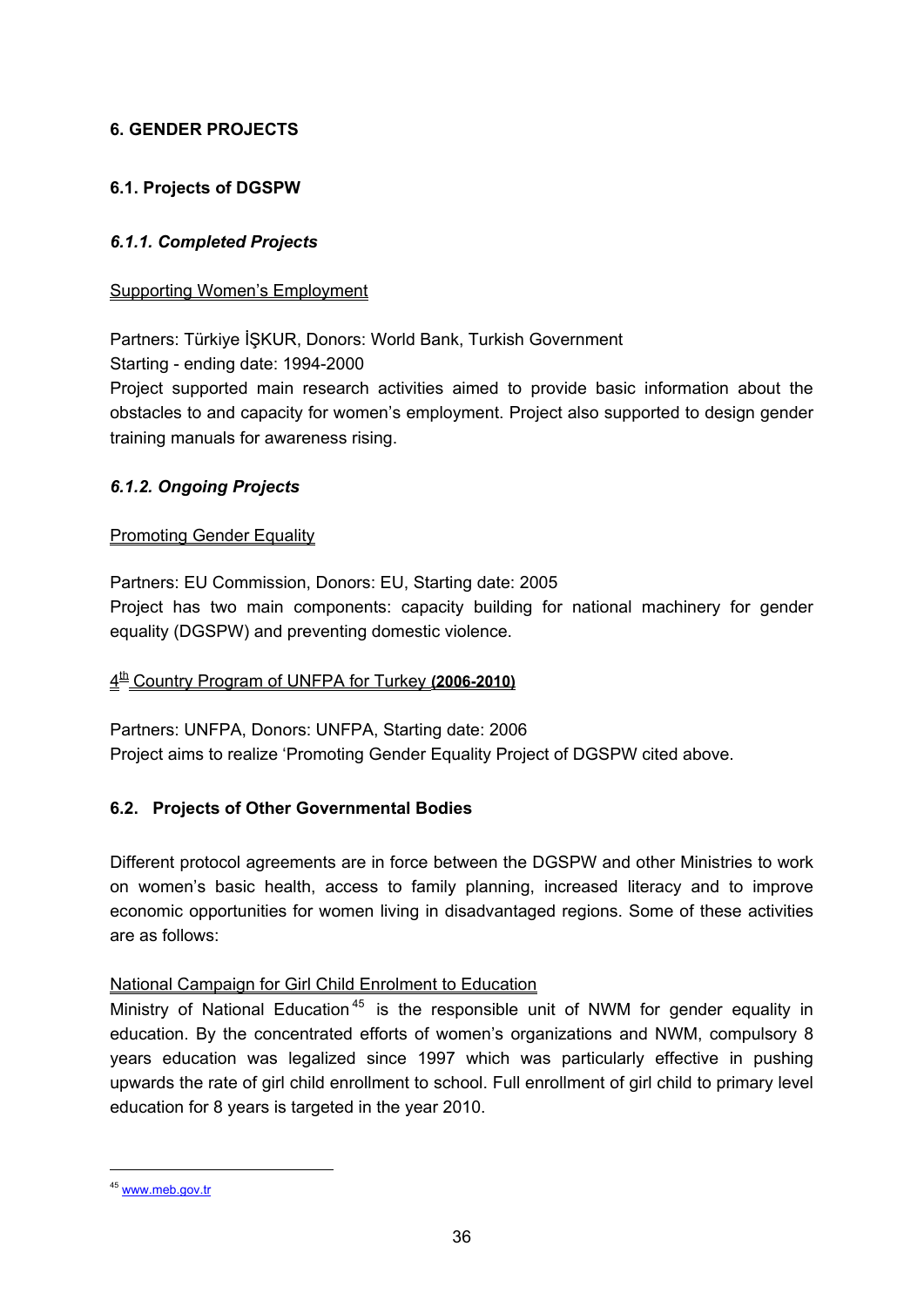The specific program for "Girl Child Enrollment to School" that was a project of NWM jointly designed with the participation of responsible ministerial offices, related NGOs and partly sponsored by some native donors and UNICEF $46$  is now being realized in 81 provinces until 2006.

#### Projects for Reproductive Health and Family Planning

Increasing the capacity of NWM in mother-child health services and family planning is the main target of Ministry of Health and specifically by its sub-directory for Mother-Children Health and Family Planning, with the participation of universities, NGOs and also provided supports of international organizations (WHO, UNFPA). In addition, a project by the European Union (EU), "Program for Reproductive Health in Turkey" has currently come into the force to support NWM since the year 2003 and will last for 2 years<sup>[47](#page-41-1)</sup>.

#### Projects for Women's Participation to Labor Market and Women Entrepreneurship

Ministry of Labor and Social Security (ÇSGB) is one of the units of NWM responsible for equal treatment of women in the work force. Also ISKUR (National Employment Office) as another unit of NWM has specific targets to support activities for women's equal access to work force. İŞKUR is conducting training programs especially aiming to increase women's capability in entrepreneurship with the assistance of TESK and KOSGEB.

İŞKUR realized an EU project of "Programs for Active Workforce" and prepared a special report "Background Study on Labor Market and Employment in Turkey<sup>"[48](#page-41-2)</sup> that includes gender integrated collected data on labor market.

İŞKUR has facilitated a reporting effort on a disadvantageous group of orphaned girls hosted in asylum of SHECEK searching for proper measures in counseling and giving vocational training for them. This project realized with the participation of European Education Foundation (AEV) and report was published with the title of "*Pilot Active Employment Measures Fostering Social Inclusion and Cohesion with a Specific Focus on Gender Issues"*  (Ankara, 2006), <http://www.iskur.gov.tr/mydocu/proje/proje.html>

### National Policy for Eliminating Domestic Violence

A new reformed legal frame is recently available for NWM in combating against domestic violence. It includes Family Protection Law (4320), Penal Code (5237) and Municipal Law (5393) that makes the future policies which will be designed on the way of eliminating domestic violence more effective.

Prime Ministry of Turkey has recently regulated a statement about domestic violence especially the cases of honor killings, which aims to report quarterly collected data and monitoring and supervising capabilities of NWM in terms of the implementation of

<span id="page-41-1"></span><span id="page-41-0"></span><sup>&</sup>lt;sup>46</sup> See UNICEF Report on education doc..no.25.<br> $\frac{47}{48}$  [www.saglik.gov.tr](http://www.saglik.gov.tr/)<br> $\frac{48}{48}$  See doc.no.26

<span id="page-41-2"></span>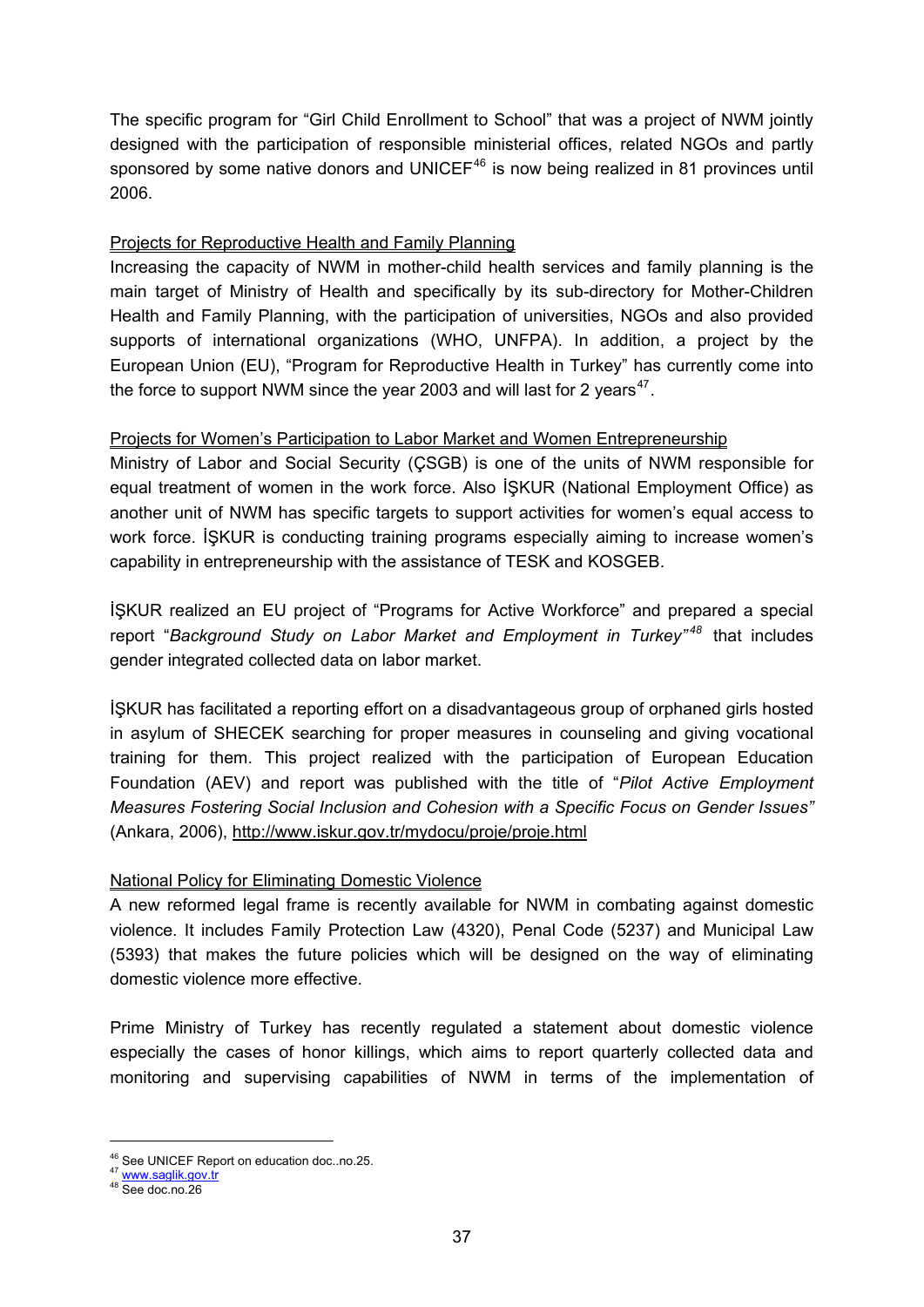governmental policies against sexual violence<sup>[49](#page-42-0)</sup>. This statement is a very important turning point on the way towards the governmental gender mainstreaming policy on eliminating violence and it has a clear target to pick up related data by periodical reports at governmental level. The first Quarterly Draft Report has already been prepared by DGSPW<sup>[50](#page-42-1)</sup>.

#### Sheltering the Victims of Sexual and Domestic Violence

NWM with its specific agents, DGSPW and SHECEK are responsible for eliminating domestic violence and have aimed to design networking activities between the sheltering services, related women's NGOs, local authorities and police stations. These sheltering policies have priority on the main gender equality agenda of Turkey that is reaching more and more attention of public and private sectors, national and international financial supports and resources. Despite the rapid growth of institutional capacity of women's shelters, compared to the recent past they are still insufficient in terms of quality and quantity. This state of prominence has been reached by huge and enduring civic campaigns by women's NGOs voicing for the elimination of domestic violence nation wide.

The number of Women Shelters in Turkey is still very few; 12 of SHECEK, 3 of local administrations and some others of women's NGOs. Protection and sheltering victims of violence has primary importance on the way of empowering a national gender equality mechanism $51$ 

### Preventing Women Trafficking

The issue of human trafficking with inclusion of women trafficking is targeted by Ministry of Interior/ General Directorate of Security, with collaboration of International Organization for Migration (IOM).<sup>[52](#page-42-3)</sup> By the results of these efforts a specific shelter for women and girl child forced to prostitution and victims of women trafficking is founded and an emergency call line "ALO 157" in use. Directorate General for Security with partnership of DGSPW is conducting a capacity building project since 2003 for combating against women trafficking whose donor was EU.

### Special Commission of National Assembly on Honor Killings

Specific Report of National Assembly (date: 11.02.2006) on sexual violence and honor killings against women is prepared which makes the political authorities aware of and responsible for eliminating these violations of women's basic human rights<sup>[53](#page-42-4)</sup>.

### Gender Indicators Data Base of NWM

NWM has made available gender based statistics on main areas since the foundation of *Department of Women and Gender Statistics* as a sub-division of TÜİK (National Institution of Statistics) in 1993. Main statistics and gender indicators of Turkey are available on the

<span id="page-42-0"></span><sup>49</sup> date 04.07.2006, no 2006/17, [http://basbakanlik.gov.tr//genelge\\_pdf/2006/17,](http://basbakanlik.gov.tr//genelge_pdf/2006/17) (doc.no. 27)

<span id="page-42-1"></span><sup>50</sup> doc.no.28

<span id="page-42-2"></span><sup>51</sup> [www.shcek.gov.tr](http://www.shcek.gov.tr/)

<span id="page-42-3"></span> $52$  See doc. no. 5. and <http://www.arem.gov.tr/Arastirma/gocmen.html><br> $53$  See doc. no. 7.

<span id="page-42-4"></span>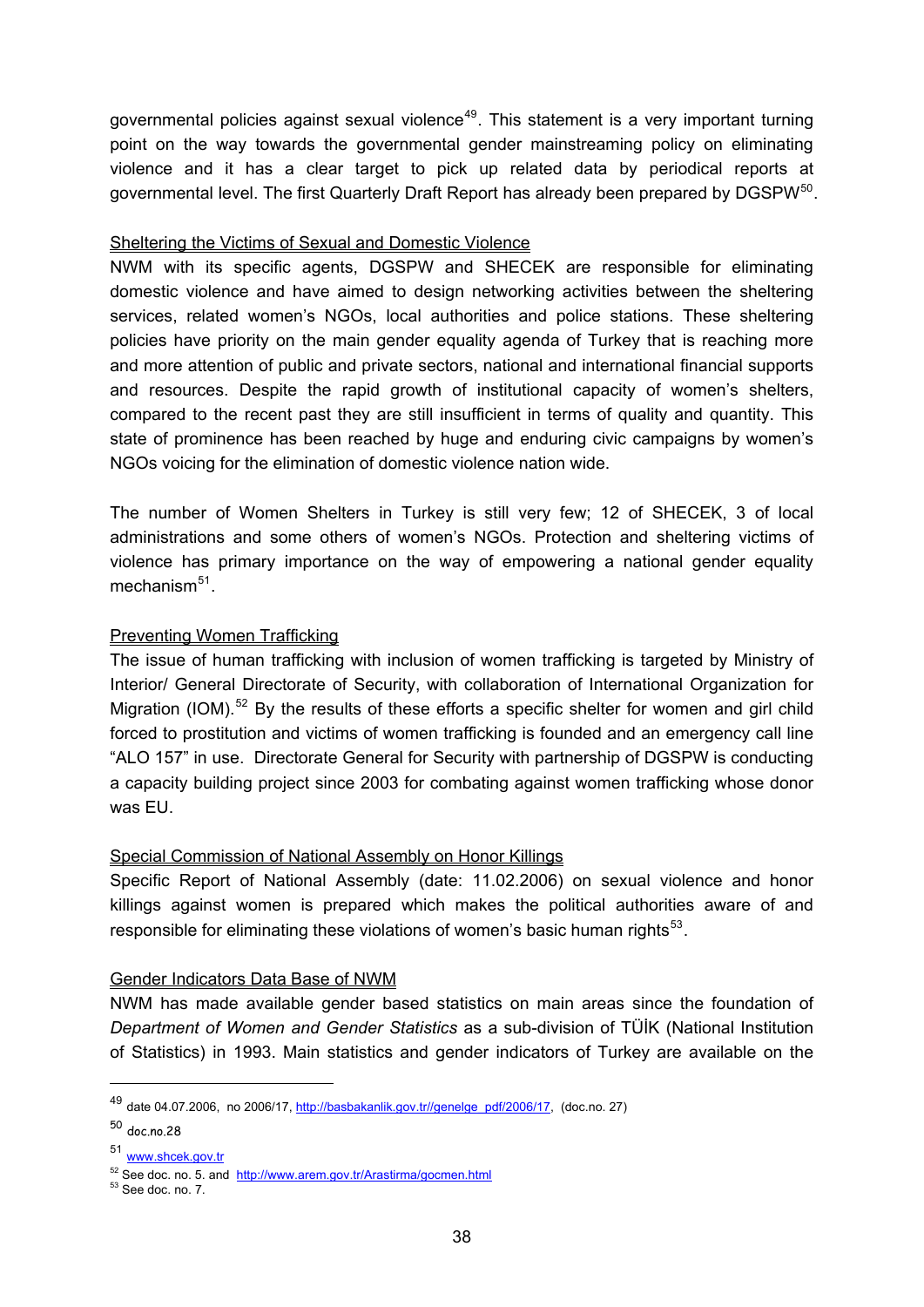web page, [www.kssgm.gov.tr/istatistikler](http://www.kssgm.gov.tr/istatistikler) and *Gender Indicators Action Pla*n is declared as in preparation by DGSPW.

# GAP (Southeastern Anatolia Project) Regional Development Project

GAP is a governmental office and at the same time an international project for regional development aiming to encourage efforts in consulting and assisting the capital investment which will be profitable for regional development. With respect to this purpose, in order to increase the capability of women's entrepreneurship skills is one of the prioritized goals of the project. Within this frame, different training programs for women in ÇATOM (Multipurpose Society Centers) are available. This project is supported by different international donors like EU, UN, etc.<sup>[54](#page-43-0)</sup>.

# Gender Equality Policies in the Process of Accession to European Union

Turkey has participated to *EU Gender Equality Community Programme (2003-2006).* The European Parliament started preparing monitoring reports on women's human rights. An evaluation on Turkey's current state of gender equality affairs in the EU accession process can be reviewed from the Report of "*Program for Monitoring the Turkey's Accession Process to European Union / Equal Opportunities for Women and Men Monitoring law and practice in Turkey",* (doc.no.3)

# **6.3. Women's NGO's Project**

# *6.3.1. Projects of KAGIDER (Business Women Association)*

# Women's Fund

KAGİDER's organization for fund raising which conducts donation campaigns from Commercial and Occupational Chambers, Firms, Individuals, International Funds, (Starting date: 2004 Budget: 2005-2006 250 000 Euro) aims to finance small projects of women's NGOs (up to 30 000 Euro). Women's Fund is allocating these funds between the projects that have been selected by the consultancies of Fund's steering committee.

# Projects list sponsored by Women's Fund in 2005:

- Amargi Women Academy in İstanbul, Adana and Antakya for conferences, seminars, publications and also up dating their library.
- FİLMMOR activities in film making.

 $\overline{a}$ 

<span id="page-43-0"></span><sup>&</sup>lt;sup>54</sup> [www.gidem.org](http://www.gidem.org/)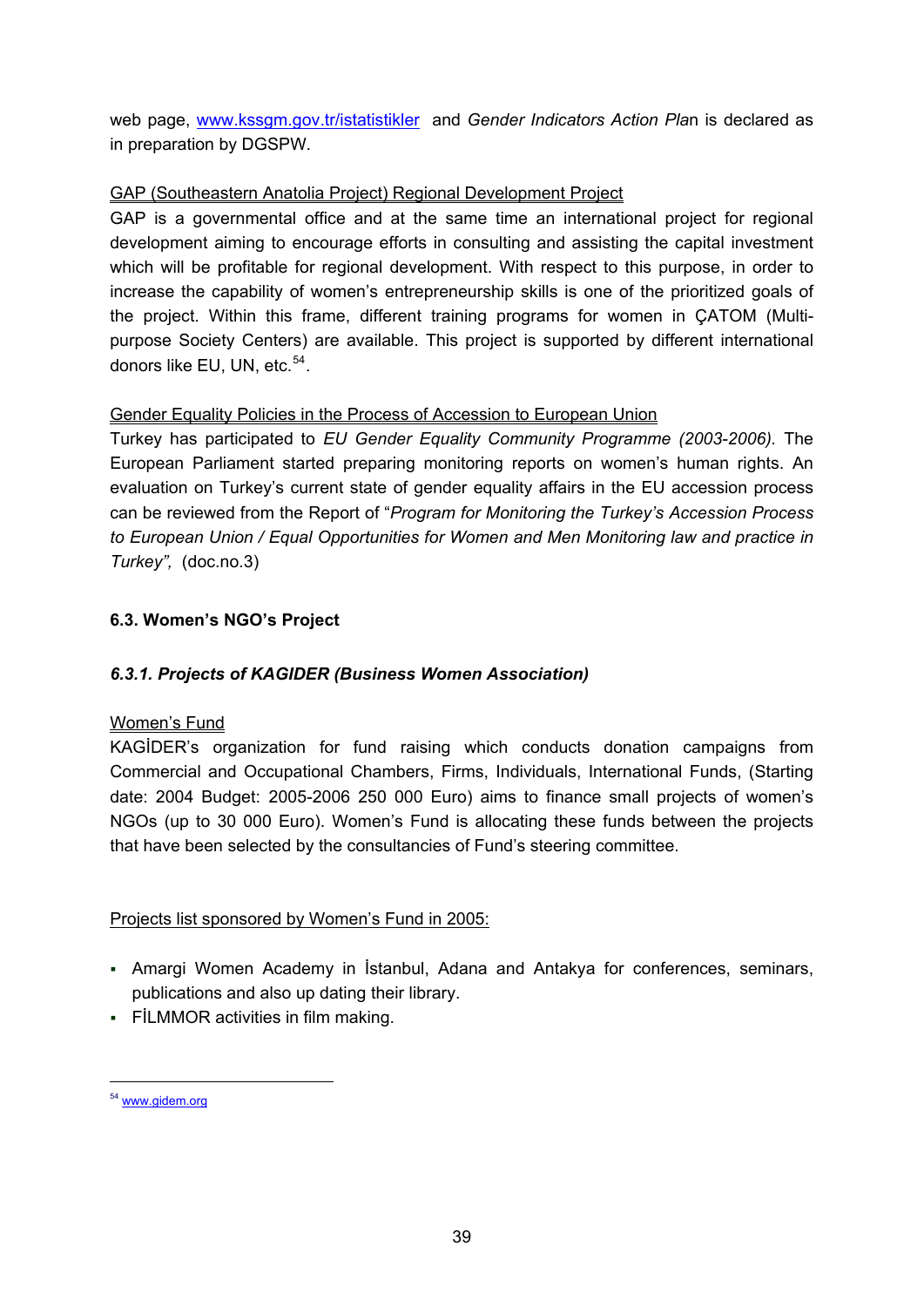- Women's Solidarity Foundation's (KADAV) foundation of a new t Social Activity Center in Kocaeli that is in the earthquake area.
- Women entrepreneurship program of KA-MER- Mardin
- Women entrepreneurship program of Social Voluntaries Foundation of Samsun
- Yaka Collective of Women (YAKA-KOOP) in Van called as "Merhaba Hayat Projesi" (Hello to Life) aiming to empower women.
- Project of Yaşamevi Kadın Dayanışma Derneği (Yaşamevi Women Solidarity Association) in Urfa aiming to eliminate domestic violence and honor crimes.
- Project of BİA, Women's Programs for Local Radios which is aiming to produce special radio programs for women.
- Project of KA-DER- Ankara, empowerment of women in Local politics.

# Projects list sponsored by Women's Fund in 2006:

- Project by Women Solidarity Foundation- New steps Against Domestic Violence- Kocaeli
- Film project of FİLMMOR- Stop Violence Against Women.
- ARARAT Women' Solidarity Association in Ağrı project- eliminating violence against women.
- KAYA- Women Citizen's Network (KADIN YURRTAŞ AĞI) project of research aiming to find the effective strategies against honor crimes.
- All Women Association (Tüm Kadınlar Derneği) in Trabzon project for women's human rights.
- YAŞAM EVİ-Urfa project for women's training and providing psychological supports

# KAGIMER: Women Entrepreneurs Development Center

KAGIMER aims to support women candidates to start-up small enterprises. All women entrepreneur candidates are equipped with necessary knowledge about running a small business. Then they are evaluated according to their business plans and some are selected for start-up assistance. The project includes entrepreneurship trainings to selected 60 participants and office and start-up support to 5 potential entrepreneur projects. Donors: EU, Starting date: May 2005- December 2005

# **Water Drop Project**

The Project aims to train and to equip women applicants, at least 50 women candidates who are to contribute to human resources and training services to the institutions in 7 selected provinces and assist individuals in need of guidance.

# Donors: EU, Partners: IŞKUR, Starting date: 2005-2006

# Bridge From Women To Women Project

Students from Yeditepe University Fashion Design Department, KAGIDER members and women entrepreneurs in Mardin got together in cooperation in order to increase women entrepreneurship and employment in Mardin.

Donors: World Bank, Starting date: 2005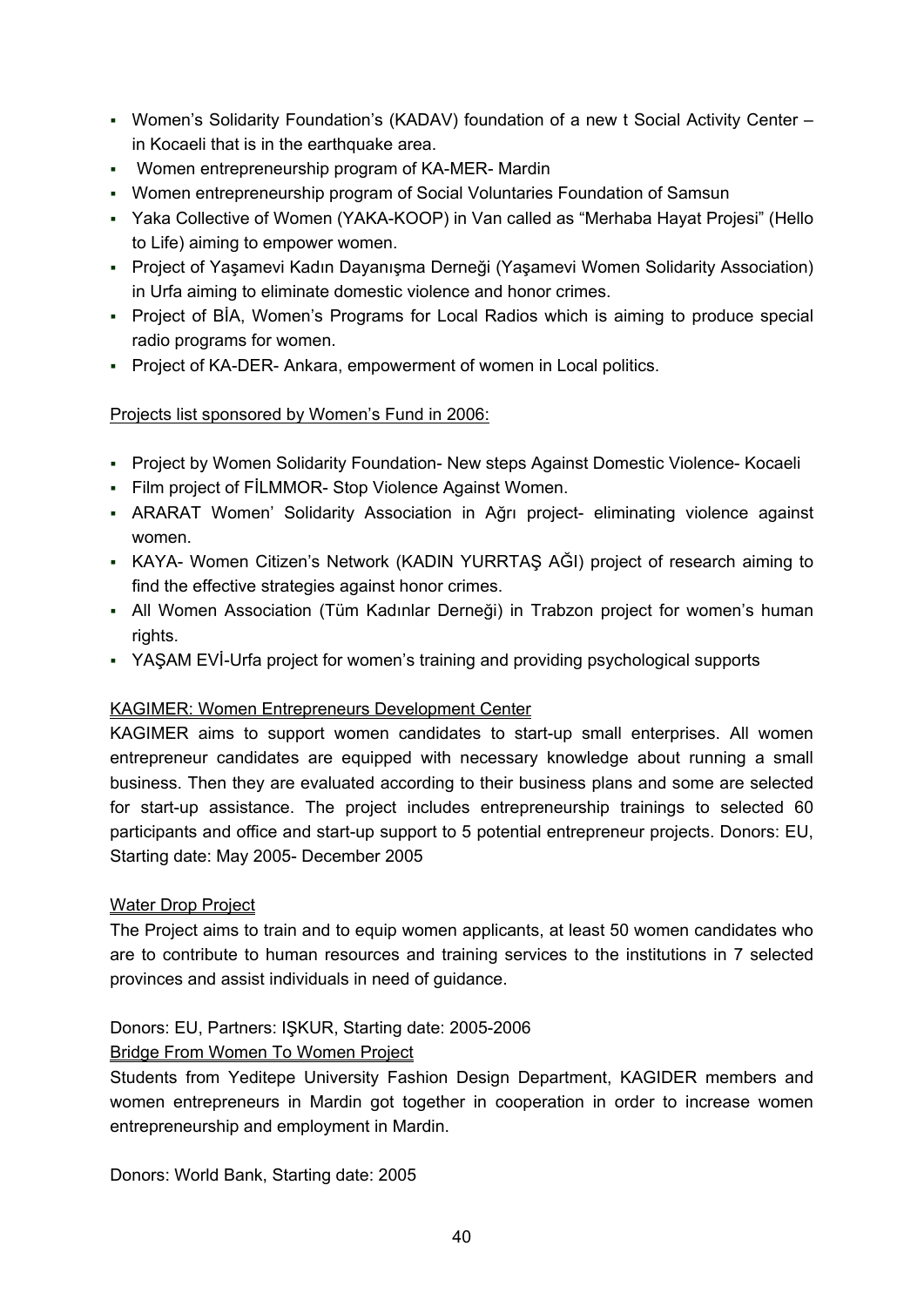### *6.3.2. Projects of KA-MER (Women's Center)*

KA-MER is one of main women's organizational networks centrally grounded in Diyarbakır and working through its 23 provincial branch in East and Southeast Anatolia. KA-MER is specialized on sexual violence and especially on honor killings and networking from local to global that was nominated one of the best examples of good practices in combating against violence by government of France with award of Legion D'honneur.

#### Completed and Ongoing Projects of KAMER

Center's donors listed below:

- 1997, by Henrich Böll Foundation
- <sup>•</sup> 1999, by Holland Embassy, Germany Embassy
- 2000 by Norwegian Helsinki Committee
- 2000–2001, projects "Women are looking towards future"- by CORDAİD, OAK Foundation, EU Commission Turkey
- 200-2006 Children project "Life for children", by Bernard van Leer Foundation
- 2002 Women entrepreneurship project by CORDAİD
- 2002 Kızıltepe Center for Women and Children by Finland Embassy
- 2002 "Perception of violence in through migration" by UNIFEM
- 2002 "Participation of women to social life" by British Council
- 2003 Batman Center for Women and Children by Finland Embassy
- 2003- 2005 Bingöl Emergency Help Center for Women and Children by Holland ACT
- 2003**–**2004 "Batman-Bingöl and Kızıltepe Centers openings" by Henrich Böll Foundation
- 2003–2004–2005 Preventing Honor Killing projects by Sweden Embassy and OAK
- 2004–2005 Data Collecting on Issues of Honor Killing by British Council and Dicle University Department of Psychology
- 2004–2005 "Regional organization of women- Mardin, Şanlıurfa, Hakkâri" by EU Delegation of Turkey
- 2004–2005, Life for Children- Siverek and Hakkâri' by Consular of Sweden in Istanbul.
- 2005 Hakkâri Bookstore by OSİAF
- 2004–2006 Ending Domestic Violence and Honor Killings in Southeastern Turkey" by OAK Foundation
- 2004–2006 Empowerment for Women's Human Rights- Mardin-Kızıltepe and Şanlıurfa" by CHREST Foundation.
- 2004–2006 Building Foundation of KAMER by CHREST Foundation
- 2005 Şırnak House by Embassy of France
- 2005 Developing Enduring Methods for ending honor Killings by EU delegation of Turkey
- 2006 Early Childhood Alternative Education Models by Friedrich Ebert Stiftung Turkey.
- 2005–2007 Give Opportunity for Each Women by OSİAF, SIDA, CHREST Foundation, OAK Foundation, Fatusch Production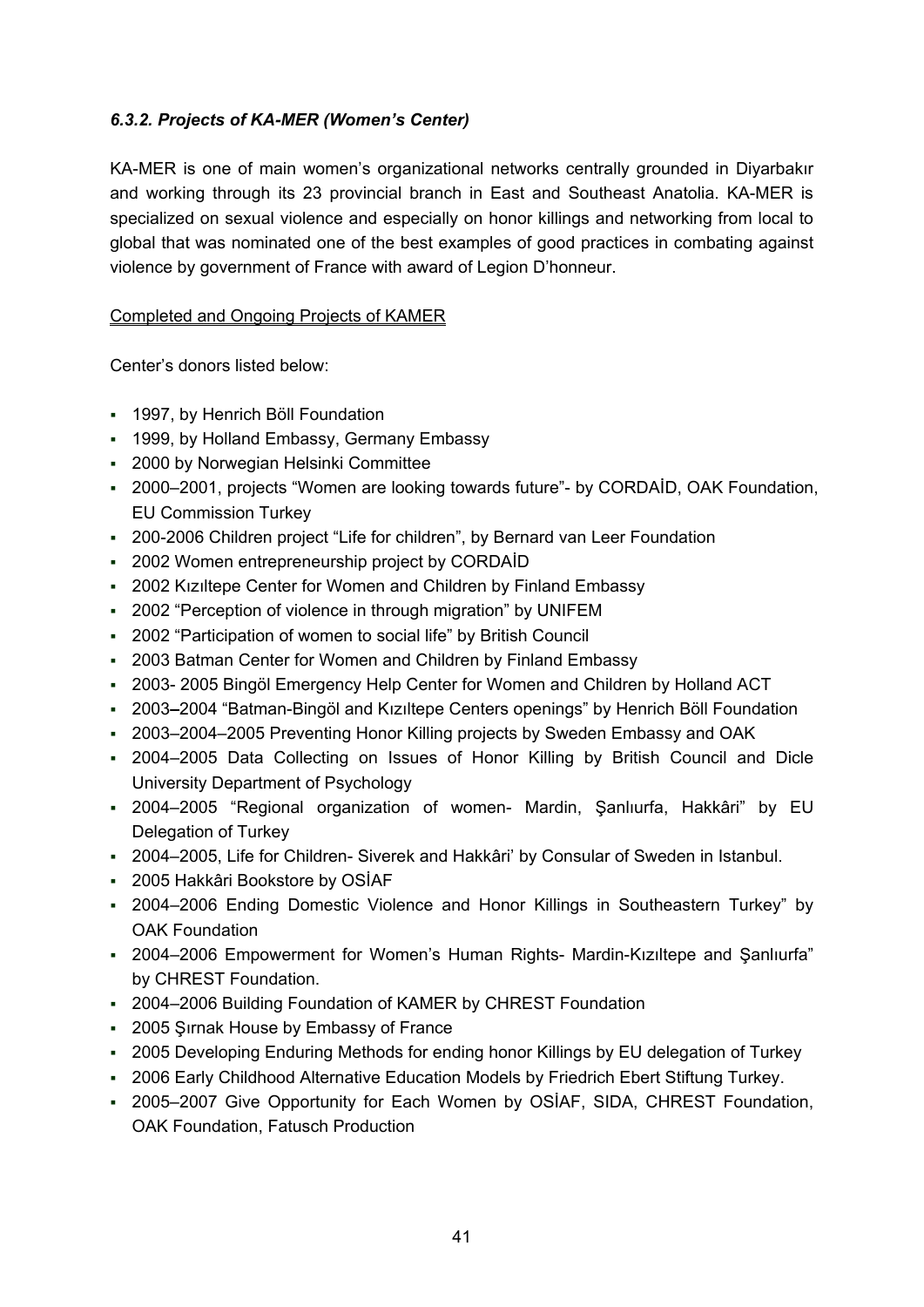### *6.3.3. Projects of KA-DER Head Office- ISTANBUL*

KA-DER is a specialized organization to support women in political decision making processes. It is especially working through the training programs for women's candidates, political party's female members and by electing women to the positions of decision making.

#### Interactive Women (Kadınlar Bilgisayar Başına)

Aim of this project is to provide basic trainings for women how to use computers and internet devices. Courses are available for women who are working voluntarily in NGOs. Projects designed at the first step to reach 3.000 women and at the second step the number will increase to 50.000.

Donors: Microsoft, Intel, Marjinal, Simternet, Netron, Metro Group, e-kolay (Doğan Online), Hürriyet IK newspaper and yenibir.com, Türkiye Bilişim Derneği- (TBD), Hp- Turkey , Final Dershaneleri. Partners: TBD (Information Technologies Association of Turkey). Starting date: 2004

#### MEDA Training Project (Kadın Eğitimi Projesi)

In the scope of MEDA education Project 3.050 women had joined gender educations given by KA-DER trainers and basic training materials were also designed and disseminated to use in the need of group studies.

Donors: EU, Starting date: 1998-2001. Budget: 400.000 Euro

#### Matra- Empowering Women in Politics (Kadını Siyasette Güçlendirme Projesi)

The Project is aimed to design training programs to support women who are running for political decision making positions and working voluntarily for NGOs.

Donors: IPP – Holland, Starting date: 2003-2006

#### School of Politics for Women (Kadınlar için Siyaset Okulu)

The Project is aimed to found a school of politics for women in some selected provinces that are Ankara, İstanbul, Eskişehir, İzmir, Bursa, Adana. Target group of the project are women voters, candidates and elected women's who are running at different levels of political decision making.

Donor: Sweden Embassy, Starting date: 2006-2007. Budget: 59. 730 Euro Lobbying for Women NGO's (Kadın Aktivistlere Lobicilik Eğitimi)

The Project provides training programs for lobbying skills available to activist of KA-DER branches all over the country including skills for campaign managment to 50 candidate women in the next election.

Donor: NDI (National Endowment Foundation-USA). Starting date: 2006-2007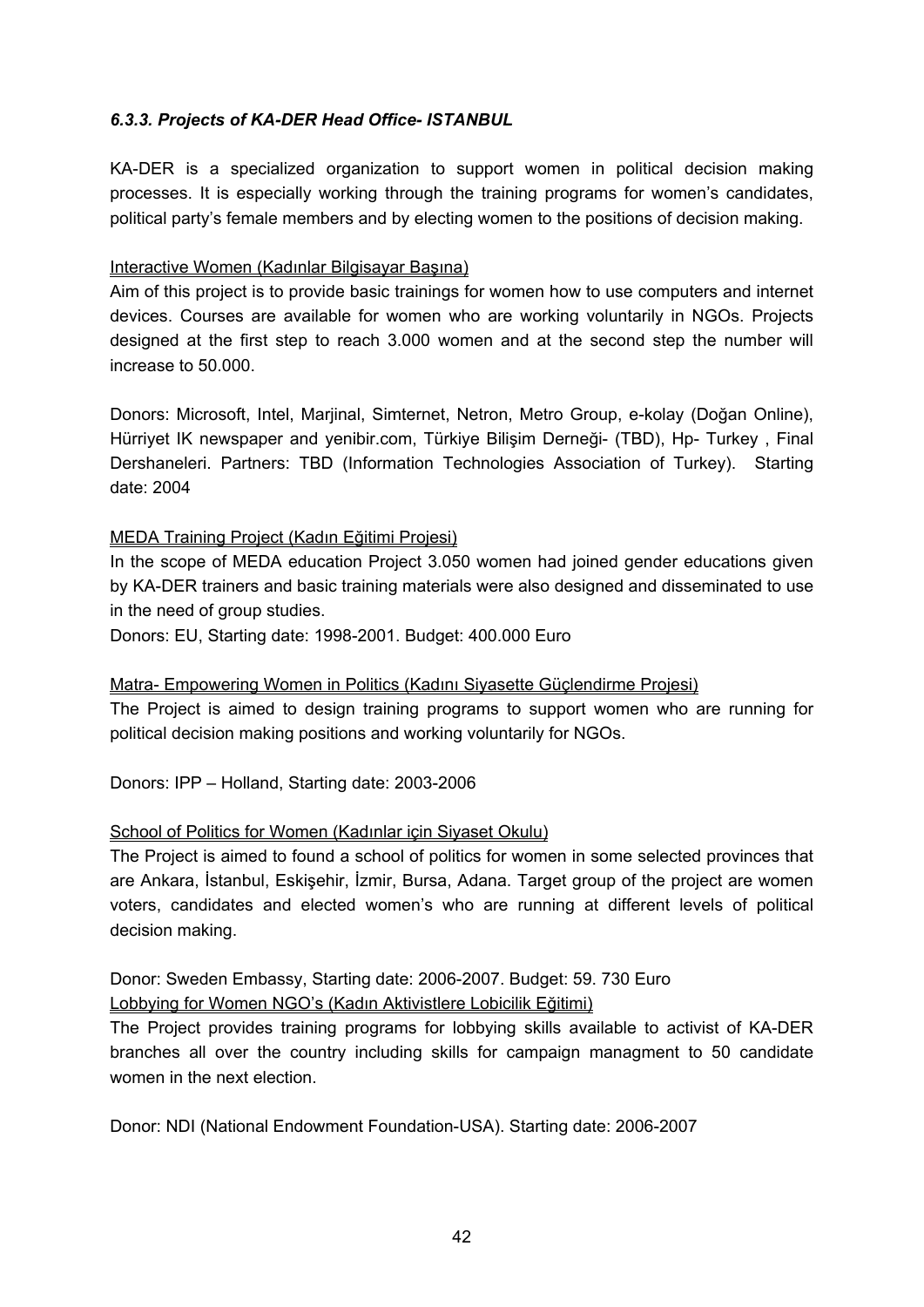### *6.3.4. Projects of KA-DER –Ankara*

#### Projects completed between 2002- 2004

- European Union and Women- training programs for women about EU accession processes, sponsored by British Embassy with the partnership of ARI.
- Empowerment of Women in Local Politics sponsored by Denmark Embassy.
- Vote for Women Mayors!, Campaign for Local Election in 2004 sponsored by UNDP Organization a Secretariat to Build a National Umbrella for representation in European Women's Lobby sponsored by ABGS(General Directorate of EU)
- Monitoring EU Accession Processes from Gender Equality Perspective joint project with 'Women's Studies and Policies Foundation of Bulgaria', sponsored by Open Society Institute.

#### Projects completed between 2004- 2006

- "We are here!" / "Biz de Varız" project sponsored by Women Fund.
- Building network between local women's NGOs, local women and local administrations sponsored by Olaf Palme Institute.
- Learning Together Despite the Social Exclusion- Mentorship for Women Entrepreneurs joint project with the partnership of Sofia Women's Studies Center and Bratislava Women's Studies and Research Center acted between 2005-2006 and sponsored by Socrates/Grundtvig 2 sub-program.

### **Ongoing Projects**

### **"From Today for Tomorrow" Campaign for Women's Empowerment in Local Politics**

Local politics study group is formed to empower woman in politics and to make the political arena more female friendly. The group started a campaign called " from today for tomorrow" in 2003 and this aims to empower women in local politics, to make connections between groups, to design programs for consciousness-raising and lobbying to media at local level. Study group is still working on the campaign with all aspects. Campaign recently sponsored by *United Nations Joint Program to Protect and Promote the Human Rights of Women and Girls (UNDP)* other donors are Women fund and UNDP. Starting date: 2003- ongoing

### **Empowerment of Women in Politics Project**

Project aims to support women's equal political representation issues in national and local level and especially women in political parties and running for the nomination as candidate defined as the main target group of project. Donors: UNDP starting date: 2006, ongoing.

### *6.3.5. Flying Broom (Uçan Süpürge)*

### The International Women's Film Festival (Uluslararası Kadın Filmleri Festivali)

Flying Broom is annually International Women's Film Festival in Ankara. The Women's Film Festival is the first of its kind in Turkey and aims to highlight women's issues and support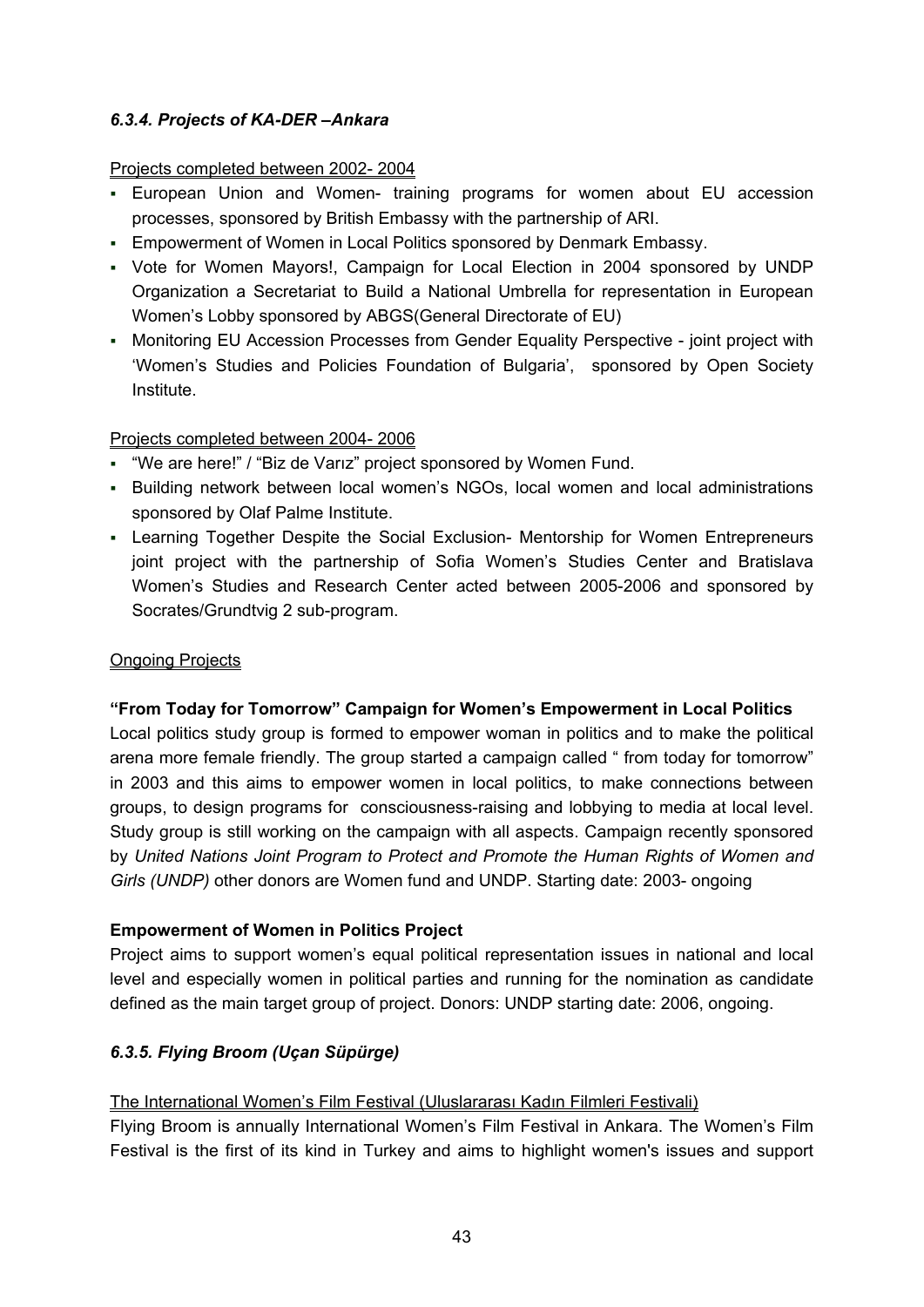female directors. This year's festival theme is Love, and male directors are admitted in this category as well.

### Local Women Reporters Project (Yerel Kadın Muhabirler Projesi)

The aim of the project is to initiate a women's information and news network to carry the local issues and grassroots women's testimonies, demands and priorities to the national agenda; to break the dependency to the mainstream media as the source of local news about women; to create a strong and solid ground for the alternative women's media; to provide local women's NGO's and women the opportunity to take their place in the information society; and to make use of the different information technologies for a more just, democratic and egalitarian society. For the implementation of the project, we proposed the establishment of a local women reporter's network as the main methodological device. Eight cities have been chosen for the first year's implementation of the project. These cities are: Çanakkale, Samsun, Izmir, Eskisehir, Mersin, Gaziantep and Diyarbakir.

### Young Women are Building Bridges for EU (AB için Kadinlar Köprüler Kuruyor)

The "Young women are building bridges for EU" project aims to inform and increase the awareness of young women university students in terms of the EU. To share information about the EU, its dynamics, enlargement process and one specific policy area: gender equality. In addition to this, to learn their views and thoughts on the EU, and Turkey's, Bulgaria's and France's accessions processes. Partners: CEDIFF from France and CWSP from Bulgaria

### From Paths to Roads Project (Patikalardan Yollara)

Aim of the project is promoting to build local networks between local women's NGOs, local representatives of Flying Broom and local administrations with the purpose of supporting the development of civic society's initiatives in Turkey. Starting date: 2004

# Building Bridges (Köprüler Kuruyoruz)

Project aimed to build bridges between women of different region and community with the purpose of integrating them to design a common agenda for women affairs. Starting date: 2003-2005

# *6.3.6. AÇEV Anne Çocuk Eğitim Vakfı (Foundation for Mother and Child Education)*

Empowering Families: Reproductive Health and the Parent Education Model (Kaynakları Kısıtlı Ailelerin Güçlendirilmesi: Cinsel Sağlık/ Üreme Sağlığı ve Anne Baba Eğitimi Modeli Projesi)

The project will run for two years and through implementations of the Mother Support Program and the Father Support Program, participants will receive training on both parenting issues and issues pertaining specifically to reproductive and sexual health. 6,000 mothers and fathers are being targeted as part of this project. The program also aims to inform men and women about pre and post natal care services and increase access to them, enable both the usage of family planning methods and increase the likelihood of their being discussed in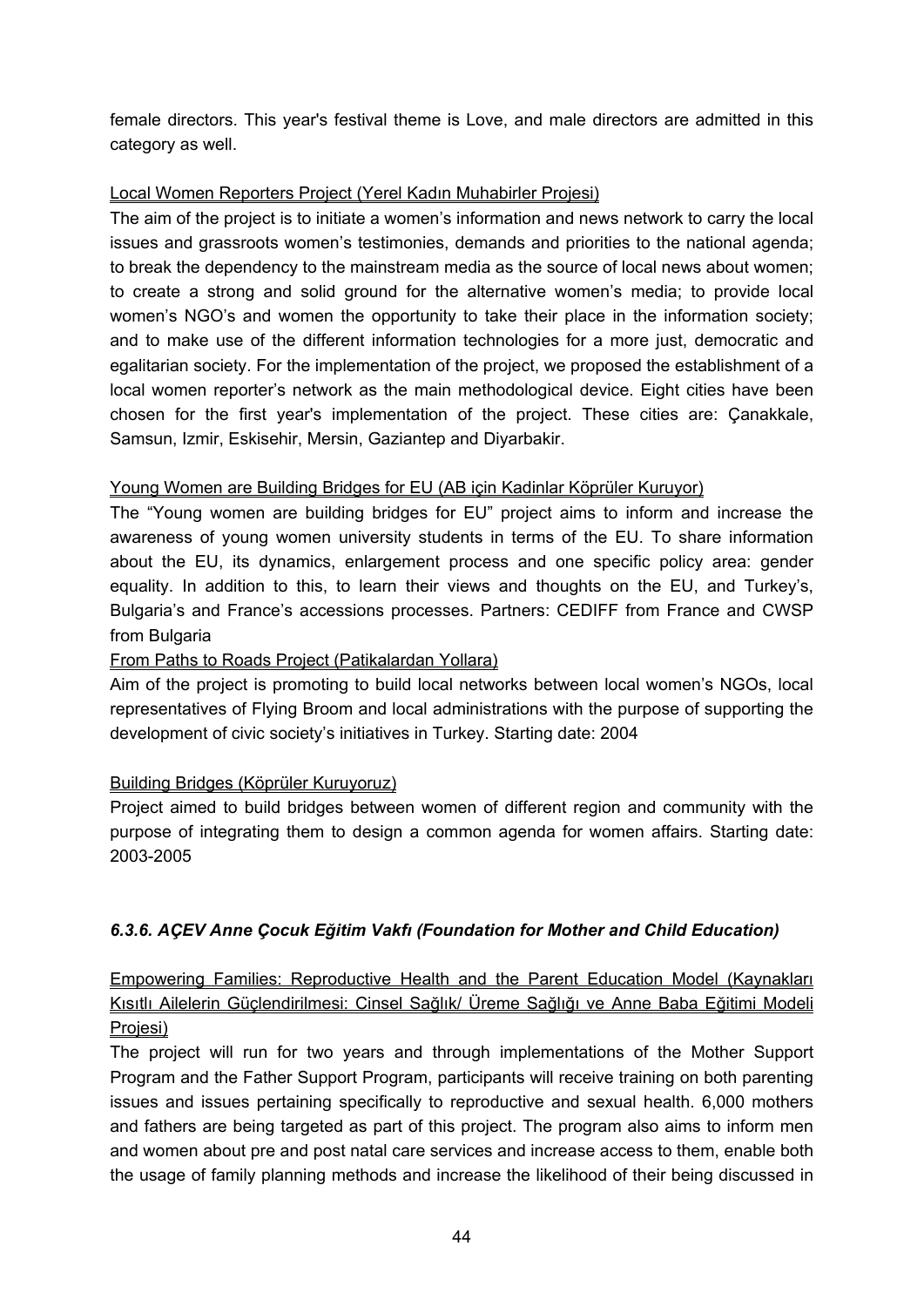the family, raise awareness about how sexually transmitted diseases can be prevented and encourage safe practices, raise awareness about breast and uterine cancer and finally, increase men's awareness regarding their responsibilities on sexual health. Donors: EU, Turkey-Ministry of Health

### Literacy Project for Sexual and Reproductive Health and Our Rights Project

The Project began in the provinces of Adana, Erzurum and Van in 2005 and will run for two years. The overall aim is to improve, through education, the status of illiterate women who lack sufficient knowledge on sexual and reproductive health and thus cannot adequately benefit from related services. The aim of this project is to enable illiterate women young and old, living in regions of high population density and domestic migration, to acquire this basic skill, as well as to raise their consciousness on issues pertaining to sexual health/reproductive health, family health, gender inequalities, and women's rights. Starting date: 2005

# Project for Gender Equality in Education and Social Life (Eğitimde ve Toplumsal Katılımda Cinsiyet Eşitliğinin Sağlanması Projesi)

The Project aims to reduce gender inequalities in education and to increase the participation of women in activities outside of the domestic sphere. The project is being implemented in Diyarbakır, Mardin and Şanlıurfa which are all provinces with low literacy rates and in Istanbul, Turkey's most highly populated metropolis which takes in the highest number of migrants from the eastern provinces. Illiterate women, parents who have primary schoolaged daughters, community members, local authorities, journalists, non-governmental organizations, national policy makers, and media organizations comprise the target group of this three year project. During program implementation, AÇEV will run project coordination, and ensure literacy training and parent education implementations are conducted. KA-DER will provide civic education to women and support AÇEV on issues pertaining to gender policies. The third partner ERG will conduct policy making, network formation, advocacy and evaluation-monitoring activities. Donors: EU. Partners: KA-DER, ERG (Initiatives for Reforms in Education). Starting date: 2005-2008. Budget: 1 million Euro

# *6.3.7. Çağdaş Yaşamı Destekleme Derneği (Association for Contemporary Living)*

# Functional Literacy Training Programme for Adults (İşlevsel Yetişkin Okuma Yazma Programı)

Project is organizing activities of voluntary trainers from ÇYYD, through the literacy courses at primary level**.** Partners: AÇEV, Ministry of National Education. Starting date: 1996 ongoing

# *6.3.8. Yerel Gündem 21- Kadın Meclisleri (Local Agenda 21- Women's Assembly)*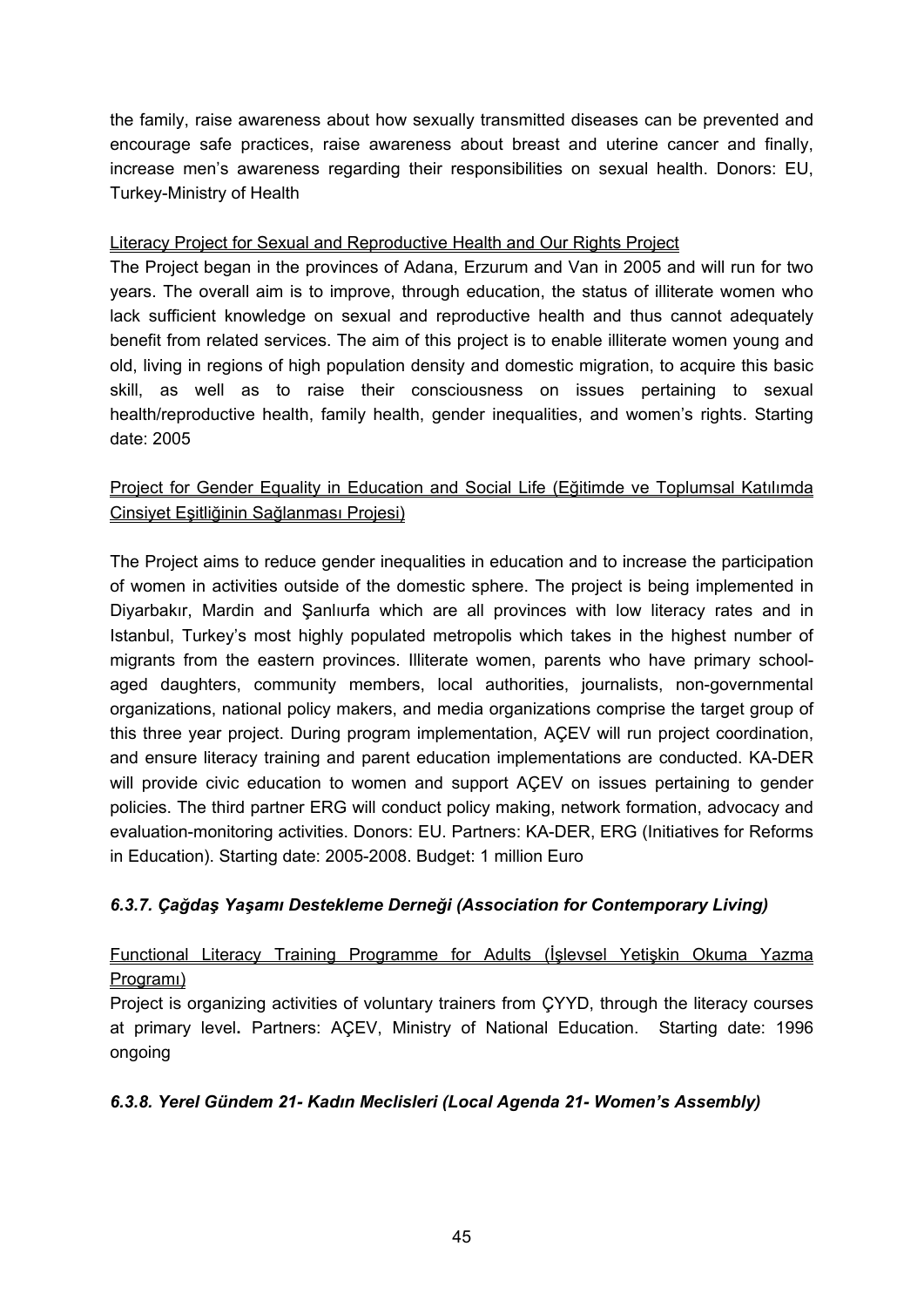This is both an international project sponsored by IULA- EMME and local women's organizations running for activities of Women's empowerment especially at the local level. [http://www.la21turkey.net](http://www.la21turkey.net/)

### *6.3.9. BIANET Kadının Penceresi (Woman's Window)*

News web page on women's issues**:** [www.bianet.org](http://www.bianet.org/)

### **6.4. UN Turkey Country Projects**

One of the UN's Millennium Development Goals is gender equality. In order to achieve the goal of gender equality and empowerment of women in all fields, the UN has defined its priorities in five different spheres:

- Advocacy, coalition building and networking among national stakeholders,
- Strengthening and sustaining national and local capacity to protect women and girl's rights,
- Women's participation in leadership and politics,
- Women and girls' health and education,
- Women's economic advancement.
- Women are equally represented through seats in national and local parliamentary assemblies
- Each political party's gender section has an active voice in party politics

# *6.4.1. Completed UN Projects*

**Promoting Women's Rights and Empowering Women.** This project involves conducting needs assessments and attitudinal surveys, fostering policy dialogues with municipal level stakeholders, and developing service-packages to promote gender equality in 3-4 selected towns and cities.

The IOM is conducting a **counter-trafficking** project aimed at fostering a cross-sectional dialogue on the role of ministries, departments, NGOs in the fight against trafficking. As part of this project, a national referral mechanism is being established to provide assistance to victims of human trafficking.

The UNDP in partnership with Flying Broom Association conducted the **CEDAW Advocacy and Parliamentary Capacity Building Project**. The project has supported activities to establish a Gender Equality Commission in the TBMM.

UNFPA, in conjunction with KSGM and the Turkish Journalists Federation, was **training local media** representatives in gender issues through local seminars. The project also involved competitions for young journalists to award the best coverage of gender issues and women's rights.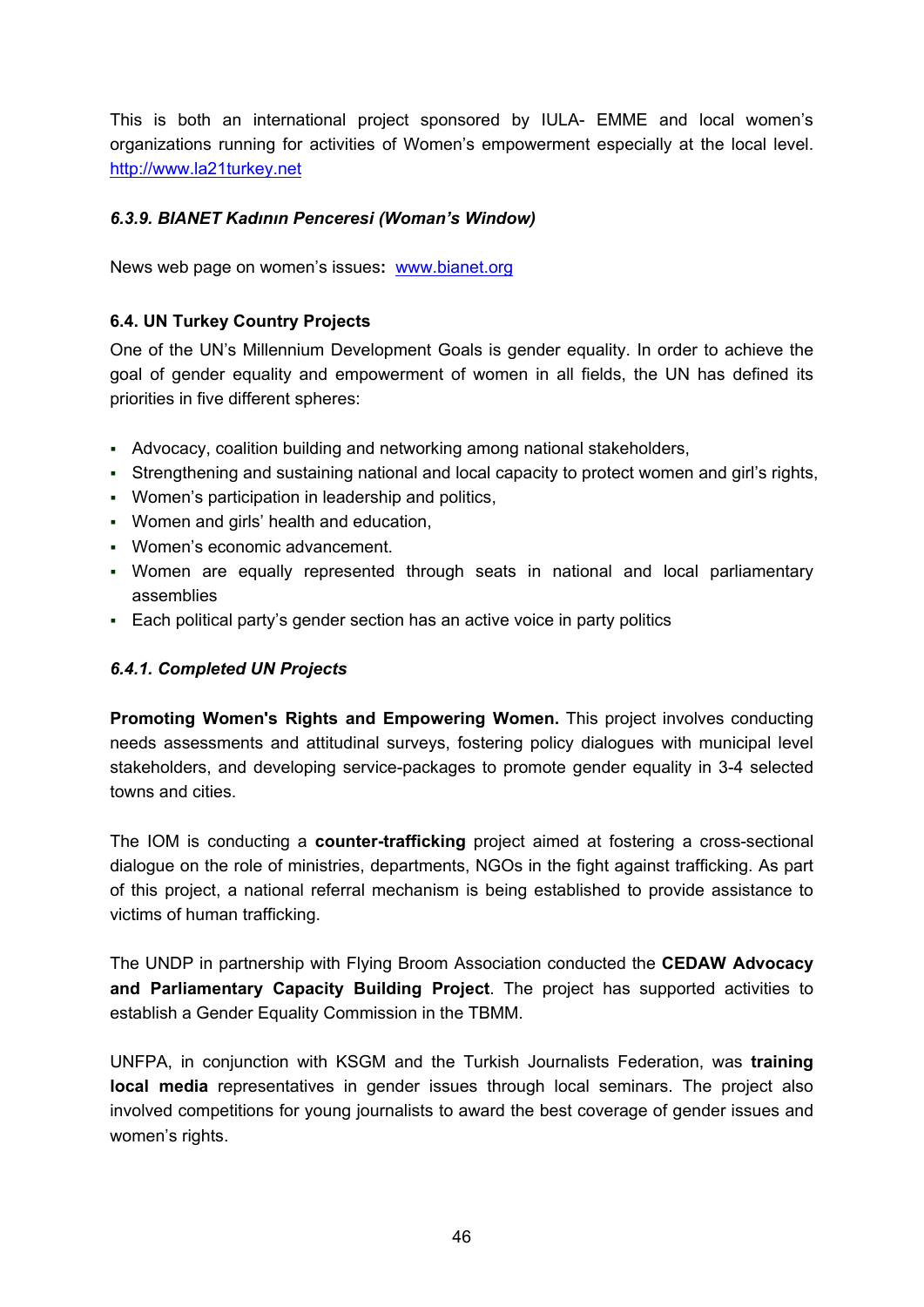In partnership with DGSPW and the International Advertising Association, UNFPA organized **competitions for young advertisers** in an effort to raise awareness about gender issues through social marketing.

UNFPA and UNDP are partnering with TRT Regional Radios and Women's Rights – New Way to increase national and local awareness on women's rights. The campaign includes **radio program** with 6 regional radio stations.

UNFPA, in partnership with DGSPW and the Turkish Football Federation to increase national awareness about the link between violence against women and human rights. The *Stop Violence Against Women!* national campaign involves multimedia events with national celebrities and politicians joining forces to address violence.

UNFPA's **Parliamentary Advocacy** project aims to sensitize parliamentarians and their advisors on the importance of gender issues. The project includes awareness raising meetings for women MPs, their advisors and members of the Health Commission.

UNFPA and UNDP, in conjunction with the Population Association (Nüfus Bilim Derneği) conducted research on the **Dynamics of Honor Killings in Turkey**. The project's aimed to understand the notion and dynamics of honor in Turkish society and to propose a comprehensive action plan.

UNICEF is working with the Ministry of National Education on the **Policy Partnership for Girls' Education** project. The project involves study groups as well as qualitative and quantitative assessments. The project is developing a Strategic Plan for gender parity in both primary and secondary education and aims to increase the enrolment of school-age girls by at least 300,000.

UNFPA, in conjunction with DGSPW and KA-DER, is conducting the **Capacity Building for Local Administrators on Gender Equality** project. The project's aim is to transform the existing gender blind local politics into gender sensitive politics.

UNHCR and UNFPA, in partnership with the Ministry of the Interior, the Social Services and Child Protection Agency and national NGOs, to **prevent sexual and gender based violence against refugees** and internally displaced people. Project activities are based on findings from a situational analysis and a collaboratively developed action plan. The project includes awareness rising about sexual and gender based violence, training for NGOs, the Ministry of the Interior, Ministry of Justice and the Gendarmerie as well as updating of legal manuals for refugee women and children.

UNHCR's Gender and Children Team is collaborating with the Social Services and Child Protection Agency and national NGOs on the **Asylum Institution Building** project. As part of the project relevant officials of the Ministry of the Interior and the Social Services and Child Protection Agency are being trained on how to handle sensitive caseloads and in the practical application of legal protection provisions.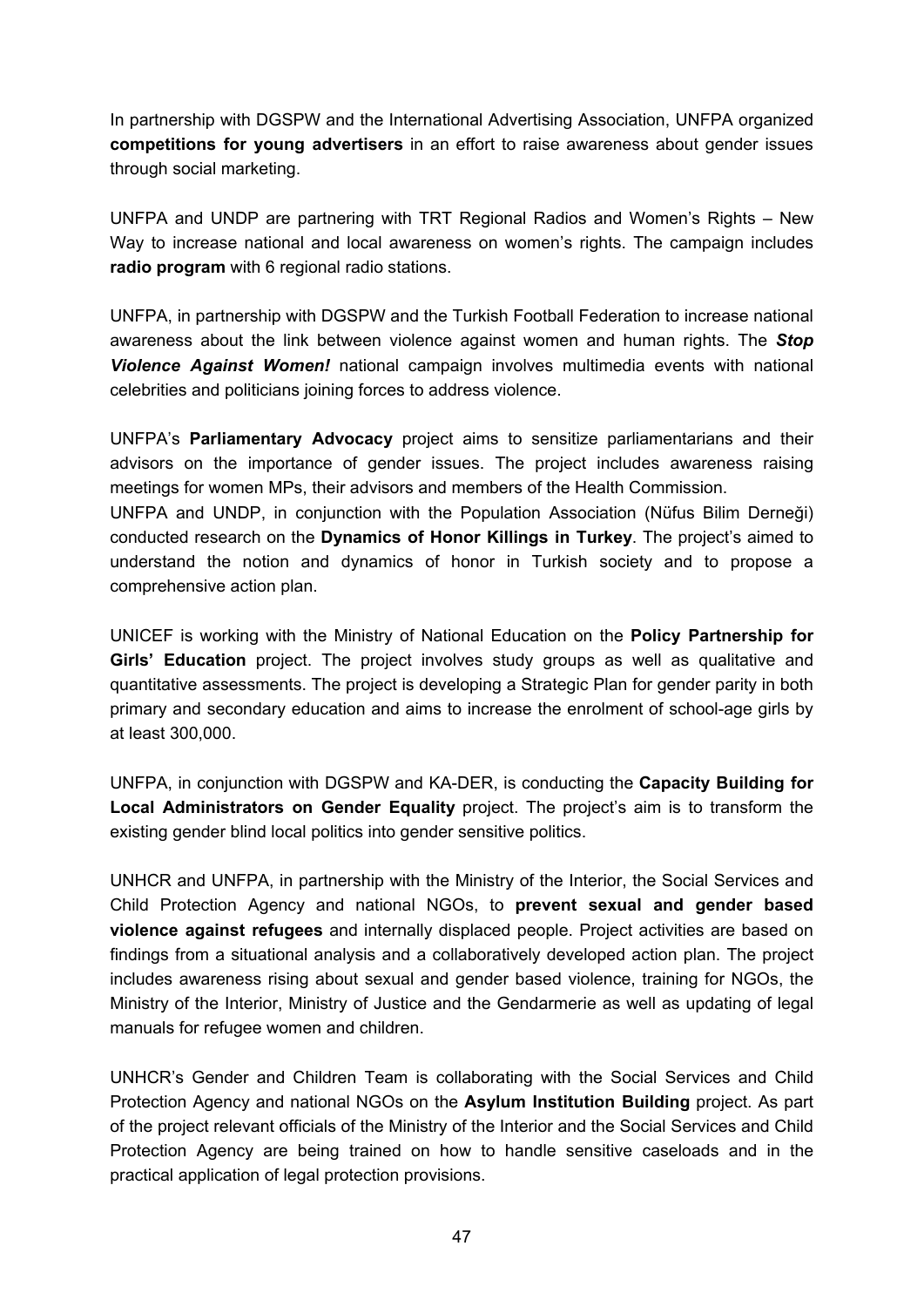UNDP is partnering with IULA EMME to pursue the **Networking among Women in Local Politics** project. The project seeks to increase the active participation of women in municipal decision making in over 10 cities and supports women's platforms in municipal/city councils.

UNFPA is working together with the Ministry of Health and GATA Military Medical Hospital to promote reproductive health and reduce gender based violence through the **training of military conscripts**. The project includes up-dating training materials for RH serviceproviders and military recruits to include anti- gender based violence and RH components and training both trainers and military conscripts.

UNICEF and the Ministry of National Education have partnered to work on the **Girls Education Campaign**. Campaign activities include training and development of relevant personnel, social mobilization through NGOs, children, governors, deputies and parents. The campaign is spearheaded by a multi-media campaign and backed by fundraising. Parents' awareness is being raised about the importance of girls' education. 10.000 teachers, 200 social workers, 50.800 health workers and 150 school counselors are being equipped with communications and outreach skills.

The WHO and Ministry of Health are working with other national partners to strengthen primary health care with a particular focus on maternal and child health as part of the **Making Pregnancy Safer** project. The project is working to prepare a national plan to make pregnancy safer and the national plan on women's health is being updated. The family medicine system will be revised to include reproductive health issues.

UNDP, in partnership with GIDEM's and the GAP Regional Development Administration, is pursuing the **Supporting Women's Entrepreneurship** project. The project provides business development services to women owned/operated enterprises in the Southeast Anatolia region in order to promote women's economic empowerment.

UNDP, in partnership with the GAP Regional Development Administration, is working on the **Multi Purpose Community Centre (ÇATOM)** project. The project aims to encourage increased productivity among women owned/operated enterprises and NGOs through the establishment of community centers. The centers provide experts and foster networking among women operated enterprises.

**Gender Thematic Trust Fund: Mainstreaming Gender in UNDP Deliverables & Services, Budget**: USD 90,000 **Timeline**: May 2005-March 2006 A review of UNDP Turkey's programs and projects, reviewing needs and potentials in gender mainstreaming; the development and delivery of replicable training programs to UNDP Turkey staff, project partners and beneficiaries, and decision makers.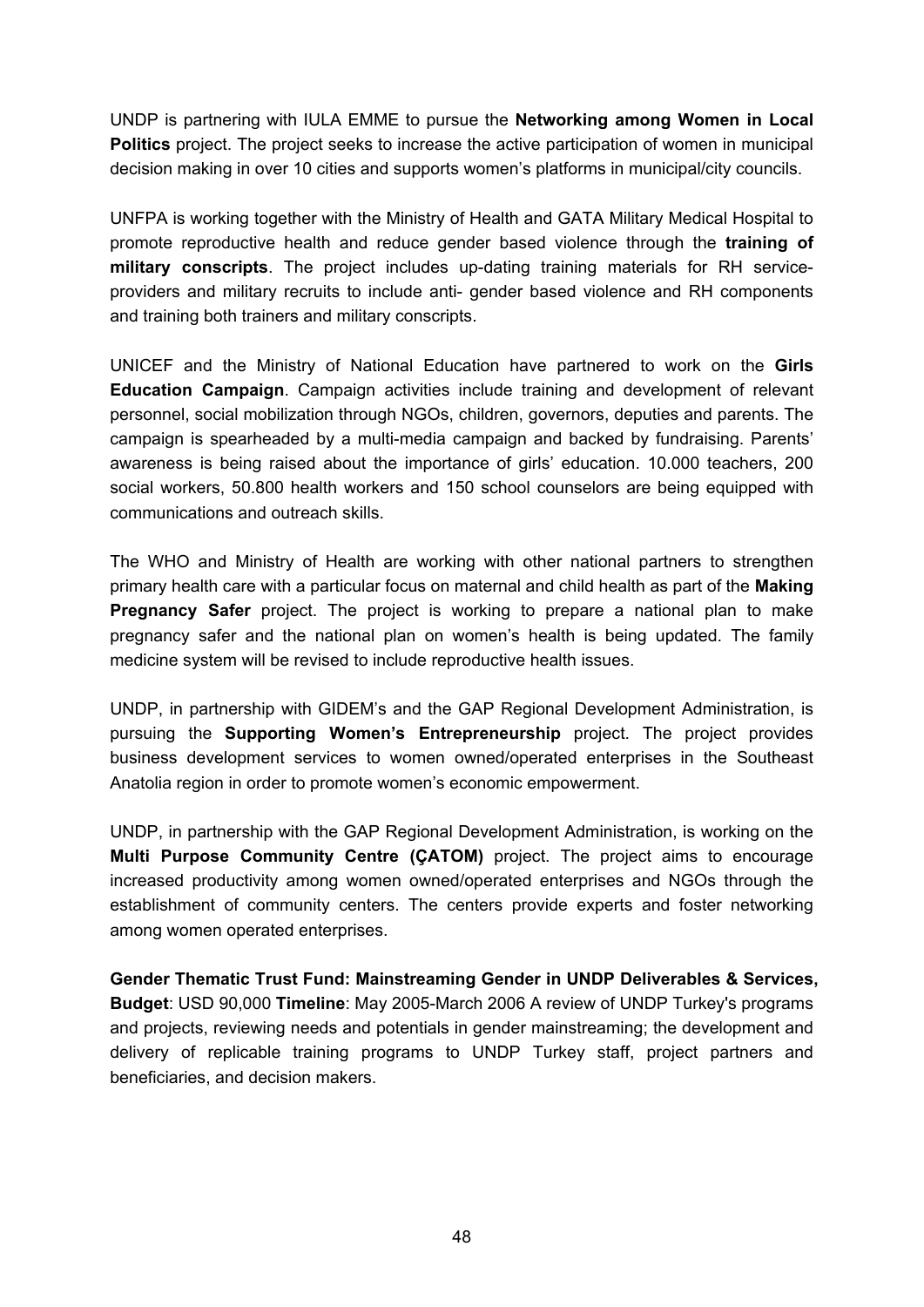### *6.4.2. Ongoing and Coming Projects of UN*

**United Nations Joint Program to Protect and Promote the Human Rights of Women and Girls (UNDP)** – [www.protectingwomen.org](http://www.protectingwomen.org/) The Joint program is aim to provide better opportunities for women and girls in Turkey by building service capacity for local governments and enhancing collaboration between NGOs and government authorities.

**Working to Increase the Number of Women in Turkish Parliament, Project** name: Women in Politics Budget: USD 120,000 Timeline: February-December 2006, KA-DER-ANKARA.

### *6.4.3. Gender Integrated Projects of UNDP*

Gender mainstreaming is the main principle in UNDP Turkey's ongoing programs, within and across its three main focus areas o[f Democratic Governance](http://www.undp.org.tr/Gozlem2.aspx?WebSayfaNo=88)[, Poverty Reduction](http://www.undp.org.tr/WebEditor/default.aspx?WebSayfaKey=86) an[d Energy](http://www.undp.org.tr/Gozlem2.aspx?WebSayfaNo=93)  [and Environment](http://www.undp.org.tr/Gozlem2.aspx?WebSayfaNo=93): [Local Agenda 21 \(LA-21\)](http://www.undp.org.tr/Gozlem2.aspx?WebSayfaNo=22) [Democratic Governance] has special focus on gender empowerment. The mechanisms and institutions of LA-21 have been advocating for increased candidature among women in local elections, as well as for legislative reform to increase women's participation and representation.

[Small and Medium Scale Enterprise Development in Southeast Anatolia \(GIDEM\)](http://www.undp.org.tr/Gozlem2.aspx?WebSayfaNo=30) [Poverty Reduction] includes study on women's entrepreneurship opportunities in southeastern Anatolia.

[Reduction of Socio-Economic Disparities in the GAP region, phase II](http://www.undp.org.tr/WebEditor/default.aspx?WebSayfaKey=86) [Poverty Reduction**]** aims to strengthen both the production capacities of women and the networks among women NGOs across the region. This support will take the form of technical expertise in production, design and marketing, and will result in an improved institutional capacity of the women's organizations in the region.

[Linking Eastern Anatolia to Progress \(LEAP\)](http://www.undp.org.tr/Gozlem2.aspx?WebSayfaNo=27) [Poverty Reduction**]** aims to support the limited number of women NGO's in this region, mainly in entrepreneurship support and incomegenerating activities. Currently, these activities are in Erzurum. Additional gender-related support will be implemented in Erzincan and Bayburt where entrepreneurship centers are being established.

[Global Environment Fund Small Grants Project \(GEF-SGP\)](http://www.undp.org.tr/WebEditor/default.aspx?WebSayfaKey=86) [Energy and Environment] endeavors to ensure the involvement of all stakeholders, particularly women, particularly in its projects which have a community focus. This is felt to be particularly important in those projects which involve an alternative income-generation component, in order to safeguard against proposed alternatives creating burdensome responsibilities for women in the communities concerned.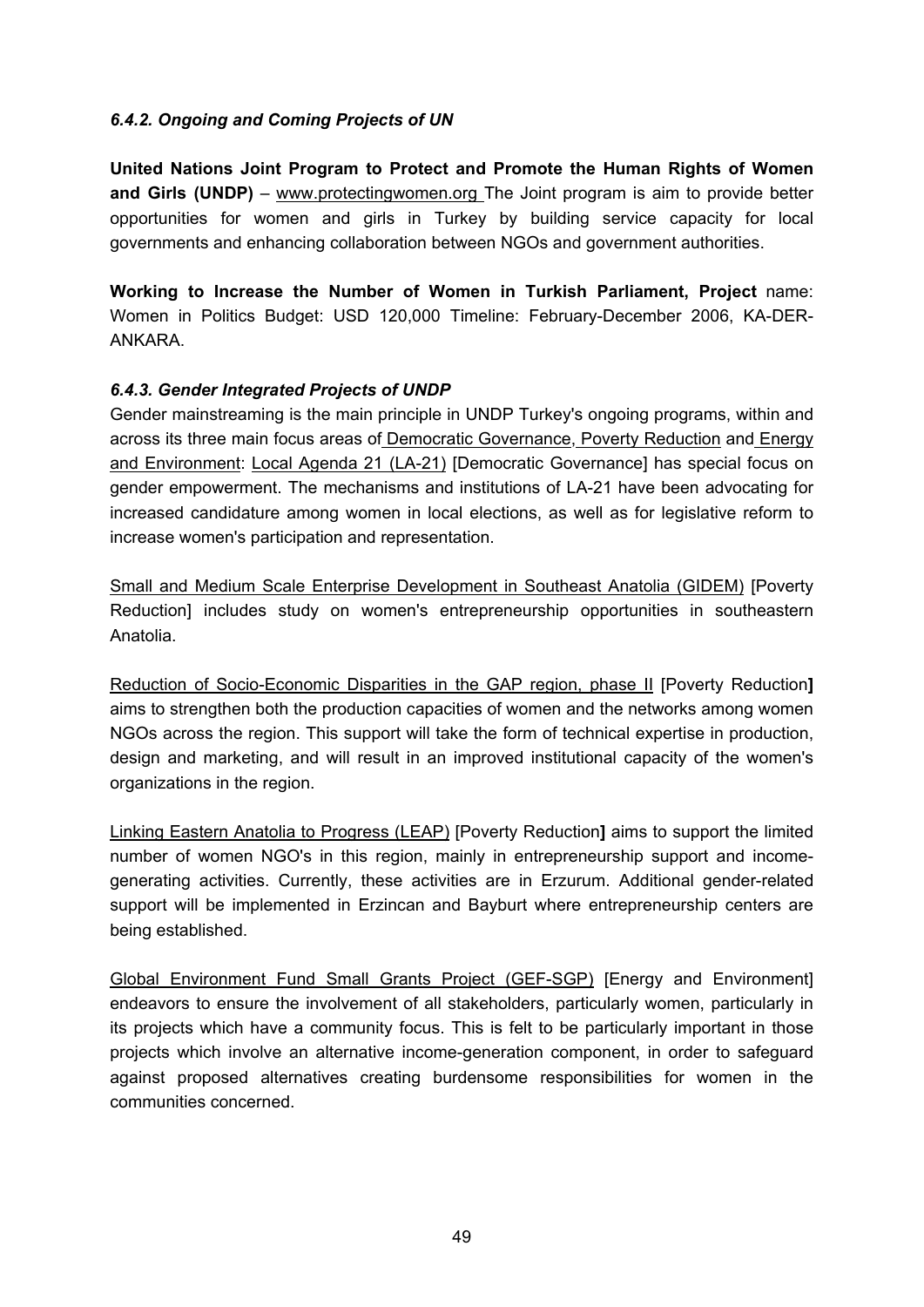# **6.5. Projects of Private Sector**

Hürriyet Newspaper, **Aile içi şiddete son**! (Stop domestic violence) campaign in cooperation with UNFPA and DGSPW.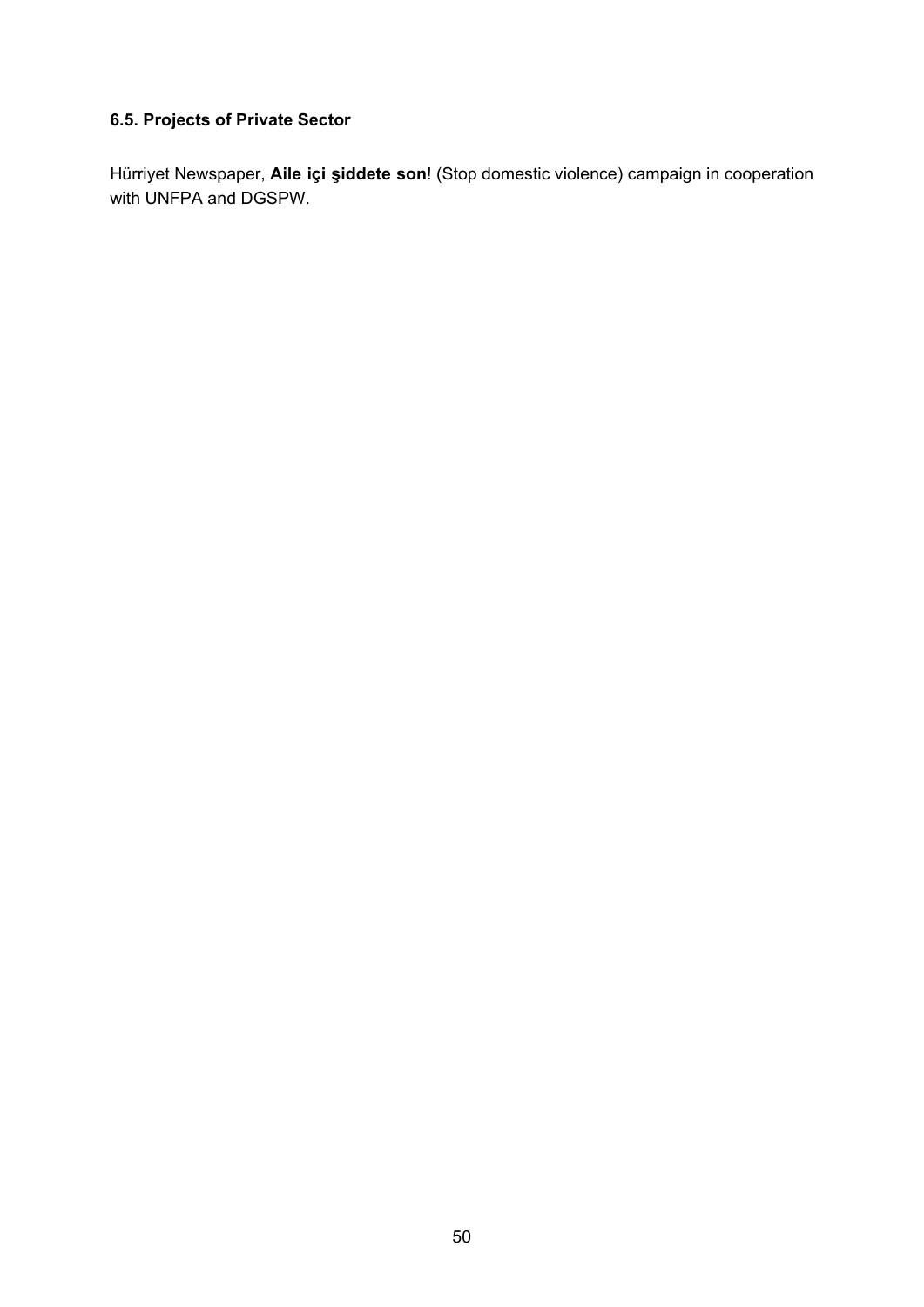#### **7. MAIN DOCUMENTS**

### **7.1. Bibliografy on Women Studies**

### *7.1.1. General*

Acar, Feride (2000), Turkey, The First CEDAW Impact Study*,* Centre for Feminist Research, **York University and the International Women's Rights Project**, Toronto.

Arat, Yeşim (2000) "From Emancipation to Liberation: The Changing Role of Women in Turkey's Public Realm", **Journal Of International Affairs**, Fall, 54, No: 1.

Arat, Yesim, (2001) "Women's Rights as Human Rights: The Turkish Case", **Human Rights Review**, October-December.

Berktay, F. (et.all), (2004) **The Position of Women in Turkey and in the European Union: Achievements, Problems, Prospects,** KA-DER Publication, İstanbul.

Büken, Erhan, Serap Sahinoğlu and Nüket Örnek Büken (2006) "Statutory Disclosure in Article 280 of The Turkish Penal Code", **Nursing Ethics** 13 (6.)

Çırakoğlu, Okan Cem (2006), "Perception of Homosexuality among Turkish University Students: The Roles of Labels, Gender, and Prior Contact", **The Journal of Social Psychology,** 146(3), 293–305.

Eraydın, Ayda and Asuman Erendil-Türkün, (2002), "Konfeksiyon Sanayiinde Yeniden Yapılanma Süreci, Değişen Koşullar ve Kadın Emeği: Ne kazandılar, Ne Kaybettiler?", **İktisat Dergisi**, no. 430, October 2002.

Ertürk, Y. and Dayıoğlu, M., (2004), **Gender, Education and Child Labour in Turkey,** Geneva: ILO/IPEC.

Ertürk, Y. (2004) "Considering the Role of Men in Gender Agenda Setting: Conceptual and Policy Issues," **Feminist Review,** 78: 3-21.

Eryilmaz, Gulsen (2006), "The Evaluation Of Family Planning Services Given in Erzurum mother–Child Health And Family Planning Center in Eastern Turkey", **The European Journal Of Contraception And Reproductive Health Care** June;11(2):146–150.

Eyüboğlu, Ayşe, (et.all), (2000), **Kentlerde Kadınların İş Yaşamına Katılım Sorunlarının Sosyo-ekonomik ve Kültürel Boyutları**, KSSGM (DGSPW Publications), Ankara.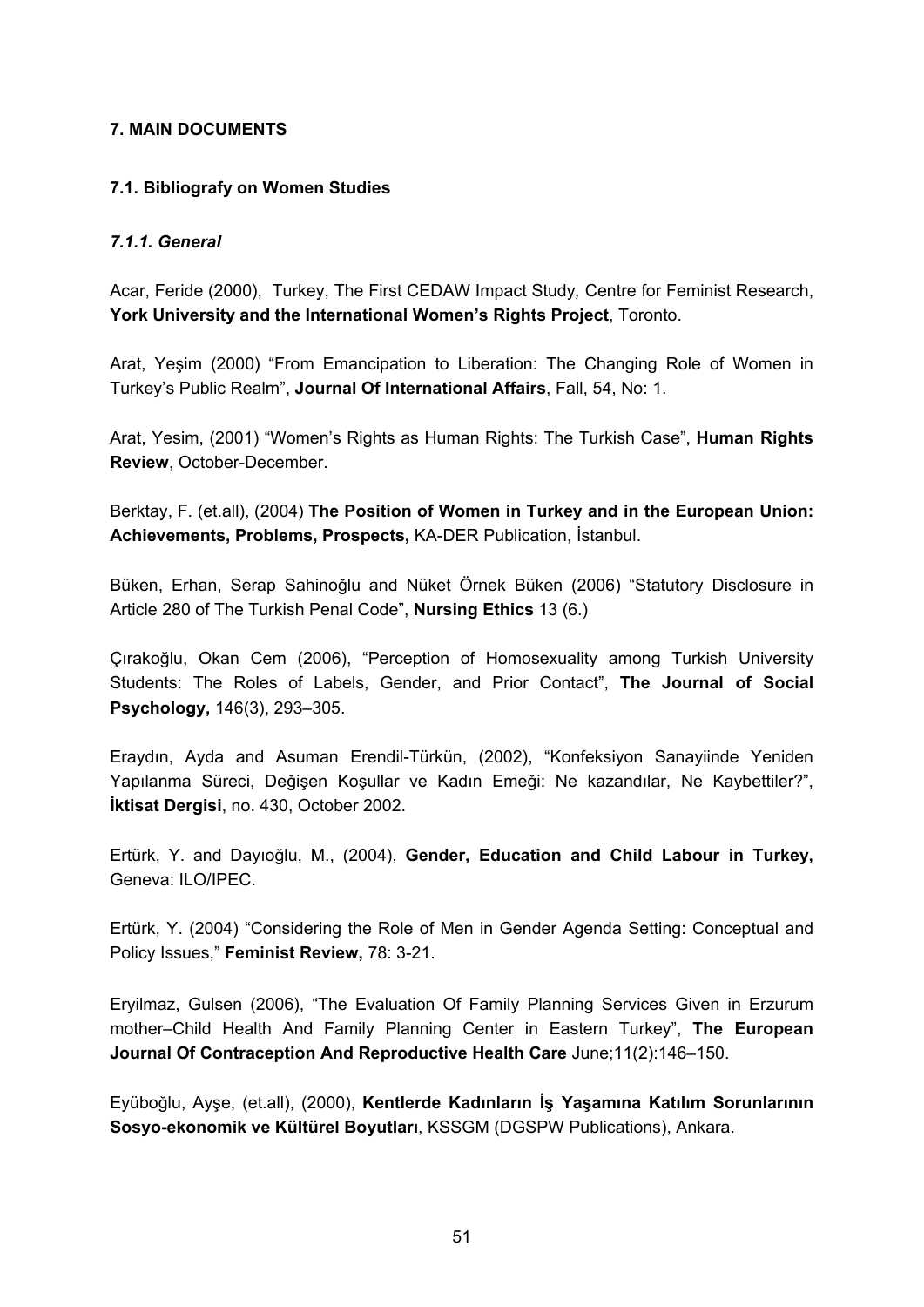Ilkkaracan, P. (2002), "Women, Sexuality, and Social Change in the Middle East and Maghreb," **Social Research**, 69(3): 754-779.

**Kadın Çalışmalarında Disiplinlerarası Buluşma**, vol. 1, 2, 3, Symposium Papers, Yeditepe University, 2004, Istanbul.

Kardam, Nuket and Acuner Selma, (2003) National Women's Machineries: Structures and Spaces" in Shirin Rai, ed. **Mainstreaming Gender, Democratizing the State?** Manchester University Press, Manchester.

Kardam, Nuket, (2005) **Turkey's Engagement with Global Women's Human Rights***,* Ashgate Publishers, London.

Ongen, Demet (2006) "Attitudes Towards Women: A Study Of Gender And Academıc Domain Differences In A Sample Of Turkish University Students", **Social Behavior And Personality,** 34(5), 467-486

Oktik, N., (2002) Feminizmden Kadın Çalışmalarına Devletin Fonksiyonu, **Doğu Batı**, no. 21, pp.213-33.

Parla, Ayşe (2001) "The Honor Of The State: Virginity Examinations in Turkey", **Feminist Studies** 27, No: 1 (Spring)

Senol, Fatma, (2006) "Mobilizing Women for Participating in Local Governance A Case Study From Eskisehir, Turkey", **Women & Environments**, Spring/Summer

Toksöz, G., (2002), "We are the few: Women in Labor Unions in Turkey", **The Revenges of Neoliberalism: Economy, Society and Gender in Turkey,** Nova Publishers, New York.

Toksöz, G. and F. Kardam, (2004), "Gender Based Discrimination at Work in Turkey: A Cross-Sectoral Overview", **Siyasal Bilgiler Fakültesi Dergisi**, no. Nov.-Dec. 2004.

Yeğen, Mesut, (2000), Sendikalar ve Kadın Sorunu: Kurumsal Gelenekler ve Cari Zihniyetler, **Sosyoloji Araştırmaları Dergisi,** Fall, 2000, no.:1-2.

Yıldırak N., Gülçubuk B., (et.all), (2003), **Türkiye'de Gezici ve Geçici Kadın Tarım İşçilerinin Çalışma ve Yaşam Koşulları ve Sorunları**, Tarım-İş Publication, Ankara.

### *7.1.2. Engendering the Turkish History*

Berktay, F. (2002) "Doğu ile Batı'nın Birleştiği Yer: Kadın İmgesinin Kurgulanışı", **Modern Türkiye'de Siyasi Düşünce: Modernleşme ve Batıcılık cilt 3,** İletişim Publications.

Durakbaşa A. (2000), **Halide Edib: Türk Modernleşmesi ve Feminizm**, İletişim Publications.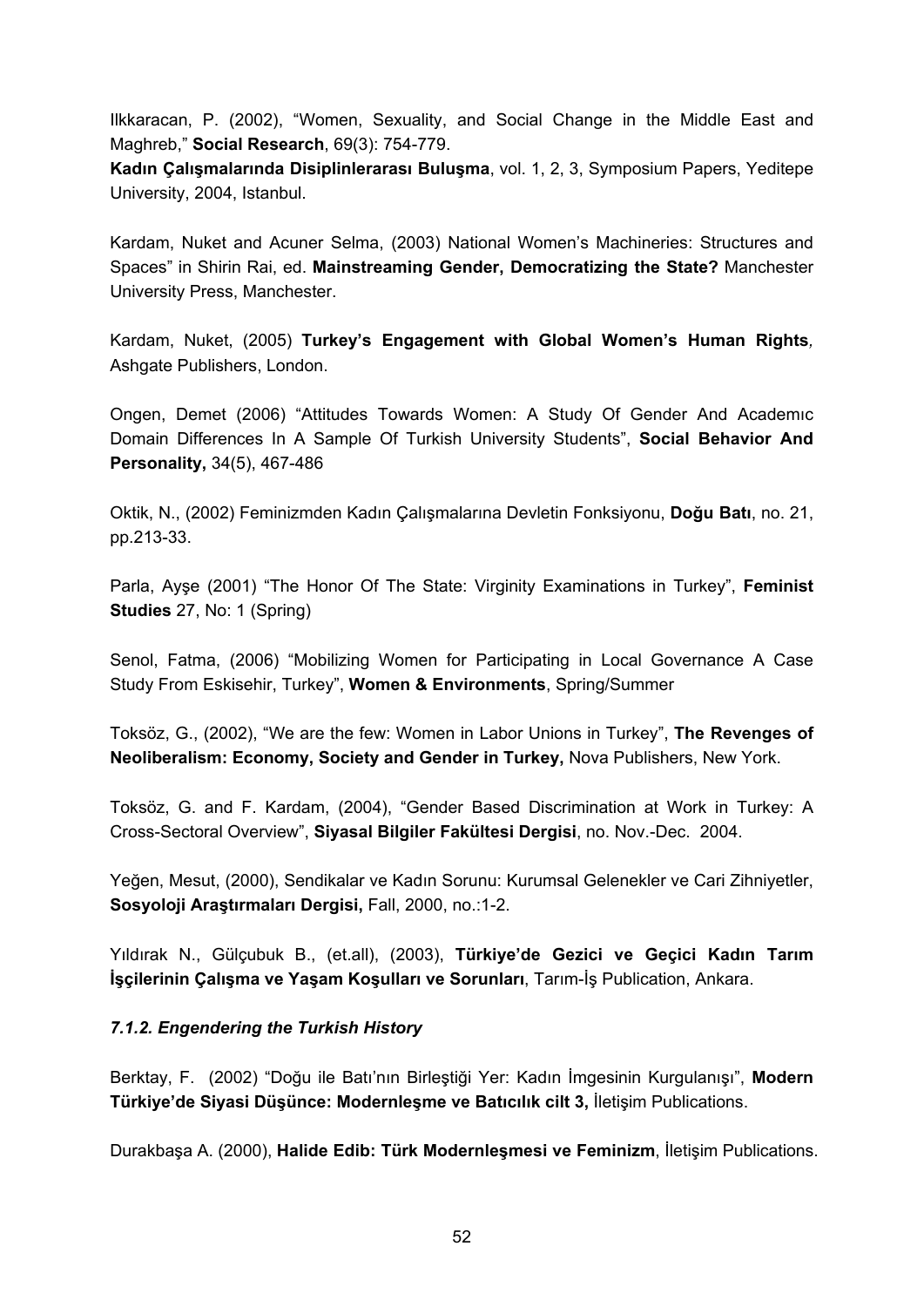Saktanber, A., (2001), "Kemalist Kadın Hakları Söylemi", **Modern Türkiye'de Siyasi Düşünce: Kemalizm, cilt 2,** İletişim Publications.

Sancar, Serpil (2004) "Otoriter Türk Modernleşmesinin Cinsiyet Rejimi", **Doğu Batı, Özel Sayı: İdeolojiler II,** no.29.

Şerifsoy,Selda (2000), "Aile ve Kemalist Modernizasyon Projesi, 1928-1950", in **Vatan, Millet, Kadınlar,** (ed.) A. G. Altınay, İletişim Publications, İstanbul, ss.155-88.

Sirman, Nükhet (2002) Kadınların Milliyeti, **Milliyetçilik: Modern Türkiye'de Siyasi Düşünce, cilt 4,** İletişim Publications.

Zihnioğlu**,** Yaprak **(**2003) **Kadınsız İnkilap, Nezihe Muhittin, Kadınlar Halk Fırkası, Kadın Birliği,** Metis Publications.

### *7.1.3. Women's Health in Turkey*

Akın, A. and N. Ozaydin, (2005) "The Relationship Between Males' Attitudes To Partner Violence And Use Of Contraceptive Methods in Turkey", **The European Journal of Contraception And Reproductive Health Care** September; 10(3):199–206.

Akin, A. and S. Bahar-Ozvaris (2002) "Utilization of Natal and Postnatal Services in Turkey", A. Akin (ed.), **Contraception, Abortion and Maternal Health Services in Turkey: Results of Further Analysis of the 1998 Turkish Demographic and Health Survey**, Ankara. Hacettepe University, TFHP Foundation and UNFPA, 239-289.

Akin, A. and S. Bahar-Ozvaris (2004), **Study on the Influential Factors of Sexual and Reproductive Health of Adolescents/Young People in Turkey** (Executive Summary). Ankara, Hacettepe University, WHO, UNFPA.

Aslan, Dilek, (et.all), (2006), "What Are The Predictors Of Health Services Utilization by Women in A City Center Located in The Eastern Part Of Turkey ?:A Cross Sectional Study" **Turkish Journal of Medical Science**, 36 37-43.

Akın, A, (2003), Ed., **Türkiye'de Toplumsal Cinsiyet ve Sağlık** DGSPW, HUKSAM and UNFPA Publication, Ankara.

Akın A., (ed.), (2006), **Türkiye'de Toplumsal Cinsiyet Perspektifinin Sağlık Politikasına Entegre Edilmesi: Bir Vaka Çalışması"** HUKSAM Publication, Ankara.

#### *7.1.4. Women's Movements in Turkey*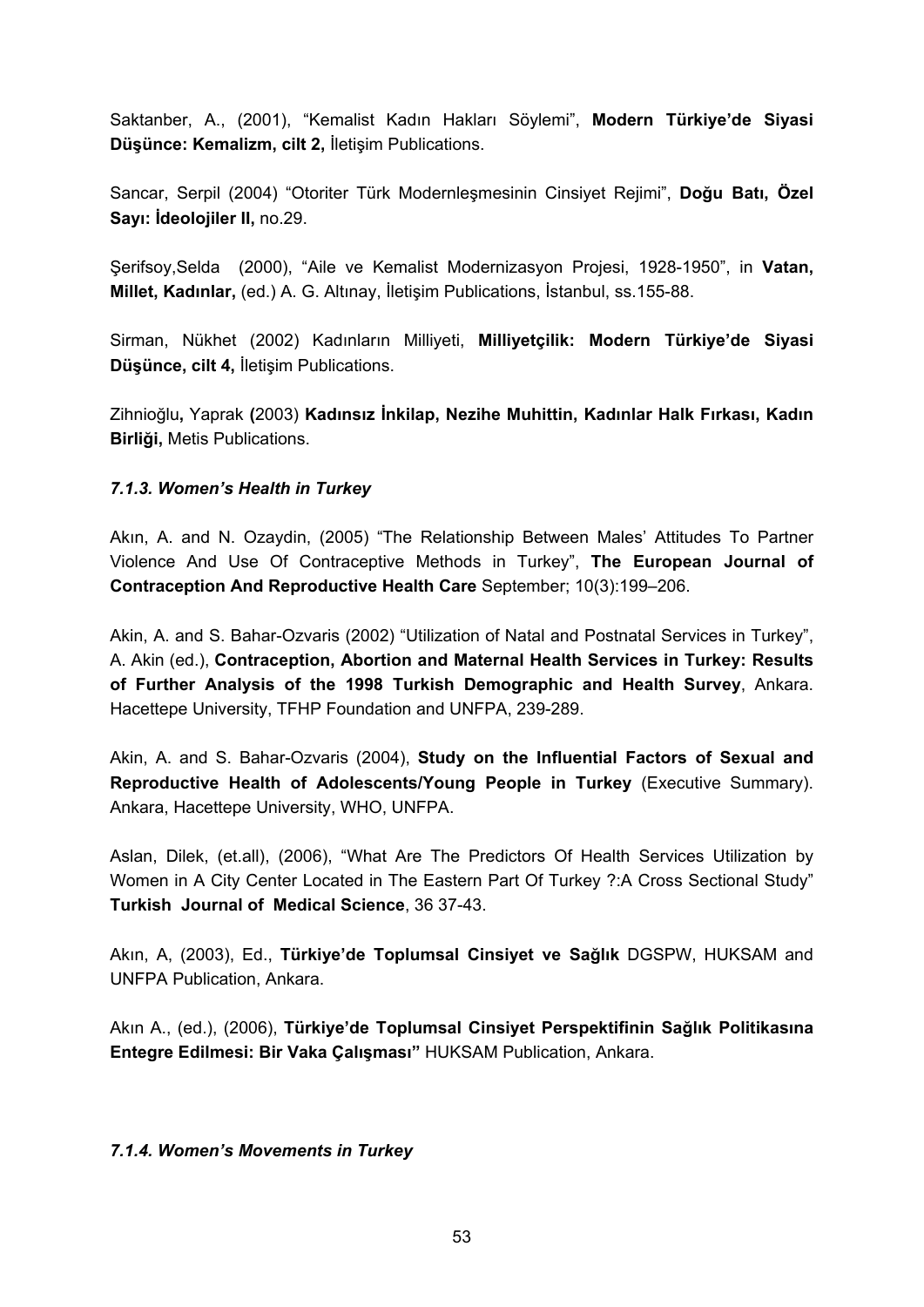Amargi, (eds.) 2005, **Özgürlüğü Ararken, Kadın Hareketinde Mücadele Deneyimleri**, Amargi Kadın Akademisi.

Bora, Aksu ve Asena Günal, (eds), (2002), **90'larda Türkiye'de Feminizm**, İletişim Publications.

İlyasoğlu,A. and Necla Akgökçe,(eds.) (2001), **Yerli Bir Feminizme Doğru**, Sel Publications

Kardam, N. and Ertürk, Y. (1999), "Expanding Gender Accountability? Women's Organizations and the State in Turkey," **The International Journal of Organization, Theory and Behaviour**, 2(1&2): 167-197.

Sancar, Serpil (2001), "Türkler/Kürtler, Anneler ve Siyaset: Savaşta Çocuklarını Kaybetmiş Türk ve Kürt Anneler Üzerine Bir Yorum", **Toplum ve Bilim,** Güz, s.90; ss.22-41.

#### *7.1.5. Religion and Women in Turkey*

Arat, Yeşim, (2001), Group-Differentiated Rights and Liberal Democratic State: Rethinking Headscarf Contraversy in Turkey, **New Perspectives on Turkey**.

Aktaş, Cihan, (2004) Cemaatten Kamusal Alana İslamcı Kadınlar, İslamcılık: **Modern Türkiye'de Siyasi Düşünce,** cilt 6, İletişim Publications, ss.826-36.

Bulut, Nigar (2001), "İslamcı Kadınların Feminist Deneyimleri", **Tezkire**, s.19.

Çakır, Ruşen, (2000), Direniş **ve İtaat: İki İktidar Arasında İslamcı Kadın**, Siyahbeyaz Dizisi, Metis Publications.

Erarslan, Sibel (2004), İslamcı Kadının Siyasette Zaman Algısı Üzerine, **İslamcılık: Modern Türkiye'de Siyasi Düşünce,** cilt 6, İletişim Publications, ss.818-25.

Göle, Nilüfer (der.), (2000) İslamın **Kamusal Yüzleri**, Metis Publications.

Keskin, B. (2002) "Confronting Double Patriarchy: Islamist Women in Turkey." Bachetta and Power (Eds.). **Rıght-Wing Women: from Conservative to Extremist around the World**. New York: Routledge: 245-257.

Ramazanoğlu, Yıldız (2004) Cumhuriyetin Dindar Kadınları, İslamcılık: **Modern Türkiye'de Siyasi Düşünce,** cilt 6, İletişim Publications, ss.804-12.

Saktanber, A., (2002) "Whose Virtue Is This? The Virtue Party and Women in Islamist Politics in Turkey." in Bachetta and Power (Eds.), **Right-Wing Women: From Conservative to Extremist around the World**. New York: Routledge: 71-83.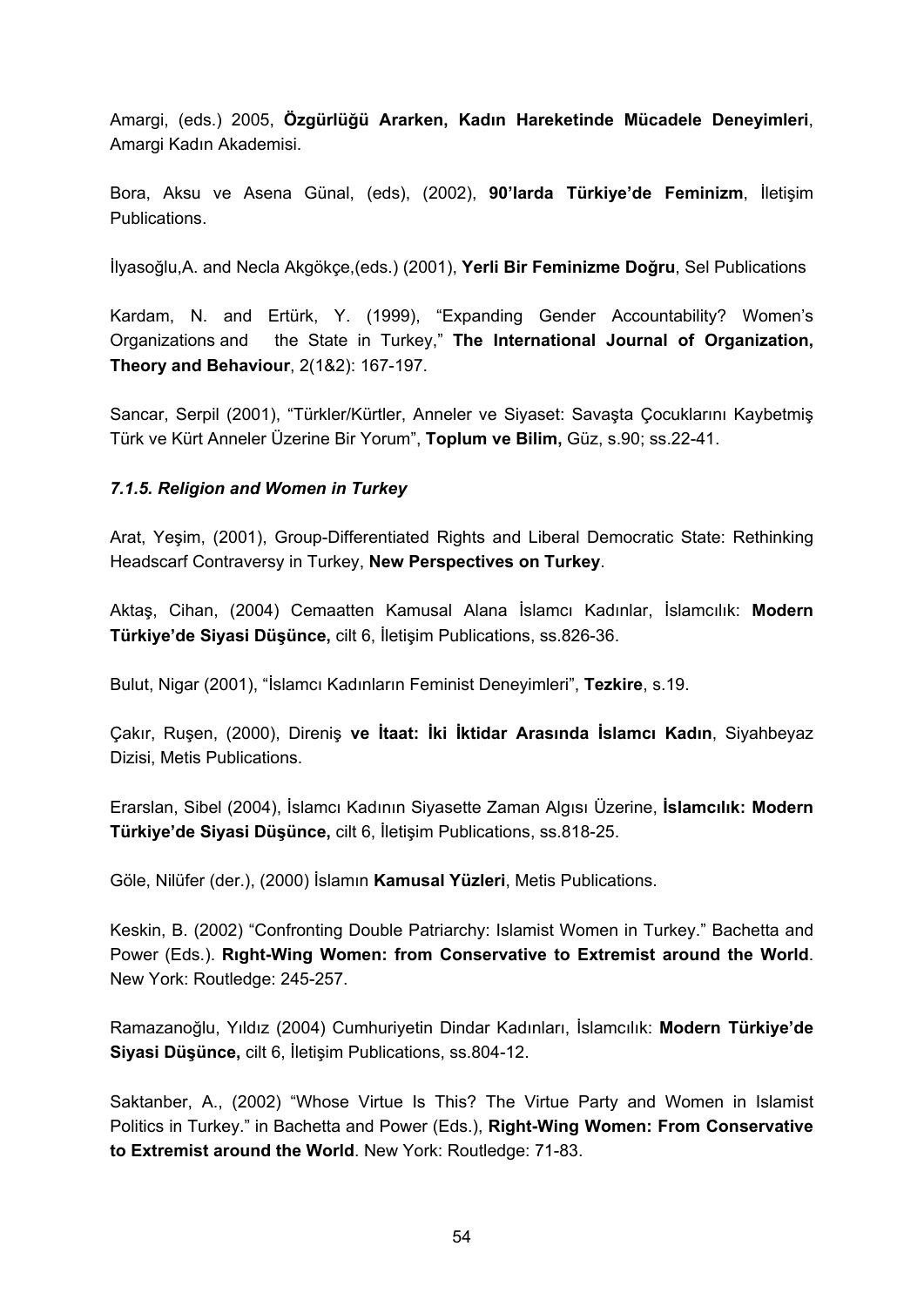Saktanber, Ayşe (2004) Gündelik Yaşamda Dinin Yeniden Keşfinin Bir 'Aracı' Olarak Kadınlar, İslamcılık: **Modern Türkiye'de Siyasi Düşünce**, cilt 6, İletişim Publications, ss.813-7.

Tuksal, Hidayet Şefkatli (2000) "Sünni-Muhafazakar Çevrelerde Kadın Politikası Üretmenin Güçlükleri", in Türkiye'de **Sivil Toplum ve Milliyetcilik**, İletişim Publications.

Tuksal, Hidayet Şefkatli (2001) **Kadın Karşıtı Söylemin İslam Geleneğindeki İzdüşümleri**, Kitabiyat Publications, Ankara.

Şişman, Nazife (2003), **Emanetten Mülke Kadın Bedeninin Yeniden İnşas**ı, İz Publications.

#### *7.1.6. Publications of Women's Organizations*

Bora, Aksu and Ceren İşat, (2006) **Düğüm Bilgisi: Kadınlar için Yerel Siyaset Eğitim El Kitabı,** Yarın İçin Bugünden Kampanyası, KA-DER Ankara Local Politics Study Group, Ankara.

Alkan, Ayten, (2006) **Belediye Kadınlara da Hizmet Eder: Kadın Dostu Belediye Hizmetleri, Yarın İçin Bugünden Kampanyası,** KA-DER Ankara Local Politics Study Group Ankara.

KA-DER, (2002) **Kadın Siyasetçinin El Kitabı**, KA-DER Head Office Publication.

KA-DER, (2005) **Eşit Temsil için Cinsiyet Kotası: Erkek Demokrasiden Gerçek Demokrasiye,** KA-DER Head Office Publication.

WWHR (Women for Women's Human Rights- New Ways),(2002), **The New Legal Status of Women in Turkey,** Istanbul.

WWHR (Women for Women's Human Rights- New Ways), (2000), **Women and Sexuality in Muslim Societies,** Istanbul.

KA-DER Ankara Local Politics Study Group, (2004), **Kadın Başımıza:Yerel Yönetimlerde Kadın Katılımı ve Temsili Kampanyası, 2003-2004,** KA-DER-Ankara and KASAUM Publications,.

Local Politics Study Group, (2006), **Cinsiyet Eşitliği Yolunda Yerel Siyaset Raporu,** Yarın İçin Bugünden Kampanyası, KA-DER Ankara, Ankara.

L.Yıldız Tokman, Sema Kendirci, (2006**), Yerel Yönetimlere İlişkin Yasal Düzenlemeler Çerçevesinde Kadınlara Yer Açmak, Yarın İçin Bugünden Kampanyası**, KA-DER Ankara Local Politics Study Group , Ankara.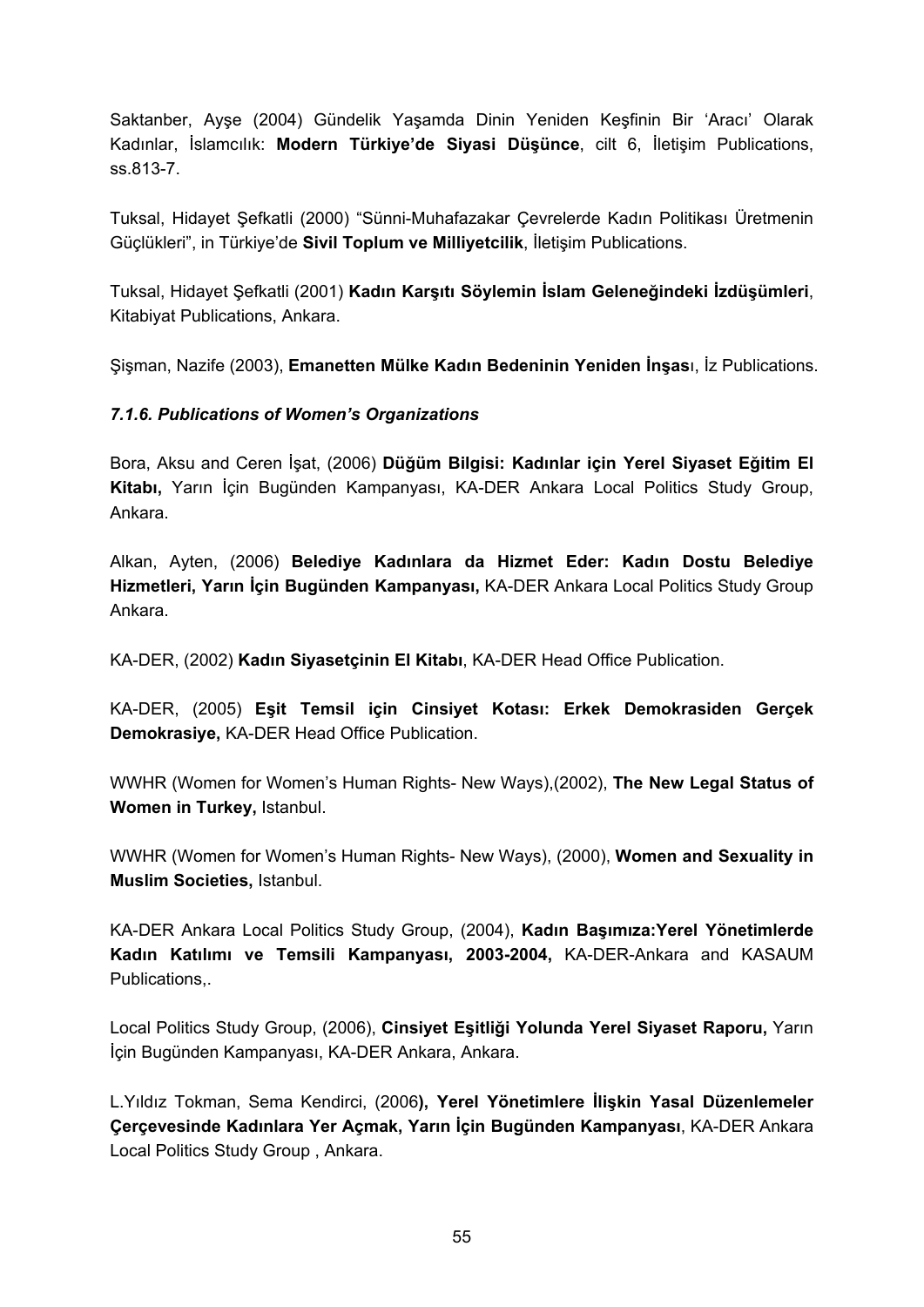# *7.1.7. Periodicals*

**Amargi**, no. 1, 2, 2006. (Amargi Kadın Akademisi yayını) **Kadın Çalışmaları Dergisi,** no.1, 2, 2006 (İstanbul Büyükşehir Belediyesi yayını) **Uçan Haber,** özel sayı, no.23., 2006. (Uçan Süpürge yayını) **Pazartesi,** [www.pazartesi.org](http://www.pazartesi.org/)

### **7.2. Other Documents and Reports**

### *7.2.1. International Reports on Women's Rights in Turkey*

European Union

 European Union, 2004, **European Parliament Resolution on the Role of Women in Turkey in Social, Economic and Political Life,** (2004/2215(INI)) Committee on Women's Rights and Gender Equality, by Emine Bozkurt, 10.6.2005, final A6-0175/2005. (doc.no. 1)

[http://www.europarl.europa.eu/omk/sipade3?PUBREF=-//EP//NONSGML+REPORT+A6-](http://www.europarl.europa.eu/omk/sipade3?PUBREF=-//EP//NONSGML+REPORT+A6-2005-0175+0+DOC+PDF+V0//EN&L=EN&LEVEL=1&NAV=S&LSTDOC=Y) [2005-0175+0+DOC+PDF+V0//EN&L=EN&LEVEL=1&NAV=S&LSTDOC=Y](http://www.europarl.europa.eu/omk/sipade3?PUBREF=-//EP//NONSGML+REPORT+A6-2005-0175+0+DOC+PDF+V0//EN&L=EN&LEVEL=1&NAV=S&LSTDOC=Y)

 European Union, 2006, **European Parliament Resolution on the role of Women in Turkey in Social, Economic and Political Life,** Committee on Women's Rights and Gender Equality, by Emine Bozkurt, (second draft report ) (doc.no. 2)

World Bank

 Feride Acar, et.all, (eds.) 2003, **Bridging Gender Gap in Turkey: A Milestone Towards Faster Development and Poverty Reduction,** Poverty Reduction and Economic Management Unit, Europe and Central Asia Region**.**World Bank, Country Gender Assessment Report of Turkey (doc.no. 4)

<http://siteresources.worldbank.org/INTECAREGTOPGENDER/Resources/TurkeyCGA.pdf>

### UNICEF

 Study group (dr. Nur Otaran, et.all.), 2003, **Gender Review in Education, Turkey 2003,**  UNICEF Publication, (in English) [www.unicef.org/turkey](http://www.unicef.org/turkey), <http://www.unicef.org/turkey/pdf/ge21.pdf>

### World Economic Forum

 **Women's Empowerment: Measuring the Global Gender Gap,** 2005, [www.weforum.org](http://www.weforum.org/) (doc.no. 40)

Some Other International Organizations

 International Office of Migration, 2005, **Turkey, Trafficking& Trends**, IOM Report on Women trafficking in Turkey. (doc.no. 5) http://www.countertrafficking.org/pdf/2005\_turkey\_trafficking\_and\_trends.pdf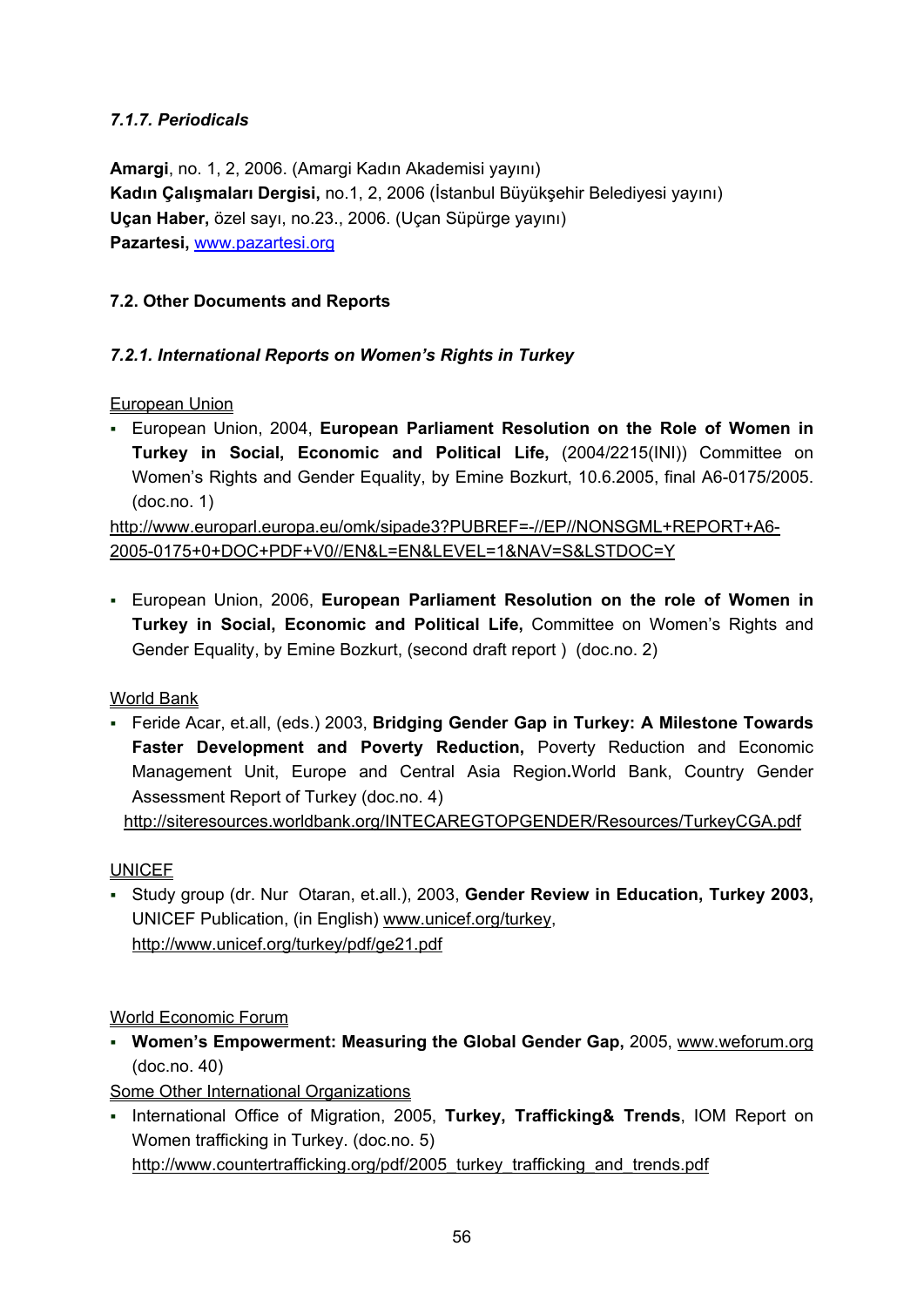Amnesty International Report on Domestic Violence, **Aile İçi Şiddete Karşı Mücadelede Kadınlar,** AI Index: EUR 44/013/200 (doc.no. 6) [http://web.amnesty.org/library/pdf/EUR440132004ENGLISH/\\$File/EUR4401304.pdf](http://web.amnesty.org/library/pdf/EUR440132004ENGLISH/$File/EUR4401304.pdf) 

### *7.2.2. National Reports on Women's Human Right in Turkey*

 TBMM (Grand Turkish National Assembly), 2006, **Töre ve Namus Cinayetleri ile Kadınlara ve Çocuklara Yönelik Şiddetin Araştırılarak Alınması Gereken Önlemlerin Belirlenmesi Amacıyla Kurulan (10/148, 182, 187, 284, 285) Esas Numaralı Meclis Araştırma Komisyonu Raporu** (Special Investigation Commission Report/ Research for Specific Measures Against Honor Killings and Violence Against Women and Children ) (Special Report of Turkish National Assembly on honor killings and domestic violence). (doc.no. 7)

[http://www.tbmm.gov.tr/sirasayi/donem22/yil01/ss1140\\_BOLUM%20I%20\(0001-0153\).pdf](http://www.tbmm.gov.tr/sirasayi/donem22/yil01/ss1140_BOLUM%20I%20(0001-0153).pdf)  (report part 1-In Turkish)

[http://www.tbmm.gov.tr/sirasayi/donem22/yil01/ss1140\\_BOLUM%20II%20\(0154-](http://www.tbmm.gov.tr/sirasayi/donem22/yil01/ss1140_BOLUM%20II%20(0154-0288).pdf) [0288\).pdf](http://www.tbmm.gov.tr/sirasayi/donem22/yil01/ss1140_BOLUM%20II%20(0154-0288).pdf) (report part 2-In Turkish)

- T.B.M.M (Grand National Assembly of Turkey), 2003, **Kadının Statüsü Araştırma Komisyonu Raporu** (Special Investigation Commission Report/ Reviewing the Status of Women in Turkey) DGSPW Publication, Ankara. [www.kssgm.gov.tr](http://www.kssgm.gov.tr/), [www.tbmm.gov.tr](http://www.tbmm.gov.tr/)
- IHD, 2005, **İnsan Hakları İhlalleri Raporu**,(Annual Report on Violation of Human Rights), including the number of women's rights violation, (doc.no.38) [http://www.ihd.org.tr](http://www.ihd.org.tr/)
- DGSPW, 2004, **Response of Republic of Turkey to the Questionnaire on Implementation of Beijing Platform for Action, (** in English) (doc.no. 24) [www.kssgm.gov.tr](http://www.kssgm.gov.tr/)
- **IPC (**Istanbul Policy Center), 2005, **Avrupa Birliği'ne Giriş Sürecini İzleme Programı / Kadınlar ve Erkekler için Eşit Fırsatlar: Türkiye** (Program for Monitoring the Turkey's Accession Process to European Union / Equal Opportunities for Women and Men Monitoring law and practice in Turkey), (by Nevin Şenol, Ceren İşat, Aysun Sayın), Sabancı University and Open Society Institution. [www.osiaf.org](http://www.osiaf.org/) (doc.no.3)
- Nüfusbilim Derneği, 2005**, Toplumsal Cinsiyet Göstergeleri Oluşturma Eylem Planı,**  KSSGM için hazırlanmış rapor.( Population Studies Association, 2005, Action Plan for designing National Gender Equality Indicators – special report prepared by National Machinery-DGSPW), (in Turkish) (doc.no. 22)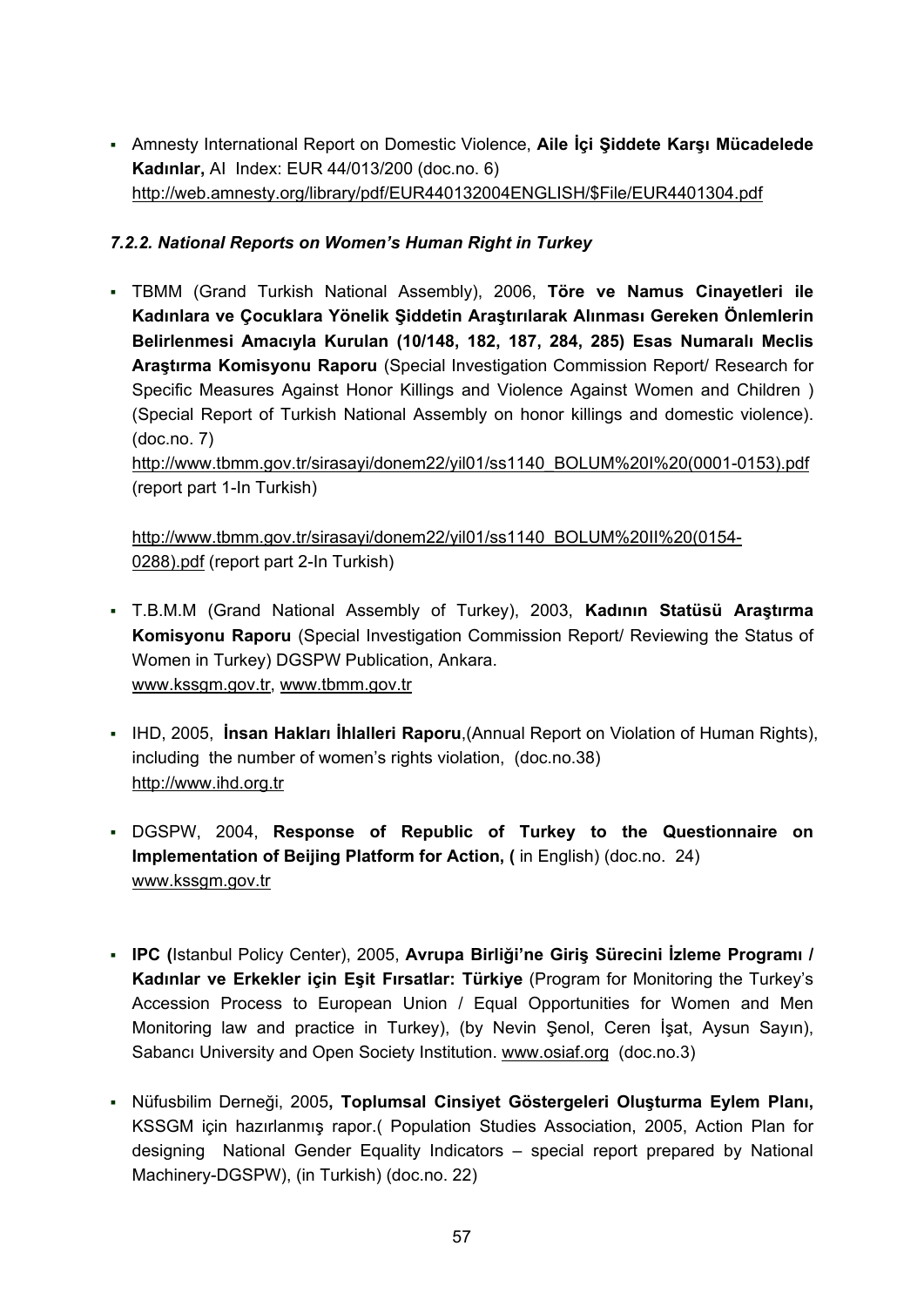[www.kssgm.gov.tr](http://www.kssgm.gov.tr/)

- CEDAW, 2005, **Concluding Comment: Turkey**, CEDAW/C/TUR/CC/4-5, 15 February 2005 (Turkish State Report on CEDAW monitoring process) (doc.no. 8) [www.kssgm.gov.tr](http://www.kssgm.gov.tr/) , [www.ucansupurge.org](http://www.ucansupurge.org/)
- CEDAW, 2003, **The Fourth and Fifth Combined Periodic Report of TURKEY** June, (doc.no. 9)

[www.kssgm.gov.tr](http://www.kssgm.gov.tr/) , [www.ucansupurge.org](http://www.ucansupurge.org/)

- CEDAW, 2004, **Shadow NGO Report on Turkey's Fourth and Fifth combined Periodic Report to the Committee on the Elimination of Discrimination against Women** *for submission to the CEDAW*, by Women's Human Rights Foundation- New Ways, (doc.no. 10a in Turkish) (doc.no. 10b in English) [www.wwhr.org/images/shadow](http://www.wwhr.org/images/shadowreport.pdf)**report**.pdf
- CEDAW, 2004, **Shadow NGO Report on Turkey's Fourth and Fifth combined Periodic Report to the Committee on the Elimination of Discrimination against Women for submission to the CEDAW**, by CEDAW Steering Comittee (doc.no. 11) (in Turkish) [www.ucansupurge.org](http://www.ucansupurge.org/)
- DGSPW, 2000, **Avrupa Birliği Sürecinde Türkiye Cumhuriyeti Anayasası ve Kadın-Erkek Eşitliği Politikaları,** DGSPW Publication, Ankara**.** [www.kssgm.gov.tr](http://www.kssgm.gov.tr/)
- TUSIAD (Turkish Industrial Businessmen Association), 2000, **Kadın-Erkek Eşitliğine Doğru Yürüyüş: Eğitim, Çalışma Yaşamı ve Siyaset,** (by Mine Tan, Yıldız Ecevit, Serpil Sancar) (Pub. no.; TÜSİAD-T/2000-12/290) (Towards Gender Equality: Education, Employment, Political Participation), Istanbul. (in Turkish, executive summary in English) [www.tusaid.org.tr](http://www.tusaid.org.tr/)
- KAGİDER, 2005, **Social and Economic Status of Women in Turkey.** (doc.no. 37)

# *7.2.3. Special Reports on Gender Equality in Turkey*

 Nükhet Kardam, 2004, **The role of national mechanisms in promoting gender equality and the empowerment of women: Turkey experience,** UN/ DAW, EGM/National Machinery/ 2004/EP 2. (doc.no. 12) <http://www.un.org/womenwatch/daw/egm/nationalm2004/docs/EP.%202-Kardam.pdf>

# *7.2.4. NGO Reports and Documentation on Women's Rights in Turkey*

Uçan Süpürge, 2003, CEDAW Sivil Toplum Forumu-Atölye Çalışması (CEDAW-NGO **Forum- Workshop),** published by British Council, Ankara. (in Turkish)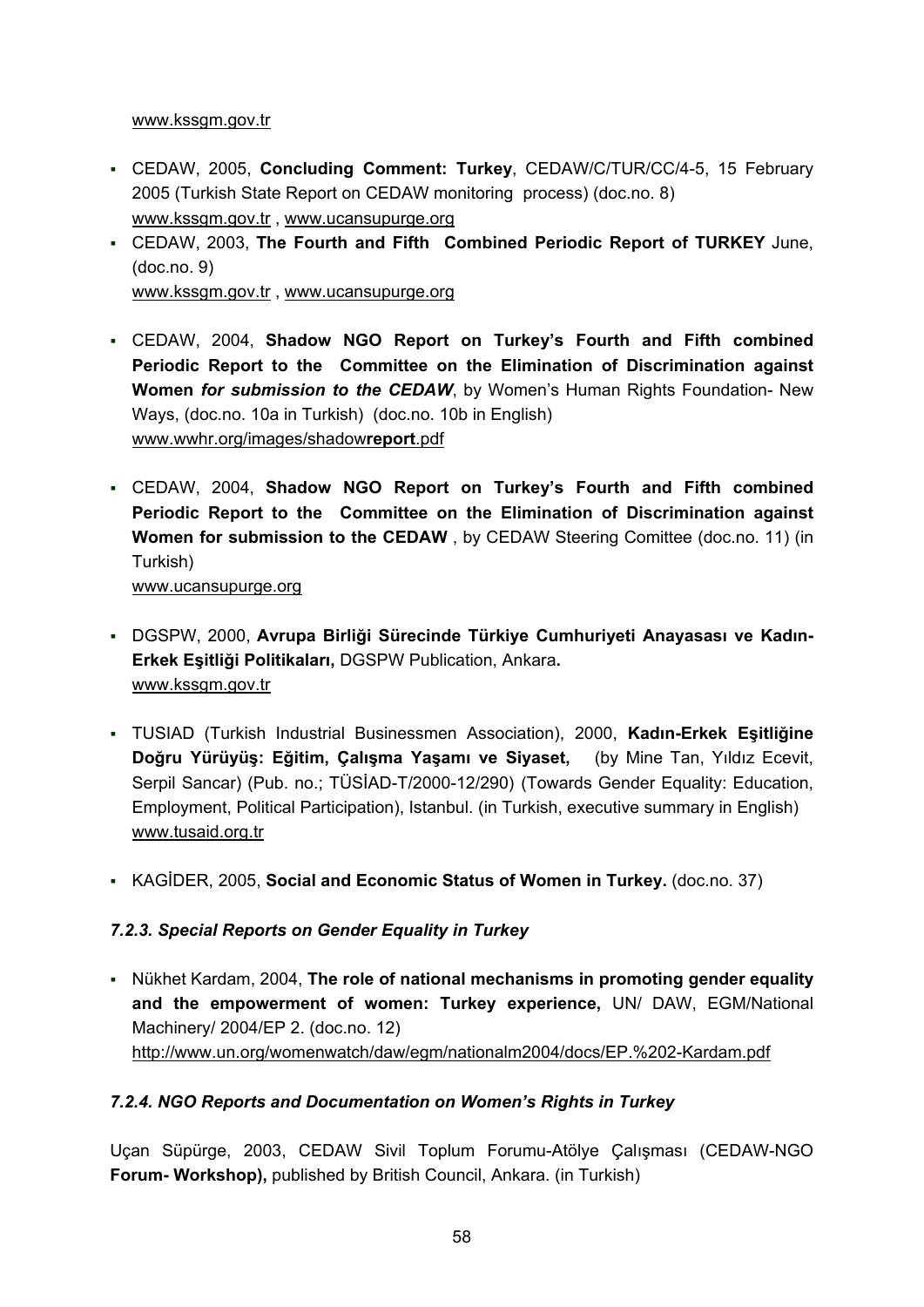On Political Participation

- KA-DER, Local Politics Task Force, 2006, **Local Policies Towards Gender Equality** Report by KA-DER - May 30, 2006 – Ankara. (doc.no. 13)
- KA-DER-Women for Local Politics Study Group, 2006**, Bir de Buradan Bak: Cinsiyet Eşitsizliği bir 'Kadın sorunu' Değil Toplumun Sorunudur,** (Manual for Engendering Social Projects) by Serpil Sancar, Selma Acuner, İlknur Üstün, Aksu Bora, Lara Romaniuc, Kader- Ankara and UNDP Publication, Ankara. (doc.no.14) [http://www.marjinal.com.tr/download/kader\\_kitaplar/birdeburadanbak.pdf](http://www.marjinal.com.tr/download/kader_kitaplar/birdeburadanbak.pdf) (In Turkish)
- KA-DER, 2004, **Kadınların Yerel Seçimler Bildirgesi (**Decleration of Women for Local Election-2004), KA-DER-Ankara. (doc.no. 15) <http://www.ka-der.org.tr/Kitaplar.html>(in Turkish),
- KA-DER, 2004, **Kadın Sorunlarına Çözüm Arayışı Kurultayı**, (Looking for the Strategies for Women's Affairs - Future Search) 2003– İstanbul. (doc.no. 16) <http://www.ka-der.org.tr/index.html>(In Turkish)
- KA-DER, Positive Discrimination for Women's Political Representation, Draft Proposals for Gender Equality Legislation (Amendments to Political Parties Law and Election Law ), 2004, (doc.no. 17) <http://www.ka-der.org.tr/index.html>(In Turkish)

Voice of Women from Trade Unions

- Eğitim-Sen (Teacher's Union), 2004, Sorgulamak ve Değiştirmek İçin, **I. Kadın Kurultayı Sonuç Raporu,** (For Asking and Changing, I. Women's Congress of Eğitim- Sen- Final Resolution) , Ankara. (in Turkish) (doc.no. 18)
- KESK(Confederation of Public Servants), 2004, "Sözümüzü Örgütlüyoruz, Hayatı Değiştiriyoruz", **II. Kadın Kurultayı Sonuç Bildirgesi**, (Raising our voice, changing our life, II. Women's Congress of KESK-Final resolution), Ankara. (in Turkish) (doc.no. 19) On Women's Work and Labor Issues
- ILO, TÜRK\_İŞ, UNFPA, 2005, **"Kadın Emeği Platformu" Komisyon Raporları** ("Women's Labor Platform", Commission Reports)**,** Ankara.
- Ev-Eksenli Çalışan Kadınlar Çalışma Grubu, 2005, **Ev Eksenli Çalışan Kadınlar I. Ülke Konferansı Sonuçlarına Dayanan Eylem Planı Öncelikleri,** (Home-Centered Women Workers Group, Priorities for Action Plan Based on Final Resolutions of 1<sup>st</sup> National Congress), Ankara. (in Turkish) (doc.no. 20)
- Ev-Eksenli Çalışan Kadınlar Çalışma Grubu, 2004, **Türkiye HOMENET'e Doğru: Ev Eksenli Çalışan Kadınlar I. Ülke Konferansı Sonuç Bildirgesi, (**Towards HOMENET: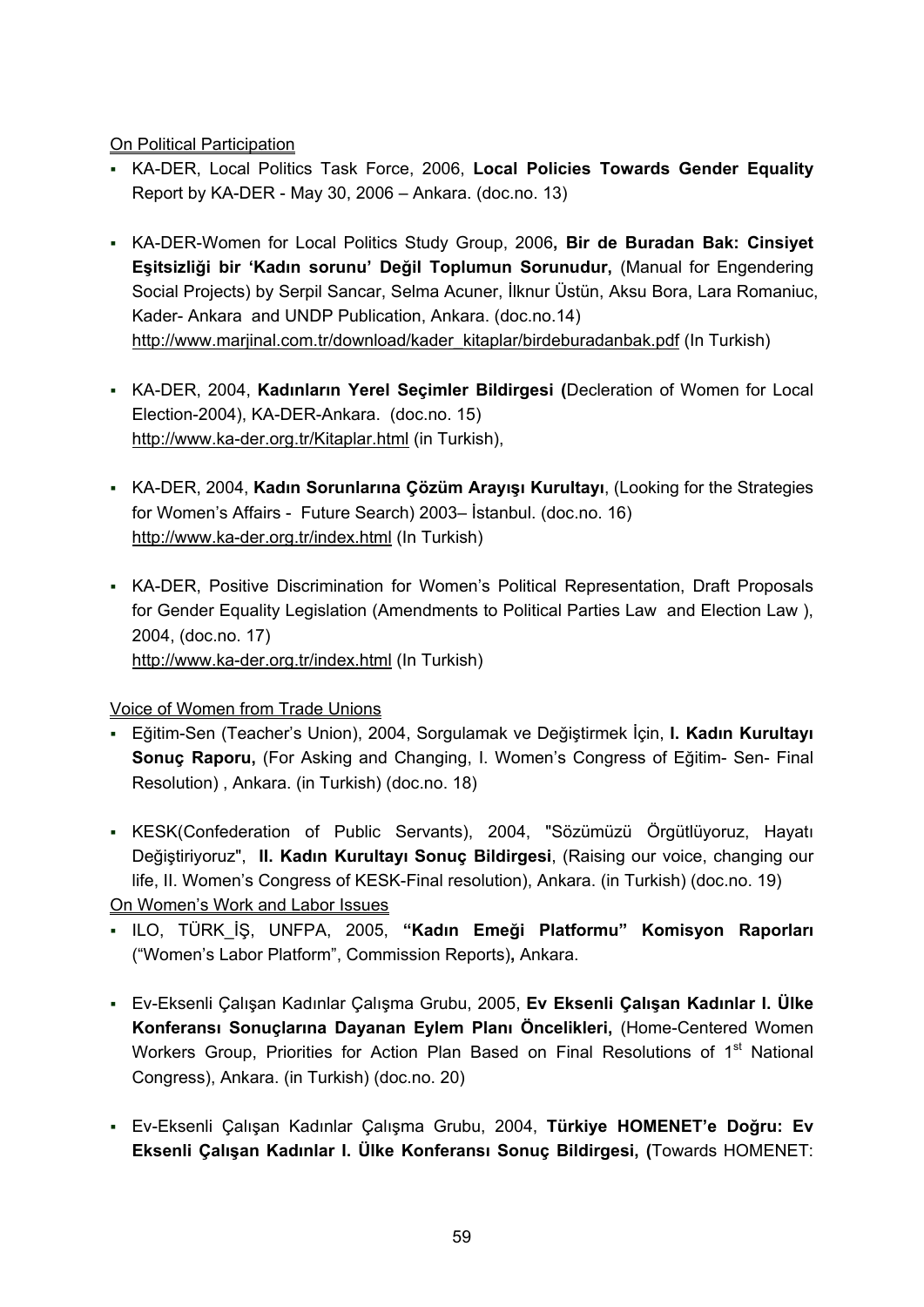Home-Centered Women Workers, I. National Congress-Final Resolution) Ankara.(in Turkish).(doc.no.21)

On Domestic and Sexual Violence

 KAMER, 2005, "**Who's to Blame",** Project Report of KAMER /**The Development of Permanent Methods in the Struggle Against Killings Committed under the Guise of 'Honor' in the Southeast and East Anatolia Region,** Publication of KAMER Foundation, Diyarbakır.

[www.kamer.org.tr/KA-MER-english/reports/2005ncreport.doc](http://www.kamer.org.tr/KA-MER-english/reports/2005ncreport.doc) 

- KAMER, 2004, "No More 'if only's'", **Killings in the Name of Honor**, Annual Report 2004, Publication of KAMER, Diyarbakır. ( bu şu raporun 6. bölümü: Project for the development of permanent methods In the struggle aginst killings committed under the guise of honor in the southeast and east anatolia regions 2005 report) <http://www.kamer.org.tr/KA-MER-english/main/main.htm>
- KAMER, 2003, 'We Will Not Get Used To', **Killings in the Name of Honor,** Annual Report 2003, Publication of KAMER, Diyarbakır.
- Kadın Dayanışma Vakfı, 2003, "**Kadına Yönelik Şiddetle Mücadele Alanında Belediye-Kadın Kuruluşları İşbirliği: Deneyimler, Sorunlar, Çözümler" Atölyesi, (**Foundation for Women's Solidarity, 2003, Cooperation Between Local Governments and Women's NGOs on Violence Against Women: Experiences, Problems, Solutions) (eds.) N. Işık, N. Kara, Publication of Foundation for Women's Solidarity, Ankara. (in turkish9)
- Kadın Sığınakları Kurultayı, 2002, **Kadın Sığınakları ve Danışma Merkezleri Kurultayı Sonuç Bildirgesi**,(Council of Women's Shelter, 2002, Final Decleration of Women's Shelter Congree), İzmit. (in Turkish) (doc.no. 26)

# On Women's Human Rights

 Kadının İnsan Hakları Vakfı-Yeni Çözümler, 2003, **Kadının İnsan Hakları Eğitimi Programı 1995-2001- Değerlendirme Raporu,** by Nükhet Kardam (Women for Women's Human Rights-New Ways, 2003, Training Program for Women's Human Rights. follow up report by Nükhet Kardam. (in Turkish) (doc.no. 23)

# On Disabled Women

 **Engelli Kadınların Sorunları ve Çözümleri Sempozyumu,** (Solutions for the Problems of Disabled Women- Sympozium), University of KOCAELİ, **2005**.

# **7.3. List of Individuals Interviewed**

DGSP, Esengül Civelek, General director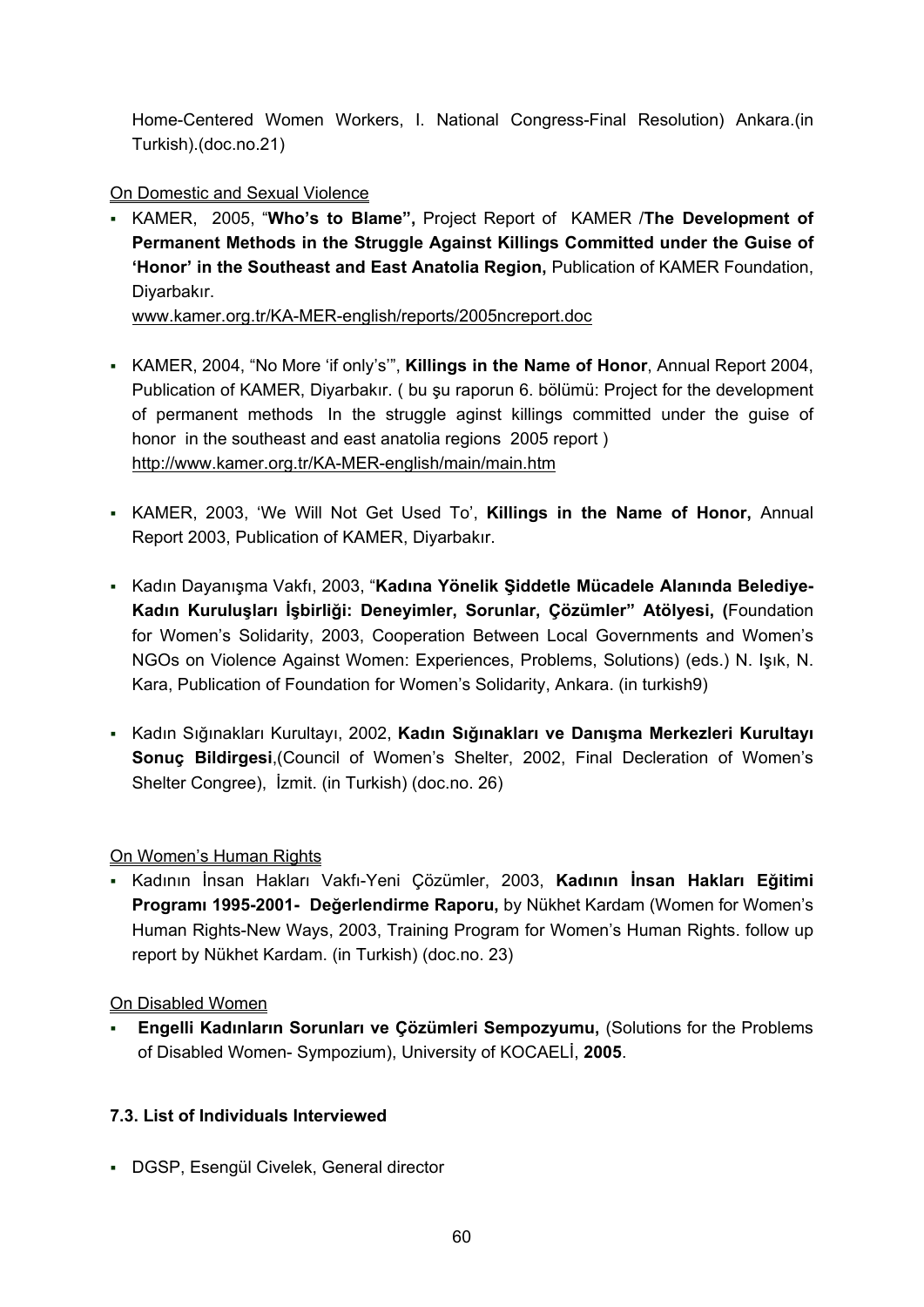- CEDAW Follow Up Committee, Yıldız Tokman
- European Women's Lobby, Selma Acuner
- Women's Human's Rights, İpek İlkkaracan
- KADER- Headquarter Istanbul, Seyhan Ekşigil w
- KADER-Ankara İlknur Üstün
- Women's Fund, Aysun Sayın
- KAMER, Nebahat Akkoç
- Purple Roof Women's Shelter, Hülya Gülbahar
- Women's Solidarity Fund Ankara Gülsen Ülker Al
- Home- Based Working Women Study Group, Nazik Işık
- Human Rights Platform (İHOP), Feray Salman
- Ankara University Women's Studies Centre (KASAUM)
- Hacettepe University Research and Implementation Centre on Women's Issues (HUKSAM), Prof. Dr. Ayşe Akın
- UNDP, Yeşim Oruç
- UNFPA, Meltem Ağduk
- UNFPA-Gender Project, Nevin Şenol
- EU-EC, Nalan Özdemir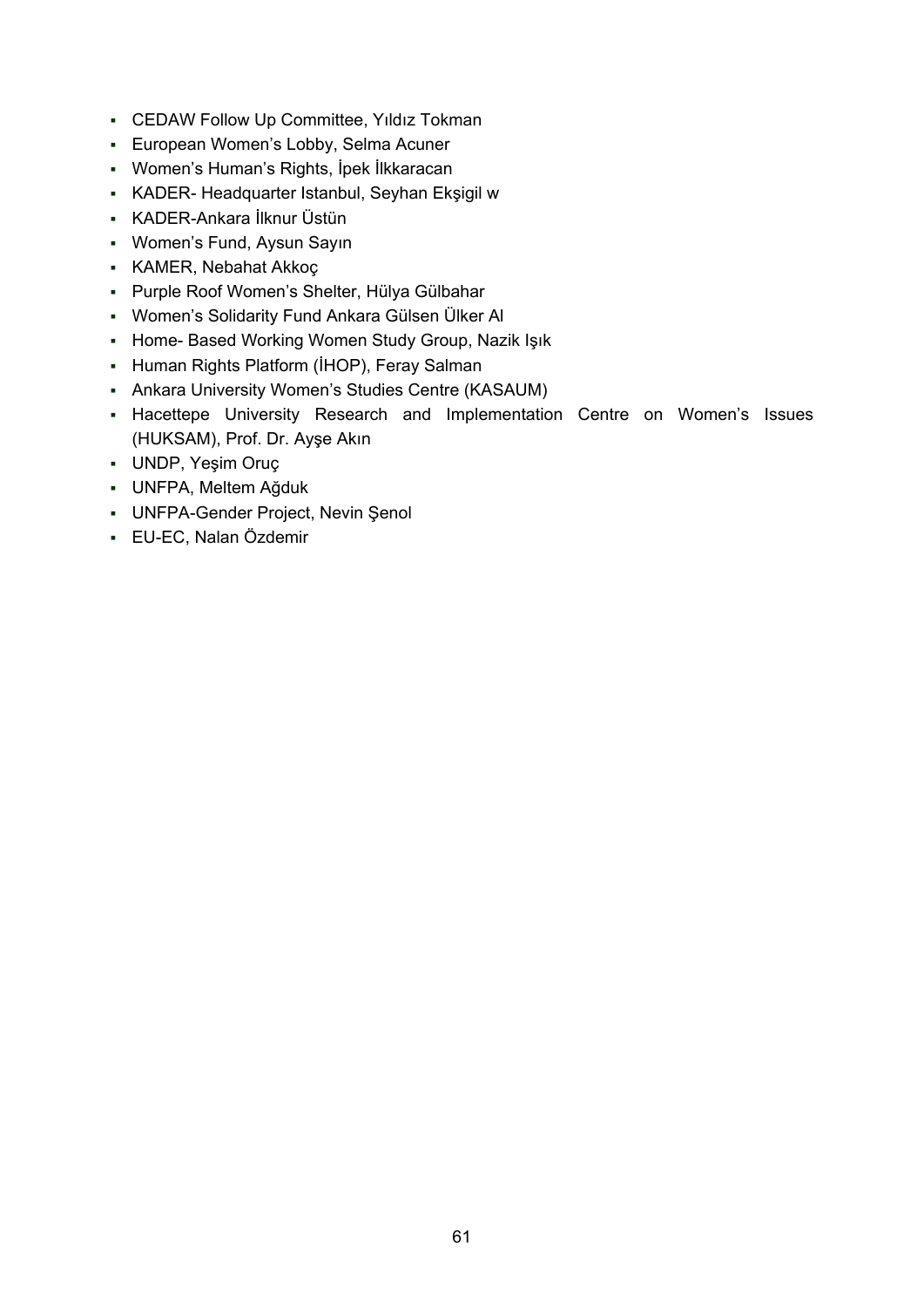#### **8. MAIN RESEARCHS ON WOMEN**

#### **8.1. Research on Female Population**

UNFPA Gender Study Group, 2006, **Altı İlde Yapılan Kamuoyu Araştırması Sonuçları, Kadın ve Kız Çocuklarının İnsan Haklarının Korunması ve Geliştirilmesi** Birleşmiş Milletler Ortak Programı(**Public Opinion Research in Six Provinces on Women's Human Rights**), United Nations Joint Programme to Protect and Promote the Human Rights of Women and Girls (UNJP) –

**Related website:** [www.protectingwomen.org](http://www.protectingwomen.org/) 

**Summary of the report:** [www.kssgm.gov.tr/Raporozetson.doc](http://www.kssgm.gov.tr/Raporozetson.doc)

Doç.Dr. Attila Hancıoğlu, Banu Akadlı Özgöçmen, 2003, **Kadınların Temel Özellikleri ve Statüleri**, HUNEE, TNSA.

**Summary:** Basic statistical figures related with women in education, residence, marriage, employment, domestic violence, having children, etc.

**Related website:** <http://www.hips.hacettepe.edu.tr/>

**Report:** Not published online (doc.no. 34)

#### **8.2. Women Trafficking and Sexual Slavery**

IMO (International Migration Office), 2005, **Turkey, Trafficking &Trends**, IOM Publication, **Summary:** Turkey is the largest markets in the trafficking of women from nearby former Soviet states who have been forced into prostitution, with profits from the illicit sex trade in Turkey an estimated \$3.6 billion last year. About 5,000 women, more than half from Moldova and Ukraine, are believed to be working as sex slaves in Turkey, an agency official said. The prostitution networks make about \$150 per customer, with each woman serving up to 15 clients a day.

**Related Website**: [www.iom.int](http://www.iom.int/), [www.countertrafficing.org](http://www.countertrafficing.org/) **Report:** [http://www.countertrafficking.org/pdf/2005\\_turkey\\_trafficking\\_and\\_trends.pdf](http://www.countertrafficking.org/pdf/2005_turkey_trafficking_and_trends.pdf)

#### **8.3. Women's Citizenship Rights in Local Politics**

Dr. Ayten Alkan, 2005, **Yerel Yönetimler ve Cinsiyet: Kadınların Kentte Görünmez Varlığı,** (Local Governments and Gender: Invisible Presence of Women in the City) İmge Publications, Ankara.

**Summary:** The research reveals us the gender asymmetry, in terms of recognized needs and participatory citizenship rights between women and men, which is implemented through the policies and programs by local governments and public service providers in Ankara.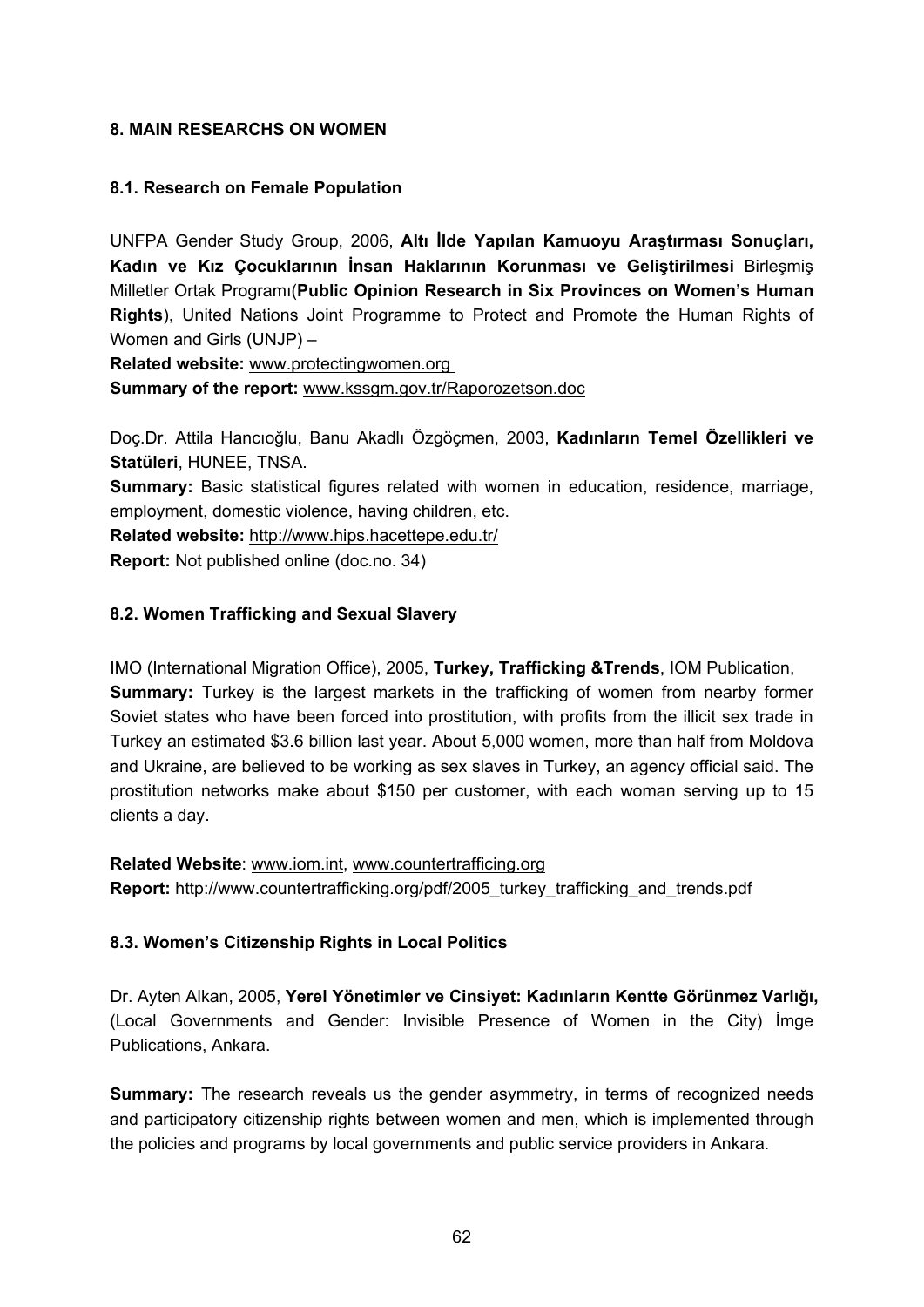**Related Website**: http://www.imge.com.tr/product\_info.php?products\_id=46211 <http://www.ka-der.org.tr/index.html>

### **8.4. Sexual and Domestic Violence Against Women**

F. Kardam, et.all, 2006, **The Dynamics of Honor Killing in Turkey: Prospects for Action**, UNDP, UNFPA, HUNEE, Ankara.

**Summary:** Qualitative research results on 195 cases of honor killings in South East Anatolia. **Related Website**:

[http://europeandcis.undp.org/?menu=p\\_cms/show&content\\_id=3E9AC2FE-F203-1EE9-](http://europeandcis.undp.org/?menu=p_cms/show&content_id=3E9AC2FE-F203-1EE9-BF415971B62D7FE0) [BF415971B62D7FE0](http://europeandcis.undp.org/?menu=p_cms/show&content_id=3E9AC2FE-F203-1EE9-BF415971B62D7FE0)

#### **Related Document:**

[http://europeandcis.undp.org/?menu=p\\_cms/show&content\\_id=3E9DF3A2-F203-1EE9-](http://europeandcis.undp.org/?menu=p_cms/show&content_id=3E9DF3A2-F203-1EE9-B57B90A9C97A1717) [B57B90A9C97A1717](http://europeandcis.undp.org/?menu=p_cms/show&content_id=3E9DF3A2-F203-1EE9-B57B90A9C97A1717)

KAMER, 2006, **S.O.S. Hotline Statistics**, August 1997-july 2006, KAMER Foundation Publication, [www.kamer.org.tr](http://www.kamer.org.tr/)

**Summary:** 2368 applicant's data related with the type of violence, age, marital status, education, etc

**Related Website**: [www.kamer.org.tr](http://www.kamer.org.tr/)

**Related Document:** <http://www.kamer.org.tr/projects/istatistikler.pdf> (In Turkish)

Sosyal ve Kriminolojik Araştırmalar Çalışma Grubu, 2003, **Kadına Yönelik Şidde**t, İstanbul Bilgi Üniversitesi İnsan Hakları Merkezi, İstanbul. (Social and Criminological Studies Group, 2003, Violence Against Women, Istanbul Bilgi University, Human Rights Center) (doc.no.30) **Summary:** According to comparative research results to the first step done in 1997, women's awareness against and resistance to violence are increased.

### **Related Website**:

[http://insanhaklarimerkezi.bilgi.edu.tr/source/321.asp?r=10%2F25%2F2006+3%3A45%3A32](http://insanhaklarimerkezi.bilgi.edu.tr/source/321.asp?r=10%2F25%2F2006+3%3A45%3A32+AM&oid=sub3-1&selid=15) [+AM&oid=sub3-1&selid=15](http://insanhaklarimerkezi.bilgi.edu.tr/source/321.asp?r=10%2F25%2F2006+3%3A45%3A32+AM&oid=sub3-1&selid=15) 

**Related Document:** 

[http://insanhaklarimerkezi.bilgi.edu.tr/source/323.asp?r=10%2F25%2F2006+3%3A42%3A51](http://insanhaklarimerkezi.bilgi.edu.tr/source/323.asp?r=10%2F25%2F2006+3%3A42%3A51+AM&oid=sub3-1&selid=17) [+AM&oid=sub3-1&selid=17](http://insanhaklarimerkezi.bilgi.edu.tr/source/323.asp?r=10%2F25%2F2006+3%3A42%3A51+AM&oid=sub3-1&selid=17) 

### **8.5. Women and Family**

Doç. Dr. Hakan Yılmaz, et.all, 2006, **Türkiye'de Muhafazakarlık: Aile, Ekonomi, Din, Batı.**  (Turkish Conservatism: Family, Economy, Religion, West), TESEV. (unpublished) (doc. no. 31) (doc. no. 35)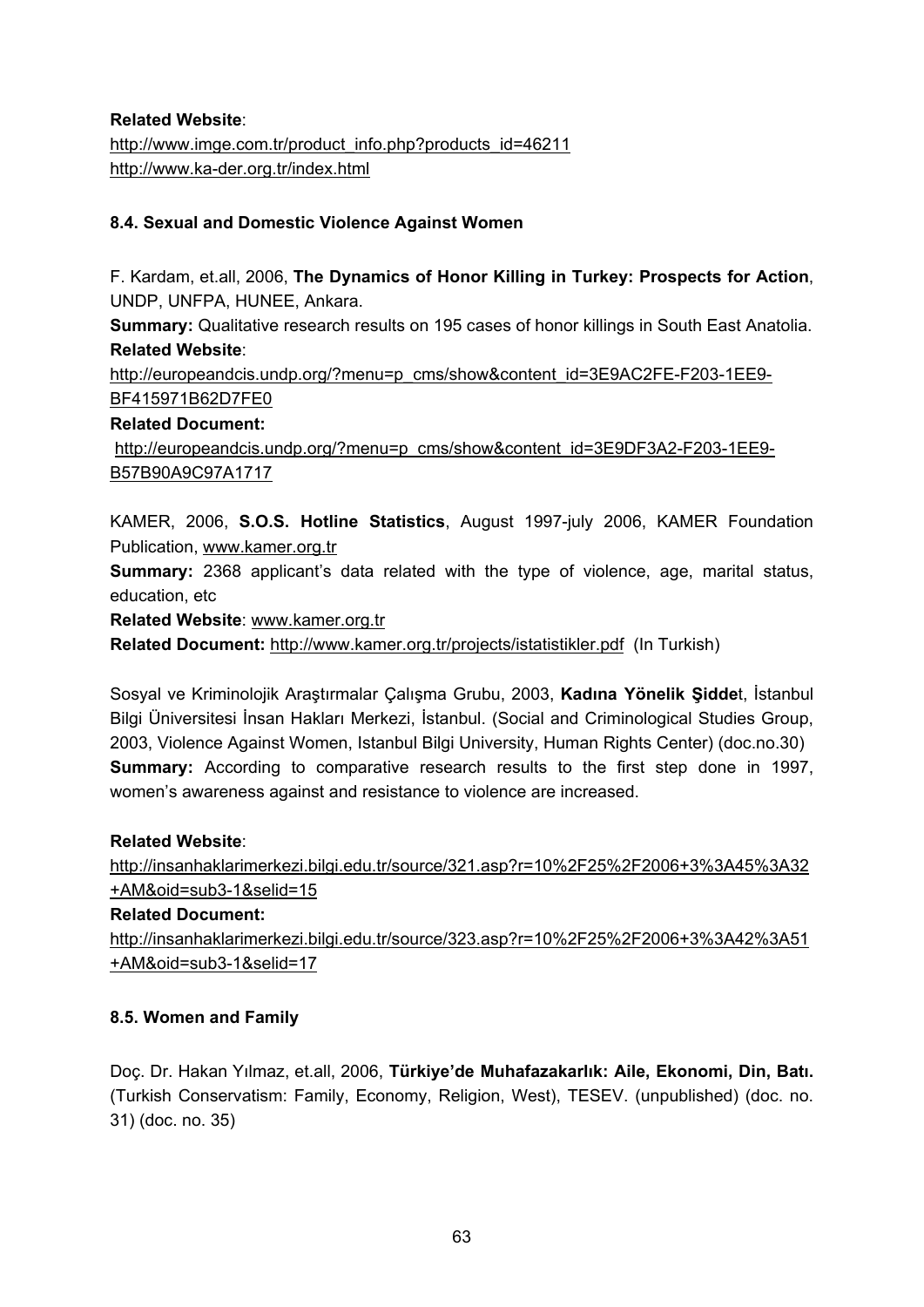**Summary:**A research done by a group of researcher from Bosphorus University reached the result that the family values have more importance and central than to respecting the state authority for Turkish conservatism which is based on women's honor and capability in managing family affairs.

#### **Related Website**: [www.tesev.org.tr](http://www.tesev.org.tr/) **Related Document:** Not published online

Aksu Bora, İlknur Üstün, 2005, "**Sıcak Aile Ortamı": Demokratikleşme Sürecinde Kadın ve Erkekler, Algılar ve Zihniyet Yapıları**, (Warm Hands of Family: Women and Men, Perceptions and structures of Mentality in the Process of democratization) TESEV Publications, İstanbul. [www.tesev.org.tr](http://www.tesev.org.tr/) (doc.no.36)

# **8.6. Reproductive Health of Women**

HUNEE (The Hacettepe Institute of Population Studies), 2002, **Niteliksel Araştırma: Gebeliği Önleyici Yöntemler ve İstemli Düşükler** (Qualitative Research: Contraceptives and Abortions)

**Summary:** Results of periodical data collecting on family planning and serial data on related issues.

**Related Website:** <http://www.hips.hacettepe.edu.tr/>

# **8.7. Women in Decision Making**

UNDP, 2006, **Türkiye'de Siyaset ve Kadın Kamuoyu Araştırması**, İstanbul (Politics and Women in Turkey: Public Opinion Research), (doc.no.32)

**Related Website:** [www.undp.org](http://www.undp.org/)

**Related Project: Empowering women in politics project (Siyasette kadını güçlendirme projesi) - Related Website**: <http://www.undp.org.tr/Gozlem2.aspx?WebSayfaNo=90>

Prof. Dr. Ersin Kalaycıoğlu, Prof. Dr. Binnaz Toprak, 2004, **İş Yaşamı, Üst Yönetim ve Siyasette Kadın** TESEV. (Women in business, Management and politics) , (doc.no. 33) **Related Website:** [www.tesev.org](http://www.tesev.org/)

[http://www.tesev.org.tr/projeler/yayinlar\\_demokratiklesme.php](http://www.tesev.org.tr/projeler/yayinlar_demokratiklesme.php)

# **8. 8. Women in Universities**

Eğitim-Sen, **Üniversite Yönetimlerinde kadınlara Yer yok!** (There is no place for women in Universities's Head Officies), (doc.no.29)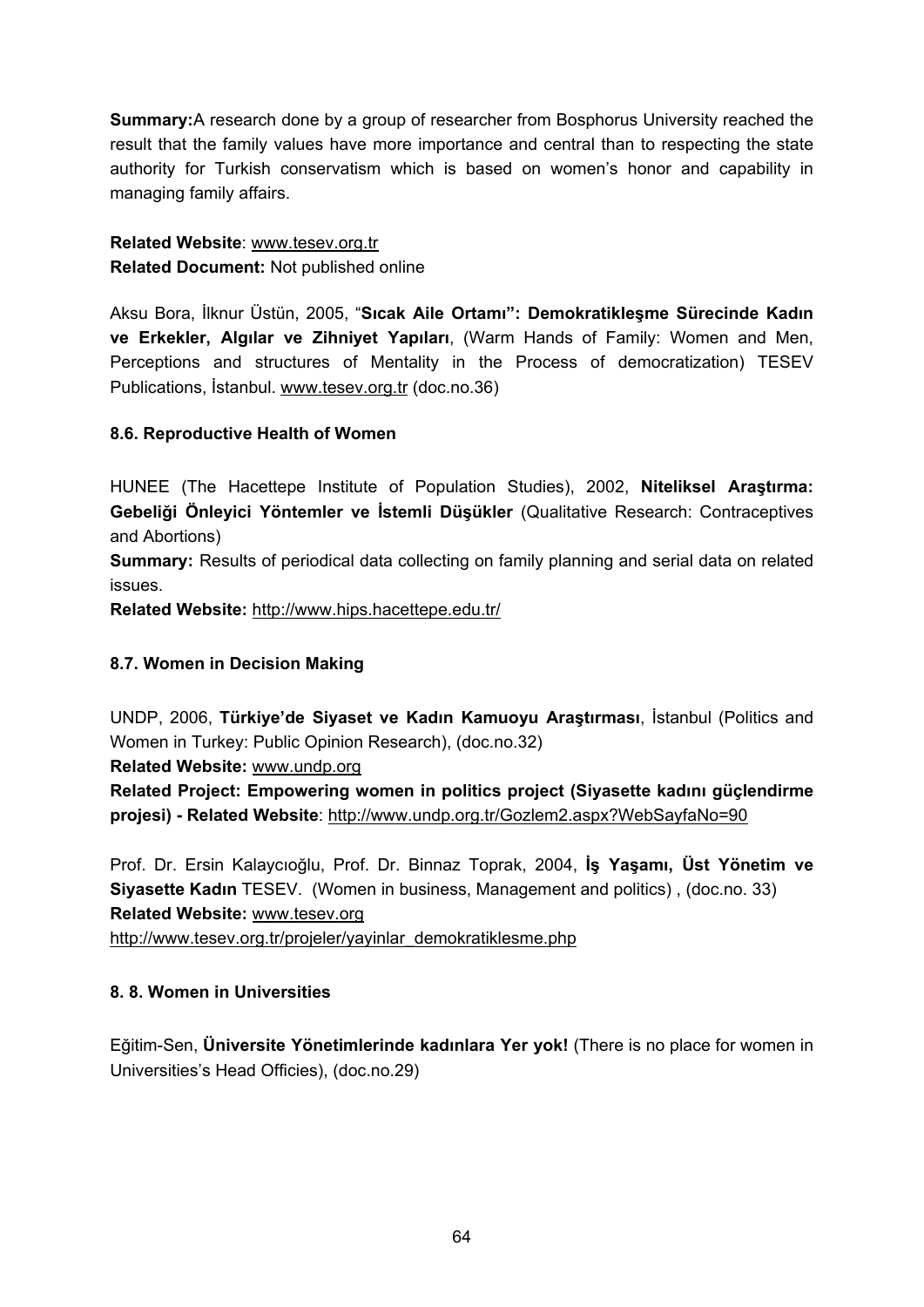#### **REFERENCE DOCUMENTS [55](#page-69-0)**

**Doc. No 1:** European Union, 2004, **European Parliament Resolution on the Role of Women in Turkey in Social, Economic and Political Life,** (2004/2215(INI)) Committee on Women's Rights and Gender Equality, by Emine Bozkurt 10.6.2005, Final A6-0175/2005.

**Doc. No 2: European Union, 2006,** European Parliament Resolution on the Role of Women in Turkey in Social, Economic and Political Life**, Committee on Women's Rights and Gender Equality, by Emine Bozkurt (second draft report).** 

**Doc. No 3: European Union, 2004,** EU Gender Equality Monitoring Report**.** 

**Doc. No 4**: World Bank, 2003**,** Feride Acar, et.all, (eds.), **Bridging Gender Gap in Turkey: A Milestone Towards Faster Development and Poverty Reduction,** Poverty Reduction Economic Management Unit, Europe and Central Asia Region, Country Gender Assessment Report of Turkey.

**Doc. No 5:** International Office of Migration (IOM), 2005, **Turkey, Trafficking& Trends,**  Report on Women Trafficking in Turkey.

**Doc. No 6:** Amnesty International Report on Domestic Violence, 2004, Aile **İçi Şiddete Karşı Mücadelede Kadınlar**, AI Index: EUR 44/013/2004.

**Doc. No. 7:** TBMM (Grand Turkish National Assembly), 2006, **Töre ve Namus Cinayetleri ile Kadınlara ve Çocuklara Yönelik Şiddetin Araştırılarak Alınması Gereken Önlemlerin Belirlenmesi Amacıyla Kurulan (10/148, 182, 187, 284, 285) Esas Numaralı Meclis Araştırma Komisyonu Raporu.** 

**Doc. No 8:** CEDAW, 2005, **Concluding Comment: Turkey**, CEDAW/C/TUR/CC/4-5, 15 February 2005 (Turkish State Report on CEDAW monitoring process).

**Doc. No 9:** CEDAW, 2003, **The Fourth and Fifth Combined Periodic Report of TURKEY.** 

**Doc. No 10:** CEDAW, 2004, **Shadow NGO Report on Turkey's Fourth and Fifth combined Periodic Report to the Committee on the Elimination of Discrimination against Women for submission to the CEDAW**, by Women's Human Rights Foundation-New Ways.

**Doc. No 11:** CEDAW, 2004, **Shadow NGO Report on Turkey's Fourth and Fifth combined Periodic Report to the Committee on the Elimination of Discrimination against Women for submission to the CEDAW,** by CEDAW Steering Committee.

<span id="page-69-0"></span><sup>55</sup> all these documents are available in **apendix document** atached to the project file.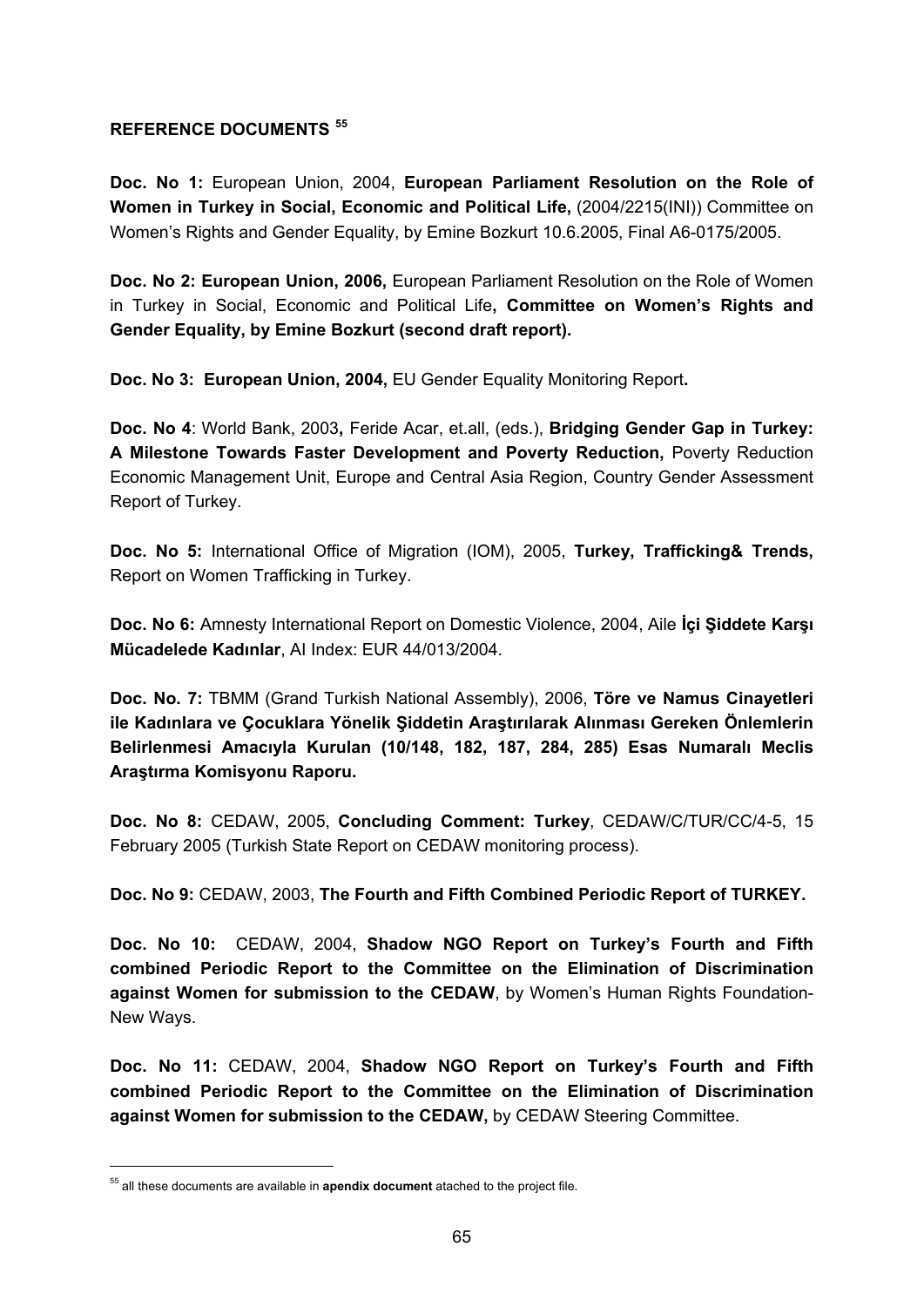**Doc. No 12:** United Nations, 2004, Nükhet Kardam, **The Role of National Mechanisms in Promoting Gender Equality and the Empowerment of Women: Turkey Experience**, UN/ DAW, EGM/National Machinery/ 2004/EP 2.

**Doc. No 13:** KA-DER, Local Politics Task Force, 2006, **Local Policies Towards Gender Equality** Report by KA-DER - May 30, 2006 – Ankara.

**Doc. No 14:** KA-DER-Women for Local Politics Study Group, 2006, **Bir de Buradan Bak: Cinsiyet Eşitsizliği bir 'Kadın Sorunu' Değil Toplumun Sorunudur,** (Manual for Engendering Social Projects) by Serpil Sancar, Selma Acuner, İlknur Üstün, Aksu Bora, Lara Romaniuc, Kader- Ankara and UNDP Publication, Ankara.

**Doc. No 15: KA-DER, 2004,** Kadınların Yerel Seçimler Bildirgesi (**Decleration of Women for Local Election-2004), KA-DER-Ankara.** 

**Doc. No 16:** KA-DER, 2004, **Kadın Sorunlarına Çözüm Arayışı Kurultayı**, (Looking for the Strategies for Women's Affairs - Future Search) 2003– İstanbul.

**Doc. No 17:** KA-DER, **Positive Discrimination for Women's Political Representation**, Draft Proposals for Gender Equality Legislation (Amendments to Political Parties Law and Election Law), 2004.

**Doc. No 18**: Eğitim-Sen (Teacher's Union), 2004, Sorgulamak ve Değiştirmek İçin, **I. Kadın Kurultayı Sonuç Raporu,** (For Asking and Changing, I. Women's Congress of Eğitim- Sen-Final Resolution) , Ankara.

**Doc. No. 19:** KESK (Confederation of Public Servants), 2004, "Sözümüzü Örgütlüyoruz, Hayatı Değiştiriyoruz**", II. Kadın Kurultayı Sonuç Bildirgesi**, (Raising our voice, changing our life, II. Women's Congress of KESK-Final resolution), Ankara. (in Turkish)

**Doc. No. 20:** Ev-Eksenli Çalışan Kadınlar Çalışma Grubu, 2005, **Ev Eksenli Çalışan Kadınlar I. Ülke Konferansı Sonuçlarına Dayanan Eylem Planı Öncelikleri** (Home-Centered Women Workers Group, Priorities for Action Plan Based on Final Resolutions of 1st National Congress), Ankara. (in Turkish)

**Doc. No. 21:** Ev-Eksenli Çalışan Kadınlar Çalışma Grubu, 2004, **Türkiye HOMENET'e Doğru: Ev Eksenli Çalışan Kadınlar I. Ülke Konferansı Sonuç Bildirgesi**, (Towards HOMENET: Home-Centered Women Workers, I. National Congress-Final Resolution) Ankara. (in Turkish)

**Doc. No 22:** Nüfusbilim Derneği, 2005, **Toplumsal Cinsiyet Göstergeleri Oluşturma Eylem Planı,** KSSGM için hazırlanmış rapor. (Population Studies Association, 2005, Action Plan for designing National Gender Equality Indicators – special report prepared by National Machinery-DGSPW), (in Turkish)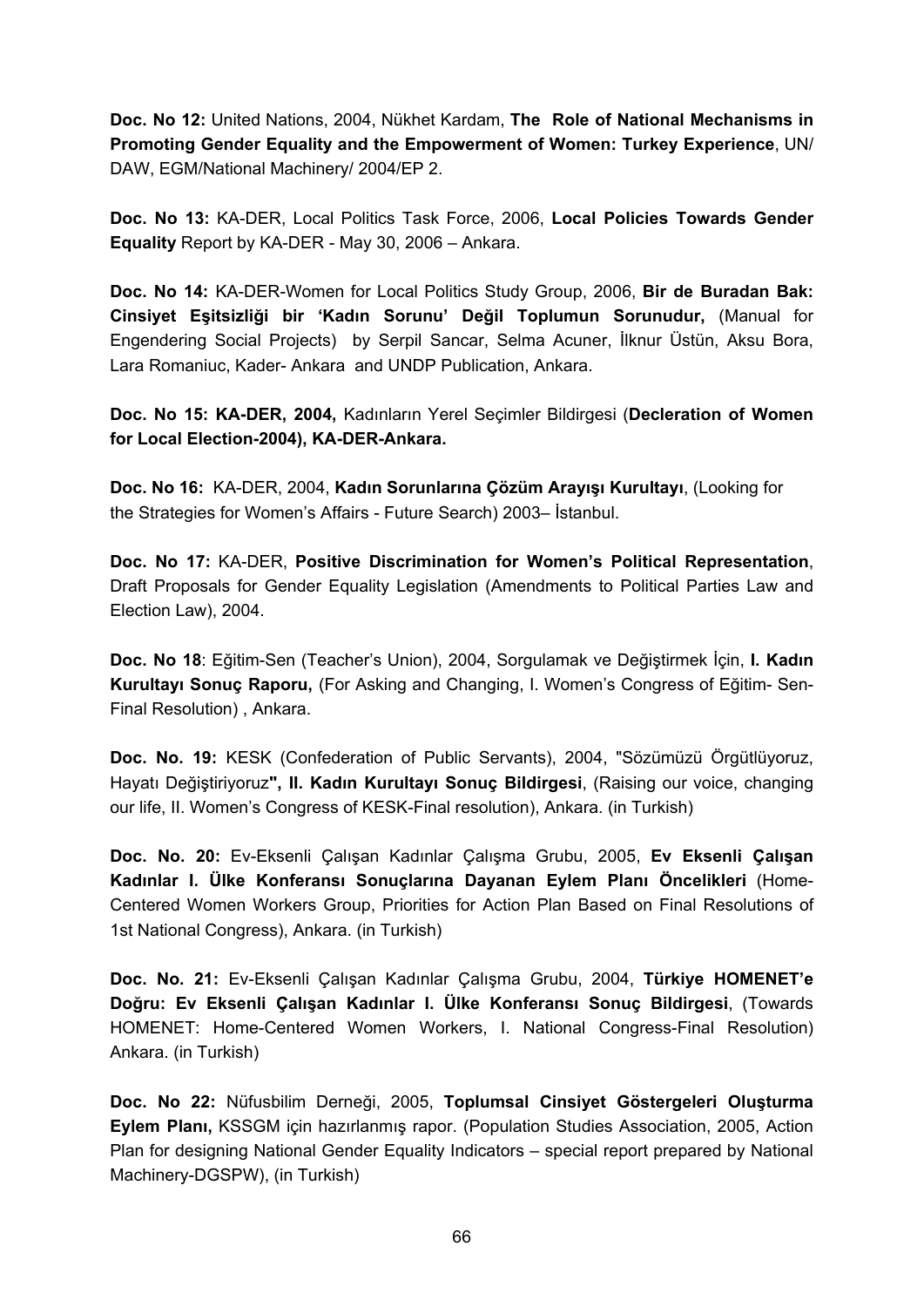**Doc. No 23:** Kadının İnsan Hakları Vakfı-Yeni Çözümler, 2003, **Kadının İnsan Hakları Eğitimi Programı 1995-2001- Değerlendirme Raporu**, by Nükhet Kardam (Women for Women's Human Rights-New Ways, 2003, Training Program for Women's Human Rights. follow up report by Nükhet Kardam. (in Turkish)

**Doc. No 24:** DGSPW, 2004, **Response of Republic of Turkey to the Questionnaire on Implementation of Beijing Platform for Action,** (in English)

**Doc. No 25:** UNICEF, 2003, Study Group (dr. Nur Otaran, et.all.), **Gender Review in Education,** Turkey 2003, UNICEF Publication, (in English)

**Doc. No 26**: European Training Foundation, 2003, **Background Study on Labour Market and Employment in TURKEY**, İnsan Tunalı, FINAL REPORT/June 27.

**Doc. No 27:** T.C. Başbakanlık, 2006 Personel ve Prensipler Genel Müdürlüğü, "**Genelge: Çocuk ve Kadınlara Yönelik Şiddet Hareketleriyle Töre ve Namus Cinayetlerinin Önlenmesi İçin Alınacak Tedbirler."** 

**Doc. No 28:** "2006/17 Sayılı Başbakanlik Genelgesi Kapsamında Genel Müdürlüğümüze İletilen Kurum Ve Kuruluşlara Ait Faaliyet Raporlarının Özeti: **KSSGM Faaliyet Raporu**"

**Doc. No 29:** Eğitim-Sen, 2006, Üniversite Yönetimlerinde kadınlara Yer yok! (There is no place for women in Universities's Head Officies) (in Turkish)

**Doc. No 30:** İstanbul Bilgi Üniversitesi İnsan Hakları Merkezi, 2003, Sosyal ve Kriminolojik Araştırmalar Çalışma Grubu, **Kadına Yönelik Şiddet**, İstanbul. (Social and Criminological Studies Group, 2003, Violence Against Women, Istanbul Bilgi University, Human Rights Center)

**Doc. No 31:** TUSIAD, 2000, **Kadın-Erkek Eşitliğine Doğru Yürüyüş: Eğitim, Çalışma Yaşamı ve Siyaset,** (by Mine Tan, Yıldız Ecevit, Serpil Sancar) (Pub. no.; TÜSİAD-T/2000- 12/290) (Towards Gender Equality: Education, Employment, Political Participation), Istanbul. (in Turkish, executive summary in English)

**Doc. No 32:** UNDP, 2006, **Türkiye'de Siyaset ve Kadın Kamuoyu Araştırması**, İstanbul (Politics and Women in Turkey: Public Opinion Research).

**Doc. No 33:** Prof. Dr. Ersin Kalaycıoğlu, Prof. Dr. Binnaz Toprak, 2004, **İş Yaşamı, Üst Yönetim ve Siyasette Kadın**, TESEV. (Women in Business, Management and Politics). **Doc. No 34:** Doç.Dr. Attila Hancıoğlu, Banu Akadlı Özgöçmen, 2003, **Kadınların Temel Özellikleri ve Statüleri**, HUNEE, TNSA.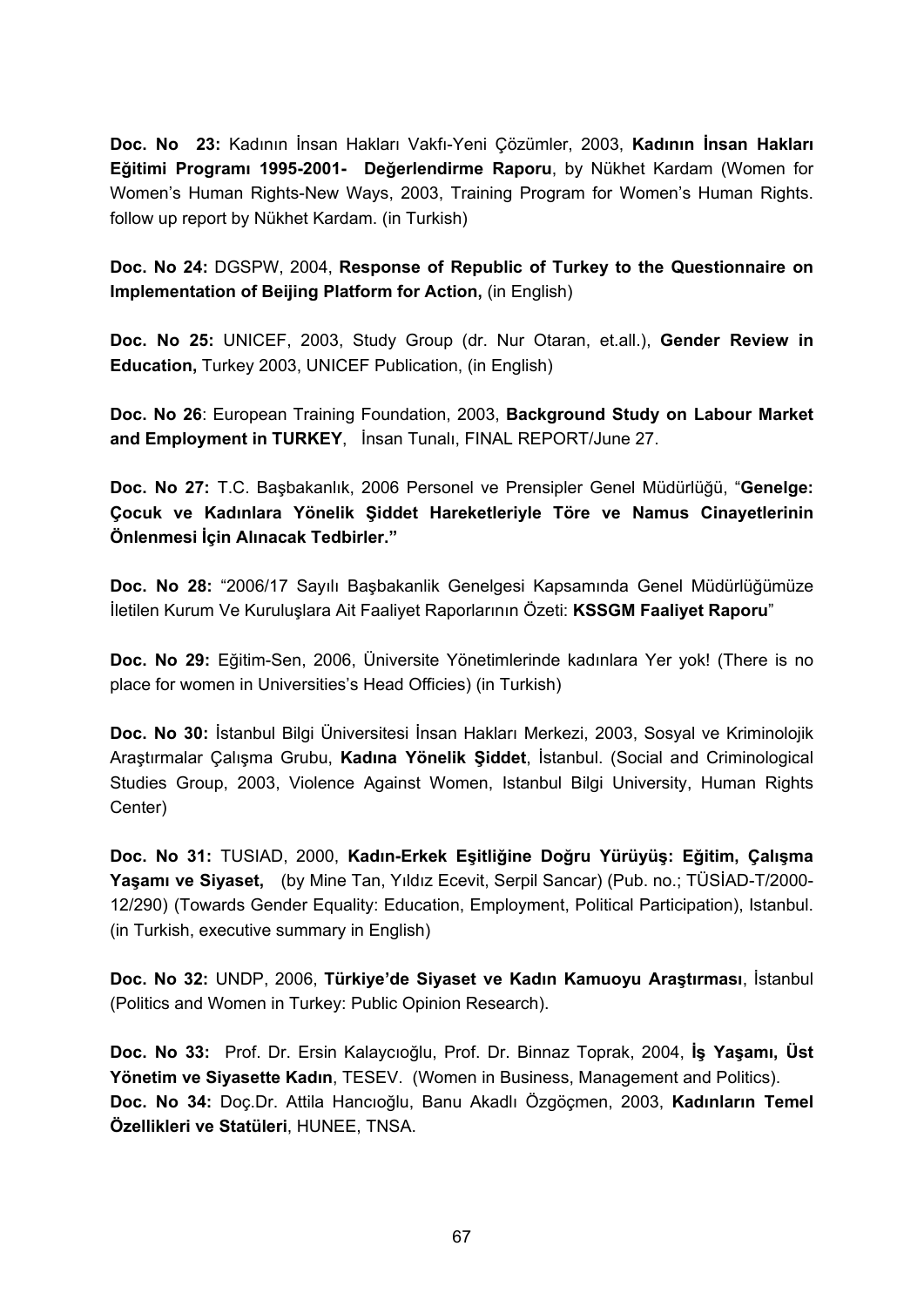**Doc. No 35:** Doç. Dr. Hakan Yılmaz, (et.all.), 2006, **Türkiye'de Muhafazakarlık: Aile, Ekonomi, Din, Batı: "İlk Sonuçlar Üzerine Genel Değerlendirme.**" (in Turkish) (Conservatism: Family, Economy, Religion, West), TESEV. (unpublished).

**Doc. No 36:** Aksu Bora, İlknur Üstün, 2005, "**Sıcak Aile Ortamı": Demokratikleşme Sürecinde Kadın ve Erkekler, Algılar ve Zihniyet Yapıları, (**Warm Hands of Family: Women and Men, Perceptions and structures of Mentality in the Process of democratization) TESEV Publications, İstanbul.

**Doc. No 37:** KAGIDER, 2005, **Social and Economic Status of Women in Turkey.**

**Doc. No 38:** IHD, 2005, İnsan **Hakları İhlalleri Raporu**, (Annual Report on Violation of Human Rights, including the number of women's rights violation.)

**Doc. No 39:** UNDP, 2006, Human **Development Report 2006.** 

**Doc. No 40:** World Economic Forum, 2005, Women's **Empowerment: Measuring the Global Gender Gap**.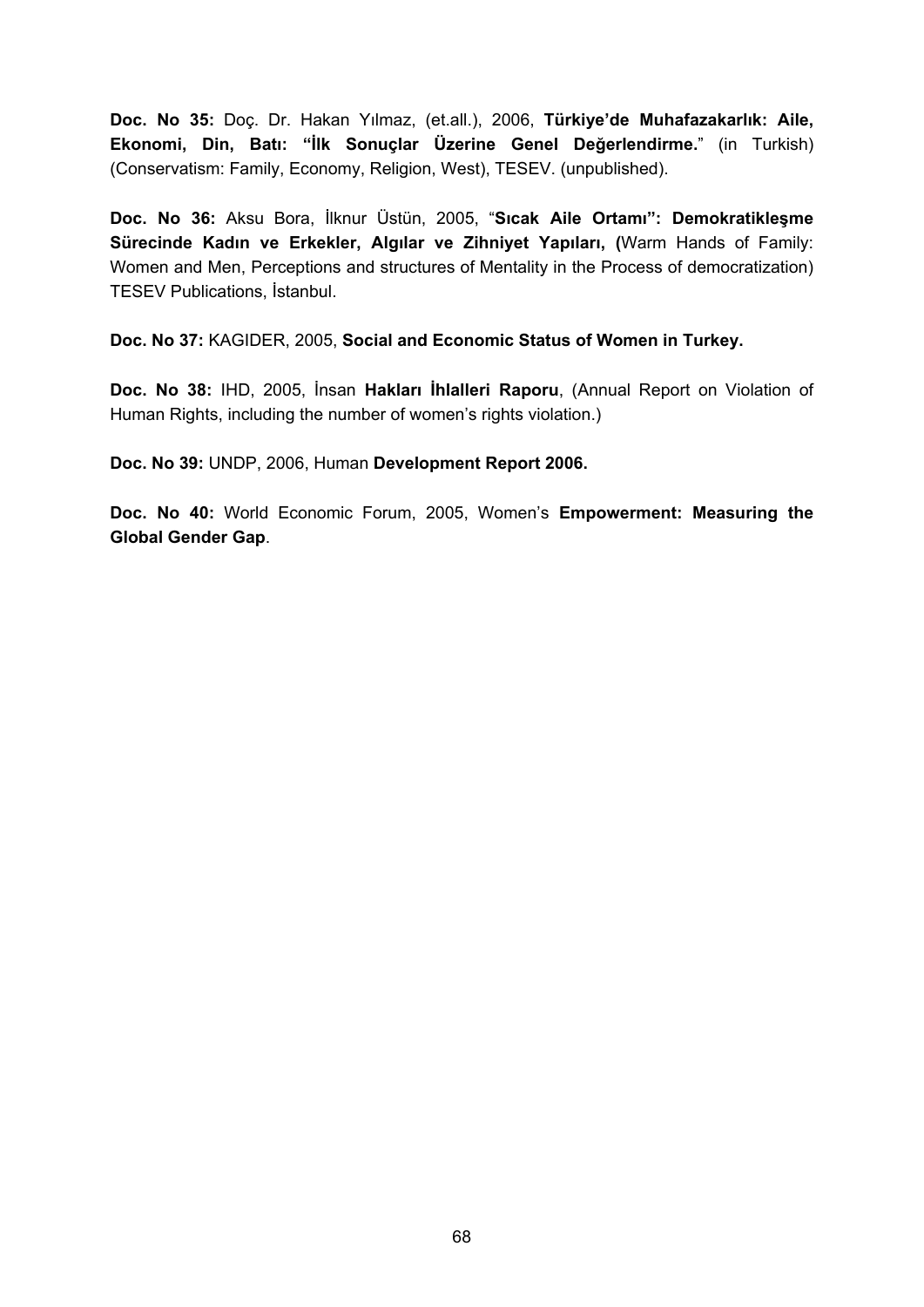### **DEFINITIONS**

**Gender:** In addition to age, gender is one of the universal dimensions on which status differences are based. Unlike sex, which is a biological concept, gender is a [social construct](http://aifs32.aifs.org.au/institute/afrc7/francis.html) specifying the socially and culturally prescribed roles that men and women are to follow.

**Gender equality:** Gender equality is, first and foremost, a [human right](http://www.unfpa.org/rights/index.htm). Women are entitled to live in dignity and in freedom from want and from fear. Empowering women is also an indispensable tool for [advancing development](http://www.unfpa.org/icpd/gender.htm) and reducing poverty. Yet discrimination against women and girls - including [gender-based violence,](http://www.unfpa.org/gender/violence.htm) [economic discrimination](http://www.unfpa.org/gender/empowerment1.htm), [reproductive health inequities,](http://www.unfpa.org/swp/2005/english/ch4/index.htm) and [harmful traditional practices](http://www.unfpa.org/gender/practices.htm) - remains the most pervasive and persistent forms of inequality. In addition, women and girls bear enormous hardship during and after conflict and other [humanitarian emergencies](http://www.unfpa.org/swp/2005/english/ch8/chap8_page4.htm).

The equal participation of women and men in the development of their societies, and the equal access to the benefits of development—is still out of reach for most women worldwide. Women continue to have fewer rights, lower education and health status, less income, and less access to resources and decision-making than men. Nevertheless, women's critical roles in food production, income generation, management of natural resources, community organization and domestic responsibilities are essential for sustainable development. If equitable and sustainable progress is to be achieved, women's status must be improved, their rights must be respected, and their contributions must be recognized.

A "gender-equal society" is a "society in which both men and women, as equal members, have the opportunity to participate in all kinds of social activities at will, equally enjoy political, economical and cultural benefits, and share responsibilities." In such a society, the human rights of men and women are equally respected. Women who desire an active role in society may participate in activities of their own choosing, while men could enjoy a fulfilling home and community life. A gender-equal society is a society built by men and women as equal partners.

# **Gender Mainstreaming**

The concept of bringing gender issues into the mainstream of society was clearly established as a global strategy for promoting gender equality in the Platform for Action adopted at the United Nations Fourth World Conference on Women, held in Beijing (China) in 1995. It highlighted the necessity to ensure that gender equality is a primary goal in all area(s) of social and economic development.

"Mainstreaming a gender perspective is the process of assessing the implications for women and men of any planned action, including legislation, policies or programmes, in any area and at all levels. It is a strategy for making the concerns and experiences of women as well as of men an integral part of the design, implementation, monitoring and evaluation of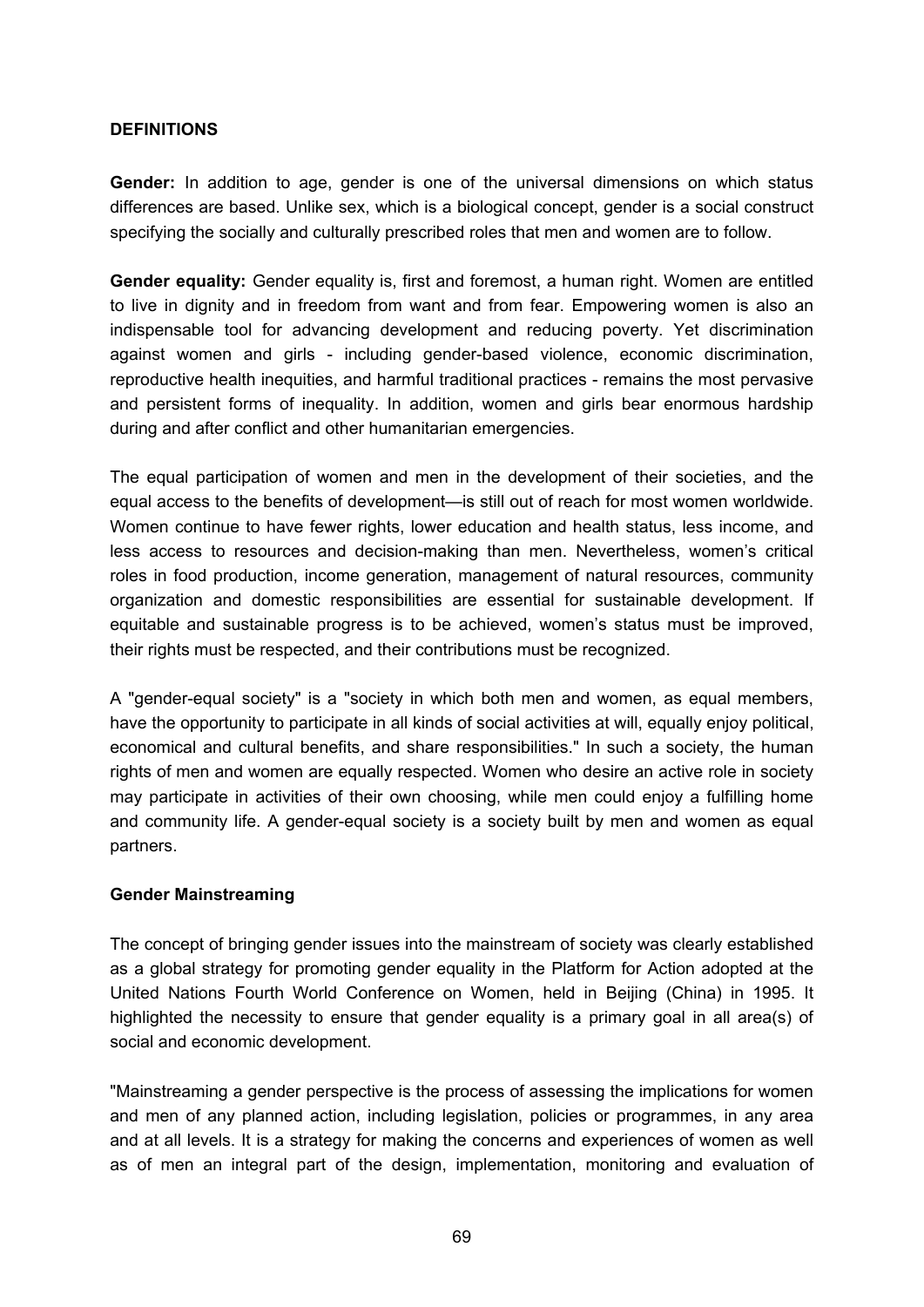policies and programmes in all political, economic and societal spheres, so that women and men benefit equally, and inequality is not perpetuated. The ultimate goal of mainstreaming is to achieve gender equality."

Mainstreaming includes gender-specific activities and affirmative action, whenever women or men are in a particularly disadvantageous position. Gender-specific interventions can target women exclusively, men and women together, or only men, to enable them to participate in and benefit equally from development efforts. These are necessary temporary measures designed to combat the direct and indirect consequences of past discrimination.

Mainstreaming is not about adding a "woman's component" or even a "gender equality component" into an existing activity. It goes beyond increasing women's participation; it means bringing the experience, knowledge, and interests of women and men to bear on the development agenda.

It may entail identifying the need for changes in that agenda. It may require changes in goals, strategies, and actions so that both women and men can influence, participate in, and benefit from development processes. The goal of mainstreaming gender equality is thus the transformation of unequal social and institutional structures into equal and just structures for both men and women.

# **Violence against women**

Violence against women and girls includes physical, sexual, psychological, and economic abuse. It is often known as "gender-based" violence because it evolves in part from women's subordinate status in society. Many cultures have beliefs, norms, and social institutions that legitimize and therefore perpetuate violence against women. The same acts that would be punished if directed at an employer, a neighbor, or an acquaintance often go unchallenged when men direct them at women, especially within the family.

Two of the most common forms of violence against women are abuse by intimate male partners and coerced sex, whether it takes place in childhood, adolescence, or adulthood. Intimate partner abuse—also known as domestic violence, wife-beating, and battering—is almost always accompanied by psychological abuse and in one-quarter to one-half of cases by forced sex as well. The majority of women who are abused by their partners are abused many times. In fact, an atmosphere of terror often permeates abusive relationships.

The United Nations Declaration on the Elimination of Violence against Women (1993) defines violence against women as "any act of gender-based violence that results in, or is likely to result in, physical, sexual or psychological harm or suffering to women, including threats of such acts, coercion or arbitrary deprivation of liberty, whether occurring in public or in private life."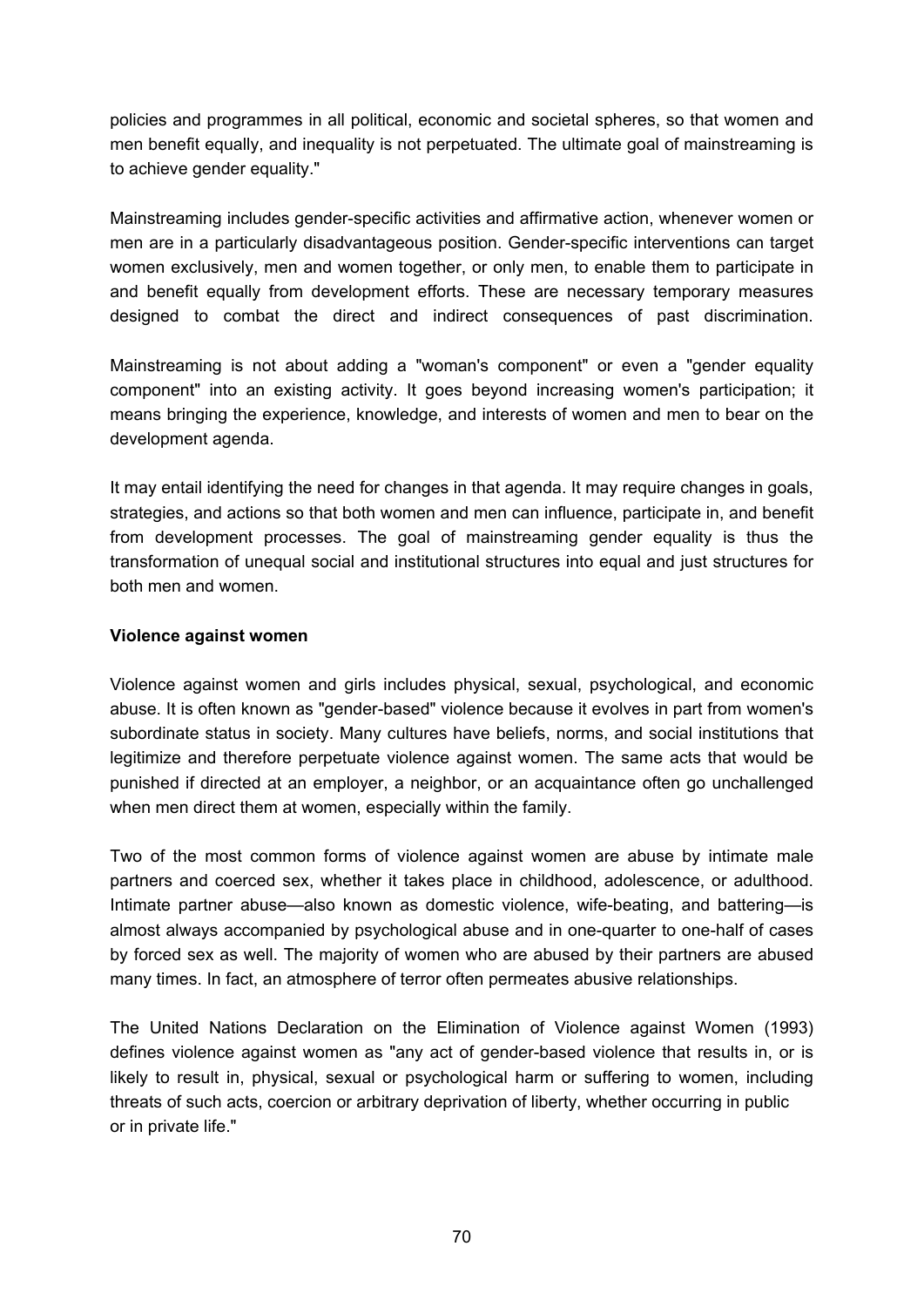### **Women's human rights**

Abuses against women are relentless, systematic, and widely tolerated, if not explicitly condoned. Violence and discrimination against women are global social epidemics, notwithstanding the very real progress of the international women's human rights movement in identifying, raising awareness about, and challenging impunity for women's human rights violations.

We live in a world in which women do not have basic control over what happens to their bodies. Millions of women and girls are forced to marry and have sex with men they do not desire. Women are unable to depend on the government to protect them from physical violence in the home, with sometimes fatal consequences, including increased risk of HIV/AIDS infection. Women in state custody face sexual assault by their jailers. Women are punished for having sex outside of marriage or with a person of their choosing (rather than of their family's choosing). Husbands and other male family members obstruct or dictate women's access to reproductive health care. Doctors and government officials disproportionately target women from disadvantaged or marginalized communities for coercive family planning policies.

The aim of the concept of women's human rignhts is to expose and denounce as human rights violations those practices and policies that silence and subordinate women. It rejects specific legal, cultural, or religious practices by which women are systematically discriminated against, excluded from political participation and public life, segregated in their daily lives, raped in armed conflict, beaten in their homes, denied equal divorce or inheritance rights, killed for having sex, forced to marry, assaulted for not conforming to gender norms, and sold into forced labor. Arguments that sustain and excuse these human rights abuses - those of cultural norms, "appropriate" rights for women, or western imperialism - barely disguise their true meaning: women's lives matter less than men's. Cultural relativism, which argues that there are no universal human rights and that rights are culture-specific and culturally determined, is still a formidable and corrosive challenge to women's rights to equality and dignity in all facets of their lives.

A woman's human rights framework equips women with a way to define, analyze, and articulate their experiences of violence, degradation, and marginality. The idea of women's human rights provides a common framework for developing a vast array of visions and concrete strategies for change.

# **Honor Killing**

Honour crimes are a range of abusive acts that women experience. Honour killing can be defined as acts of murder in which a woman is killed for her actual or perceived immoral behavior. Such "immoral behavior" may take the form of marital infidelity, refusing to submit to an arranged marriage, demanding a divorce, flirting with or receiving phone calls from men, failing to serve a meal on time, or "allowing herself" to be raped. Honour killings are murders